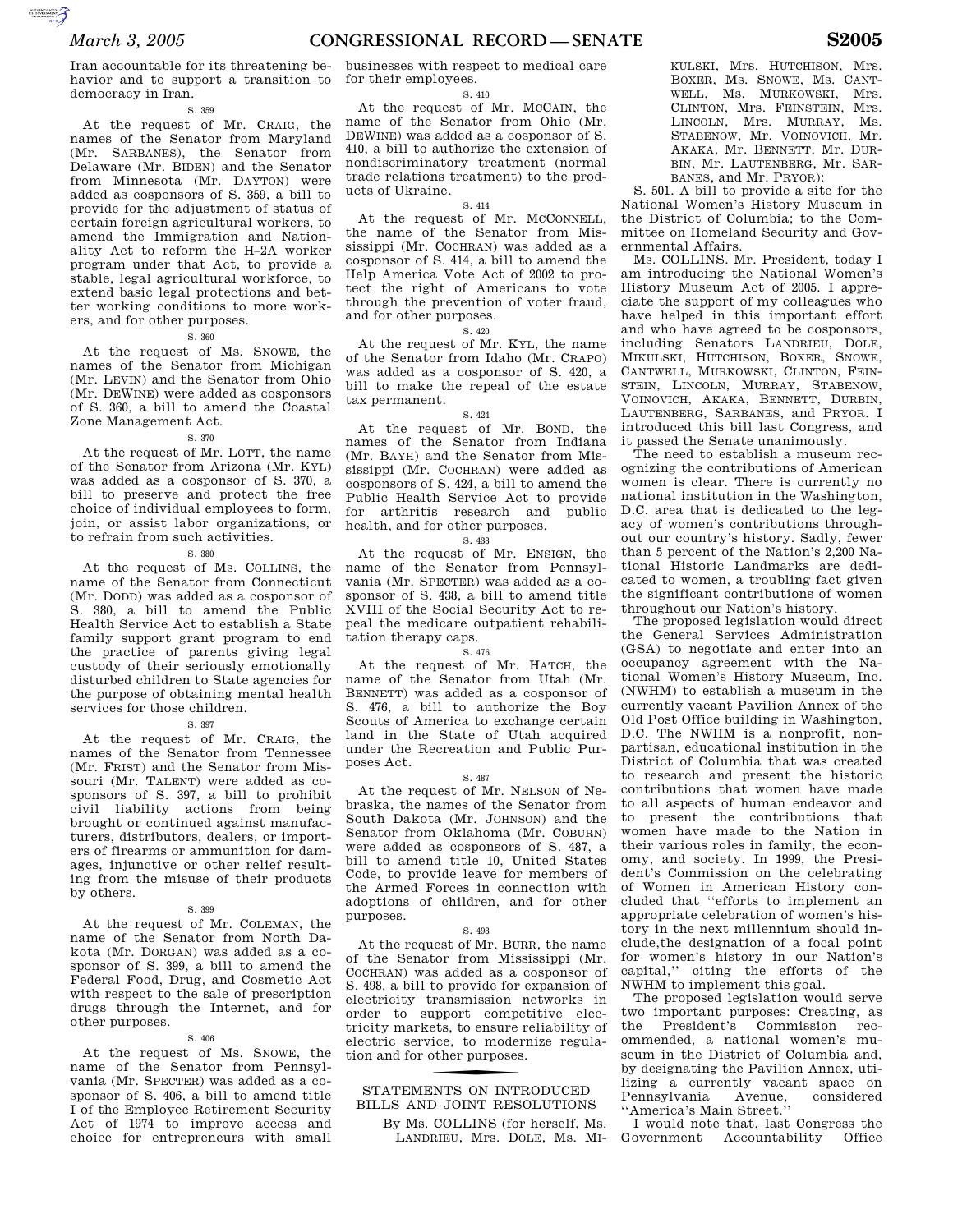(GAO) placed real property on its High Risk list noting that vacant and underutilized properties present significant potential risks to Federal agencies including lost dollars because of the need for maintenance and lost opportunities because the property could be put to more beneficial uses. The Annex has been vacant for more than 10 years and it is unclear whether, if at all, GSA will be able to generate a use for the building. While the adjacent Old Post Office is a national historic landmark, the Annex is not and has sat vacant and deteriorating for years, while Federal dollars are used to keep it maintained and secured.

In addition, the proposed legislation would generate revenue from this now vacant property for the Federal Government through rental payments, based on the fair market value. The museum would also benefit the city by drawing an estimated 1.5 million visitors annually to the District and promoting economic activities by attracting tourists.

I believe this legislation is clearly a win-win situation.

There is strong precedent for this type of legislation. In fact, museums in the District of Columbia are historically established by Congress through legislation that authorizes the use of Federal land or buildings. One recent legislative example is the National Museum for African American History and Culture, which identified potential sites for such a Museum. Another example is the National Law Enforcement Museum Act, which authorized the National Law Enforcement Officers' Memorial Fund, Inc. to build a Museum on Federal land. The current Building Museum located in the historic Pension Building was authorized by an act of Congress.

I believe that just as these museums serve very important public purposes of educating visitors about important aspects of our history and culture, so also would a national women's history museum fill a void in telling the story of women in our history.

The most compelling reasons to support this important piece of legislation are the stories of the women in American history, who helped change and shape our Nation: Women who were and are trailblazers such as Sandra Day O'Connor, who was the first woman to serve on the Supreme Court; Sally Ride, who was the first American woman in space; and Madeleine Albright, who was the first woman U.S. Secretary of State. We should ensure that the stories of women with unwavering bravery are told. Women like Harriet Tubman, who led slaves to freedom using the underground railroad, and Rosa Parks, who sparked a movement just by refusing to sit in the back of a bus. A national museum would record this history and tells the stories of these pioneering women, so that others might be inspired by them.

One woman who inspired me and who is my own role model is the woman

who served in the Senate seat that I now hold, Maine's own Margaret Chase Smith, who was the first woman nominated for president of the United States by a major political party and the first woman to serve in both houses of Congress. Senator Smith began representing Maine in 1940. She was a woman who embodied the independent spirit of Maine. She was from Skowhegan and was known as a smart, courageous, and independent Member of Congress. Long after it became commonplace for women to serve in the highest ranks of our government, Senator Smith will be remembered in Maine and the Nation for her courage and service.

These women, and many like them, are the reason I am proud to sponsor a bill directing that the Old Post Office Annex be made available to house the National Women's History Museum. Women's history needs a place in our Capital and in our collective American history, so that we all cannot only learn about our past, but also be inspired to make history of our own.

I urge that my colleagues support this important piece of legislation.

> By Mr. COLEMAN (for himself, Mr. PRYOR, Mr. DEWINE, and Mr. GRAHAM):

S. 502. A bill to revitalize rural America and rebuild main street, and for other purposes; to the Committee on Finance.

Mr. COLEMAN. Mr. President, traveling throughout rural Minnesota, I see a very real need for the revitalization and rebuilding of Main Streets, and this is why today I am introducing the Rural Renaissance Act with my good friends Senator PRYOR of Arkansas, Senator GRAHAM of South Carolina, and Senator DEWINE of Ohio. This legislation acknowledges that rural America needs significant infrastructure investment if it is to join with the rest of the Nation in an economic recovery, and our bill proposes to apply \$50 billion toward this end.

Many Minnesota cities and towns need help with updating or expanding their drinking water supply systems or their wastewater treatment systems. The West Central Initiative and the USDA both estimate that there is a \$1.5 billion gap between available local, State, and Federal resources and the amount needed by Minnesota communities. There are similar needs in communities throughout the rest of the Nation. Decaying physical infrastructure needs to be addressed because it impacts more than just health and quality of life. It also impacts the ability of a city or town to build housing, provide services, ensure access to information, and grow jobs. Throughout rural America, progress is being made in many areas, but in others, a lack of funding is impacting the ability of communities to address very critical albeit basic needs. Here is an example of the physical infrastructure chal-

ronmental Protection Agency estimates that communities will need an estimated \$300 billion to \$1 trillion over the next 20 years to repair, replace, or upgrade drinking water and wastewater facilities, accommodate a growing population, and meet water quality standards.

Current residents and businesses of rural communities face a challenge when it comes to accessing the Internet. This reality means that these cities and towns are set back when it comes to attracting new residents and businesses. While the number of broadband subscribers has risen dramatically in recent years, studies conducted by the FCC, DOC, and USDA all suggest that urban and high-income areas are far outpacing deployment in rural and low-income areas. As a result of these disparities, rural America suffers adverse economic and social consequences. The USDA has reported that in 2000, less than five percent of towns with populations of 10,000 or less had access to broadband. Likewise, the Commerce Department has found that 21.2 percent of Internet users in urban areas have access to high-speed connections, while only 12.2 percent of Internet users in rural areas have this technology.

Housing is essential if communities want to keep the businesses they have or attract new ones. Employers need to know that employees will be able to find housing that they can afford in or near the community. Housing efforts must emphasize new construction and rehabilitation alike. Communities need new units to attract new families and they must have the ability to help residents remodel and renovate existing housing. Housing in rural America is clearly an economic development issue. It is clear that these physical infrastructure needs have substantial financial implications for rural America. Some 1.8 million homes and apartments are moderately or severely substandard. Our Rural Renaissance Act addresses these needs. The impact of doing nothing poses great risks for the future of rural cities and towns.

As you can see, the need for a rural renaissance is clear. Greater Minnesota alone needs almost \$7 billion over the next 20 years to modernize infrastructure, accommodate the increasing population, and meet current water quality standards. The cost of bringing high speed Internet access to the rest of rural America is estimated at about \$10.9 billion. These are just a couple of examples but the most vivid, I think, are just the closed stores you see up and down our Main Streets. We'd like to turn these towns around like we did in St. Paul, and we can.

lenges facing rural America: The Envi-It can be done through Federal bonds, Our Rural Renaissance Act will fund these infrastructure improvements and also provide for community facilities and farmer-owned and value-added projects—by sending \$50 billion out to rural America in one to three years at a cost of about \$15 billion over 10 years.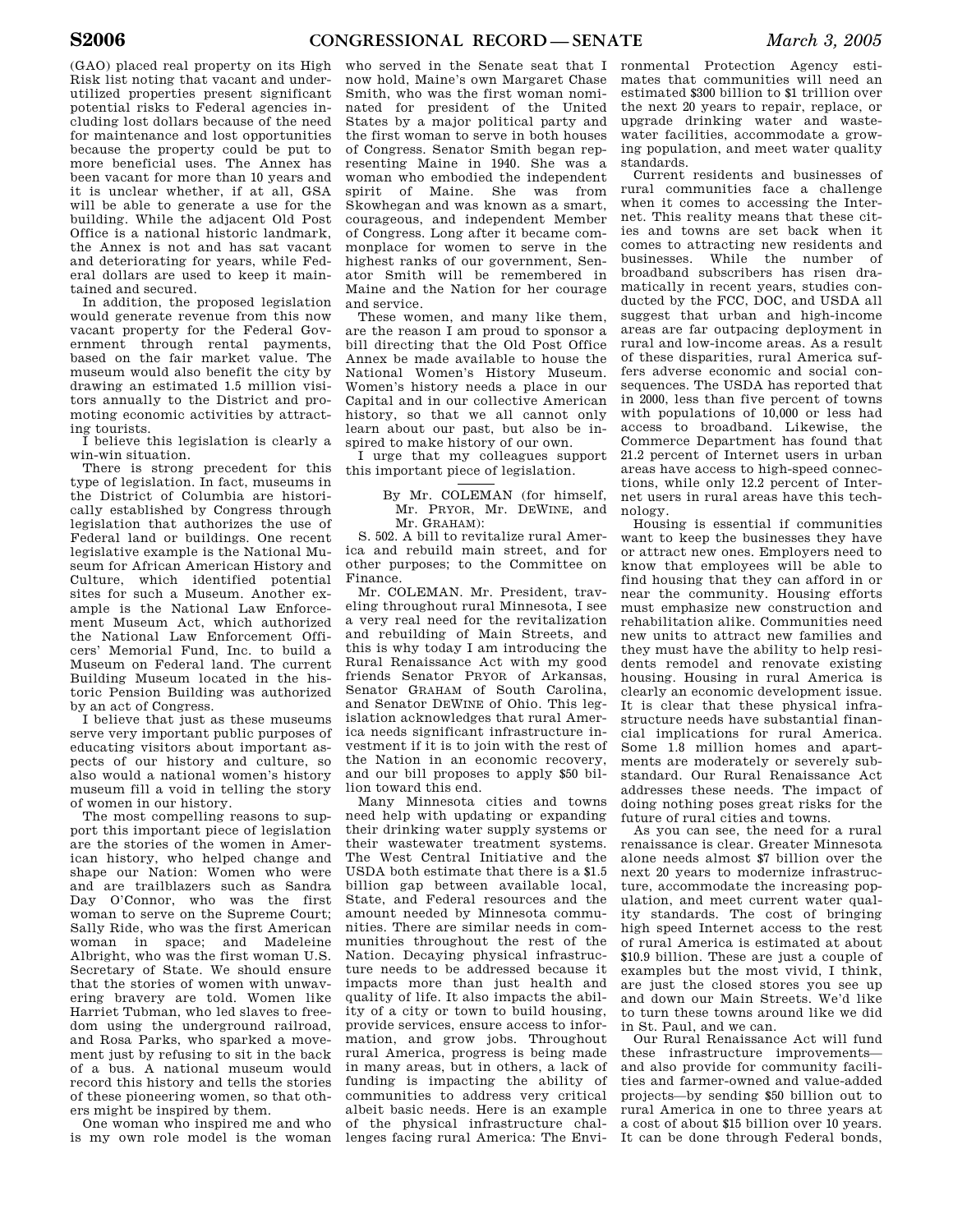just as we helped pay for the costs of World War II and as State and locals pay for many infrastructure developments. The key, however, is that these monies will be made available to States and locals, as well as farmerowned coops and other eligible entities, in the form of grants and low interest loans.

We have seen tremendous support from groups back home and across the country who share a commitment to revitalizing rural America and rebuilding our Main Streets. Those supporting this bill include, the Association of Minnesota Counties, the League of Minnesota Cities, the Minnesota Rural Water Association, the Independent Community Bankers of Minnesota, the Minnesota Rural Electric Association, the University of Minnesota, the Rural Broadband Coalition, the National Council of Farmer Cooperatives, the Telecommunications Industry Association, the American Sugarbeet Growers Association, Land O' Lakes, the Minnesota Corn Growers Association, the AgCountry Farm Credit Services, the AgStar Financial Services, the Farm Credit Services of Grand Forks, the Farm Credit Services of Minnesota Valley, AgriBank, the Minnesota Association of Wheat Growers, the Minnesota Association of Cooperatives, the Wisconsin Federation of Cooperatives, the Minnesota Barley Growers Association, the Minnesota Soybean Growers Association, the Minnesota Nursery and Landscape Association, the America Soybean Association, the Minnesota Association of Townships, the Minnesota Chapter of the National Association of Housing and Redevelopment Officials, and the Red River Valley Sugarbeet Growers Association.

These groups and many others agree with us when we say that we need the Rural Renaissance Act. And we look forward to working with them on this legislation. Together, we can create economic opportunity in rural America and grow jobs.

I ask unanimous consent that the text of the Rural Renaissance Act be printed in the RECORD.

There being no objection, the bill was ordered to be printed in the RECORD, as follows:

### S. 502

*Be it enacted by the Senate and House of Representatives of the United States of America in Congress assembled,* 

#### **SECTION 1. SHORT TITLE.**

This Act may be cited as the ''Rural Renaissance Act''.

### **SEC. 2. RURAL RENAISSANCE CORPORATION.**

Subtitle D of the Consolidated Farm and Rural Development Act (7 U.S.C. 1981 et seq.) is amended by adding at the end the following new section:

### **''SEC. 379E. RURAL RENAISSANCE CORPORATION.**

''(a) ESTABLISHMENT AND STATUS.—There is established a body corporate to be known as the 'Rural Renaissance Corporation' (hereafter in this section referred to as the 'Corporation'). The Corporation is not a department, agency, or instrumentality of the United States Government, and shall not be subject to title 31, United States Code.

''(b) PRINCIPAL OFFICE; APPLICATION OF LAWS.—The principal office and place of business of the Corporation shall be in the District of Columbia, and, to the extent consistent with this section, the District of Columbia Business Corporation Act (D.C. Code 29–301 et seq.) shall apply.

''(c) FUNCTIONS OF CORPORATION.—The Corporation shall—

''(1) issue rural renaissance bonds for the financing of qualified projects as required under section 54 of the Internal Revenue Code of 1986,

''(2) establish an allocation plan as required under section  $54(f)(2)(A)$  of such Code,

''(3) establish and operate the Rural Renaissance Trust Account as required under section 54(i) of such Code,

''(4) perform any other function the sole purpose of which is to carry out the financing of qualified projects through rural renaissance bonds, and

''(5) not later than February 15 of each year submit a report to Congress—

''(A) describing the activities of the Corporation for the preceding year, and

''(B) specifying whether the amounts deposited and expected to be deposited in the Rural Renaissance Trust Account are sufficient to fully repay at maturity the principal of any outstanding rural renaissance bonds issued pursuant to such section 54.

''(d) POWERS OF CORPORATION.—The Corporation—

''(1) may sue and be sued, complain and defend, in its corporate name, in any court of competent jurisdiction,

''(2) may adopt, alter, and use a seal, which shall be judicially noticed,

''(3) may prescribe, amend, and repeal such rules and regulations as may be necessary for carrying out the functions of the Corporation,

''(4) may make and perform such contracts and other agreements with any individual, corporation, or other private or public entity however designated and wherever situated, as may be necessary for carrying out the functions of the Corporation,

''(5) may determine and prescribe the manner in which its obligations shall be incurred and its expenses allowed and paid,

''(6) may, as necessary for carrying out the functions of the Corporation, employ and fix the compensation of employees and officers,

''(7) may lease, purchase, or otherwise acquire, own, hold, improve, use, or otherwise deal in and with such property (real, personal, or mixed) or any interest therein, wherever situated, as may be necessary for carrying out the functions of the Corporation,

''(8) may accept gifts or donations of services or of property (real, personal, or mixed), tangible or intangible, in furtherance of the purposes of this section, and

''(9) shall have such other powers as may be necessary and incident to carrying out this section.

''(e) NONPROFIT ENTITY; RESTRICTION ON USE OF MONEYS; CONFLICT OF INTERESTS; INDEPENDENT AUDITS.—

''(1) NONPROFIT ENTITY.—The Corporation shall be a nonprofit corporation and shall have no capital stock.

''(2) RESTRICTION.—No part of the Corporation's revenue, earnings, or other income or property shall inure to the benefit of any of its directors, officers, or employees, and such revenue, earnings, or other income or property shall only be used for carrying out the purposes of this section.

 $(3)$  CONFLICT OF INTERESTS. No director, officer, or employee of the Corporation shall in any manner, directly or indirectly participate in the deliberation upon or the determination of any question affecting his or her personal interests or the interests of any

corporation, partnership, or organization in which he or she is directly or indirectly interested.

''(4) INDEPENDENT AUDITS.—An independent certified public accountant shall audit the financial statements of the Corporation each year. The audit shall be carried out at the place at which the financial statements normally are kept and under generally accepted auditing standards. A report of the audit shall be available to the public and shall be included in the report required under subsection  $(c)(5)$ .

''(f) TAX EXEMPTION.—The Corporation, including its franchise and income, is exempt from taxation imposed by the United States, by any territory or possession of the United States, or by any State, county, municipality, or local taxing authority.

''(g) MANAGEMENT OF CORPORATION.—

''(1) BOARD OF DIRECTORS; MEMBERSHIP; DES-IGNATION OF CHAIRPERSON AND VICE CHAIR-PERSON; APPOINTMENT CONSIDERATIONS; TERM; VACANCIES.—

''(A) BOARD OF DIRECTORS.—The management of the Corporation shall be vested in a board of directors composed of 7 members appointed by the President, by and with the advice and consent of the Senate.

''(B) CHAIRPERSON AND VICE CHAIRPERSON.— The President shall designate 1 member of the Board to serve as Chairperson of the Board and 1 member to serve as Vice Chairperson of the Board.

''(C) INDIVIDUALS FROM PRIVATE LIFE.—Five members of the Board shall be appointed from private life.

''(D) FEDERAL OFFICERS AND EMPLOYEES.— Two members of the Board shall be appointed from among officers and employees of agencies of the United States concerned with rural development.

''(E) APPOINTMENT CONSIDERATIONS.—All members of the Board shall be appointed on the basis of their understanding of and sensitivity to rural development processes. Members of the Board shall be appointed so that not more than 4 members of the Board are members of any 1 political party.

''(F) TERMS.—Members of the Board shall be appointed for terms of 3 years, except that of the members first appointed, as designated by the President at the time of their appointment, 2 shall be appointed for terms of 1 year and 2 shall be appointed for terms of 2 years.

''(G) VACANCIES.—A member of the Board appointed to fill a vacancy occurring before the expiration of the term for which that member's predecessor was appointed shall be appointed only for the remainder of that term. Upon the expiration of a member's term, the member shall continue to serve until a successor is appointed and is qualified.

''(2) COMPENSATION, ACTUAL, NECESSARY, AND TRANSPORTATION EXPENSES.—Members of the Board shall serve without additional compensation, but may be reimbursed for actual and necessary expenses not exceeding \$100 per day, and for transportation expenses, while engaged in their duties on behalf of the Corporation.

''(3) QUORUM.—A majority of the Board shall constitute a quorum.

''(4) PRESIDENT OF CORPORATION.—The Board of Directors shall appoint a president of the Corporation on such terms as the Board may determine.''.

### **SEC. 3. CREDIT TO HOLDERS OF RURAL RENAIS-SANCE BONDS.**

(a) IN GENERAL.—Part IV of subchapter A of chapter 1 of the Internal Revenue Code of 1986 (relating to credits against tax) is amended by adding at the end the following new subpart: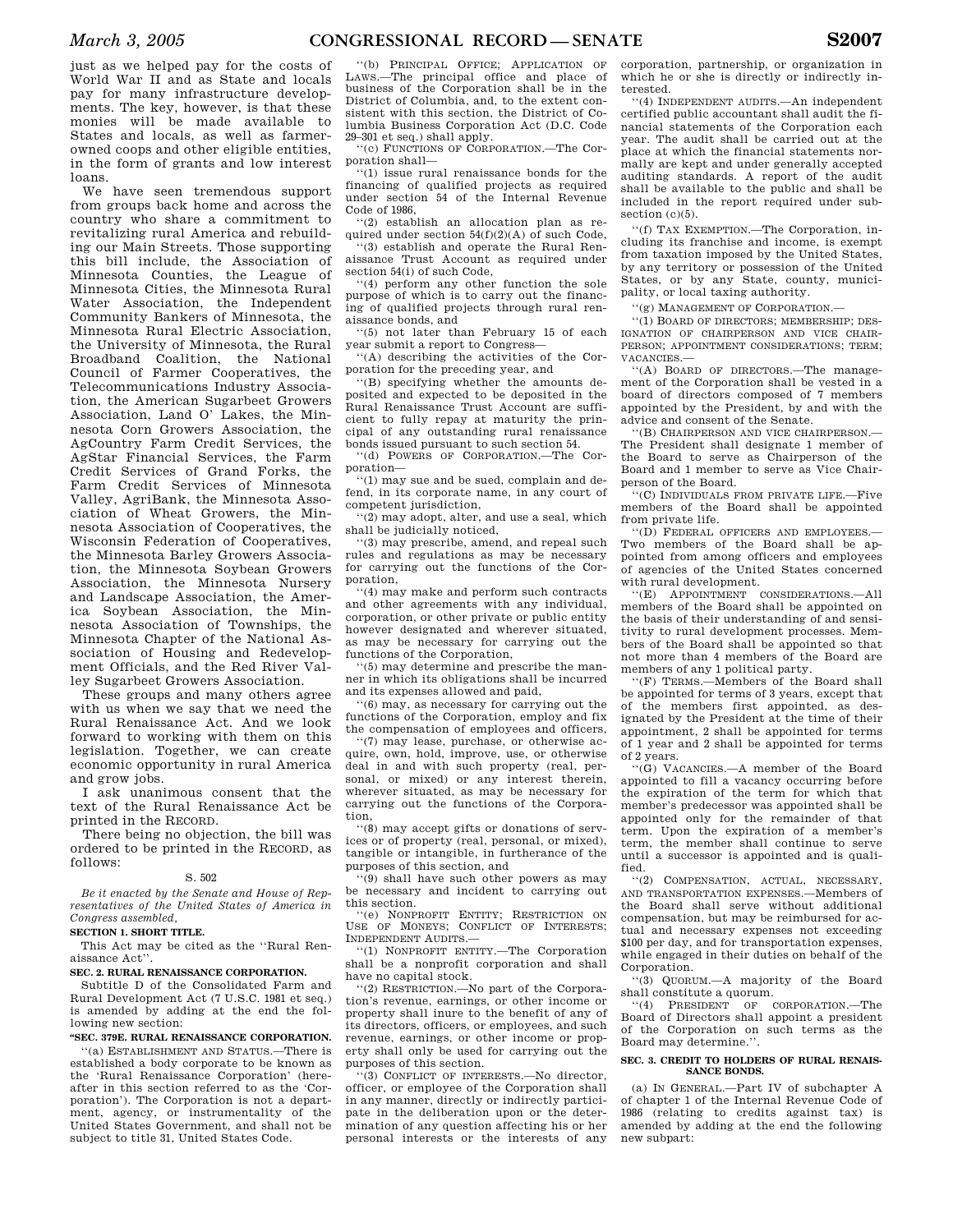### **''Subpart H—Nonrefundable Credit for Holders of Rural Renaissance Bonds**

''Sec. 54. Credit to holders of rural renaissance bonds.

**''SEC. 54. CREDIT TO HOLDERS OF RURAL REN-AISSANCE BONDS.** 

''(a) ALLOWANCE OF CREDIT.—In the case of a taxpayer who holds a rural renaissance bond on a credit allowance date of such bond which occurs during the taxable year, there shall be allowed as a credit against the tax imposed by this chapter for such taxable year an amount equal to the sum of the credits determined under subsection (b) with respect to credit allowance dates during such year on which the taxpayer holds such bond. ''(b) AMOUNT OF CREDIT.—

''(1) IN GENERAL.—The amount of the credit determined under this subsection with respect to any credit allowance date for a rural renaissance bond is 25 percent of the annual credit determined with respect to such bond.

''(2) ANNUAL CREDIT.—The annual credit determined with respect to any rural renaissance bond is the product of—

''(A) the applicable credit rate, multiplied by

''(B) the outstanding face amount of the bond.

''(3) APPLICABLE CREDIT RATE.—For purposes of paragraph (2), the applicable credit rate with respect to an issue is the rate equal to an average market yield (as of the day before the date of sale of the issue) on outstanding long-term corporate debt obligations (determined in such manner as the Secretary prescribes).

''(4) CREDIT ALLOWANCE DATE.—For purposes of this section, the term 'credit allowance date' means—

''(A) March 15,

''(B) June 15,

''(C) September 15, and

''(D) December 15.

Such term includes the last day on which the bond is outstanding.

''(5) SPECIAL RULE FOR ISSUANCE AND RE-DEMPTION.—In the case of a bond which is issued during the 3-month period ending on a credit allowance date, the amount of the credit determined under this subsection with respect to such credit allowance date shall be a ratable portion of the credit otherwise determined based on the portion of the 3 month period during which the bond is outstanding. A similar rule shall apply when the bond is redeemed.

''(c) LIMITATION BASED ON AMOUNT OF TAX.—

''(1) IN GENERAL.—The credit allowed under subsection (a) for any taxable year shall not exceed the excess of—

''(A) the sum of the regular tax liability (as defined in section  $26(b)$ ) plus the tax imposed by section 55, over

''(B) the sum of the credits allowable under this part (other than this subpart and subpart C).

''(2) CARRYOVER OF UNUSED CREDIT.—If the credit allowable under subsection (a) exceeds the limitation imposed by paragraph (1) for such taxable year, such excess shall be carried to the succeeding taxable year and added to the credit allowable under subsection (a) for such taxable year. ''(d) CREDIT INCLUDED IN GROSS INCOME.—

Gross income includes the amount of the credit allowed to the taxpayer under this section (determined without regard to subsection (c)) and the amount so included shall be treated as interest income.

''(e) RURAL RENAISSANCE BOND.—For purposes of this part, the term 'rural renaissance bond' means any bond issued as part of an issue if—

''(1) 95 percent or more of the proceeds from the sale of such issue are to be used—

''(A) for expenditures incurred after the date of the enactment of this section for any qualified project, or

''(B) for deposit in the Rural Renaissance Trust Account for repayment of rural renaissance bonds at maturity,

''(2) the bond is issued by the Rural Renaissance Corporation, is in registered form, and meets the rural renaissance bond limitation requirements under subsection (f),

''(3) except for bonds issued in accordance with subsection (f)(4), the term of each bond which is part of such issue does not exceed 30 years,

''(4) the payment of principal with respect to such bond is the obligation of the Rural Renaissance Corporation, and

''(5) the issue meets the requirements of subsection (g) (relating to arbitrage).

''(f) LIMITATION ON AMOUNT OF BONDS DES-IGNATED.—

''(1) NATIONAL LIMITATION.—There is a rural renaissance bond limitation for each calendar year. Such limitation is—

''(A) for 2006—

''(i) with respect to bonds described in subsection  $(e)(1)(\overline{A})$ , \$50,000,000,000, plus

''(ii) with respect to bonds described in subsection  $(e)(1)(B)$ , such amount (not to exceed \$15,000,000,000) as determined necessary by the Rural Renaissance Corporation to provide funds in the Rural Renaissance Trust Account for the repayment of rural renaissance bonds at maturity, and

''(B) except as provided in paragraph (3), zero thereafter.

''(2) LIMITATION ALLOCATED TO QUALIFIED PROJECTS AMONG STATES.—

''(A) IN GENERAL.—Subject to subparagraph (B), the limitation applicable under para $graph (1)(A)(i)$  for any calendar year shall be allocated by the Rural Renaissance Corporation for qualified projects among the States under an allocation plan established by the Corporation and submitted to Congress for consideration.

''(B) MINIMUM ALLOCATIONS TO STATES.—In establishing the allocation plan under subparagraph (A), the Rural Renaissance Corporation shall ensure that the aggregate amount allocated for qualified projects located in each State under such plan is not less than \$500,000,000.

''(3) CARRYOVER OF UNUSED LIMITATION.—If for any calendar year—

''(A) the rural renaissance bond limitation amount, exceeds

''(B) the amount of bonds issued during such year by the Rural Renaissance Corporation, the rural renaissance bond limitation amount for the following calendar year shall be increased by the amount of such excess. Any carryforward of a rural renaissance bond limitation amount may be carried only to calendar year 2007 or 2008.

''(4) ISSUANCE OF SMALL DENOMINATION BONDS.—From the rural renaissance bond limitation for each year, the Rural Renaissance Corporation shall issue a limited quantity of rural renaissance bonds in small denominations suitable for purchase as gifts by individual investors wishing to show their support for investing in rural America.

(g) SPECIAL RULES RELATING TO ARBI-TRAGE.—

''(1) IN GENERAL.—Subject to paragraph (2), an issue shall be treated as meeting the requirements of this subsection if as of the date of issuance, the Rural Renaissance Corporation reasonably expects—

''(A) to spend at least 95 percent of the proceeds from the sale of the issue for 1 or more qualified projects within the 3-year period beginning on such date,

 $($ B $)$  to incur a binding commitment with a third party to spend at least 10 percent of the proceeds from the sale of the issue, or to commence construction, with respect to such

projects within the 6-month period beginning on such date, and

''(C) to proceed with due diligence to complete such projects and to spend the proceeds from the sale of the issue.

''(2) RULES REGARDING CONTINUING COMPLI-ANCE AFTER 3-YEAR DETERMINATION.—If at least 95 percent of the proceeds from the sale of the issue is not expended for 1 or more qualified projects within the 3-year period beginning on the date of issuance, but the requirements of paragraph (1) are otherwise met, an issue shall be treated as continuing to meet the requirements of this subsection if either—

''(A) the Rural Renaissance Corporation uses all unspent proceeds from the sale of the issue to redeem bonds of the issue within 90 days after the end of such 3-year period, or

''(B) the following requirements are met:

''(i) The Rural Renaissance Corporation spends at least 75 percent of the proceeds from the sale of the issue for 1 or more qualified projects within the 3-year period beginning on the date of issuance.

''(ii) The Rural Renaissance Corporation spends at least 95 percent of the proceeds from the sale of the issue for 1 or more qualified projects within the 4-year period beginning on the date of issuance, and uses all unspent proceeds from the sale of the issue to redeem bonds of the issue within 90 days after the end of the 4-year period beginning

on the date of issuance. ''(h) RECAPTURE OF PORTION OF CREDIT WHERE CESSATION OF COMPLIANCE.

''(1) IN GENERAL.—If any bond which when issued purported to be a rural renaissance bond ceases to be such a qualified bond, the Rural Renaissance Corporation shall pay to the United States (at the time required by the Secretary) an amount equal to the sum of—

''(A) the aggregate of the credits allowable under this section with respect to such bond (determined without regard to subsection (c)) for taxable years ending during the calendar year in which such cessation occurs and the 2 preceding calendar years, and

''(B) interest at the underpayment rate under section 6621 on the amount determined under subparagraph (A) for each calendar year for the period beginning on the first day of such calendar year.

''(2) FAILURE TO PAY.—If the Rural Renaissance Corporation fails to timely pay the amount required by paragraph (1) with respect to such bond, the tax imposed by this chapter on each holder of any such bond which is part of such issue shall be increased (for the taxable year of the holder in which such cessation occurs) by the aggregate decrease in the credits allowed under this section to such holder for taxable years beginning in such 3 calendar years which would have resulted solely from denying any credit under this section with respect to such issue for such taxable years.

''(3) SPECIAL RULES.—

''(A) TAX BENEFIT RULE.—The tax for the taxable year shall be increased under paragraph (2) only with respect to credits allowed by reason of this section which were used to reduce tax liability. In the case of credits not so used to reduce tax liability, the carryforwards and carrybacks under section 39 shall be appropriately adjusted.

''(B) NO CREDITS AGAINST TAX.—Any increase in tax under paragraph (2) shall not be treated as a tax imposed by this chapter for purposes of determining—

''(i) the amount of any credit allowable under this part, or

''(ii) the amount of the tax imposed by section 55.

''(i) RURAL RENAISSANCE TRUST ACCOUNT.— ''(1) IN GENERAL.—The following amounts shall be held in a Rural Renaissance Trust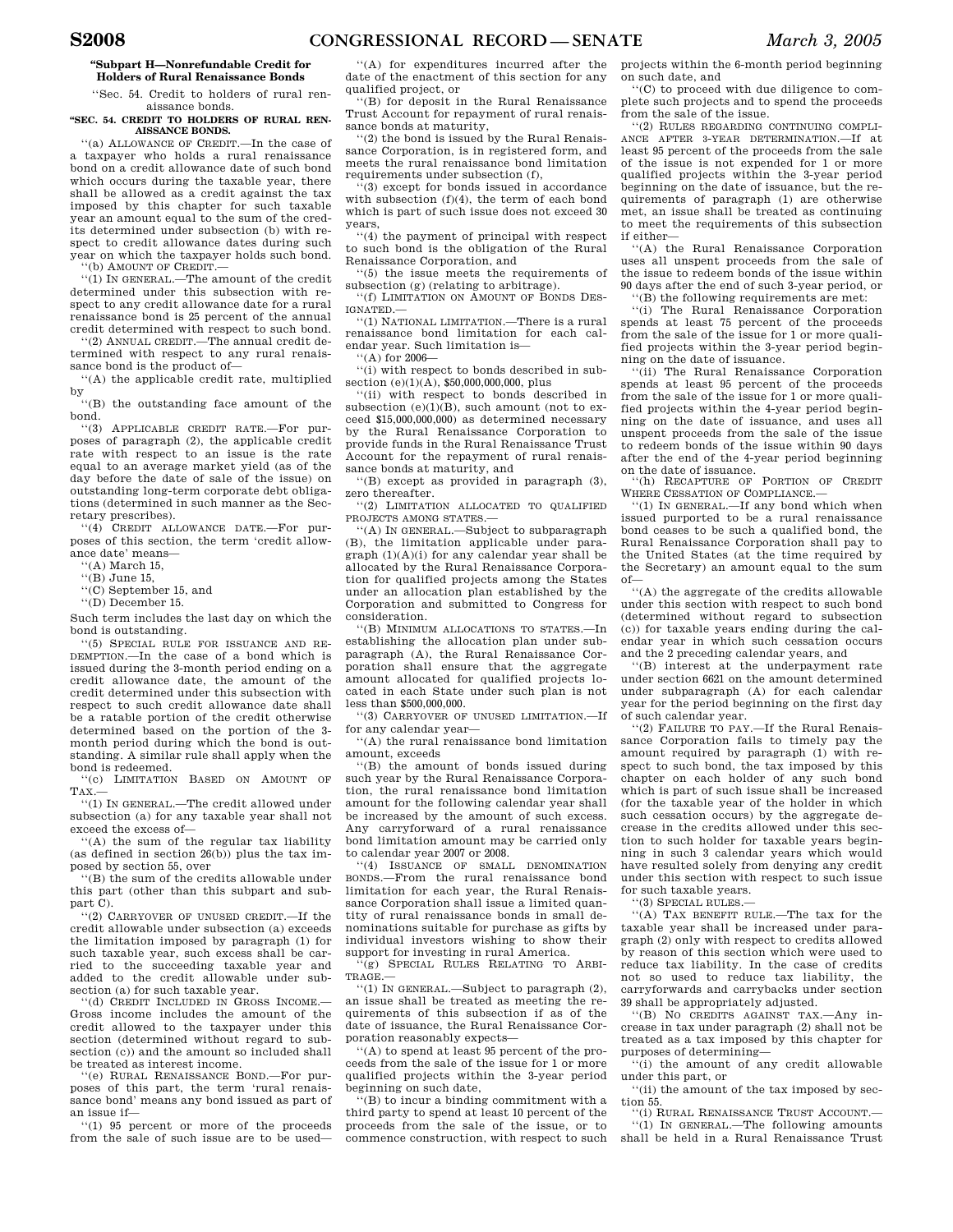Account by the Rural Renaissance Corporation:

''(A) The proceeds from the sale of all bonds issued under this section.

''(B) The amount of any matching contributions with respect to such bonds. ''(C) The investment earnings on proceeds

from the sale of such bonds. ''(D) Any earnings on any amounts described in subparagraph (A), (B), or (C).

''(2) USE OF FUNDS.—Amounts in the Rural Renaissance Trust Account may be used only to pay costs of qualified projects, redeem rural renaissance bonds, and fund the operations of the Rural Renaissance Corporation, except that amounts withdrawn from the Rural Renaissance Trust Account to pay costs of qualified projects may not exceed the aggregate proceeds from the sale of rural renaissance bonds described in subsection  $(e)(1)(A)$ .

''(3) USE OF REMAINING FUNDS IN RURAL REN-AISSANCE TRUST ACCOUNT.—Upon the redemption of all rural renaissance bonds issued under this section, any remaining amounts in the Rural Renaissance Trust Account shall be available to the Rural Renaissance Corporation for any qualified project.

'(j) QUALIFIED PROJECT.—For purposes of this section—

''(1) IN GENERAL.—Subject to paragraph (3), the term 'qualified project' means a project which—

''(A) includes 1 or more of the projects described in paragraph (2),

''(B) is located in a rural area, and

''(C) is proposed by a State and approved by the Rural Renaissance Corporation.

''(2) PROJECTS DESCRIBED.—A project described in this paragraph is—

'(A) a water or waste treatment project,

''(B) a conservation project, including any project to protect water quality or air quality (including odor abatement), any project to prevent soil erosion, and any project to protect wildlife habitat, including any project to assist agricultural producers in complying with Federal, State, or local regulations,

''(C) an affordable housing project,

''(D) a community facility project, including hospitals, fire and police stations, and nursing and assisted-living facilities,

''(E) a value-added agriculture or renewable energy facility project for agricultural producers or farmer-owned entities, including any project to promote the production or processing of ethanol, biodiesel, animal waste, biomass, raw commodities, or wind as a fuel,

''(F) a rural venture capital project for, among others, farmer-owned entities,

''(G) a distance learning or telemedicine project,

''(H) a project to expand broadband technology, and

''(I) a rural teleworks project.

''(3) SPECIAL RULES.—For purposes of this subsection—

''(A) any project described in subparagraph (E) or (F) of paragraph (2) for a farmer-owned entity may be considered a qualified project if such entity is located in a rural area, or in the case of a farmer-owned entity the headquarters of which are located in a nonrural area, if the project is located in a rural area, and

''(B) any project for a farmer-owned entity which is a facility described in paragraph  $(2)(E)$  for agricultural producers may be considered a qualified project regardless of whether the facility is located in a rural or nonrural area.

''(4) APPROVAL GUIDELINES AND CRITERIA.—

''(A) IN GENERAL.—Not later than 60 days after the date of the enactment of this section, the Rural Renaissance Corporation shall consult with the appropriate commit-

tees of Congress regarding the development of guidelines and criteria for the approval by the Corporation of projects as qualified projects for inclusion in the allocation plan established under subsection (f)(2)(A) and shall submit such guidelines and criteria to such committees.

''(B) APPROPRIATE COMMITTEES OF CON-GRESS.—For purposes of subparagraph (A), the term 'appropriate committees of Congress' means the Committee on Agriculture, Nutrition, and Forestry, the Committee on Commerce, Science, and Transportation, and the Committee on Finance of the Senate and the Committee on Agriculture, the Committee on Energy and Commerce, and the Committee on Ways and Means of the House of Representatives.

''(k) OTHER DEFINITIONS AND SPECIAL RULES.—For purposes of this section—

''(1) BOND.—The term 'bond' includes any obligation.

''(2) RURAL AREA.—The term 'rural area' means any area other than—

''(A) a city or town which has a population of greater than 50,000 inhabitants, or

''(B) the urbanized area contiguous and adjacent to such a city or town.

''(3) RURAL RENAISSANCE CORPORATION.— The term 'Rural Renaissance Corporation' means the Rural Renaissance Corporation established under section 379E of the Consolidated Farm and Rural Development Act.

''(4) TREATMENT OF CHANGES IN USE.—For purposes of subsection  $(e)(1)(A)$ , the proceeds from the sale of an issue shall not be treated as used for a qualified project to the extent that the Rural Renaissance Corporation takes any action within its control which causes such proceeds not to be used for a qualified project. The Secretary shall specify remedial actions that may be taken (including conditions to taking such remedial actions) to prevent an action described in the preceding sentence from causing a bond to fail to be a rural renaissance bond.

''(5) PARTNERSHIP; S CORPORATION; AND OTHER PASS-THRU ENTITIES.—In the case of a partnership, trust, S corporation, or other pass-thru entity, rules similar to the rules of section 41(g) shall apply with respect to the credit allowable under subsection (a).

''(6) BONDS HELD BY REGULATED INVESTMENT COMPANIES.—If any rural renaissance bond is held by a regulated investment company, the credit determined under subsection (a) shall be allowed to shareholders of such company under procedures prescribed by the Secretary.

''(7) CREDITS MAY BE STRIPPED.—Under regulations prescribed by the Secretary—

''(A) IN GENERAL.—There may be a separation (including at issuance) of the ownership of a rural renaissance bond and the entitlement to the credit under this section with respect to such bond. In case of any such separation, the credit under this section shall be allowed to the person who on the credit allowance date holds the instrument evidencing the entitlement to the credit and not to the holder of the bond.

''(B) CERTAIN RULES TO APPLY.—In the case of a separation described in subparagraph (A), the rules of section 1286 shall apply to the rural renaissance bond as if it were a stripped bond and to the credit under this section as if it were a stripped coupon.

''(8) REPORTING.—The Rural Renaissance Corporation shall submit reports similar to the reports required under section 149(e).'

(b) AMENDMENTS TO OTHER CODE SEC-TIONS.—

(1) REPORTING.—Subsection (d) of section 6049 of the Internal Revenue Code of 1986 (relating to returns regarding payments of interest) is amended by adding at the end the following new paragraph:

''(8) REPORTING OF CREDIT ON RURAL RENAIS-SANCE BONDS.—

''(A) IN GENERAL.—For purposes of subsection (a), the term 'interest' includes amounts includible in gross income under section 54(d) and such amounts shall be treated as paid on the credit allowance date (as defined in section  $54(b)(4)$ ).

''(B) REPORTING TO CORPORATIONS, ETC.— Except as otherwise provided in regulations, in the case of any interest described in subparagraph (A), subsection (b)(4) shall be applied without regard to subparagraphs (A),  $(H), (I), (J), (K), and (L)(i)$  of such subsection.

''(C) REGULATORY AUTHORITY.—The Secretary may prescribe such regulations as are necessary or appropriate to carry out the purposes of this paragraph, including regulations which require more frequent or more detailed reporting."

(2) TREATMENT FOR ESTIMATED TAX PUR-POSES.—

(A) INDIVIDUAL.—Section 6654 of such Code (relating to failure by individual to pay estimated income tax) is amended by redesignating subsection (m) as subsection (n) and by inserting after subsection (l) the following new subsection:

''(m) SPECIAL RULE FOR HOLDERS OF RURAL RENAISSANCE BONDS.—For purposes of this section, the credit allowed by section 54 to a taxpayer by reason of holding a rural renaissance bond on a credit allowance date shall be treated as if it were a payment of estimated tax made by the taxpayer on such date.'

(B) CORPORATE.—Subsection (g) of section 6655 of such Code (relating to failure by corporation to pay estimated income tax) is amended by adding at the end the following new paragraph:

''(5) SPECIAL RULE FOR HOLDERS OF RURAL RENAISSANCE BONDS.—For purposes of this section, the credit allowed by section 54 to a taxpayer by reason of holding a rural renaissance bond on a credit allowance date shall be treated as if it were a payment of estimated tax made by the taxpayer on such date.'

(c) CLERICAL AMENDMENTS.—

(1) The table of subparts for part IV of subchapter A of chapter 1 of the Internal Revenue Code of 1986 is amended by adding at the end the following new item:

''SUBPART H. NONREFUNDABLE CREDIT FOR

HOLDERS OF RURAL RENAISSANCE BONDS.''.

(2) Section 6401(b)(1) of such Code is amended by striking ''and G'' and inserting ''G, and  $H$ <sup>"</sup>.

(d) EFFECTIVE DATE.—The amendments made by this section shall apply to obligations issued after December 31, 2005.

> By Mr. BOND (for himself, Mr. TALENT, and Mr. DEWINE):

S. 503. A bill to expand Parents as Teachers programs and other quality programs of early childhood home visitation, and for other purposes; to the Committee on Health, Education, Labor, and Pensions.

Mr. BOND. Mr. President, I introduced S. 503, the Education Begins At Home Act. It is at the desk. It is cosponsored by Senators TALENT and DEWINE. I invite my colleagues to look at it and join with me in this significant measure to improve early childhood education and development of our children.

Parents as Teachers has worked in Missouri. It is a program which involves training and assistance for parents of children from birth to 3 years of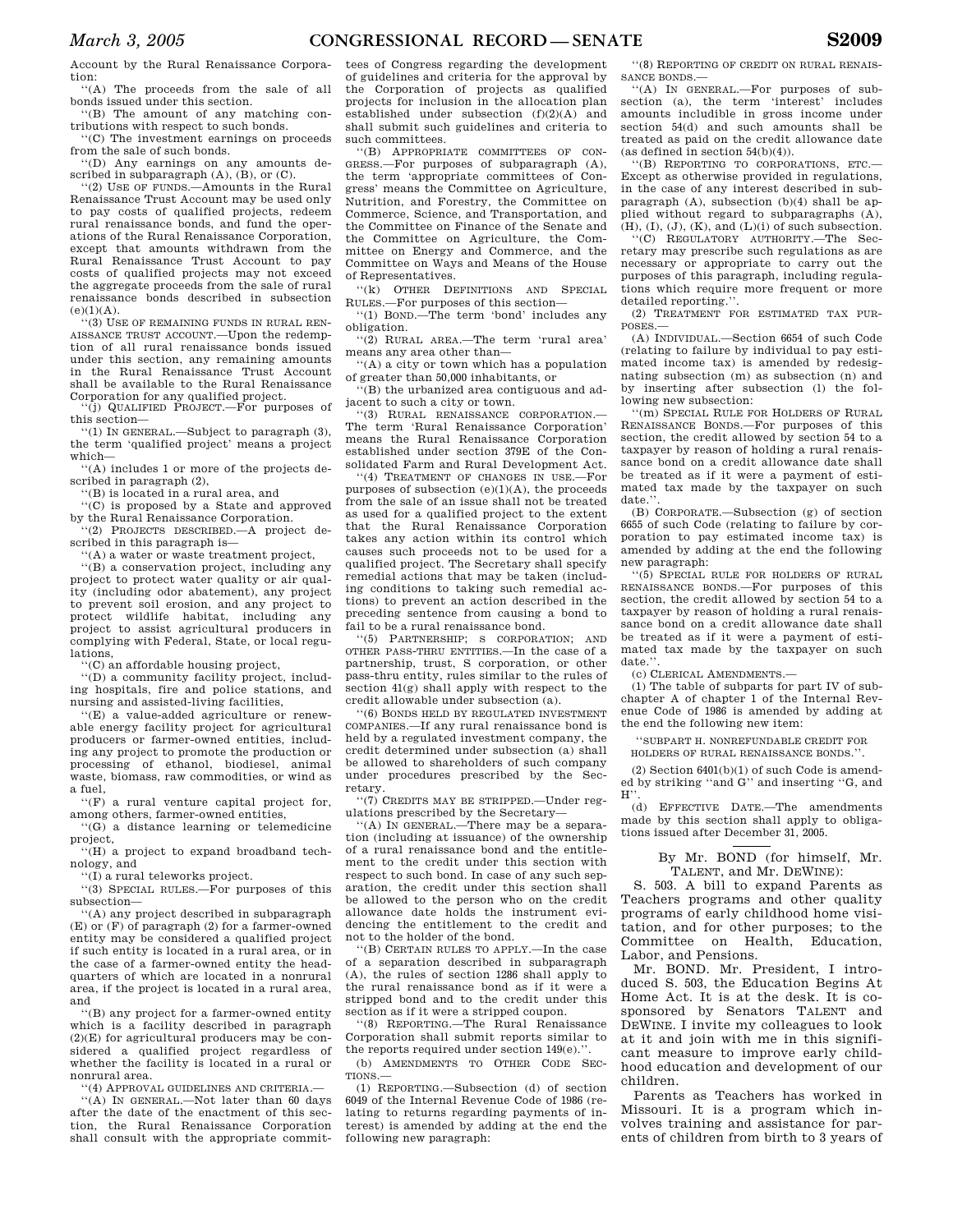age. We have had significant improvements in educational achievements. We have identified problems in children. We have solved problems and saved money by avoiding the necessary, expensive, and very difficult remedial efforts. It involves home visits. It involves bringing children of like age groups together. It works at home. It works for the poorest families. It works for very busy two-working-parent families. It works on our military installations.

This measure expands from currently 3,300 children whose parents are in the program nationally to potentially 2.7 million families with young children throughout the United States. The program is presently in all States, in the Union. This expands on it and makes sure we use our early education dollars to the maximum benefit. Get parents involved. Home visits work.

Research has clearly shown that the early years are critical in a child's development and lay the foundation for success in school and in life. The home is the first and most important learning environment for children, and parents are their child's first and most influential teacher.

Through parent education and family support, we can promote parents' ability to enhance their children's cognitive, language, social-emotional and physical development—thereby helping parents to prepare their children for success in school.

It only makes sense to equip parents with the skills they need to help maximize their child's health and development and this is exactly what the Parents at Teachers Program does.

The curriculum is designed to build the foundation of later learning, provide early detection of developmental delays as well as health, vision and hearing problems, prevent child abuse and neglect and increase children's school readiness and school success.

To achieve these goals, Parents as Teachers provides personalized home visits by trained parent educators, group meetings with other new parents and formal screening of vision and hearing.

Twenty-one years ago I pushed the Early Childhood Education Act through the Missouri legislature. During my second term as Governor I signed that ground breaking bill into law which mandated PAT in every school district in the state of Missouri. For me that was the culmination of 5 long years of work.

One might say I was on a mission. And I was. Because in 1981, I found myself in a similar situation to that of the Missouri's current Governor. I was about to be a new father myself.

PAT certainly made a positive difference in my family. PAT helped us through sleepless nights, teething, and learning the ABC's. My son, Sam, was probably one of the first babies to benefit from the Parents as Teachers materials in Missouri. And countless others have benefited since.

What began as an experiment in Missouri has expanded to more than 3,000 sites in all 50 states, and seven foreign countries. Communities all over the world are investing in PAT because the results are positive and the cost is low.

Anecdotally, I can tell you that parents in PAT know that it is a tremendous benefit to them and their children.

The scientifically sound research shows that: At age 3, PAT children are more advanced in language, social development, problem solving and other cognitive abilities, PAT children score higher on kindergarten readiness tests, Children who participate in PAT score higher on standardized measures of reading, math and language in first through fourth grades, parents who participate in PAT are more confident about their parenting and are more involved in their children's schooling—a key component of a child's success in school.

Recognizing that all parents need and deserve support in laying a strong foundation for their child's success I will be introducing the Education Begins at Home Act.

To date over 2 million families nationwide have received the education and support they need through PAT. While this is a tremendous accomplishment, there are more families that can be reached by this exceptional program.

The Education Begins at Home Act makes a bold federal investment in parents by establishing the first, dedicated federal funding stream to support the expansion of Parents as Teachers or other home visitation programs—at the state and local level.

The \$500 million in federal funds over 3 years included in this bill will expand services to over 2.7 million families nationwide.

Ten times more families will be served by PAT under this legislation.

This bill will: provide \$400 million over 3 years to states to expand access to PAT, encourage and foster more collaboration between PAT and Early Head Start Grantees, provide \$50 million over 3 years to fund innovative ideas and partnerships at the local level to expand access to PAT in communities with limited English proficiency; and provide \$50 million over 3 years to reach more military families by expanding access to PAT in schools and community organizations that serve military families.

All babies are born to learn and a parent is a child's first and most important teacher. Parents as Teachers better prepares children for success in school and life and helps parents become more active participants in their child's education.

The expansion of Parents as Teachers is a sound investment in the future of our children and families.

By Mr. KYL (for himself and Mr. MCCAIN):

S. 505. A bill to amend the Yuma Crossing National Heritage Area Act of

2000 to adjust the boundary of the Yuma Crossing National Heritage Area; to the Committee on Energy and Natural Resources.

Mr. KYL. Mr. President, I am pleased to join today with Senator MCCAIN to introduce the Yuma Crossing National Heritage Area Boundary Adjustment Act. This legislation would amend the Yuma Crossing National Heritage Act of 2000, Public Law 106–319, to reduce the size of the heritage area to conform to the area set forth in the Heritage Area Management Plan approved by the Secretary of the Interior in 2002.

The Yuma Crossing Heritage Area was designated in October 2000. It sprung from a preliminary concept plan completed in 1999 by the Heritage Area Task Force. The boundaries proposed in that plan included approximately 22 square miles, extending from the Colorado River on the north and west to the Avenue 7E alignment on the east and the 12th street alignment on the south. These boundaries represented the task force's ''best guess'' as to the cultural landscape warranting inclusion in the heritage area. This ''best guess'' was incorporated into the legislation designating the Yuma Crossing National Heritage Area.

During the development of the final Heritage Area Management Plan, which was subject to comprehensive community involvement, it became apparent that the area's boundaries were too large and should be more concentrated along the Colorado River and in historic downtown.

Rather than simply leave the boundaries as they were set in the 2000 legislation, we have heard from the community in Yuma that it is important that we conform the boundaries to those in the agreed-upon Management Plan. Doing so will provide certainty to the heritage area and those private landowners who live within its current boundaries. It will allow the heritage area to meet its management goals and responsibilities without the worry that private property rights may be affected in the future.

This is a non-controversial, straightforward correction. I hope my colleagues will work with me to pass it quickly this year.

> By Mr. HAGEL (for himself, Mr. DURBIN, Ms. CANTWELL, Mr. LAUTENBERG, and Mrs. MUR-RAY):

S. 506. A bill to amend the Public Health Service Act to establish a scholarship and loan repayment program for public health preparedness workforce development to eliminate critical public health preparedness workforce shortages in Federal, State, local, and tribal public health agencies; to the Committee on Health, Education, Labor, and Pensions.

Mr. HAGEL. Mr. President, I rise today with Senator DURBIN to introduce the Public Health Preparedness Workforce Development Act of 2005. This legislation aims to increase the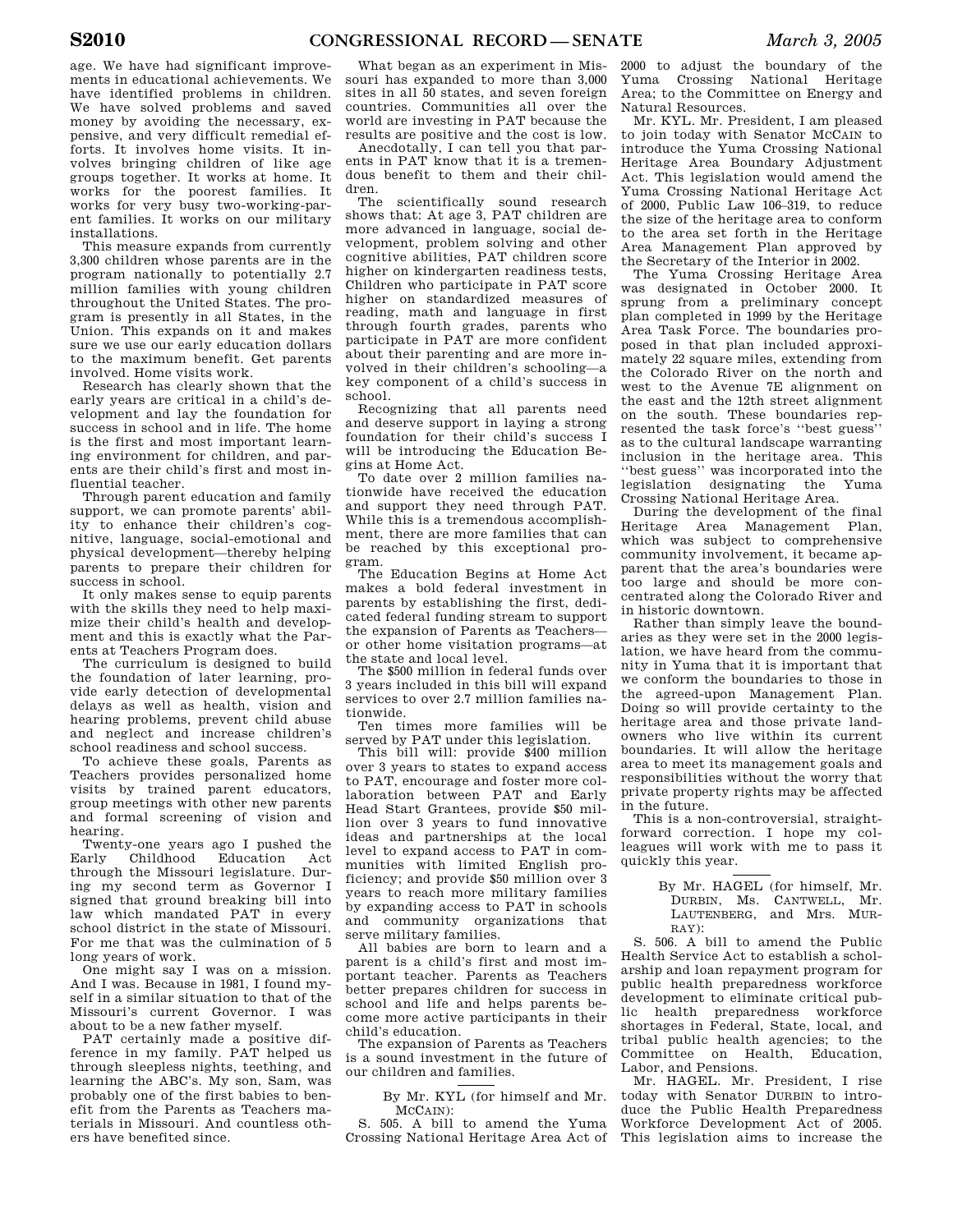pipeline of qualified public health workers at the Federal, State, local and tribal levels by offering scholarships to students going into the public health field. It also encourages current professionals to stay in the public health field by providing loan repayments in exchange for a commitment of a designated number of years of service in public health.

The average age of lab technicians, epidemiologists, environmental health experts, microbiologists, IT specialists, public health administrators and others who make up the public health workforce is 47, seven years older than the average age of the Nation's workforce. Over the next five years, my State of Nebraska will have more public health workers who are eligible for retirement than any other state in the Nation.

To encourage young people to enter the public health field, this legislation authorizes \$35 million per year for scholarships and \$195 million per year for loan repayments. Eighty percent of the funds would be dedicated for state and local public health workers, with bonus payments available to those who agree to be placed in under-served areas.

There are critical public health workforce shortages. We cannot afford to lose so many experienced workers just when our public health workforce should be expanding to meet increasing health needs. The ability of the public health system to respond to emerging infectious diseases like West Nile Virus, food-borne illnesses, or bioterrorism relies on a well-trained, adequately staffed public health network at all levels. It is important that we address this problem before it becomes a crisis.

I urge my colleagues to support this legislation.

> By Mr. DEWINE (for himself, Mr. LEVIN, Ms. STABENOW, Mr. REED, and Mr. VOINOVICH):

S. 507. A bill to establish the National Invasive Species Council, and for other purposes; to the Committee on Environment and Public Works.

Mr. DEWINE. Mr. President, today, I am pleased to join with Senators LEVIN, STABENOW, REED, and VOINOVICH to introduce the National Invasive Species Council Act—a bill to permanently establish the National Invasive Species Council. I would like to thank my colleagues for their hard work on this legislation.

Recognizing the need for better coordination to combat the economic, ecologic, and health threats posed by invasive species, the federal government established the National Invasive Species Council by Executive Order in 1999. Today, the Council continues to operate and develop invasive species management plans. However, the Council is not as effective as it could be. The GAO reported that implementing these management plans is difficult because the Council does not have a con-

gressional mandate to act. GAO further reported that most of the agencies that have responsibilities under the National Invasive Species Management Plan have not been completing activities by established due dates and that these agencies lack coordination. These are significant problems that must be addressed.

Invasive species are a national threat that we cannot afford to ignore. Many states are trying to combat these species that are threatening their local environments. Examples of such plants and animals include the emerald ash borer, which has been particularly troublesome in my home state of Ohio; the Chinese mitten crab; and hydrilla, considered to be one of the most problematic aquatic plants in the United States. If left unchecked, these and other invasive species pose dangerous environmental, health, and economic threats. Estimates of the annual economic damages caused by invasive species in this nation are as high as \$137 billion. It is clear that more must be done.

To combat the serious threats posed by invasive species, we need federal coordination and planning. Our bill would provide just that and on a permanent basis. Under this legislation, the Secretaries of State, Commerce, Transportation, Agriculture, Health and Human Services, Interior, Defense, and Treasury, along with the Administrators of EPA and USAID, would continue to work together through the National Invasive Species Council to develop a National Invasive Species Management Plan.

The duties of the Council are generally to coordinate federal activities in an effective, complementary, costefficient manner; update the National Invasive Species Management Plan; ensure that federal agencies implement the Management Plan; and develop recommendations for international cooperation. Additionally, if recommendations are not implemented, agencies would have to report to the Council. The Council is directed to develop guidance for federal agencies on prevention, control, and eradication of invasive species so that federal programs and actions do not increase the risk of invasion or spread non-indigenous species. And finally, the bill would establish an Invasive Species Advisory Committee to the Council.

The National Invasive Species Council could enhance its effectiveness and better protect our environment from invasive species with a congressional mandate. I urge my colleagues to cosponsor this measure so that the Federal Government can better respond to the threat posed by invasive species.

> By Mr. DEWINE (for himself, Mr. LEVIN, Ms. STABENOW, Mr. LUGAR, Mr. BAYH, Mr. DAYTON, and Mr. KOHL):

S. 508. A bill to provide for the environmental restoration of the Great Lakes; to the Committee on Environment and Public Works.

Mr. DEWINE. Mr. President, today I am proud to introduce the Great Lakes Environmental Restoration Act with my colleague, Senator LEVIN. I would like to thank him for all of his hard work on this legislation.

For those who have seen one of the five Great Lakes, it is not difficult to understand their importance. Covering more than 94,000 square miles and draining more than twice as much land, these freshwater seas hold an estimated six quadrillion gallons of water—or one-fifth of the world's surface freshwater. The Great Lakes ecosystem includes such diverse elements as northern evergreen and deciduous forests, lake plain prairies, and coastal wetlands. Over 30 of the basin's biological communities and over 100 species are globally rare or found only in the Great Lakes basin. The 637 State parks in the region accommodate more than 250 million visitors each year, and the Great Lakes basin is home to more than 33 million people—or one-tenth of the U.S. population.

As co-chairs of the Senate Great Lakes Task Force, Senator LEVIN and I have worked together on legislation and other initiatives to protect this natural resource. We secured funding from the National Oceanic and Atmospheric Administration (NOAA) for water level gauges, a replacement icebreaking vessel, and funding for the Great Lakes Fishery Commission for sea lamprey control. Additionally, Senator LEVIN and I met with the U.S. Trade Representative Office in an effort to prevent Great Lakes water from being diverted abroad. We worked to authorize the Great Lakes Basin Soil Erosion and Sediment Control Program in the 2002 Farm Bill, and three years ago, we joined our colleagues in the House to pass the Great Lakes Legacy Act. This legislation provides up to \$50 million per year to the Environmental Protection Agency (EPA) to remove contaminated sediments at Areas of Concern.

These steps are positive, but we are not keeping pace with the problems facing the Great Lakes—the Federal Government simply is not providing the funding to protect them. An April 2003 Government Accountability Office (GAO) report found that the Federal Government spent roughly \$745 million over the last ten years on Great Lakes restoration programs. Now consider that the GAO reported that the eight Great Lakes States spent \$956 million during that same ten-year period.

There is ample evidence that this current level of commitment is simply not enough to address the challenges. In 2001, there were approximately 600 beach closings as a result of e-coli bacteria. Further, State and local health authorities issued approximately 1,400 fish consumption advisories in the Great Lakes. In 1978, the United States and Canada amended the Great Lakes Water Quality Agreement to give priority attention to 43 designated Areas of Concern. Since the signing, the Federal Government has not been able to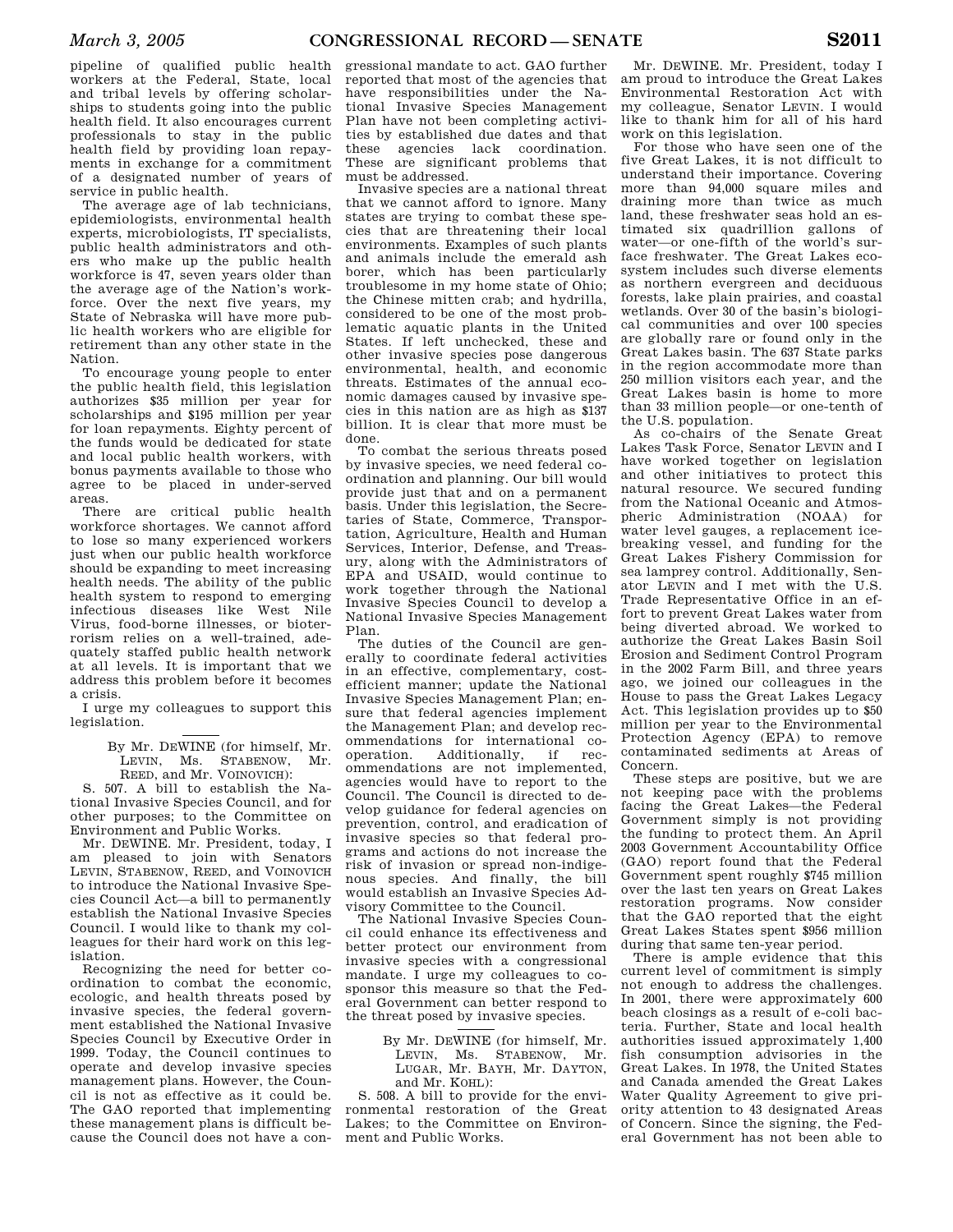remove any U.S. sites from the Areas of Concern list. Invasive species are one of the largest threats to the ecosystem and the \$4.5 billion Great Lakes fishing industry. There are now over 160 aquatic invasive species threatening the Great Lakes. It is imperative that we fix these problems.

For several years, I have been calling for a plan to restore the Lakes. I have been urging the governors, mayors, the environmental community, and other regional interests to agree on a vision for the future of the Great Lakes—not just for the short-term, but for the long-term. It is time for us to come together to develop a plan and put it in place.

The bill we are introducing today builds upon the efforts by those in the Great Lakes states who are working with the congressional delegation and federal officials on the Great Lakes Regional Collaboration group. It provides the funding needed to implement their recommendations.

This legislation would provide the tools needed for the long-term future of the Great Lakes. First, our bill creates a \$6 billion Great Lakes Restoration Grant Program to augment existing federal and state efforts to clean, protect, and restore the Great Lakes. An additional \$600 million in annual funding will be appropriated through the EPA's Great Lakes National Program Office. The Program Office will provide grants to the Great Lakes States, municipalities, and other applicants in coordination with the Great Lakes Environmental Restoration Advisory Board. This funding will provide the extra resources that existing programs do not have.

While the Great Lakes are a national resource, leaders in the region, not Washington bureaucrats, should set priorities and guide restoration efforts. That is why our bill requires close coordination between the EPA and state and regional interests before grants are released. The Great Lakes Environmental Restoration Advisory Board, led by the Great Lakes governors, will include mayors, federal agencies, Native American tribes, environmentalists, industry representatives, and Canadian observers. This Advisory Board will prioritize restoration projects, such as invasive species control and prevention, wetlands restoration, contaminated sediments cleanup, and water quality improvements. Additionally, this Advisory Board will provide recommendations on which grant applications to fund. The input from the Advisory Board ensures that regional leaders will be critical in determining the long-term future of the Great Lakes.

As the April 2003 GAO study reported, environmental restoration activities in the Great Lakes suffer from lack of coordination. The second goal of this legislation is the codification of the Great Lakes Interagency Task Force to coordinate Federal activities in the Great Lakes region. The EPA's Great Lakes National Program Office would serve as the council leader, and participants would include key federal agencies involved in Great Lakes restoration efforts. The council would ensure that the efforts of federal agencies are coordinated, effective, and cost-efficient.

Lastly, this bill would help address a GAO recommendation that a monitoring system and environmental indicators be developed to measure progress on new and existing restoration programs in the Great Lakes.

Our bill is a major step in the right direction. I would again like to thank my colleague, Senator LEVIN, for his dedication to the Great Lakes and to their restoration. We need to continue to refocus and improve our efforts in order to reverse the trend of additional degradation of the Great Lakes. They are a unique natural resource for Ohio and the entire region—a resource that must be protected for future generations. I ask my colleagues to join me in support of this bill and in our efforts to help preserve and protect the longterm viability of our Great Lakes.

I ask unanimous consent that the text of the bill be printed in the RECORD.

There being no objection, the bill was ordered to be printed in the RECORD, as follows:

#### S. 508

*Be it enacted by the Senate and House of Representatives of the United States of America in Congress assembled,* 

**SECTION 1. SHORT TITLE.** 

This Act may be cited as the ''Great Lakes Environmental Restoration Act''.

**SEC. 2. FINDINGS.** 

Congress finds that—

(1) the Great Lakes and the connecting channels of the Great Lakes form the largest freshwater system in the world, holding  $\frac{1}{5}$  of the fresh surface water supply of the world and 9⁄10 of the fresh surface water supply of the United States;

(2) 30 years after the date of enactment of the Federal Water Pollution Control Act (33 U.S.C. 1251 et seq.), water quality in the Great Lakes has improved, but the Great Lakes remain in a degraded state;

(3) evidence of the degraded environment of the Great Lakes includes—

(A) a record 599 closings of Great Lakes beaches in 2001;

(B) an increase to 20 percent in the percentage of Great Lakes shoreline that contains polluted sediments; and

(C) the issuance by State and local authorities of 1,400 fish consumption advisories relating to the Great Lakes;

(4) the Great Lakes are sources of drinking water for approximately 40,000,000 people in the United States and Canada;

(5) in the years since the Great Lakes Water Quality Agreement was signed and the United States and Canada agreed to ''restore and maintain the chemical, physical, and biological integrity of the waters of the Great Lakes Basin and give priority attention to the 43 designated Areas of Concern'', no sites have been restored in the United States;

(6) it is the responsibility of the Federal Government and State and local governments to ensure that the Great Lakes remain a clean and safe source of water for drinking, fishing, and swimming; and

(7) while the total quantity of resources needed to restore the Great Lakes is unknown, additional funding is needed now to augment existing efforts to address the known threats facing the Great Lakes. **SEC. 3. DEFINITIONS.** 

## In this Act:

(1) BOARD.—The term ''Board'' means the Great Lakes Environmental Restoration Advisory Board established by section 5(a).

(2) GREAT LAKE.—The term ''Great Lake'' means—

(A) Lake Erie;

(B) Lake Huron (including Lake Saint Clair);

(C) Lake Michigan;

(D) Lake Ontario;

(E) Lake Superior; and

(F) the connecting channels of those Lakes, including—

(i) the Saint Marys River;

(ii) the Saint Clair River;

(iii) the Detroit River;

(iv) the Niagara River; and

(v) the Saint Lawrence River to the Canadian border.

(3) GREAT LAKES STATE.—The term ''Great Lakes State'' means each of the States of Illinois, Indiana, Ohio, Michigan, Minnesota, New York, Pennsylvania, and Wisconsin.

(4) GREAT LAKES SYSTEM.—The term ''Great Lakes system'' means all the streams, rivers, lakes, and other bodies of water in the drainage basin of the Great Lakes.

(5) PROGRAM.—The term ''Program'' means the Great Lakes Environmental Restoration Grant Program established by section 4(a).

(6) PROGRAM OFFICE.—The term ''Program Office'' means the Great Lakes National Program Office of the Environmental Protection Agency.

(7) TASK FORCE.—The term ''Task Force'' means the Great Lakes Interagency Task Force established by section 6(a).

### **SEC. 4. GREAT LAKES RESTORATION GRANTS.**

(a) ESTABLISHMENT.—There is established a Great Lakes Environmental Restoration Grant Program, to be administered by the Program Office.

(b) GRANTS.—

(1) IN GENERAL.—In coordination with the Board, the Program Office shall provide to States, municipalities, and other applicants grants for use in and around the Great Lakes in carrying out—

(A) contaminated sediment cleanup;

(B) wetland restoration;

(C) invasive species control and prevention;

(D) coastal wildlife and fisheries habitat

improvement;

(E) public access improvement;

(F) water quality improvement;

(G) sustainable water use;

(H) nonpoint source pollution reduction; or (I) such other projects and activities to restore, protect, and assist the recovery of the Great Lakes as the Board may determine.

(2) DISTRIBUTION.—In providing grants under this section for a fiscal year, the Program Office shall ensure that—

(A) at least 1 project or activity is funded in each Great Lakes State for the fiscal year;

(B) the amount of funds received by each Great Lakes State under this section for the fiscal year is at least 6 percent, but not more than 30 percent, of the total amount of funds made available for grants under this section for the fiscal year;

(C) each project or activity for which funding is provided results in 1 or more tangible improvements in the Great Lakes watershed; and

(D) each project or activity for which funding is provided addresses 1 or more priority issue areas identified by the Board for the fiscal year.

(3) GRANT EVALUATION.—

(A) IN GENERAL.—In evaluating grant proposals, the Program Office shall give great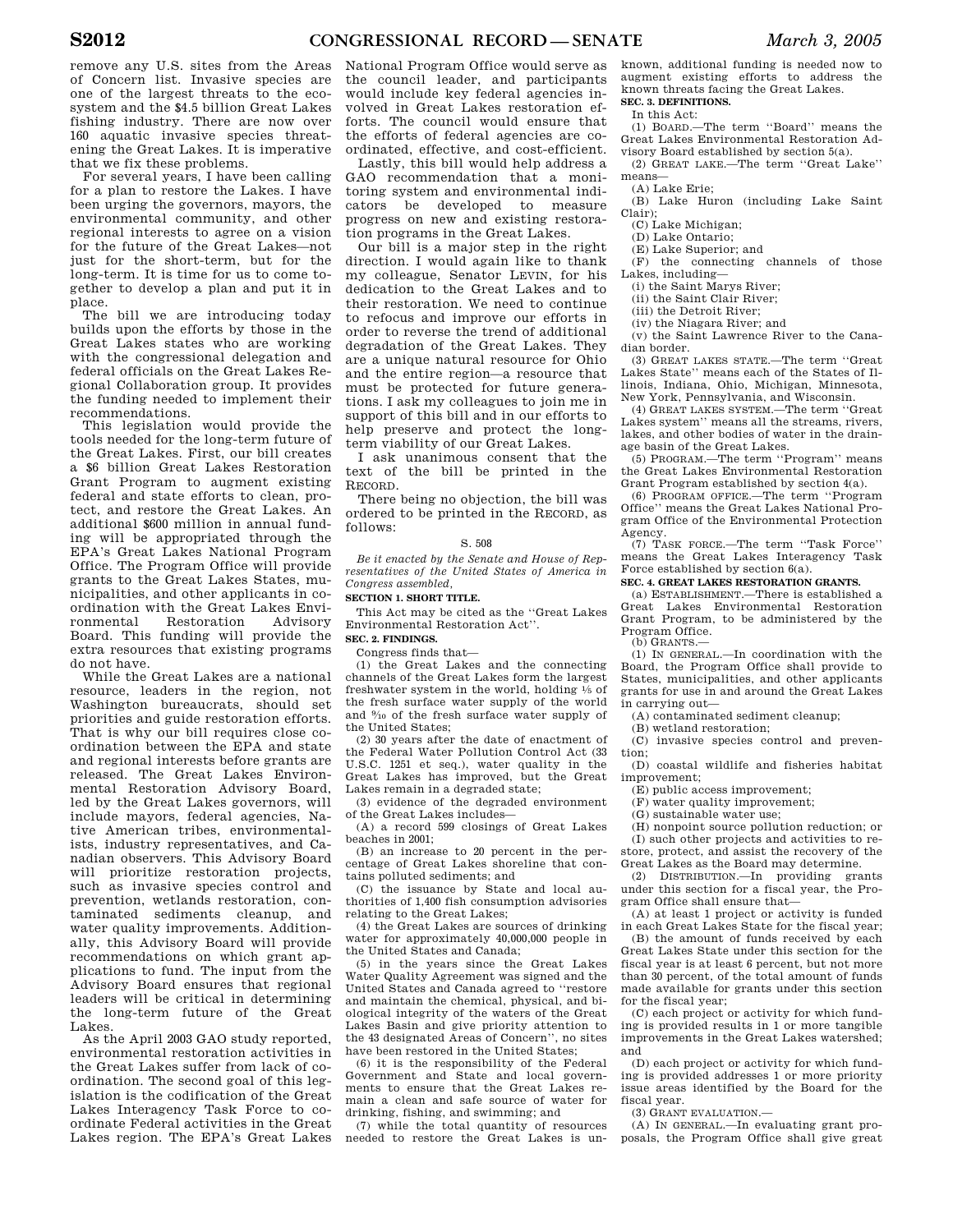weight to the ranking of proposals by the Board under section 5(c)(3).

(B) DECISION NOT TO FUND.—Not later than 30 days after the date of the determination, if the Program Office decides not to fund a grant proposal ranked by the Board as 1 of the top 10 proposals meriting funding, the Program Office shall provide to the Board a written statement explaining the reasons why the proposal was not funded.

(4) FUNDING LIMITATIONS.—Funds provided under the Program shall not be used for any of the following activities:

(A) Design, construction, or improvement of a road, except as required in connection with a sewer upgrade.

(B) Design, implementation, or evaluation of a research or monitoring project or activity, except as required in connection with a project or activity that will result in a tangible improvement to the Great Lakes watershed.

(C) Design or implementation of a beautification project or activity that does not result in a tangible improvement to the Great Lakes watershed.

(D) Litigation expenses, including legal actions to address violations of the Federal Water Pollution Control Act (33 U.S.C. 1251 et seq.), the Endangered Species Act of 1973 (16 U.S.C. 1531 et seq.), or any other environmental law or regulation.

(E) Lobbying expenses (as defined in section 2 of the Lobbying Disclosure Act of 1995 (2 U.S.C. 1602)).

(c) AUTHORIZATION OF APPROPRIATIONS.—

(1) IN GENERAL.—There is authorized to be appropriated to carry out this section \$600,000,000 for each of fiscal years 2006 through 2015.

(2) COST SHARING.—The Federal share of the cost of any project or activity carried out using funds made available under paragraph (1) shall not exceed 80 percent.

(3) IN-KIND CONTRIBUTIONS.—The non-Federal share of the cost of any project or activity carried out using funds made available under paragraph (1) may be provided in cash or in kind.

### **SEC. 5. GREAT LAKES ENVIRONMENTAL RES-TORATION ADVISORY BOARD.**

(a) ESTABLISHMENT.—There is established a committee to be known as the ''Great Lakes Environmental Restoration Advisory Board''.

(b) MEMBERSHIP.—

(1) IN GENERAL.—The Board shall be composed of 21 voting members (or designees of the members), of whom—

(A) 8 shall be the Governors of the Great Lakes States;

(B) 1 shall be the Director of the Great Lakes National Program Office;

(C) 1 shall be the Secretary of the Interior; (D) 1 shall be the Director of the National

Oceanic and Atmospheric Administration;

(E) 1 shall be the Chief of Engineers;

(F) 1 shall be the Secretary of Agriculture; and

(G) 8 shall be chief executives of cities, counties, or municipalities in the Great Lakes basin and selected by the Steering Committee of the Great Lakes Cities Initiative, including 1 member from each Great Lakes State.

(2) OBSERVERS.—The Board may include observers, including—

(A) the Premiers of the Canadian Provinces of Ontario and Quebec;

(B) a representative of the Government of Canada;

(C) a representative of the State Department;

(D) 8 representatives of environmental organizations (with 1 member appointed by the Governor of each Great Lakes State), including—

(i) Great Lakes United;

(ii) the Lake Michigan Federation; (iii) the National Wildlife Federation;

(iv) the Sierra Club; and

(v) The Nature Conservancy;

(E) 5 representatives of industry selected by the chairperson of the Board;

(F) the Chairperson of the United States section of the International Joint Committee;

(G) the Vice Chairperson of the United States section of the Great Lakes Fishery Commission;

(H) the Chairperson of the Great Lakes Commission; and

(I) 3 representatives of Native Americans selected by the President.

(3) DATE OF APPOINTMENTS.—The appointment of each member of the Board shall be made not later than 90 days after the date of enactment of this Act.

(4) TERM; VACANCIES.—

(A) TERM.—A member of the Board shall be appointed for 5 years.

(B) VACANCIES.—A vacancy on the Board— (i) shall not affect the powers of the Board; and

(ii) shall be filled in the same manner as the original appointment was made.

(5) MEETINGS.—The Board shall meet at the call of the chairperson.

(6) CHAIRPERSON.—The Board shall select a chairperson of the Board from the members appointed under paragraph (1)(A).

(c) DUTIES.—

(1) IN GENERAL.—Before the beginning of the fiscal year, the Board shall determine by majority vote, and shall submit to the Program Office, the funding priority issue areas that shall apply to all grants provided under section 4 during the fiscal year.

(2) GREAT LAKES GOALS.—The priorities shall be based on environmental restoration goals for the Great Lakes that—

(A) are prepared by the Governors of Great Lakes States; and

(B) identify specific objectives and the best methods by which to produce a tangible improvement to the Great Lakes.  $(3)$  GRANTS  $-$ 

(A) PROGRAM OFFICE.—The Program Office shall provide to the Board, in a timely manner, copies of grant proposals submitted under section 4.

(B) BOARD.—The Board shall—

(i) review the grant proposals; and

(ii) by a date specified by the Program Office, provide to the Program Office a list of the grant applications that the Board recommends for funding, ranked in order of the applications that most merit funding.

**SEC. 6. GREAT LAKES INTERAGENCY TASK FORCE.** 

(a) ESTABLISHMENT.—There is established, in the Environmental Protection Agency, the Great Lakes Interagency Task Force.

(b) PURPOSES.—The purposes of the Task Force are—

(1) to help establish a process for collaboration among the members of the Task Force, the members of the working group established under subsection (e)(1), the Great Lakes States, local communities, tribes, regional bodies, and other interests in the Great Lakes region regarding policies, strategies, projects, and priorities for the Great Lakes system;

(2) to collaborate with Canada and binational bodies involved in the Great Lakes region regarding policies, strategies, projects, and priorities for the Great Lakes system;

(3) to coordinate the development of consistent Federal policies, strategies, projects, and priorities for addressing the restoration and protection of the Great Lakes system and assisting in the appropriate management of the Great Lakes system;

(4) to develop outcome-based goals for the Great Lakes system relying on—

(A) existing data and science-based indicators of water quality and related environmental factors, and other factors;

(B) focusing on outcomes such as cleaner water, sustainable fisheries, and biodiversity of the Great Lakes system; and

(C) ensuring that Federal policies, strategies, projects, and priorities support measurable results;

(5) to exchange information regarding policies, strategies, projects, and priorities related to the Great Lakes system between the agencies represented on the Task Force;

(6) to coordinate action of the Federal Government associated with the Great Lakes system;

(7) to ensure coordinated Federal scientific and other research associated with the Great Lakes system;

(8) to ensure coordinated development and implementation of the Great Lakes portion of the Global Earth Observation System of Systems by the Federal Government; and

(9) to provide assistance and support to agencies represented on the Task Force in the activities of the agencies related to the Great Lakes system.

(c) MEMBERSHIP AND OPERATION.—

(1) IN GENERAL.—The Task Force shall consist of—

(A) the Administrator of the Environmental Protection Agency;

(B) the Secretary of State;

(C) the Secretary of the Interior;

(D) the Secretary of Agriculture;

(E) the Secretary of Commerce;

(F) the Secretary of Housing and Urban Development;

(G) the Secretary of Transportation;

(H) the Secretary of Homeland Security;

(I) the Secretary of the Army; and

 $J$ ) the Chairperson of the Council on Environmental Quality.

(2) OPERATION.—A member of the Task Force may designate to perform the Task Force functions of the member any person who is part of the department, agency, or office of the member and who is—

(A) an officer of the United States appointed by the President; or

(B) a full-time employee of the United States serving in a position with pay equal to or great than the minimum rate payable for grade GS-15 of the General Schedule.

(d) CHAIRPERSON.—The Administrator of the Environmental Protection Agency shall serve as chairperson of the Task Force.

(e) DUTIES.—

(1) GREAT LAKES REGIONAL WORKING GROUP.—

(A) IN GENERAL.—The Task Force shall establish a Great Lakes regional working group to coordinate and make recommendations on how to implement the policies, strategies, projects, and priorities of the Task Force.

(B) MEMBERSHIP.—The working group established under subparagraph (A) shall consist of the appropriate regional administrator or director with programmatic responsibility for the Great Lakes system for each agency represented on the Task Force, including—

(i) the Great Lakes National Program Office of the Environmental Protection Agency;

(ii) the United States Fish and Wildlife Service of the Department of the Interior;

(iii) the National Park Service of the Department of the Interior;

(iv) the United States Geological Survey of the Department of the Interior;

(v) the Natural Resources Conservation Service of the Department of Agriculture;

(vi) the Forest Service of the Department of Agriculture;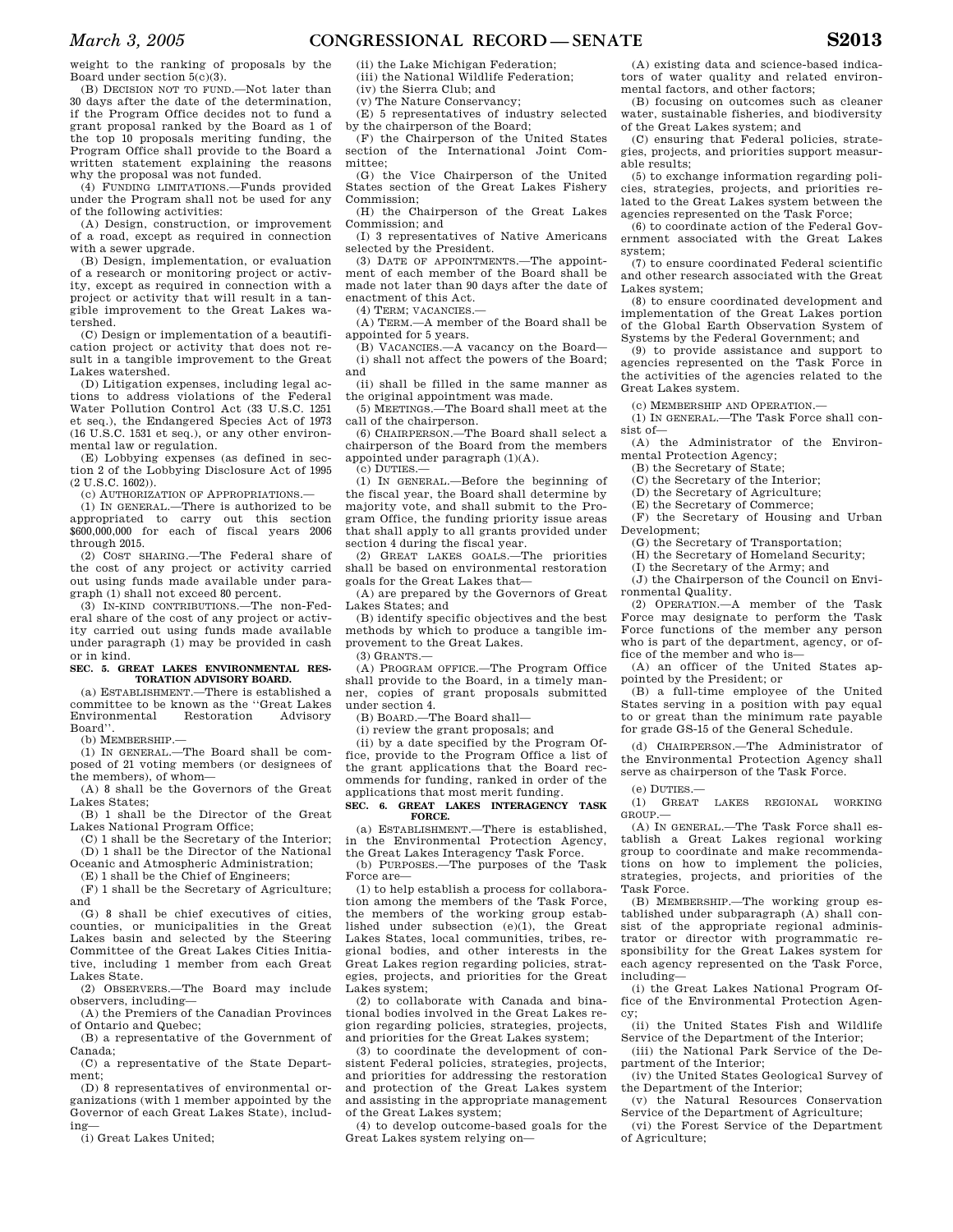(vii) the National Oceanic and Atmospheric Administration of the Department of Commerce;

(viii) the Department of Housing and Urban Development;

(ix) the Department of Transportation; (x) the Coast Guard in the Department of Homeland Security; and

(xi) the Corps of Engineers.

(2) PRINCIPLES OF SUCCESSFUL REGIONAL COLLABORATION.—The chairperson of the Task Force shall coordinate the development of a set of principles of successful regional collaboration to advance the policy set forth in section 1 of the Great Lakes Interagency Task Force: Executive Order dated May 18, 2004.

(3) REPORT.—Not later than May 31, 2005, and annually thereafter as appropriate, the Task Force shall submit to the President a report that—

(A) summarizes the activities of the Task Force; and

(B) provides any recommendations that would, in the judgment of the Task Force, advance the policy set forth in section 1 of the Great Lakes Interagency Task Force: Executive Order dated May 18, 2004.

### **SEC. 7. GREAT LAKES WATER QUALITY INDICA-TORS AND MONITORING.**

(a) IN GENERAL.—Section  $118(c)(1)$  of the Federal Water Pollution Control Act (33 U.S.C. 1268(c)(1)) is amended by striking subparagraph (B) and inserting the following:

''(B)(i) not later than 2 years after the date of enactment of this clause, in cooperation with Canada and appropriate Federal agencies (including the United States Geological Survey, the National Oceanic and Atmospheric Administration, and the United States Fish and Wildlife Service), develop and implement a set of science-based indicators of water quality and related environmental factors in the Great Lakes, including, at a minimum, measures of toxic pollutants that have accumulated in the Great Lakes for a substantial period of time, as determined by the Program Office;

''(ii) not later than 4 years after the date of enactment of this clause—

''(I) establish a Federal network for the regular monitoring of, and collection of data throughout, the Great Lakes basin with respect to the indicators described in clause  $(i)$ ; and

''(II) collect an initial set of benchmark data from the network; and

''(iii) not later than 2 years after the date of collection of the data described in clause (ii)(II), and biennially thereafter, in addition to the report required under paragraph (10), submit to Congress, and make available to the public, a report that—

'(I) describes the water quality and related environmental factors of the Great Lakes (including any changes in those factors), as determined through the regular monitoring of indicators under clause (ii)(I) for the period covered by the report; and

''(II) identifies any emerging problems in the water quality or related environmental factors of the Great Lakes.'

(b) AUTHORIZATION OF APPROPRIATIONS.— Section 118 of the Federal Water Pollution Control Act (33 U.S.C. 1268) is amended by striking subsection (h) and inserting the following:

''(h) AUTHORIZATION OF APPROPRIATIONS.—

''(1) IN GENERAL.—There is authorized to be appropriated to carry out this section (other than subsection  $(c)(1)(B)$  \$25,000,000 for each of fiscal years 2006 through 2010.

''(2) GREAT LAKES WATER QUALITY INDICA-TORS AND MONITORING.—There are authorized to be appropriated to carry out subsection  $(c)(1)(B)$ 

''(A) \$4,000,000 for fiscal year 2006;

''(B) \$6,000,000 for fiscal year 2007;

''(C) \$8,000,000 for fiscal year 2008; and  $\lq\lq\lq$  (D)  $\$10,000,000$  for fiscal year 2009.''

By Mrs. FEINSTEIN (for herself, Mr. LEVIN, Mr. WYDEN, Mr. HARKIN, and Ms. CANTWELL):

S. 509. A bill to improve the operation of energy markets; to the Committee on Agriculture, Nutrition, and Forestry.

Mrs. FEINSTEIN. Mr. President, in light of the most recent evidence uncovered about Enron's participation in the Western Energy Crisis, I rise today to introduce the Energy Market Oversight Bill with Senators LEVIN, HARKIN, CANTWELL and WYDEN.

This bill would: Improve Price Transparency in Wholesale Electricity Markets. The bill directs the Federal Energy Regulatory Commission to establish an electronic system to provide information about the price and availability of wholesale electricity to buyers, and sellers, and the public.

Prohibit Round Trip Electricity Trades. The bill prohibits the simultaneous buying and selling of the same quantity of electricity at the same price in the same location with no financial gain or loss. Round trip or ''wash trades'' are essentially bogus trades whereby no electricity changes hands, but the profit from the trades enriches the bottom-line of a company's financial report.

Increase Penalties for Violations of Federal Power Act. Maximum fines for violations of the Federal Power Act are increased from \$5,000 to \$1,000,000.; and maximum sentences are increased from 2 to 5 years. Current fines are extraordinarily low and therefore provide no deterrence to illegal activity.

Increase Penalties for Violations of Natural Gas Act. The bill increases maximum fines for violations of the Natural Gas Act from \$5,000 to \$1,000,000.

Prohibit Manipulation in Electricity Markets. Manipulation is prohibited in the wholesale electricity markets and FERC is given discretionary authority to revoke market-based rates for violations. Strangely enough, manipulation of energy markets is not specifically prohibited. This would add language to Part II of the Federal Power Act.

Repeal the ''Enron exemption''. Repeals the Commodities Future Modernization Act exemption for large traders in energy commodities and applies the anti-manipulation and antifraud provisions of the Commodities Exchange Act to all Over the Counter trades in energy commodities and derivatives. In my view, when Congress exempted energy from the Commodity Futures Modernization Act of 2000, it created the playing field for the Western Energy Crisis of 2000 and 2001, and cost millions of people millions of dollars.

Provide CFTC the Tools to Monitor OTC Energy Markets. For Over the Counter trades in energy commodities and derivatives that perform a significant price discovery function, includ-

ing trades on electronic trading facilities, the bill requires large sophisticated traders to keep records and report large trades to the CFTC. This does not change the law, only applies the law that exists for futures contracts to over the counter trades in the energy markets.

Limit on Use of Data. Requires the Commodity Futures Trading Commission to seek information that is necessary for the limited purposes of detecting and preventing manipulation in the futures and over the counter markets for energy; to keep proprietary trade and business data confidential except when used for law enforcement purposes. This does not require the real-time publication of proprietary data.

No Effect on Non-Energy Commodities or Derivatives. The bill would not alter or affect the regulation of futures markets, financial derivatives, or metals. We have specifically stated on page 20 the following: ''The amendments made by this title have no effect on the regulation of excluded commodities under the Commodity Exchange Act.''

In addition, the bill states: ''The amendments made by this title have no effect on the regulation of metals under the Commodity Exchange Act.''

The Western Energy Crisis of 2000– 2001 has still not been resolved. Meanwhile, more and more information about Enron's role in the crisis emerges. On February 3, 2005, the Snohomish Public Utility District released transcripts of tapes showing that on January 17, 2001, Enron traders concocted false repairs for a Las Vegas power plant—making power unavailable that would have been delivered to California—on the very same day that supplies were so tight that Northern California experienced a Stage 3 power emergency and rolling blackouts hit as many as 2 million consumers.

By taking the plant offline, Enron was also in direct violation of an Emergency Power Order by U.S. Energy Secretary Bill Richardson that required power generators to make power available to California.

Telephone transcripts between Enron and the Las Vegas plant confirming the effort to falsify repairs read as follows:

BILL: Rich: Ah, we want you guys to get a little creative.

RICH: OK.

BILL: And come up with a reason to go down. RICH: OK.

BILL: Anything you want to do over there? Any

RICH: Ah-

BILL: Cleaning, anything like that? RICH: Yeah, Yeah. There's some stuff we could be doing.

Enron knew exactly what it was doing when it manipulated the Western Energy markets. Enron traders tested gaming techniques in the California market as early as May 1998, creating imbalances in the California market as a result of loopholes it discovered in the system.

The schemes the company used in 2000–2001 had already been rehearsed in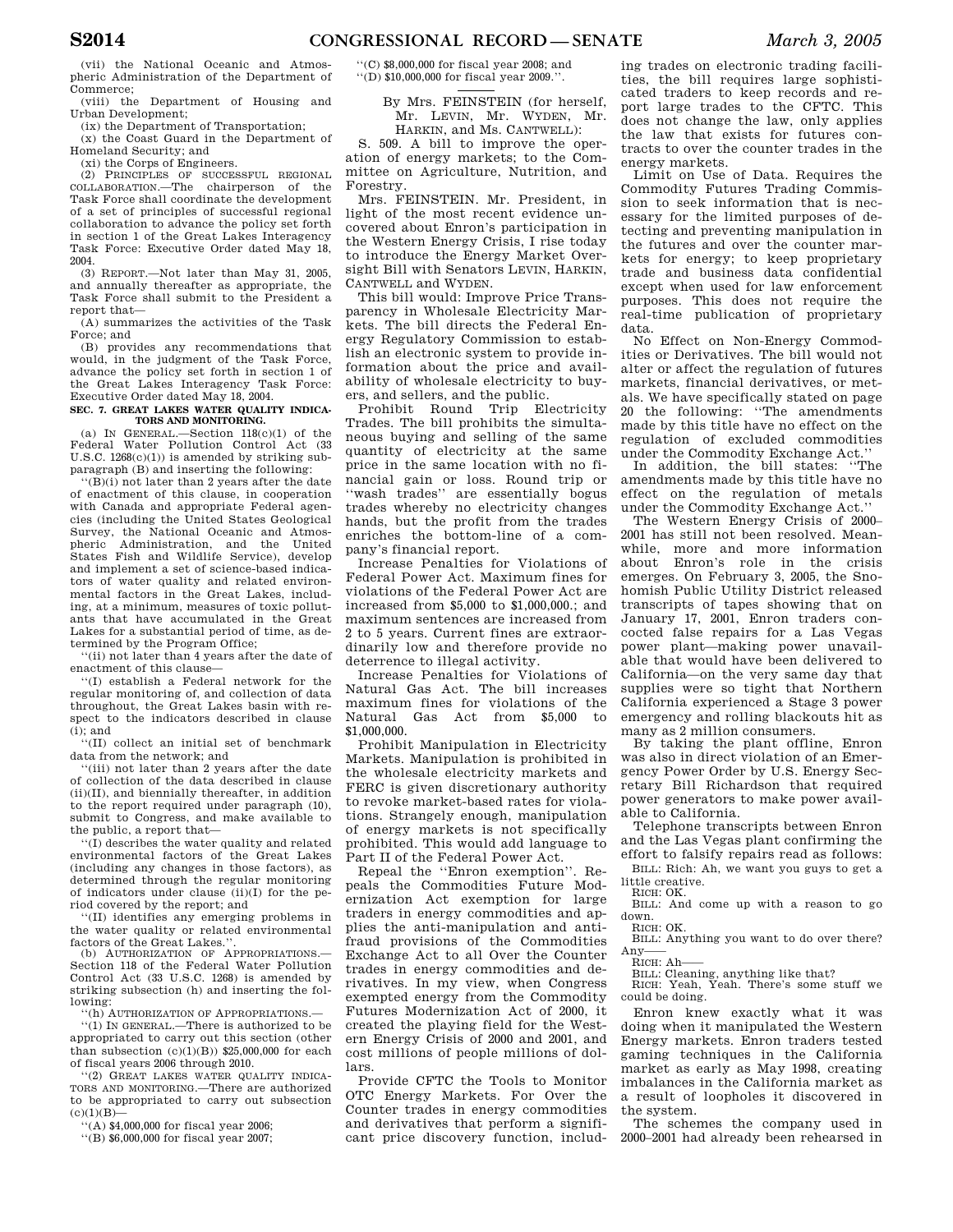Canada. ''Project Stanley'' was one such technique—Enron traders inflated energy prices in Alberta, Canada by colluding with other energy marketers.

Enron advocated for ''de-regulation'' of California's energy markets while drafting language that was full of loopholes it could exploit. Similarly, the company was the main force behind a provision that exempted it from federal oversight. This exemption, known as the ''Enron loophole,'' was created in 2000 when Congress passed the Commodity Futures Modernization Act.

The loophole exempted energy trading from regulatory oversight and excluded it completely if the trade was done electronically.

We must close this loophole in order to prohibit fraud and price manipulation in all over-the-counter energy commodity transactions, and provide the Commodity Futures Trading Commission the authority it needs to investigate and prosecute allegations of fraud and manipulation.

We need to give the CFTC this authority because we learned during the Western Energy Crisis that there was pervasive manipulation and fraud in energy markets, and that FERC and the CFTC were unable or unwilling to use the authority they had to intervene.

We need to give the CFTC this authority because we need regulators to protect consumers and make sure they're not taken advantage of.

We need to give the CFTC this authority because when there are inadequate regulations, consumers are ripped off.

The Western Energy Crisis cost California about \$40 billion. California has been asking for \$9 billion in refunds. However, given the fact that Enron is in bankruptcy, it would be a miracle if the State receives even half of that amount.

Yet there is nothing preventing another energy crisis from happening again, in my State or elsewhere.

Therefore, we need Federal oversight of our energy markets.

I ask unanimous consent that the text of the bill be printed in the RECORD.

There being no objection, the bill was ordered to be printed in the RECORD, as follows:

#### S. 509

*Be it enacted by the Senate and House of Representatives of the United States of America in Congress assembled,*

**SECTION 1. SHORT TITLE; TABLE OF CONTENTS.**  (a) SHORT TITLE.—This Act may be cited as the ''Energy Markets Improvement Act of  $2005$ <sup>\*</sup>

(b) TABLE OF CONTENTS.—The table of contents of this Act is as follows:

Sec. 1. Short title; table of contents.

TITLE I—TRANSPARENCY IN WHOLESALE ELECTRICITY MARKETS

- Sec. 101. Market transparency.
- Sec. 102. Round trip trading.
- Sec. 103. Enforcement.
- Sec. 104. Refund effective date.
- Sec. 105. Discovery and evidentiary hearings under the Federal Power Act.

TITLE II—MARKET MANIPULATION Sec. 201. Prohibition of market manipula-

tion.

TITLE III—ENERGY MARKET OVERSIGHT Sec. 301. Over-the-counter transactions in

- energy commodities.
- Sec. 302. Electronic trading facilities for energy commodities. Sec. 303. No effect on other authority.
- Sec. 304. Prohibition of fraudulent transactions.
- Sec. 305. Criminal and civil penalties.
- Sec. 306. Conforming amendments.

### **TITLE I—TRANSPARENCY IN WHOLESALE ELECTRICITY MARKETS**

#### **SEC. 101. MARKET TRANSPARENCY.**

Part II of the Federal Power Act (16 U.S.C. 824 et seq.) is amended by adding at the end the following:

### **''SEC. 215. MARKET TRANSPARENCY.**

''(a) IN GENERAL.—Not later than 180 days after the date of enactment of this section, the Commission shall promulgate regulations establishing an electronic information system to provide the Commission and the public with access to such information as is appropriate to facilitate price transparency and participation in markets subject to the jurisdiction of the Commission.

''(b) INFORMATION TO BE MADE AVAIL-ABLE.—

''(1) IN GENERAL.—The system under subsection (a) shall provide information about the availability and market price of wholesale electric energy and transmission services to the Commission, State commissions, buyers and sellers of wholesale electric energy, users of transmission services, and the public.

''(2) PROTECTION OF CONSUMERS AND COM-PETITIVE MARKETS.—In determining the information to be made available under the system and the time at which to make such information available, the Commission shall seek to ensure that consumers and competitive markets are protected from false or misleading information and from the adverse effects of potential collusion or other anticompetitive behaviors that can be facilitated by untimely public disclosure of transactionspecific information.

''(c) AUTHORITY TO OBTAIN INFORMATION.— The Commission shall have authority to obtain information described in subsections (a) and (b) from any electric utility or transmitting utility (including any entity described in section 201(f)).

''(d) EXEMPTION.—The Commission shall exempt from disclosure information that the Commission determines would, if disclosed— ''(1) be detrimental to the operation of an effective market; or

''(2) jeopardize system security.

''(e) APPLICABILITY.—The system under subsection (a) shall not apply to an entity described in section  $212(k)(2)(B)$  with respect to transactions for the purchase or sale of wholesale electric energy and transmission services within the area described in section  $212(k)(2)(A)$ ."

### **SEC. 102. ROUND TRIP TRADING.**

Part II of the Federal Power Act (16 U.S.C. 824 et seq.) (as amended by section 101) is amended by adding at the end the following: **''SEC. 216. ROUND TRIP TRADING.** 

''(a) PROHIBITION.—It shall be unlawful for any person or entity (including an entity described in section 201(f)) knowingly to enter into any contract or other arrangement to execute a round trip trade.

''(b) DEFINITION OF ROUND TRIP TRADE.—In this section, the term 'round trip trade' means a transaction (or combination of transactions) in which a person or entity, with the intent to affect reported revenues, trading volumes, or prices—

''(1) enters into a contract or other arrangement to purchase from, or sell to, any other person or entity electric energy at wholesale; and

''(2) simultaneously with entering into the contract or arrangement described in paragraph (1), arranges a financially offsetting trade with the other person or entity for the same electric energy at substantially the same location, price, quantity, and terms so that, collectively, the purchase and sale transactions in themselves result in a de minimis or no financial gain or loss.'

#### **SEC. 103. ENFORCEMENT.**  (a) COMPLAINTS.—Section 306 of the Federal

Power Act (16 U.S.C. 825e) is amended— (1) in the first sentence—

(A) by inserting ''(including an electric

utility)" after "Any person"; and<br>(B) by inserting ", transmittir , transmitting utility."

after ''licensee''; and

(2) in the second sentence, by inserting '', transmitting utility," after "licensee".<br>
(b) INVESTIGATIONS.—Section 307(a) of the

Federal Power Act (16 U.S.C. 825f(a)) is amended in the first sentence by inserting ''(including a transmitting utility)'' after ''any person''.

(c) REVIEW OF COMMISSION ORDERS.—Section 313(a) of the Federal Power Act (16 U.S.C. 825*l*) is amended in the first sentence by inserting ''(including an electric utility)'' after ''Any person''.

(d) CRIMINAL PENALTIES.—Section 316 of the Federal Power Act (16 U.S.C. 825*o*) is amended—

 $(1)$  in subsection  $(a)$ —

 $(A)$  by striking "\$5,000" and inserting  $``\$1,000,000"$ ; and

(B) by striking ''two years'' and inserting ''5 years'';

(2) in subsection (b), by striking ''\$500'' and inserting ''\$25,000''; and

(3) by striking subsection (c).

(e) CIVIL PENALTIES.—Section 316A of the Federal Power Act (16 U.S.C. 825o–1) is amended—

(1) in subsections (a) and (b), by striking ''section 211, 212, 213, or 214'' each place it appears and inserting ''part II''; and

 $(2)$  in subsection  $(b)$ , by striking "\$10,000" and inserting "\$1,000,000".

(f) GENERAL PENALTIES.—Section 21 of the Natural Gas Act (15 U.S.C. 717t) is amended—

(1) in subsection (a), by striking  $``\$5,000"$ and inserting ''\$1,000,000'', and by striking ''two years'' and inserting ''5 years''; and

(2) in subsection (b), by striking ''\$500'' and inserting ''\$50,000''.

### **SEC. 104. REFUND EFFECTIVE DATE.**

Section 206(b) of the Federal Power Act (16 U.S.C. 824e(b)) is amended—

(1) in the second sentence, by striking ''the date 60 days after the filing of such complaint nor later than 5 months after the expiration of such 60-day period'' and inserting ''the date of the filing of the complaint nor later than 5 months after the filing of the complaint"

(2) in the third sentence—

(A) by striking ''60 days after the'' and inserting "of"; and

(B) by striking ''expiration of such 60-day period'' and inserting ''publication date''; and

(3) by striking the fifth sentence and inserting the following: ''If no final decision is rendered by the conclusion of the 180-day period that begins on the date of institution of a proceeding under this section, the Commission shall state the reasons why the Commission has failed to do so and shall state its best estimate as to when the Commission reasonably expects to render a final decision."

#### SEC. 105. DISCOVERY AND EVIDENTIARY HEAR. **INGS UNDER THE FEDERAL POWER ACT.**

The Federal Power Act is amended—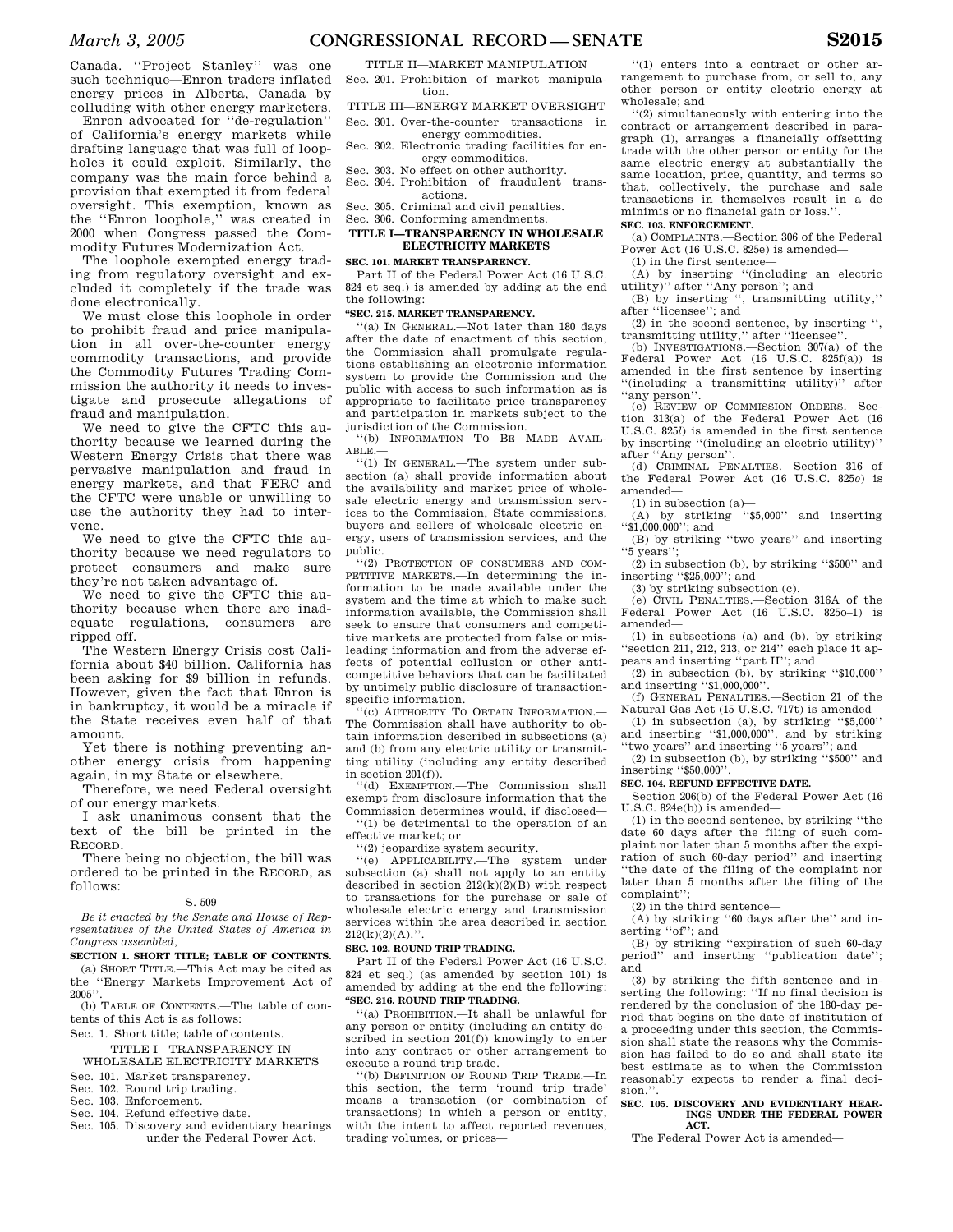(1) in section 206 (16 U.S.C. 824e), by adding at the end the following:

''(e) DISCOVERY AND EVIDENTIARY HEAR-INGS.—On receipt of a complaint by a State or a State Commission under subsection (a), the Commission shall provide—

''(1) an opportunity for the State or the State Commission to conduct reasonable discovery; and

''(2) on request of the State or the State Commission and a showing of a dispute as to material facts, an evidentiary hearing.''; and (2) in section 306 (16 U.S.C. 825e)—

(A) by inserting ''(a) IN GENERAL.—'' before ''Any person''; and

(B) by adding at the end the following:

'(b) DISCOVERY AND EVIDENTIARY HEAR-INGS.—On receipt of a complaint by a State or State Commission under this section, the Commission shall provide—

''(1) an opportunity for the State or the State Commission to conduct reasonable discovery; and

''(2) on request of the State or the State Commission and a showing of dispute as to material facts, an evidentiary hearing.''.

### **TITLE II—MARKET MANIPULATION SEC. 201. PROHIBITION OF MARKET MANIPULA-**

**TION.**  (a) IN GENERAL.—Part II of the Federal Power Act (as amended by section 102) is

amended by adding at the end the following: **''SEC. 217. PROHIBITION OF MARKET MANIPULA-TION.** 

''(a) IN GENERAL.—It shall be unlawful for any person, directly or indirectly, to knowingly use or employ, in connection with the purchase or sale of electric energy or the purchase or sale of transmission services subject to the jurisdiction of the Commission, any manipulative or deceptive device or contrivance to affect the price, availability, or reliability of the electric energy or transmission services.

''(b) REGULATIONS.—The Commission may promulgate regulations as appropriate in the public interest or for the protection of electric ratepayers to enforce this section.''.

(b) ADDITIONAL REMEDY FOR MARKET MA-NIPULATION.—Section 206 of the Federal Power Act (16 U.S.C. 824e) is amended by adding at the end the following:

'(e) REMEDY FOR MARKET MANIPULATION. If the Commission finds that a public utility has knowingly employed any manipulative or deceptive device or contrivance in violation of this Act (including a regulation promulgated under this Act), the Commission may, in addition to any other remedy available under this Act, revoke the authority of the public utility to charge market-based rates.''.

### **TITLE III—ENERGY MARKET OVERSIGHT SEC. 301. OVER-THE-COUNTER TRANSACTIONS IN ENERGY COMMODITIES.**

(a) DEFINITIONS.—Section 1a of the Commodity Exchange Act (7 U.S.C. 1a) is amended by adding at the end the following:

''(34) INCLUDED ENERGY TRANSACTION.—The term 'included energy transaction' means a contract, agreement, or transaction in an energy commodity that is—

 $'(A)(i)$  executed or traded on an electronic trading facility; and

''(ii) entered into on a principal-to-principal basis solely between persons that are eligible commercial entities at the time the persons enter into the agreement, contract, or transaction; or

''(B)(i) executed or traded not on or through a trading facility; and

''(ii) entered into solely between persons that are eligible contract participants at the time the persons enter into the agreement, contract, or transaction, regardless of the means of execution of the agreement, contract, or transaction.

''(35) ENERGY COMMODITY.—

''(A) IN GENERAL.—The term 'energy commodity' means a commodity (other than an excluded commodity, a metal, or an agricultural commodity) that is used as a source of energy.

''(B) INCLUSIONS.—The term 'energy commodity' includes—

''(i) coal;

''(ii) crude oil, gasoline, heating oil, and propane;

''(iii) electricity; and

''(iv) natural gas.

''(36) ELECTRONIC ENERGY TRADING FACIL-ITY.—The term 'electronic energy trading facility' means an electronic trading facility on or through which included energy transactions are traded or executed.''. (b) OFF-EXCHANGE TRANSACTIONS IN EN-

ERGY COMMODITIES.—Section 2(g) of the Commodity Exchange Act (7 U.S.C. 2(g)) is amended—

(1) by inserting ''or an energy commodity'' after ''agricultural commodity'';

(2) by redesignating paragraphs (1) through (3) as subparagraphs (A) through (C), respectively;

(3) by striking ''No provision'' and inserting the following:

 $(1)$  In GENERAL.—No provision''; and

(4) by adding at the end the following: ''(2) TRANSACTIONS IN ENERGY COMMOD-

ITIES.—

''(A) IN GENERAL.—Except as provided in subparagraphs (B) and (C) and subsection  $(h)(7)$ , nothing in this Act applies to an included energy transaction.

''(B) PROHIBITED CONDUCT.—

''(i) IN GENERAL.—An included energy transaction shall be subject to—

''(I) sections 5b, 12(e)(2)(B), and 22(a)(4); and ''(II) the prohibitions in sections 4b, 4c(a), 4c(b), 4o, 6(c), 6(d), 6c, 6d, 8a, and 9(a)(2).

''(ii) TRANSACTIONS EXEMPTED BY COMMIS-SION ACTION.—Notwithstanding any exemption by the Commission under section 4(c), an included energy transaction shall be subject to the sections specified in clause (i) of this subparagraph, subparagraph (C), and subsection (h)(7).

''(C) REPORTING AND RECORDKEEPING RE-QUIREMENTS.—

''(i) IN GENERAL.—An eligible contract participant that enters into or executes an included energy transaction that performs, or together with other such transactions performs, a significant price discovery function in the cash market for an energy commodity or in any other market for agreements, contracts, or transactions relating to an energy commodity, or an eligible commercial entity that enters into or executes an included energy transaction described in section  $1a(34)(A)$  shall—

''(I) provide to the Commission on a timely basis the information required under clause (ii); and

''(II)(aa) consistent with section 4i, maintain books and records relating to each included energy transaction, for a period of at least 5 years after the date of the transaction, in such form as the Commission shall require; and

''(bb) keep the books and records open to inspection by any representative of the Commission or the Attorney General.

''(ii) REQUIRED INFORMATION.—

''(I) IN GENERAL.—The Commission shall require that such information regarding included energy transactions be provided to the Commission as the Commission considers necessary to assist in detecting and preventing price manipulation.

''(II) INFORMATION TO BE INCLUDED.—Such information shall include information regarding large trading positions obtained through 1 or more included energy transactions that involve—

''(aa) substantial quantities of the commodity in the cash market; or

''(bb) substantial positions, investments, or trades in agreements or contracts related to energy commodities.

''(III) MANNER OF COMPLIANCE.—The Commission shall specify when and how such information shall be provided and maintained by eligible contract participants and eligible commercial entities.

''(IV) PRICE DISCOVERY TRANSACTIONS.—

''(aa) IN GENERAL.—In specifying the information to be provided under this paragraph, the Commission shall identify the transactions or class of transactions that the Commission considers to perform a significant price discovery function.

''(bb) CONSIDERATIONS.—In determining which included energy transactions perform a significant price discovery function, the Commission shall consider the extent to which—

''(AA) standardized agreements are used to execute the transactions;

''(BB) the transactions involve standardized types or measures of a commodity;

''(CC) the prices of the transactions are reported to third parties, published, or disseminated;

''(DD) the prices of the transactions are referenced in other transactions; and

''(EE) other factors considered appropriate by the Commission.

''(V) PERSONS FILING.—

''(aa) IN GENERAL.—The Commission, in its discretion, may allow large trader position reports required to be provided by an eligible commercial entity to be provided by an electronic energy trading facility if the eligible commercial entity authorizes the facility to provide such information on its behalf.

''(bb) INFORMATION AND ENFORCEMENT.— Nothing in an authorization under item (aa) shall impair the ability of the Commission to obtain information from an eligible commercial entity or otherwise enforce this Act.

''(VI) REGULATIONS.—Not later than 180 days after the date of enactment of this paragraph, the Commission shall issue a notice of proposed rulemaking, and not later than 1 year after the date of enactment of this paragraph, the Commission shall promulgate final regulations, specifying the information to be provided and maintained under this subparagraph.''.

#### **SEC. 302. ELECTRONIC TRADING FACILITIES FOR ENERGY COMMODITIES.**

Section 2(h) of the Commodity Exchange Act  $(7 \text{ U.S.C. } 2(h))$  is amended—

(1) in paragraph (1), by inserting after ''an exempt commodity'' the following: ''other than an energy commodity'';

(2) in paragraph (3), by inserting after ''an exempt commodity'' the following: ''other than an energy commodity''; and

(3) by adding at the end the following:

''(7) ENERGY TRANSACTIONS.—

''(A) IN GENERAL.—To the extent that the Commission determines to be appropriate under subparagraph (C), an electronic energy trading facility shall—

''(i) be subject to the requirements of section 5a, to the extent provided in sections 5a(g) and 5d;

 $\lq\lq$  (ii)(I) consistent with section 4i, maintain books and records relating to the business of the electronic energy trading facility, including books and records relating to each transaction in such form as the Commission may require; and

''(II) make the books and records required under this section available to representatives of the Commission and the Attorney General for inspection for a period of at least 5 years after the date of each included energy transaction;

''(iii) make available to the public information on trading volumes, settlement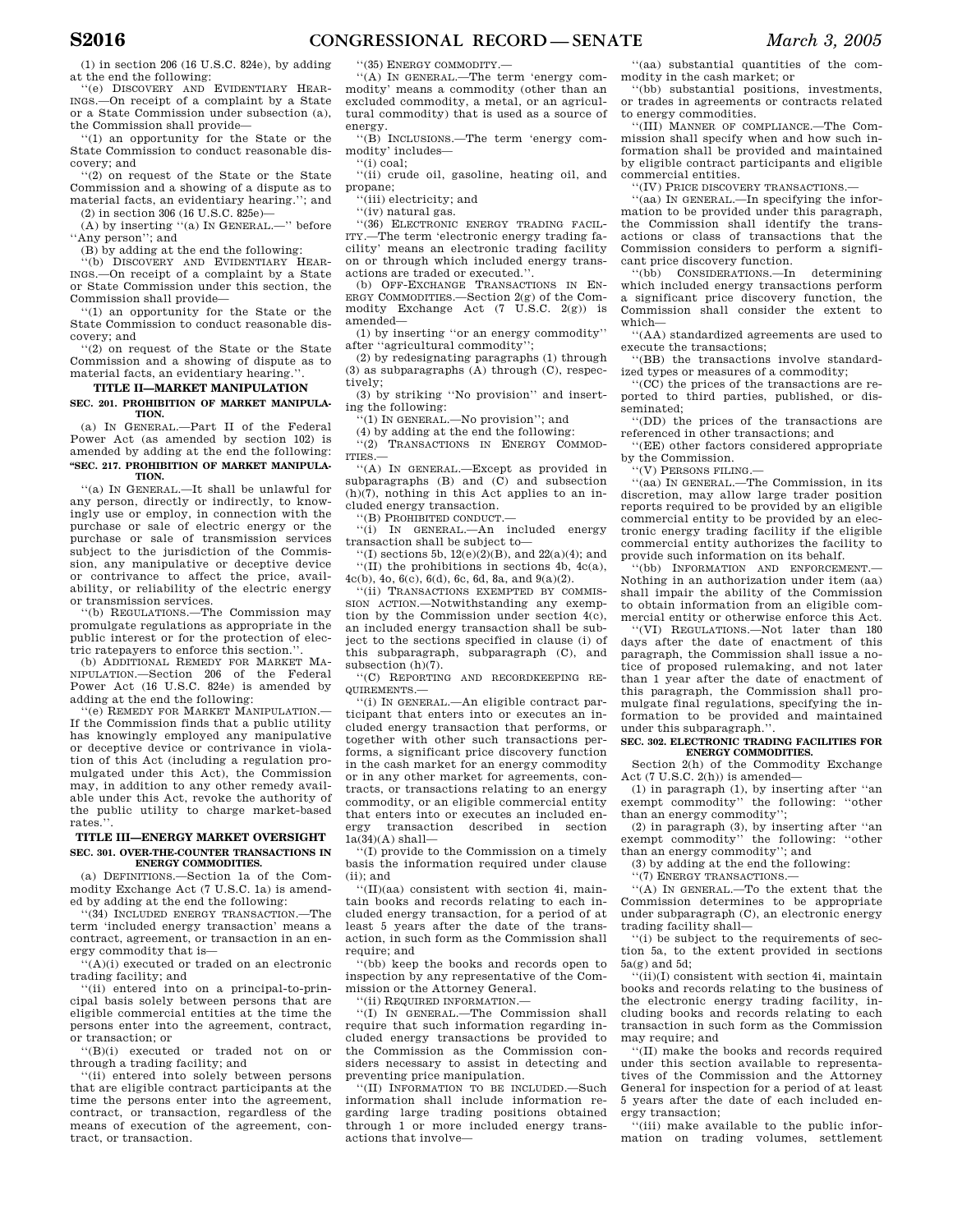prices, open interest (where applicable), and opening and closing ranges (or daily highs and lows, as appropriate) for included energy transactions; and

''(iv) provide the information to the Commission in such form and at such times as the Commission may require.

''(B) APPLICABILITY OF OTHER PROVISIONS.— ''(i) PARAGRAPH 5.—An electronic energy trading facility shall comply with paragraph (5).

''(ii) PARAGRAPH 6.—Paragraph (6) shall apply with respect to a subpoena issued to any foreign person that the Commission believes is conducting or has conducted transactions on or through an electronic energy trading facility.

''(C) REGULATIONS.—Not later than 180 days after the date of enactment of this paragraph, the Commission shall issue a notice of proposed rulemaking, and not later than 1 year after the date of enactment of this paragraph, the Commission shall promulgate final regulations, specifying the information to be provided, maintained, or made available to the public under subparagraphs (A) and (B).

''(8) NONDISCLOSURE OF PROPRIETARY INFOR-MATION.—In carrying out paragraph (7) and subsection  $(g)(2)$ , the Commission shall not—

''(A) require the real-time publication of proprietary information;

''(B) prohibit the commercial sale or licensing of real-time proprietary information; or

''(C) publicly disclose information regarding market positions, business transactions, trade secrets, or names of customers, except as provided in section 8.''.

### **SEC. 303. NO EFFECT ON OTHER AUTHORITY.**

 $(a)$  No EFFECT ON FERC AUTHORITY  $-$ Nothing contained in this title shall affect the jurisdiction of the Federal Energy Regulatory Commission with respect to the authority of the Federal Energy Regulatory Commission under the Federal Power Act (16 U.S.C. 791a et seq.), the Natural Gas Act (15 U.S.C. 717 et seq.), or other law to obtain information or otherwise carry out the responsibilities of the Federal Energy Regulatory Commission."

(b) NO EFFECT ON EXCLUDED COMMOD-ITIES.—The amendments made by this title have no effect on the regulation of excluded commodities under the Commodity Exchange Act (7 U.S.C. 1a et seq.).

(c) NO EFFECT ON METALS.—The amendments made by this title have no effect on the regulation of metals under the Commodity Exchange Act (7 U.S.C. 1a et seq.).

### **SEC. 304. PROHIBITION OF FRAUDULENT TRANS-ACTIONS.**

Section 4b of the Commodity Exchange Act (7 U.S.C. 6b) is amended by striking subsection (a) and inserting the following:

''(a) PROHIBITIONS.—

''(1) IN GENERAL.—It shall be unlawful (A) for any person, in or in connection with any order to make, or the making of, any contract of sale of any commodity for future delivery or in interstate commerce, that is made, or to be made, on or subject to the rules of a designated contract market, for or on behalf of any other person, or (B) for any person, in or in connection with any order to make, or the making of, any contract of sale of any commodity for future delivery or other agreement, contract or transaction subject to paragraphs (1) and (2) of section 5a(g), that is made, or to be made, for or on behalf of or with, any other person, other than on or subject to the rules of a designated contract market—

''(i) to cheat or defraud or attempt to cheat or defraud the other person;

''(ii) willfully to make or cause to be made to such other person any false report or statement or willfully to enter or cause to be entered for the other person any false record;

''(iii) willfully to deceive or attempt to deceive the other person by any means whatsoever in regard to any order or contract or the disposition or execution of any order or contract, or in regard to any act of agency performed, with respect to any order or contract for (or, in the case of a contract described in subparagraph (B), with the other person); or

''(iv)(I) to bucket an order represented by the person as an order to be executed, for or on behalf of the other person, on an organized exchange; or

''(II) to—

''(aa) fill an order by offset against the order or orders of the other person; or

''(bb) willfully and knowingly and without the prior consent of the other person, to—

''(AA) become the buyer in respect to any selling order of the other person; or

''(BB) become the seller in respect to any buying order of the other person;

if the order is to be executed on or subject to the rules of a designated contract market.

''(2) LIMITATION.—This subsection does not obligate any person, in connection with a transaction in a contract of sale of a commodity for future delivery with another person, to disclose to any other person nonpublic information that may be material to the market price of the commodity or transaction, except as necessary to make any statement made to the other person in connection with the transaction not misleading in any material respect.''.

### **SEC. 305. CRIMINAL AND CIVIL PENALTIES.**

(a) ENFORCEMENT POWERS OF COMMISSION.— Section 6(c) of the Commodity Exchange Act (7 U.S.C. 9, 15) is amended in paragraph (3) of the tenth sentence—

(1) by inserting ''(A)'' after ''assess such person''; and

(2) by inserting after ''each such violation'' the following: '', or (B) in any case of manipulation of, or attempt to manipulate, the price of any commodity, a civil penalty of not more than the greater of \$1,000,000 or triple the monetary gain to such person for each such violation,

(b) MANIPULATIONS AND OTHER VIOLA-TIONS.—Section 6(d) of the Commodity Exchange Act (7 U.S.C. 13b) is amended in the first sentence—

(1) by striking ''paragraph (a) or (b) of section 9 of this Act'' and inserting ''subsection  $(a)$ ,  $(b)$ ,  $or$   $(f)$  of section  $9$ "; and

 $(2)$  by striking "said paragraph  $9(a)$  or  $9(b)$ " and inserting ''subsection (a), (b), or (f) of section 9".

(c) NONENFORCEMENT OF RULES OF GOVERN-MENT OR OTHER VIOLATIONS.—Section 6b of the Commodity Exchange Act (7 U.S.C. 13a) is amended—

(1) in the first sentence, by inserting before the period at the end the following: '', or, in any case of manipulation of, or an attempt to manipulate, the price of any commodity, a civil penalty of not more than \$1,000,000 for each such violation''; and

(2) in the second sentence, by inserting before the period at the end the following: '', except that if the failure or refusal to obey or comply with the order involved any offense under section 9(f), the registered entity, director, officer, agent, or employee shall be guilty of a felony and, on conviction, shall be subject to penalties under section 9(f)''.

(d) ACTION TO ENJOIN OR RESTRAIN VIOLA-TIONS.—Section 6c(d) of the Commodity Exchange Act (7 U.S.C.  $13a-1(d)$ ) is amended by striking "(d)" and all that follows through the end of paragraph (1) and inserting the following:

''(d) CIVIL PENALTIES.—In any action brought under this section, the Commission may seek and the court shall have jurisdiction to impose, on a proper showing, on any person found in the action to have committed any violation—

''(1) a civil penalty in the amount of not more than the greater of \$100,000 or triple the monetary gain to the person for each violation; or

''(2) in any case of manipulation of, or an attempt to manipulate, the price of any commodity, a civil penalty in the amount of not more than the greater of \$1,000,000 or triple the monetary gain to the person for each violation.''.

(e) VIOLATIONS GENERALLY.—Section 9(a) of the Commodity Exchange Act (7 U.S.C. 13) is amended—

(1) by striking ''(or \$500,000 in the case of a person who is an individual)''

(2) by striking ''five years'' and inserting ''10 years''; and

(3) in paragraph (2), by striking ''false or misleading or knowingly inaccurate reports'' and inserting ''knowingly false, misleading, or inaccurate reports''.

### **SEC. 306. CONFORMING AMENDMENTS.**

(a) Section 2 of the Commodity Exchange Act (7 U.S.C. 2) is amended—

(1) in subsection (d)(1), by striking "section<br>  $5h$ " and inserting "section  $5a(e)$ ,  $5h$ "  $'$  and inserting "section  $5a(g)$ ,  $5b$ ."

(2) in subsection (e)(1), by inserting  $(1)$ . after "(g)"; and

(3) in subsection (i)—

 $(A)$  in paragraph  $(1)$ —

(i) by striking "No provision" and insert-<br>ing "IN GENERAL.—Subject to subsections ing ''IN GENERAL.—Subject to subsections (g)(2) and (h)(7), no provision''; and

(ii) in subparagraph  $(A)$ , by inserting " $(1)$ " after  $"2(g)"$ ; and

(B) in paragraph (2), by striking ''No provision'' and inserting ''IN GENERAL.—Subject to subsections  $(g)(2)$  and  $(h)(7)$ , no provision''.

(b) Section 4i of the Commodity Exchange Act (7 U.S.C. 6i) is amended in the first sentence by inserting '', or pursuant to an exemption under section 4(c)'' after ''transaction execution facility''.

(c) Section 8a(9) of the Commodity Exchange Act (7 U.S.C. 12a(9)) is amended—

(1) by inserting ''or an electronic energy trading facility'' after ''direct the contract market'';

(2) by inserting after ''liquidation of any futures contract'' the following: ''or included energy transaction''; and

(3) by inserting ''or an electronic energy trading facility'' after ''given by a contract market''.

> By Mr. WYDEN (for himself and Mr. TALENT):

S. 510. A bill to reduce and eliminate electronic waste through recycling; to the Committee on France.

Mr. WYDEN. Mr. President, the pace of technological innovation offers American consumers an eye-catching array of electronic gadgets. But for every new lap top or HDTV that goes home from the store with a consumer, an old computer or TV gets moved to the garage or shoved into the back of a closet. What to do with the growing amount of trash from the digital economy is a question that Senator TALENT and I believe must be addressed before our landfills are full and foreign countries close their ports to ships loaded down with old US computers. Today we are introducing bipartisan legislation to jumpstart a nationwide electronic waste recycling initiative.

When I was a member of the Commerce Committee, I helped write the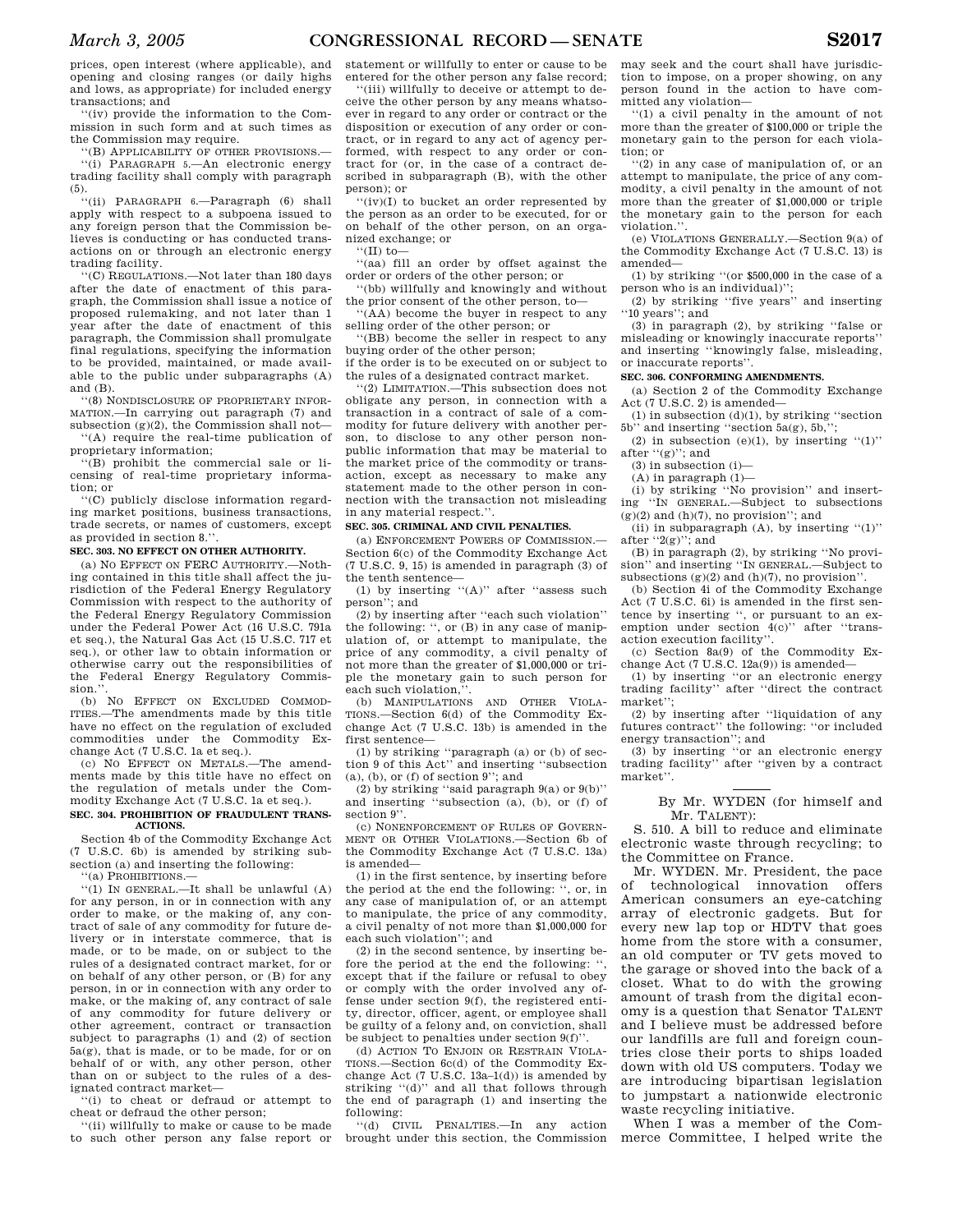ground rules for the digital economy. My goal was to help create a climate that would spur the development of technology so it would become accessible and affordable to all Americans. This approach seems to be working. One measure of the success of the digital economy is the sheer number of computers and electronic gadgets that Americans own. Americans now spend more than \$130 billion a year on electronics, from computers to HDTVs.

The boom in consumer spending on electronics and the growth in the digital economy are not without a downside. In one year alone, some 60 million computers and 20 million television sets become obsolete and more than 500 million computers will be discarded in the decade ending in 2007. These obsolete computers alone will result in over 6.3 billion pounds of plastic and 1.6 billion pounds of lead in our landfills or incinerators.

Electronic waste, or e-waste, is not even a blip on the radar screen of most policymakers. There have been a few news articles here and there, but so far they've been buried, well behind page one. I want to tackle the problem of ewaste in the same way we went about solving the Y–2K problem: putting policies in place to help all stakeholders deal with it before it overtakes us.

Some communities across the country have begun to talk about how to deal with the accumulation of electronic waste. A few States, like California and Maine, recently passed laws to get recycling programs going. Several other States, including my own State of Oregon, will likely consider legislation this year. Among the options, some States favor an upfront fee, tacked onto the price of electronics, intended to help pay for the cost of recycling, others are looking at end-of-life fees. No one yet has looked at the approach Senator TALENT and I are proposing.

My own sense is that slapping a fee on consumers for the purchase of a new computer or television is not necessarily the best way to encourage them to drag those old 80-pound computers and TVs out of the basement and get them to a recycling facility. Someone who needs a new one may just pay the fee but leave their old computers and TVs at home. End-of-life fees mean that today's manufacturers and retailers end up paying for e-trash left over from manufacturers that have gone out of business or from off-shore companies.

The bipartisan legislation Senator TALENT and I are introducing today, The Electronic Waste Recycling Promotion and Consumer Protection Act, takes a novel approach to the problem.

First, to get consumers motivated to move their old computers or televisions out of the garage and to a recycling facility, the bill would give them a one-time tax credit based on showing they gave their old computers or televisions to a qualified recycler.

Second, to build up the recycling infrastructure nationwide, the legisla-

tion would give manufacturers, retailers and qualified recyclers tax credits over a 3-year period, based on showing that they had recycled a certain amount of e-waste each year and done it in a way that is safe and environmentally sound.

Third, the bill would give the Environmental Protection Agency a year to come up with options for a nationwide e-waste recycling program that would, if approved by Congress, preempt State plans. Manufacturers, retailers and recyclers are going to find it increasingly difficult to deal with a crazy quilt of 50 different State e-waste recycling laws.

These are the incentives, but incentives without teeth won't work. So at the end of 3 years of tax credits, if EPA determines that there are enough recyclers in place, no one who operates a municipal solid waste facility could knowingly accept any computer, computer monitor or television unless the e-waste is to be recycled.

The bill would also ask EPA to consider the benefits of requiring manufacturers who sell computers and TVs to take them back for recycling. And, to make sure we're keeping our own house in order, the legislation would require the federal government to properly recycle its computers.

The goal here is to provide incentives to build a nationwide e-waste recycling infrastructure. EPA estimates that electronic waste already constitutes 40 percent of the lead and 70 percent of the heavy metals found in landfills today. If this waste is not handled properly, there is a real risk that toxins from the lead, mercury and cadmium will leach into the air, soil and water. The health effects of these toxins are well known and include an increased risk of cancer as well as harm to kidneys, the brain and the nervous system.

As one who has worked so hard to foster the digital economy, I believe there is also a duty to assure that ewaste is handled responsibly. Consumers need to know that potentially harmful e-waste is being handled properly and I can't find a reason to add millions of tons of new toxic waste to our environment.

I also believe that the United States, as the leading innovator and consumer of electronic products in the world, has a duty to deal with e-waste responsibly. Sending shiploads full of e-junk that contains harmful lead, mercury and cadmium to poor countries overseas is not my idea of responsible.

Senator TALENT and I have worked with a group of folks that normally don't see eye to eye on such issues. Through many hours of negotiation they have helped us produce a bill that represents a solid first step toward solving this problem. I am pleased that we have support for the approach taken in our legislation from environmental groups and industry groups, ranging from manufacturers like HP and Intel to retailers and solid waste recyclers, like Waste Management. We are com-

mitted to continuing to work with them to move the legislation through Congress.

In closing, electronic waste is not going away. It's time to put bipartisan policies in place that will jumpstart the creation of a nationwide e-waste recycling infrastructure so that consumers have access to recycling facilities and get in the habit of recycling these items. I've talked to manufacturers, retailers, recyclers, environmental and consumer groups and they tell me that this issue must be addressed now by a national rather than state-bystate approach. This bill is a commonsense, first step that will help us get a handle on the growing problem of electronic waste.

I ask unanimous consent that the text of the bill be printed in the RECORD.

There being no objection, the bill was ordered to be printed in the RECORD, as follows:

#### S. 510

*Be it enacted by the Senate and House of Representatives of the United States of America in Congress assembled,*

### **SECTION 1. SHORT TITLE.**

This Act may be cited as the ''Electronic Waste Recycling Promotion and Consumer Protection Act''.

### **SEC. 2. FINDINGS.**

Congress finds that—

(1) the National Safety Council estimates that—

(A) in 2003, over 60,000,000 personal computers became obsolete and between 1997 and 2007 more than 500,000,000 computers will need to be discarded; and

(B) at an average weight of 70 pounds, this will result in over 6,300,000,000 pounds of plastic and 1,600,000,000 pounds of lead added to the supply of waste needing to be managed; (2) according to the Environmental Protection Agency—

(A) a computer monitor or television set generally contains 4 to 8 pounds of lead;

(B) mercury, cadmium, and other heavy metals are generally used in such equipment as well; and

(C) households and businesses in the United States often do not discard older computers and televisions when buying newer versions of the same products;

(3) according to experts, the average household may have between 2 and 3 older computers and televisions in storage, and approximately 20,000,000 to 24,000,000 computers and televisions are placed in storage each year;

(4) according to the Environmental Protection Agency, discarded computer, television, and other electronic equipment—

(A) when not discarded in large quantities, is currently managed in most States as municipal solid waste, just like ordinary trash; and

(B) constitute 40 percent of the lead and 70 percent of the heavy metals that are found in landfills and, if not handled properly, can be released into the environment, contaminating air and groundwater and posing a significant threat to human health, including potential damage to kidney, brain, and nervous system function, and cancer in cases of excessive exposure;

(5) materials used in computers, televisions, and similar electronic products can be recovered through recycling, which conserves resources and minimizes the potentially harmful human and environmental health effects of those materials; and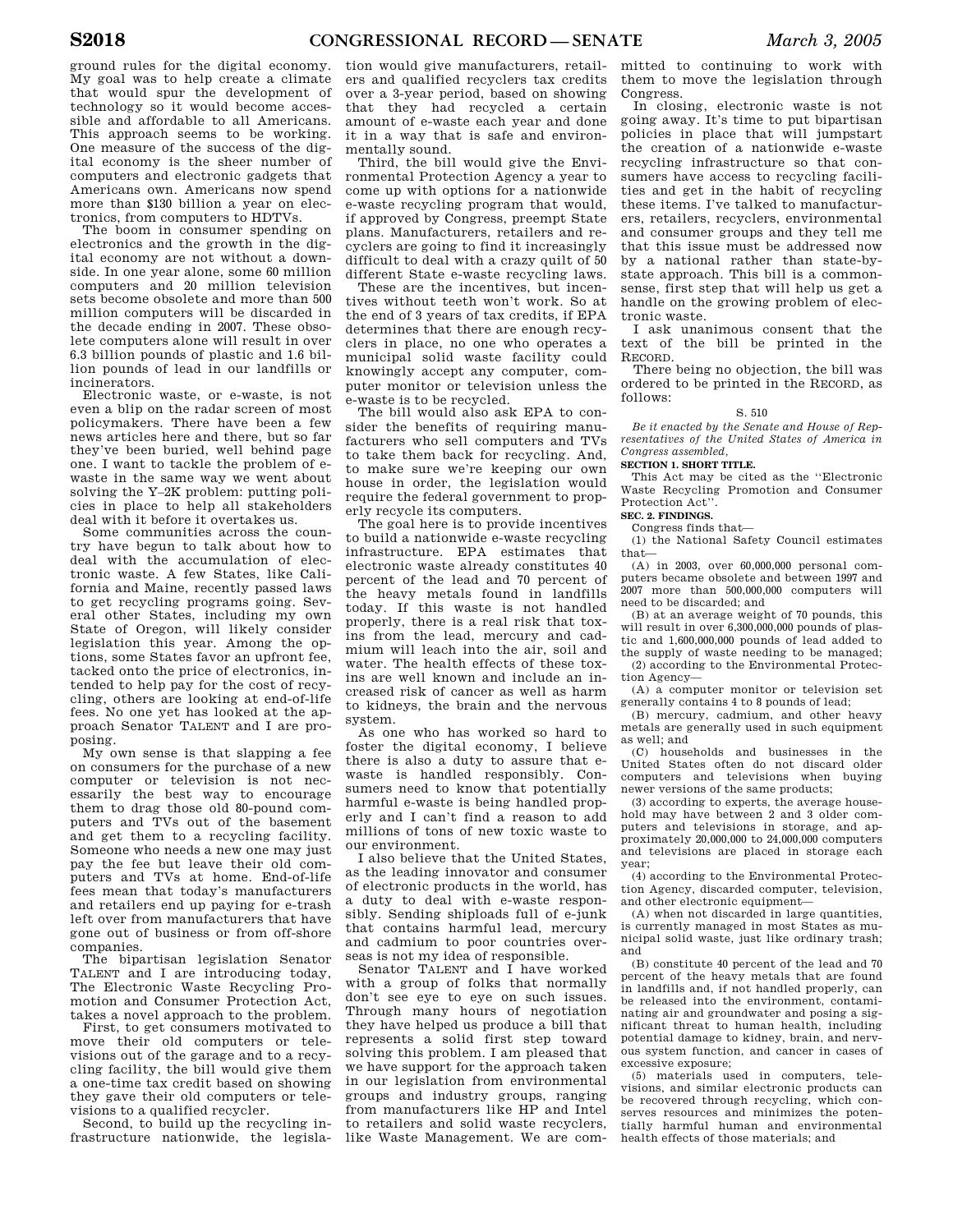(6) establishing a nationwide infrastructure for electronic waste recycling will— (A) facilitate access of people in the United

States to recycling services; and (B) improve the efficiency and use of elec-

tronic waste recycling.

### **SEC. 3. DEFINITIONS.**

In this Act:

(1) ADMINISTRATOR.—The term ''Administrator'' means the Administrator of the Environmental Protection Agency.

(2) CATHODE RAY TUBE.—The term ''cathode ray tube'' means a vacuum tube used to convert an electronic signal into a visual image, for use in a computer monitor, television, or other piece of electronic equipment.

(3) COMPUTER.—

(A) IN GENERAL.—The term ''computer'' means an electronic, magnetic, optical, electrochemical, or other high speed data processing device that performs logical, arithmetic, or storage functions.

(B) EXCLUSIONS.—The term ''computer'' does not include an automated typewriter or typesetter, video game console, portable hand held calculator, personal digital assistant, cellular telephone, or other similar de-

vice.<br> $(4)$ (4) CONSUMER.—The term ''consumer'' means—

(A) an occupant of a single, detached dwelling unit or a single unit of a multiple dwelling unit who—

(i) has used a computer monitor, a television, or another piece of electronic equipment that contains a display screen or a system unit; and

(ii) used the equipment described in subparagraph (A) at the dwelling unit of the occupant; and

(B) a commercial, educational, or other entity that discarded for recycling not more than 20 display screens or system units per year during the previous 5 years.

(5) DISPLAY SCREEN—

(A) IN GENERAL.—The term ''display screen'' means a cathode ray tube, flat panel screen, or other similar video display device with a screen size of greater than 4 inches, measured diagonally.

(B) EXCLUSION.—The term ''display screen'' does not include commercial or industrial equipment, or household appliances, that contain—

(i) a cathode ray tube;

(ii) a flat panel screen; or

(iii) another similar video device.

(6) HAZARDOUS WASTE.—The term ''hazardous waste'' has the meaning given the term in section 1004 of the Solid Waste Disposal Act (42 U.S.C. 6903).

(7) RECYCLE—The term ''recycle'' means the performance of a process by 1 or more persons by which a display screen or a system unit is—

(A) sorted;

(B) if necessary, transported;

(C) to the maximum extent practicable, separated to recover any component or commodity inside the display screen or system unit that can be reduced to raw materials or products; and

(D) treated such that any remaining material is disposed of properly and in an environmentally sound manner consistent with the Solid Waste Disposal Act (42 U.S.C. 6901 et seq.).

(8) SYSTEM UNIT.—The term ''system unit'' means—

(A) the casing or portion of a computer that contains the central processing unit, which performs the primary quantity of data processing; and

(B) the unit that, together with the memory, forms the central part of the computer, to which peripheral devices may be attached.

(9) UNIVERSAL WASTE.—The term ''universal waste'' has the meaning given the

term in the Environmental Protection Agency Standards of Universal Waste Management established under section 273 of title 40, Code of Federal Regulations (and successor regulations).

#### **SEC. 4. CREDIT FOR RECYCLING ELECTRONIC WASTE.**

(a) IN GENERAL.—Subpart B of part IV of subchapter A of chapter 1 of the Internal Revenue Code of 1986 is amended by adding at the end the following new section:

#### **''SEC. 30B. CREDIT FOR RECYCLING ELECTRONIC WASTE.**

''(a) ALLOWANCE OF CREDIT.—In the case of an eligible taxpayer, there shall be allowed as a credit against the tax imposed by this chapter for the taxable year an amount equal to \$8 per unit of qualified electronic waste that is collected from consumers and recycled.

''(b) ELIGIBLE TAXPAYER.—For purposes of this section, the term 'eligible taxpayer' means any person which—

''(1) collects from consumers and recycles, or arranges for the recycling of, not less than 5,000 units of qualified electronic waste during that person's taxable year,

''(2) submits with the person's tax return documentation of the final destination of all units of electronic waste collected from consumers during the person's taxable year for the purpose of recycling, and

''(3) certifies that all reclamation and recycling carried out by the person was performed by an eligible recycler.

''(c) DEFINITIONS.—For purposes of this section—

''(1) QUALIFIED ELECTRONIC WASTE.—The term 'qualified electronic waste' means any display screen or any system unit.

''(2) CONSUMER, DISPLAY SCREEN; RECYCLE; SYSTEM UNIT.—The terms 'consumer', 'display screen', 'recycle', and 'system unit' have the meaning given the terms by section 3 of the Electronic Waste Recycling Promotion and Consumer Protection Act.

''(d) DISALLOWANCE OF CREDIT.—No credit shall be allowed under this section for recycling a unit of qualified electronic waste which is collected from a consumer in a State which has adopted and implemented a statewide program in accordance with State law which mandates or provides incentives for recycling electronic waste, including a mandatory per-unit, upfront charge to consumers for the purpose of recycling electronic waste.

''(e) FINAL REGULATIONS.—

''(1) IN GENERAL.—Not later than the date which is 180 days after the date of the enactment of this section, the Secretary, after consultation with the Administrator of the Environmental Protection Agency, shall issue such final regulations as may be necessary and appropriate to carry out this section.

 $\cdot$ (2) INCLUSION  $-$ 

''(A) IN GENERAL.—Subject to subparagraph (B), the regulations issued under paragraph (1) shall include—

''(i) requirements for certifying recyclers as eligible to recycle qualified electronic waste,

''(ii) requirements to ensure that all recycling of qualified electronic waste is performed in a manner that is safe and environmentally sound, and

''(iii) a provision which allows a tax credit under this section to be shared by 2 or more eligible taxpayers, provided that the total tax credit for a unit of electronic waste under this section does not exceed \$8.

''(B) LIMITATION.—The Secretary shall not certify a recycler as eligible under this subsection unless the recycler is—

''(i) a taxpayer, or

''(ii) a State or local government.

''(f) TERMINATION.—This section shall not apply with respect to any unit of qualified electronic waste which is recycled after the date which is 3 years after the date on which the final regulations issued pursuant to subparagraph (e) take effect.''.

(b) CONFORMING AMENDMENT.—The table of sections for subpart B of part IV of subchapter A of chapter 1 of the Internal Revenue Code of 1986 is amended by adding at the end the following new item:

''Sec. 30B. Credit for recycling electronic waste."

(c) EFFECTIVE DATE.—The amendments made by this section shall apply with respect to display screens and system units recycled after the date on which the final regulations issued pursuant to section 30B of subpart B of part IV of subchapter A of chapter 1 of the Internal Revenue Code of 1986 (as added by this section) take effect.

#### **SEC. 5. CONSUMER CREDIT FOR RECYCLING ELECTRONIC WASTE.**

(a) IN GENERAL.—Subpart A of part IV of subchapter A of chapter 1 of the Internal Revenue Code of 1986 is amended by inserting after section 25B the following new section:

#### **''SEC. 25C. CONSUMER CREDIT FOR RECYCLING ELECTRONIC WASTE.**

''(a) ALLOWANCE OF CREDIT.—In the case of an eligible consumer, there shall be allowed as a credit against the tax imposed by this chapter for the taxable year an amount equal to \$15 for the recycling of 1 or more units of qualified electronic waste.

''(b) ELIGIBLE CONSUMER.—For purposes of this section, the term 'eligible consumer' means any individual—

''(1) with respect to whom a credit under this section has not been allowed in any preceding taxable year, and

''(2) who submits with the individual's tax return such information as the Secretary requires to document that each unit of qualified electronic waste was recycled by a recycler certified by the Secretary pursuant to subsection (d).

''(c) DEFINITIONS.—For purposes of this section—

''(1) QUALIFIED ELECTRONIC WASTE.—The term 'qualified electronic waste' means any display screen or any system unit.

''(2) CONSUMER, DISPLAY SCREEN; RECYCLE; SYSTEM UNIT.—The terms 'consumer', 'display screen', 'recycle', and 'system unit' have the meaning given the terms by section 3 of the Electronic Waste Recycling Promotion and Consumer Protection Act.

''(d) FINAL REGULATIONS.—

''(1) IN GENERAL.—Not later than the date which is 180 days after the date of the enactment of this section, the Secretary, after consultation with the Administrator of the Environmental Protection Agency, shall issue such final regulations as may be necessary and appropriate to carry out this section.

 $''(2)$  INCLUSION  $-$ 

''(A) IN GENERAL.—Subject to subparagraph (B), the regulations issued under paragraph (1) shall include—

''(i) requirements for certifying recyclers as eligible to recycle qualified electronic waste, and

''(ii) requirements to ensure that all recycling of qualified electronic waste is performed in a manner that is safe and environmentally sound.

''(B) LIMITATION.—The Secretary shall not certify a recycler as eligible under this subsection unless the recycler is—

''(i) a taxpayer, or

''(ii) a State or local government.

''(e) TERMINATION.—This section shall not apply with respect to any unit of qualified electronic waste which is recycled after the date which is 3 years after the date on which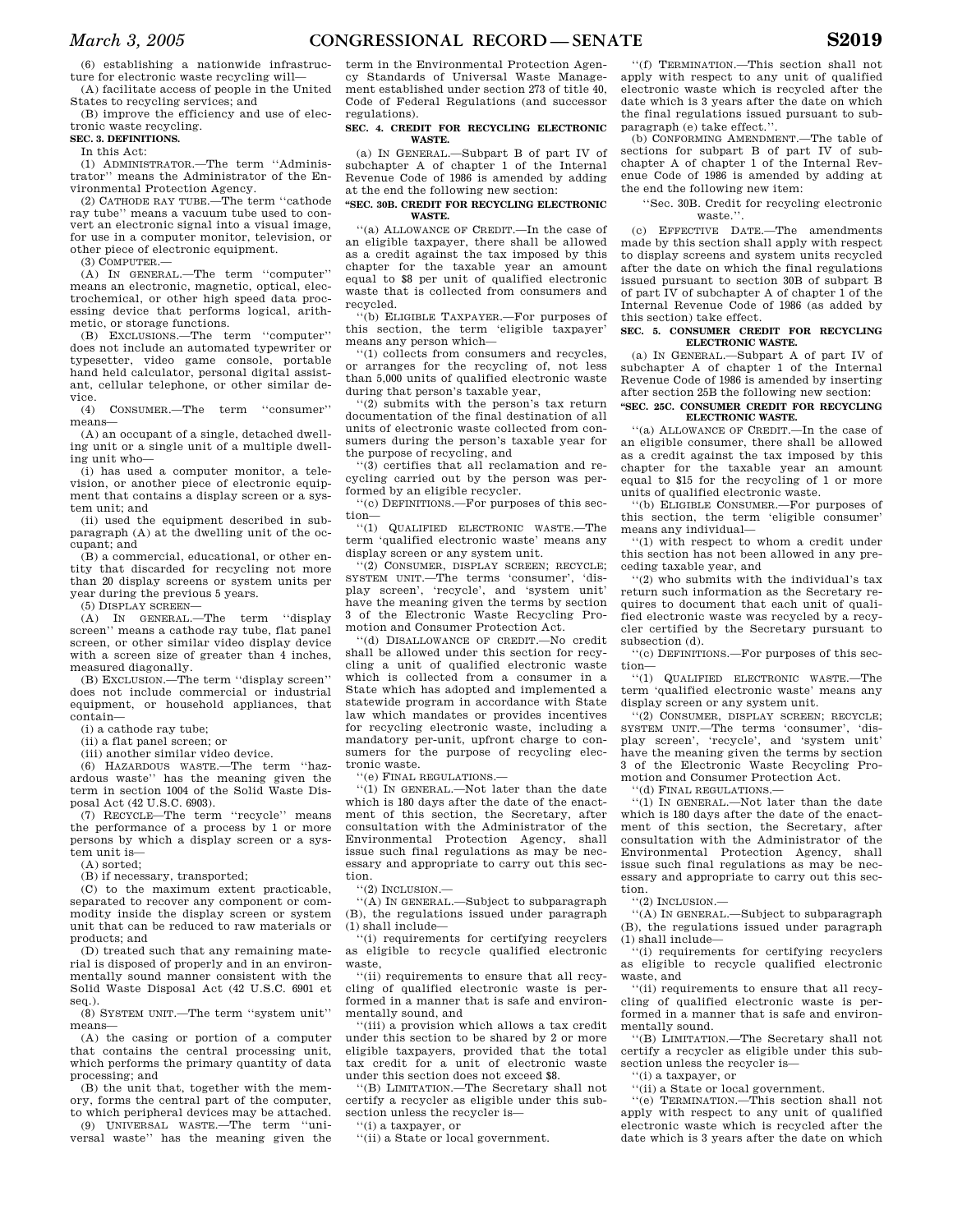the final regulations issued pursuant to subsection (d) take effect."

(b) CONFORMING AMENDMENTS.—

(1) Section 26(a)(1) of the Internal Revenue Code of 1986 is amended by striking ''and 25B'' and inserting ''25B, and 25C''.

(2) The table of sections for subpart A of part IV of subchapter A of chapter 1 of such Code is amended by inserting after the item relating to section 25B the following new item:

''Sec. 25C. Consumer credit for recycling electronic waste.''.

(c) EFFECTIVE DATE.—The amendments made by this section shall apply with respect to display screens and system units recycled after the date on which the final regulations issued pursuant to section 30B of subpart A of part IV of subchapter A of chapter 1 of the Internal Revenue Code of 1986 (as added by this section) take effect.

#### **SEC. 6. PROHIBITIONS OF DISPOSAL WITHOUT RECYCLING.**

(a) DISPLAY SCREEN AND SYSTEM UNIT DIS-POSAL BAN.—

(1) IN GENERAL.—Effective beginning on the date that is 3 years after the date of enactment of this Act, if the Administrator determines that a majority of households in the United States have sufficient access to a recycling service for display screens and system units, it shall be unlawful for the operator of a landfill, incinerator, or any other facility for the transfer, disposal, or storage of municipal solid waste to knowingly receive from a consumer a display screen or system unit, except for the purpose of recycling or arranging for the recycling of the display screen or system unit by a recycler certified as an eligible recycler by the Administrator.

(2) PROCEDURES.—Not later than 180 days after the date of enactment of this Act, the Administrator shall develop and issue guidelines covering waste handlers and waste transfer stations to assist in developing recycling procedures for display screens and system units.

(3) EXEMPTIONS.—As part of the guidelines issued pursuant to paragraph (2), the Administrator shall classify display screens and system units as universal waste and provide for the exemption of display screens and system units from the requirements of the Solid Waste Disposal Act (42 U.S.C. 6901 et seq.) as necessary to facilitate the collection, storage, and transportation of display screens and system units for the purpose of recycling.

(b) ENFORCEMENT.—A violation of subsection (a) by any person or entity shall be subject to enforcement under applicable provisions of the Solid Waste Disposal Act (42 U.S.C. 6901 et seq.).

#### **SEC. 7. RECYCLING OF DISPLAY SCREENS AND SYSTEM UNITS PROCURED BY THE FEDERAL GOVERNMENT.**

(a) DEFINITION OF EXECUTIVE AGENCY.—In this section, the term ''executive agency'' has the meaning given the term in section 11101 of title 40, United States Code.

(b) REQUIREMENT FOR RECYCLING.—The head of each executive agency shall ensure that each display screen and system unit procured by the Federal Government—

(1) is recovered upon the termination of the need of the Federal Government for the display screen or system unit; and

(2) is recycled by a recycler certified as an eligible recycler by the Administrator through—

(A) a program established after the date of enactment of this Act by the executive agency, either alone or in conjunction with 1 or more other executive agencies; or

(B) any other program for recycling or reusing display screens and system units.

# **SEC. 8. NATIONWIDE RECYCLING PROGRAM.**

 $(a)$  STUDY.

(1) IN GENERAL.—The Administrator, in consultation with appropriate executive agencies (as determined by the Administrator), shall conduct a study of the feasibility of establishing a nationwide recycling program for electronic waste that preempts any State recycling program.

(2) INCLUSIONS.—The study shall include an analysis of multiple programs, including programs involving—

(A) the collection of an advanced recycling fee;

(B) the collection of an end-of-life fee;

(C) producers of electronics assuming the responsibility and the cost of recycling electronic waste; and

(D) the extension of a tax credit for recycling electronic waste.

(b) REPORT.—Not later than 1 year after the date of enactment of this Act, the Administrator shall submit to Congress a report describing—

(1) the results of the study conducted under subsection (a);

(2) 1 or more prospective nationwide recycling programs, including—

(A) a cost-benefit analysis of each program, including—

(i) the cost of the program to—

(I) consumers;

(II) manufacturers;

(III) retailers; and

(IV) recyclers; and

(ii) the estimated overhead and administrative expenses of carrying out and monitoring the program; and

(B) the quantity of display screens and system units projected to be recycled under the program;

(3)(A) the benefits of establishing a nationwide take-back provision that would require, as part of the program, all manufacturers of display screens or system units for sale in the United States to collect and recycle, or arrange for the recycling of, display screens and system units; and

(B) a projection of the quantity of display screens and system units that would be recycled annually under a nationwide take-back provision;

(4)(A) any emerging electronic waste streams, such as—

(i) cellular telephones; and

(ii) personal digital assistants; and

(B) a cost-benefit analysis of including an emerging electronic waste stream in a national recycling program; and

(5) the progress of the Administrator in carrying out section 6, including—

(A) information on enforcement of the prohibition; and

(B) any increase in recycling as a result of the prohibition.

> By Mr. DEMINT (for himself, Mr. ALLEN, Mr. BROWNBACK, Mr. COBURN, Mr. ENSIGN, Mr. ENZI, Mr. INHOFE, Mr. SANTORUM, and Mr. VITTER):

S. 511. A bill to provide that the approved application under the Federal Food, Drug, and Cosmetic Act for the drug commonly known as RU–486 is deemed to have been withdrawn, to provide for the review by the Comptroller General of the United States of the process by which the Food and Drug Administration approved such drug, and for other purposes; to the Committee on Health, Education, Labor, and Pensions.

Mr. DEMINT. Mr. President, I rise today to reintroduce ''Holly's Law,'' a bill that would suspend FDA's approval of RU–486 and direct the GAO to conduct an independent review of the process used by the FDA to approve the drug.

Holly's Law is named in memory of Holly Patterson, an 18-year old woman who died after taking the drug in 2003. RU–486 has killed three women in the United States and many more have been hospitalized with a severe bacterial infection known as septic shock.

RU–486 was approved by the FDA in September of 2000. The FDA approved RU–486 under a special ''restricted distribution'' approval process known as ''Subpart H,'' reserved only for drugs that treat ''severe or life-threatening illnesses,'' like cancer and AIDS.

Subpart H allows an expedited approval of certain drugs by not subjecting them to the testing and review standards required of all other new drugs. These are important tests necessary to determine the safety and long-term effects of a drug. Clearly, the fact that these tests were not done on RU–486 was a damaging omission considering the death and illness associated with use of the drug.

Due to the serious threat RU–486 poses to women's health, we are asking that Congress suspend FDA's approval of RU–486 until the GAO can provide a report on whether RU–486 should have been deemed ''safe and effective'' by the FDA.

I am grateful to Senators ALLEN, BROWNBACK, COBURN, ENSIGN, ENZI, INHOFE, SANTORUM and VITTER who have joined me as original cosponsors of this bill. They understand that RU– 486 is a dangerous drug that cannot remain on the market while more women die. I urge my colleagues to support Holly's Law to take RU–486 off the market before more women are harmed by it.

I ask unanimous consent that the text of the bill be printed in the RECORD.

There being no objection, the bill was ordered to be printed in the RECORD, as follows:

#### S. 511

*Be it enacted by the Senate and House of Representatives of the United States of America in Congress assembled,* 

### **SECTION 1. SHORT TITLE.**

This Act may be cited as the ''RU–486 Suspension and Review Act of 2005''.

**SEC. 2. FINDING.** 

Congress finds that the use of the drug mifepristone (marketed as Mifeprex, and commonly known as RU–486) in conjunction with the off-label use of misoprostol to chemically induce abortion has caused a significant number of deaths, near deaths, and adverse reactions.

#### **SEC. 3. SUSPENSION OF APPROVAL OF DRUG COMMONLY KNOWN AS RU–486; RE-VIEW AND REPORT BY GOVERN-MENT ACCOUNTABILITY OFFICE.**

(a) IN GENERAL.—Effective on the date that is 15 days after the date of the enactment of this Act:

(1) The approved application under section 505(b) of the Federal Food, Drug, and Cosmetic Act (21 U.S.C. 355(b)) for the drug mifepristone (marketed as Mifeprex, and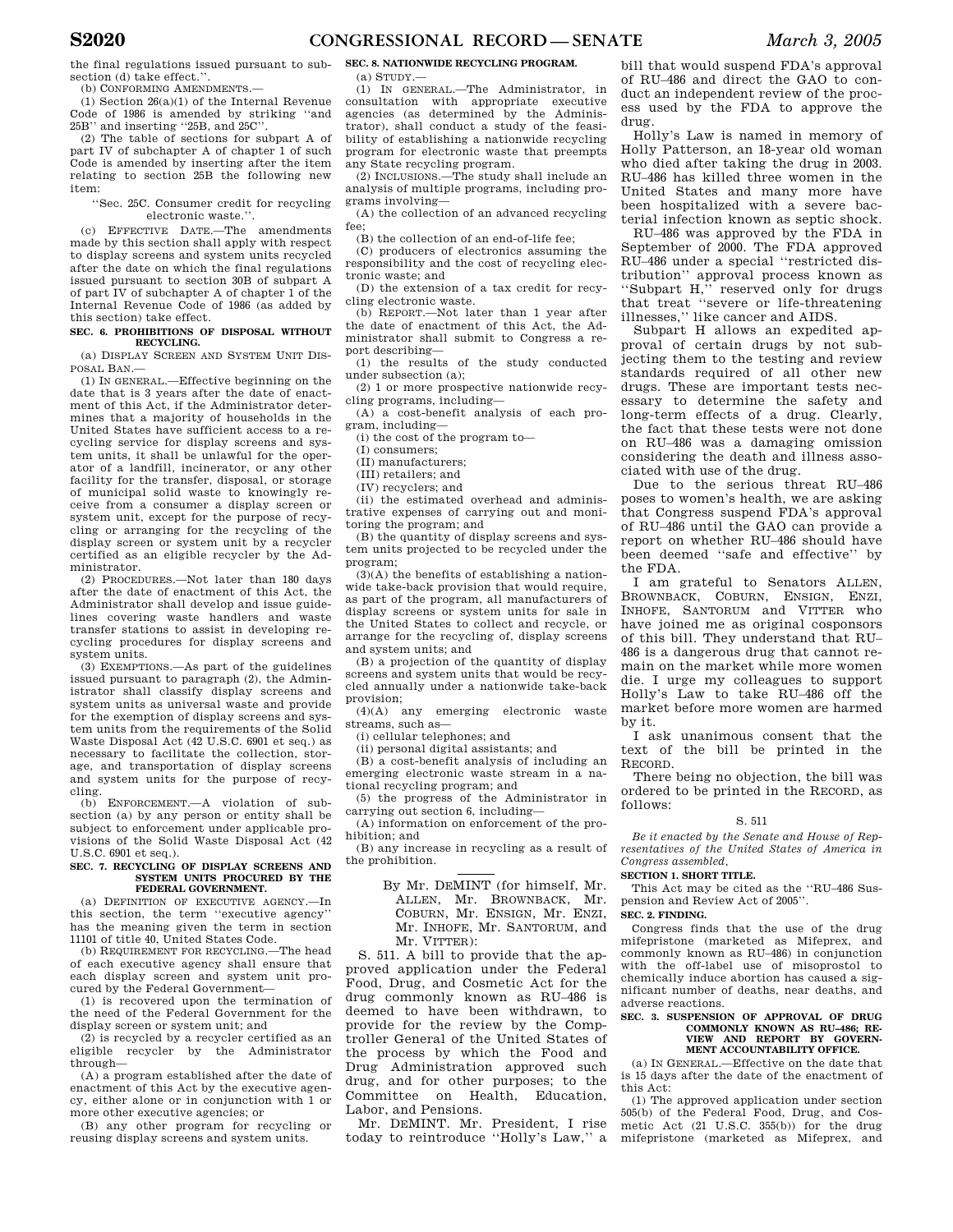commonly known as RU–486) is deemed to have been withdrawn under section 505(e) of such Act (21 U.S.C. 355(e)).

(2) For purposes of sections 301(d) and 304 of such Act (21 U.S.C. 331(d) and 334), the introduction or delivery for introduction of such drug into interstate commerce shall be considered a violation of section 505 of such Act.

(3) The drug misoprostol shall be considered misbranded for purposes of sections 301 and 304 of such Act if the drug bears labeling providing that the drug may be used for the medical termination of intrauterine pregnancy or that the drug may be used in conjunction with another drug for the medical termination of intrauterine pregnancy.

(b) REVIEW AND REPORT BY GOVERNMENT ACCOUNTABILITY OFFICE.—

(1) IN GENERAL.—The Comptroller General of the United States shall review the process by which the Food and Drug Administration approved mifepristone under section 505 of the Federal Food, Drug, and Cosmetic Act (21 U.S.C. 355) and shall determine whether such approval was provided in accordance with such section. The Secretary of Health and Human Services shall ensure that the Comptroller General has full access to all information possessed by the Department of Health and Human Services that relates to such process.

(2) REPORT.—Not later than 180 days after the date of the enactment of this Act, the Comptroller General of the United States shall complete the review under paragraph (1) and submit to Congress and the Secretary of Health and Human Services a report that provides the findings of the review.

(c) CONTINGENT REINSTATEMENT OF AP-PROVAL OF DRUG.—If the report under subsection (b) includes a determination by the Comptroller General of the United States that the approval by the Food and Drug Administration of mifepristone was provided in accordance with section 505 of the Federal Food, Drug, and Cosmetic Act (21 U.S.C. 355), the Secretary of Health and Human Services shall publish such statement in the Federal Register. Effective upon the expiration of 30 days after such publication, subsection (a) shall cease to have any legal effect.

> By Mr. SANTORUM (for himself, Mr. ROCKEFELLER, and Mr. REED):

S. 512. A bill to amend the Internal Revenue Code of 1986 to classify automatic fire sprinkler systems as 5-year property for purposes of depreciation; to the Committee on Finance.

Mr. SANTORUM. I rise today to introduce with Senator ROCKEFELLER the bipartisan Fire Sprinkler Incentive Act of 2005. Passage of this Act would serve greatly to help reduce the tremendous annual economic and human losses that fire in the United States inflicts on the national economy and quality of life.

In the United States, fire departments responded to approximately 1.7 million fires in 2002. Annually, over 500,000 of these are structural fires causing approximately 3,400 deaths, around 100 of which are firefighters. Fire also caused some 18.5 million civilian injuries and \$10.3 billion in direct property loss. The indirect cost of fire in the United States annually exceeds \$80 billion. These losses are staggering. All of this translates to the fact that fire departments respond to a fire every 18 seconds. Every 60 seconds a

fire breaks out in a structure, and in a residential structure every 80 seconds.

There are literally thousands of highrise buildings built under older codes that lack adequate fire protection. Billions of dollars were spent to make these and other buildings handicapped accessible, but people with disabilities now occupying these buildings are not adequately protected from fire. At recent code hearings, representatives of the health care industry testified that there are approximately 4,200 nursing homes that need to be retrofitted with fire sprinklers. They further testified that the billion dollar cost of protecting these buildings with fire sprinklers would have to be raised through corresponding increases in Medicare and Medicaid. In addition to the alarming number of nursing homes lacking fire sprinkler protection, there are literally thousands of assisted living facilities housing older Americans and people with disabilities that lack fire sprinkler protection.

The solution resides in automatic sprinkler systems that are usually triggered within 4 minutes of ignition when the temperature rises above 120 degrees. The National Fire Protection Association (NFPA) has no record of a fire killing more than two people in a public assembly, educational, institutional, or residential building that has fully operational sprinklers. Furthermore, sprinklers are responsible for dramatically reducing property loss, from as low as 42 percent to as high as 70 percent depending on the structure.

Building owners do not argue with fire authorities over the logic of protecting their building with fire sprinklers. The issue is cost. This bill would drastically reduce the staggering annual economic toll of fire in America and thereby dramatically improve the quality of live for everyone involved. This legislation provides a tax incentive for businesses to install sprinklers through the use of a 5-year depreciation period, opposed to the current 27.5 or 39-year period for installations in residential rental and non-residential real property respectively. While only a start, the bill will help eliminate the massive losses seen in nursing homes, nightclubs, office buildings, apartment manufacturing and other for-profit entities.

This bill enjoys support from a variety of organizations. They include: the American Insurance Association, the American Fire Sprinkler Association, the California Department of Forestry and Fire Protection, Campus Firewatch, Congressional Fire Services Institute, Independent Insurance Agents & Brokers of America, International Association of Arson Investigators, International Association of Fire Chiefs, International Fire Service Training Association, National Fire Protection Association, National Fire Sprinkler Association, National Volunteer Fire Council, the Society of Fire Protection Engineers, and the Mechanical Contractors Asociation of America.

The Fire Sprinkler Incentive Act of 2005 provides long-needed safety incentives for building owners that will help fire departments across the country save lives. I ask my colleagues for their support of this important piece of legislation.

> By Mr. GREGG (for himself, Mr. KENNEDY, Ms. MIKULSKI, Mr. HARKIN, Mr. BINGAMAN, Mr. REED, Mrs. MURRAY, Mrs. LIN-COLN, Mr. KERRY, and Mr. DUR- $RIN$ ).

S. 513. A bill to provide collective bargaining rights for public safety officers employed by States or their political subdivisions; to the Committee on Health, Education, Labor, and Pensions.

Mr. GREGG. Mr. President, today I am pleased to be joined by Senators KENNEDY, MIKULSKI, HARKIN, BINGA-MAN, REED, MURRAY, LINCOLN, KERRY and DURBIN in introducing the Public Safety Employer-Employee Cooperation Act of 2005. This legislation would extend to firefighters and police officers the right to discuss workplace issues with their employers.

With the enactment of the Congressional Accountability Act, State and local government employees remain the only sizable segment of workers left in America who do not have the basic right to enter into collective bargaining agreements with their employers. While most States do provide some collective bargaining rights for their public employees, others do not.

Studies have shown that communities which promote such cooperation enjoy much more effective and efficient delivery of emergency services. Such cooperation, however, is not possible in the States that do not provide public safety employees with the fundamental right to bargain with their employers.

The legislation I am introducing today is balanced in its recognition of the unique situation and obligation of public safety officers. The bill requires States, within 2 years, to guarantee the right of public safety officers to form and voluntarily join a union to bargain collectively over hours, wages and conditions of employment. The bill protects the right of public safety officers to form, join, or assist any labor organization or to refrain from any such activity, freely and without fear of penalty or reprisal. In addition, the legislation prohibits the use of strikes, lockouts, sickouts, work slowdowns or any other action that is designed to compel an employer, officer or labor organization to agree to the terms of a proposed contract and that will measurably disrupt the delivery of services.

Under this legislation, States would continue to be able to enforce right-towork laws which prohibit employers and labor organizations from negotiating labor agreements that require union membership or payment of union fees as a condition of employment. The legislation also preserves the right of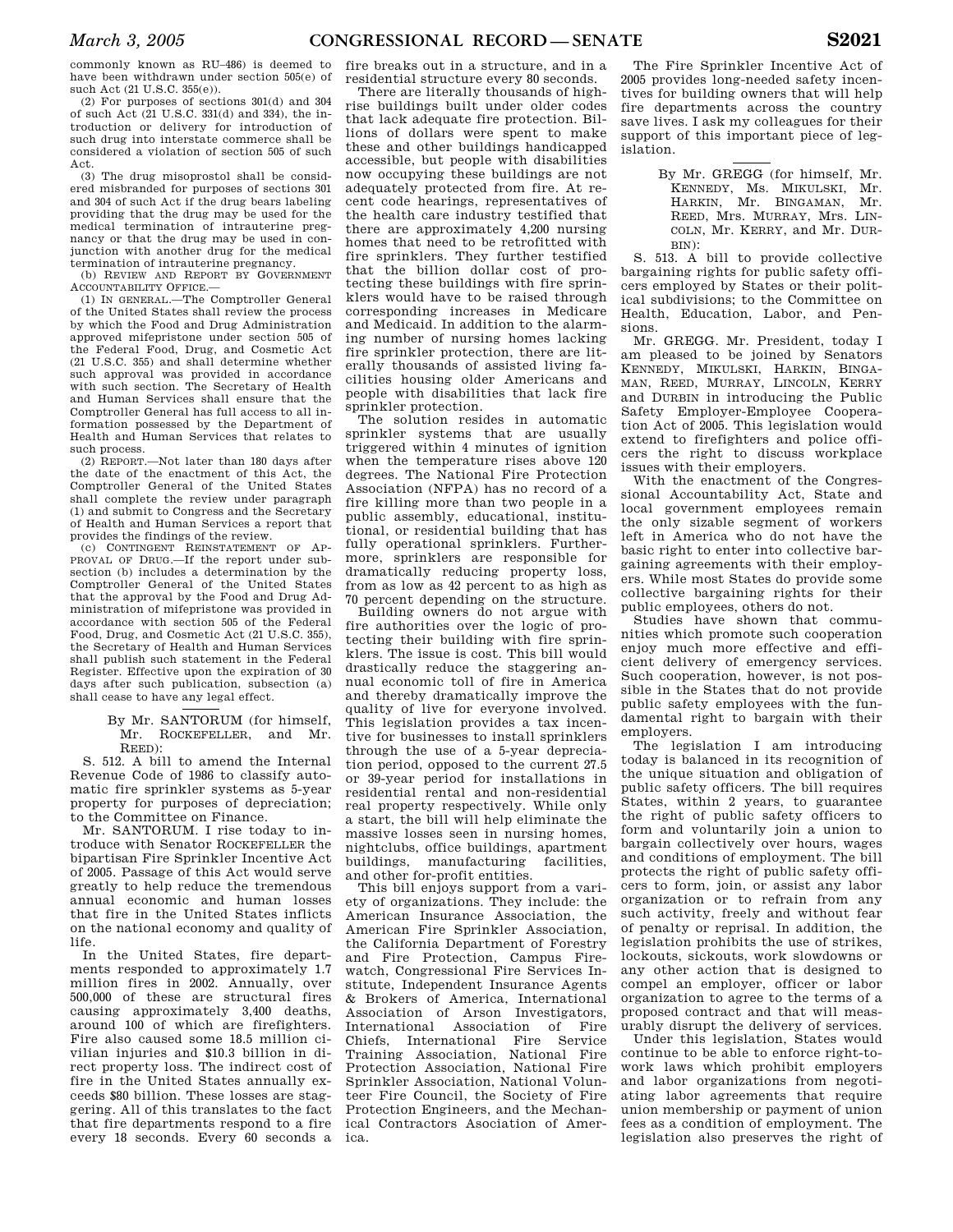management to not bargain over issues traditionally reserved for management-level decisions. All States with a State bargaining law for public safety officers that grants rights equal to or greater than the rights provided under this bill would be exempt. The bill also gives States the option to exempt from coverage subdivisions with populations of less than 5,000 or fewer than 25 full time employees.

Labor-management partnerships. which are built upon bargaining relationships, result in improved public safety. Employer-employee cooperation contains the promise of saving the taxpayer money by enabling workers to offer input as to the most efficient way to provide services. In fact, studies have shown that States that give firefighters the right to discuss workplace issues actually have lower fire department budgets than States without those laws.

The Public Safety Employer-Employee Cooperation Act of 2005 will put firefighters and law enforcement officers on equal footing with other employees and provide them with the fundamental right to negotiate with employers over such basic issues as hours, wages, and workplace conditions.

I urge its adoption and ask unanimous consent that the text of this bill be printed in the RECORD.

There being no objection, the bill was ordered to be printed in the RECORD, as follows:

### S. 513

*Be it enacted by the Senate and House of Representatives of the United States of America in Congress assembled,* 

### **SECTION 1. SHORT TITLE.**

This Act may be cited as the ''Public Safety Employer-Employee Cooperation Act of  $2005$ 

**SEC. 2. DECLARATION OF PURPOSE AND POLICY.**  The Congress declares that the following is the policy of the United States:

(1) Labor-management relationships and partnerships are based on trust, mutual respect, open communication, bilateral consensual problem solving, and shared accountability. Labor-management cooperation fully utilizes the strengths of both parties to best serve the interests of the public, operating as a team, to carry out the public safety mission in a quality work environment. In many public safety agencies it is the union that provides the institutional stability as elected leaders and appointees come and go.

(2) The Federal Government needs to encourage conciliation, mediation, and voluntary arbitration to aid and encourage employers and their employees to reach and maintain agreements concerning rates of pay, hours, and working conditions, and to make all reasonable efforts through negotiations to settle their differences by mutual agreement reached through collective bargaining or by such methods as may be provided for in any applicable agreement for the settlement of disputes.

(3) The absence of adequate cooperation between public safety employers and employees has implications for the security of employees and can affect interstate and intrastate commerce. The lack of such labor-management cooperation can detrimentally impact the upgrading of police and fire services of local communities, the health and wellbeing of public safety officers, and the mo-

rale of the fire and police departments. Additionally, these factors could have significant commercial repercussions. Moreover, providing minimal standards for collective bargaining negotiations in the public safety sector can prevent industrial strife between labor and management that interferes with the normal flow of commerce.

### **SEC. 3. DEFINITIONS.**  In this Act:

(1) AUTHORITY.—The term ''Authority'' means the Federal Labor Relations Authority.

(2) EMERGENCY MEDICAL SERVICES PER-SONNEL.—The term ''emergency medical services personnel'' means an individual who provides out-of-hospital emergency medical care, including an emergency medical technician, paramedic, or first responder.

(3) EMPLOYER; PUBLIC SAFETY AGENCY.—The terms ''employer'' and ''public safety agency'' mean any State, political subdivision of a State, the District of Columbia, or any territory or possession of the United States that employs public safety officers.

(4) FIREFIGHTER.—The term ''firefighter'' has the meaning given the term ''employee engaged in fire protection activities'' in section 3(y) of the Fair Labor Standards Act (29  $U.S.C. 203(y)$ .

(5) LABOR ORGANIZATION.—The term ''labor organization'' means an organization composed in whole or in part of employees, in which employees participate, and which represents such employees before public safety agencies concerning grievances, conditions of employment and related matters.

(6) LAW ENFORCEMENT OFFICER.—The term ''law enforcement officer'' has the meaning given such term in section 1204(5) of the Omnibus Crime Control and Safe Streets Act of 1968 (42 U.S.C. 3796b(5)).

(7) MANAGEMENT EMPLOYEE.—The term ''management employee'' has the meaning given such term under applicable State law in effect on the date of enactment of this Act. If no such State law is in effect, the term means an individual employed by a public safety employer in a position that requires or authorizes the individual to formulate, determine, or influence the policies of the employer.

(8) PUBLIC SAFETY OFFICER.—The term public safety officer"-

(A) means an employee of a public safety agency who is a law enforcement officer, a firefighter, or an emergency medical services personnel;

(B) includes an individual who is temporarily transferred to a supervisory or management position; and

(C) does not include a permanent supervisory or management employee.

(9) SUBSTANTIALLY PROVIDES.—The term 'substantially provides'' means compliance with the essential requirements of this Act, specifically, the right to form and join a labor organization, the right to bargain over wages, hours, and conditions of employment, the right to sign an enforceable contract, and availability of some form of mechanism to break an impasse, such as arbitration, mediation, or fact finding.

(10) SUPERVISORY EMPLOYEE.—The term ''supervisory employee'' has the meaning given such term under applicable State law in effect on the date of enactment of this Act. If no such State law is in effect, the term means an individual, employed by a public safety employer, who—

(A) has the authority in the interest of the employer to hire, direct, assign, promote, reward, transfer, furlough, lay off, recall, suspend, discipline, or remove public safety officers, to adjust their grievances, or to effectively recommend such action, if the exercise of the authority is not merely routine or clerical in nature but requires the consistent exercise of independent judgment; and

(B) devotes a majority of time at work exercising such authority.

### **SEC. 4. DETERMINATION OF RIGHTS AND RE-SPONSIBILITIES.**

(a) DETERMINATION.—

(1) IN GENERAL.—Not later than 180 days after the date of enactment of this Act, the Authority shall make a determination as to whether a State substantially provides for the rights and responsibilities described in subsection (b). In making such determinations, the Authority shall consider and give weight, to the maximum extent practicable, to the opinion of affected parties.

(2) SUBSEQUENT DETERMINATIONS.—

(A) IN GENERAL.—A determination made pursuant to paragraph (1) shall remain in effect unless and until the Authority issues a subsequent determination, in accordance with the procedures set forth in subparagraph (B).

(B) PROCEDURES FOR SUBSEQUENT DETER-MINATIONS.—Upon establishing that a material change in State law or its interpretation has occurred, an employer or a labor organization may submit a written request for a subsequent determination. If satisfied that a material change in State law or its interpretation has occurred, the Director shall issue a subsequent determination not later than 30 days after receipt of such request.

(3) JUDICIAL REVIEW.—Any State, political subdivision of a State, or person aggrieved by a determination of the Authority under this section may, during the 60 day period beginning on the date on which the determination was made, petition any United States Court of Appeals in the circuit in which the person resides or transacts business or in the District of Columbia circuit, for judicial review. In any judicial review of a determination by the Authority, the procedures contained in subsections (c) and (d) of section 7123 of title 5, United States Code, shall be followed, except that any final determination of the Authority with respect to questions of fact or law shall be found to be conclusive unless the court determines that the Authority's decision was arbitrary and capricious.

(b) RIGHTS AND RESPONSIBILITIES.—In making a determination described in subsection (a), the Authority shall consider whether State law provides rights and responsibilities comparable to or greater than the following:

(1) Granting public safety officers the right to form and join a labor organization, which may exclude management and supervisory employees, that is, or seeks to be, recognized as the exclusive bargaining representative of such employees.

(2) Requiring public safety employers to recognize the employees' labor organization (freely chosen by a majority of the employees), to agree to bargain with the labor organization, and to commit any agreements to writing in a contract or memorandum of understanding.

(3) Permitting bargaining over hours, wages, and terms and conditions of employment.

(4) Requiring an interest impasse resolution mechanism, such as fact-finding, mediation, arbitration or comparable procedures.

(5) Requiring enforcement through State courts of—

(A) all rights, responsibilities, and protections provided by State law and enumerated in this section; and

(B) any written contract or memorandum of understanding.

(c) FAILURE TO MEET REQUIREMENTS.—

(1) IN GENERAL.—If the Authority determines, acting pursuant to its authority under subsection (a), that a State does not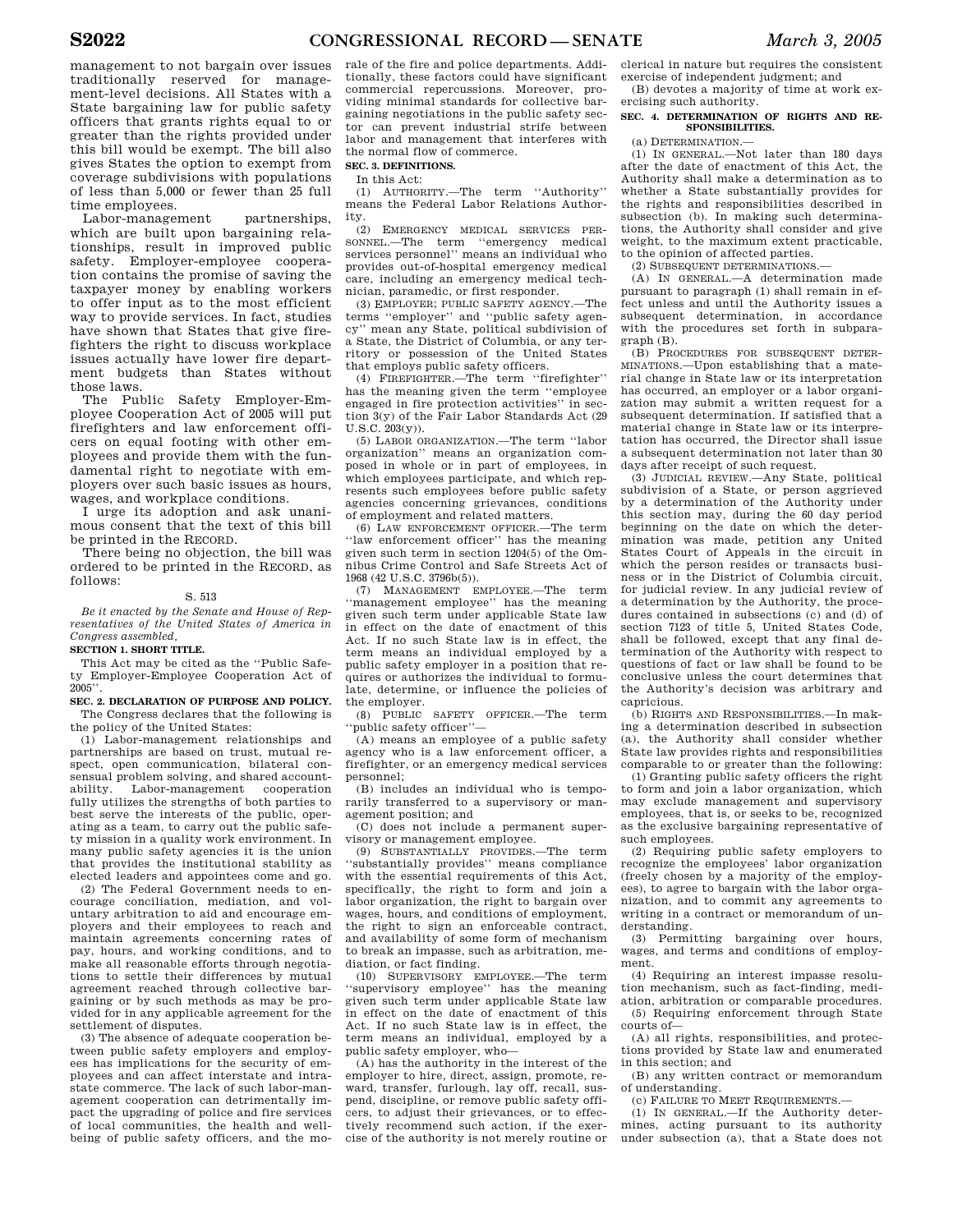substantially provide for the rights and responsibilities described in subsection (b), such State shall be subject to the regulations and procedures described in section 5.

(2) EFFECTIVE DATE.—Paragraph (1) shall take effect on the date that is 2 years after the date of enactment of this Act.

#### **SEC. 5. ROLE OF FEDERAL LABOR RELATIONS AUTHORITY.**

(a) IN GENERAL.—Not later than 1 year after the date of enactment of this Act, the Authority shall issue regulations in accordance with the rights and responsibilities described in section 4(b) establishing collective bargaining procedures for public safety employers and officers in States which the Authority has determined, acting pursuant to its authority under section 4(a), do not substantially provide for such rights and responsibilities.

(b) ROLE OF THE FEDERAL LABOR RELATIONS AUTHORITY.—The Authority, to the extent provided in this Act and in accordance with regulations prescribed by the Authority, shall—

(1) determine the appropriateness of units for labor organization representation;

(2) supervise or conduct elections to determine whether a labor organization has been selected as an exclusive representative by a majority of the employees in an appropriate unit;

(3) resolve issues relating to the duty to bargain in good faith;

(4) conduct hearings and resolve complaints of unfair labor practices;

(5) resolve exceptions to the awards of arbitrators;

(6) protect the right of each employee to form, join, or assist any labor organization, or to refrain from any such activity, freely and without fear of penalty or reprisal, and protect each employee in the exercise of such right; and

(7) take such other actions as are necessary and appropriate to effectively administer this Act, including issuing subpoenas requiring the attendance and testimony of witnesses and the production of documentary or other evidence from any place in the United States, and administering oaths, taking or ordering the taking of depositions, ordering responses to written interrogatories, and receiving and examining witnesses.

(c) ENFORCEMENT.—

(1) AUTHORITY TO PETITION COURT.—The Authority may petition any United States Court of Appeals with jurisdiction over the parties, or the United States Court of Appeals for the District of Columbia Circuit, to enforce any final orders under this section, and for appropriate temporary relief or a restraining order. Any petition under this section shall be conducted in accordance with subsections (c) and (d) of section 7123 of title 5, United States Code, except that any final order of the Authority with respect to questions of fact or law shall be found to be conclusive unless the court determines that the Authority's decision was arbitrary and capricious.

(2) PRIVATE RIGHT OF ACTION.—Unless the Authority has filed a petition for enforcement as provided in paragraph (1), any party has the right to file suit in a State court of competent jurisdiction to enforce compliance with the regulations issued by the Authority pursuant to subsection (b), and to enforce compliance with any order issued by the Authority pursuant to this section. The right provided by this subsection to bring a suit to enforce compliance with any order issued by the Authority pursuant to this section shall terminate upon the filing of a petition seeking the same relief by the Authority.

**SEC. 6. STRIKES AND LOCKOUTS PROHIBITED.**  A public safety employer, officer, or labor organization may not engage in a lockout, sickout, work slowdown, or strike or engage in any other action that is designed to compel an employer, officer, or labor organization to agree to the terms of a proposed contract and that will measurably disrupt the delivery of emergency services, except that it shall not be a violation of this section for an employer, officer, or labor organization to refuse to provide services not required by the terms and conditions of an existing contract. **SEC. 7. EXISTING COLLECTIVE BARGAINING** 

## **UNITS AND AGREEMENTS.**

A certification, recognition, election-held, collective bargaining agreement or memorandum of understanding which has been issued, approved, or ratified by any public employee relations board or commission or by any State or political subdivision or its agents (management officials) in effect on the day before the date of enactment of this Act shall not be invalidated by the enactment of this Act.

### **SEC. 8. CONSTRUCTION AND COMPLIANCE.**

(a) CONSTRUCTION.—Nothing in this Act shall be construed—

(1) to invalidate or limit the remedies, rights, and procedures of any law of any State or political subdivision of any State or jurisdiction that provides collective bargaining rights for public safety officers that are equal to or greater than the rights provided under this Act;

(2) to prevent a State from enforcing a right-to-work law that prohibits employers and labor organizations from negotiating provisions in a labor agreement that require union membership or payment of union fees as a condition of employment;

(3) to invalidate any State law in effect on the date of enactment of this Act that substantially provides for the rights and responsibilities described in section 4(b) solely because such State law permits an employee to appear on his or her own behalf with respect to his or her employment relations with the public safety agency involved; or

(4) to permit parties subject to the National Labor Relations Act (29 U.S.C. 151 et seq.) and the regulations under such Act to negotiate provisions that would prohibit an employee from engaging in part-time employment or volunteer activities during offduty hours; or

(5) to prohibit a State from exempting from coverage under this Act a political subdivision of the State that has a population of less than 5,000 or that employs less than 25 full time employees.

For purposes of paragraph (5), the term ''employee'' includes each and every individual employed by the political subdivision except any individual elected by popular vote or appointed to serve on a board or commission.

(b) COMPLIANCE.—No State shall preempt laws or ordinances of any of its political subdivisions if such laws provide collective bargaining rights for public safety officers that are equal to or greater than the rights provided under this Act.

### **SEC. 9. AUTHORIZATION OF APPROPRIATIONS.**

There are authorized to be appropriated such sums as may be necessary to carry out the provisions of this Act.

### By Mr. BYRD:

S. 514. A bill to complete construction of the 13-State Appalachian development highway system, and for other purposes; to the Committee on Environment and Public Works.

Mr. BYRD. Mr. President, today I am, again, introducing legislation designed to fulfill an important promise portation needs of my region, however,

made by the Federal Government to the people of my State and my region some 40 years ago. That promise, building and completing a network of highways through the Appalachian region is known today as the Appalachian Development Highway System or ADHS. I look forward to working with my fellow Senators to have my legislation included in the reauthorization of the Federal-aid Highway Program, a program at the core of Federal infrastructure investment.

Over the course of the 108th Congress, we failed to reauthorize this program. That legislation should have been enacted into law prior to beginning fiscal year 2004. We are now more than one third of the way through fiscal year 2005 and the 109th Congress must initiate new bills to get the job done. I know I speak for many Senators in stressing the need to complete this job during this session of Congress. We must authorize a bill that addresses our deteriorating highways and bridges, and is not squeezed by the artificial funding ceiling that the administration wants.

The administration's own Conditions and Performance Report again reminds us that a great deal more investment in our infrastructure is essential to prevent the further deterioration of our nation's highways and bridges.

At a September 30, 2002 hearing of the Senate Environment and Public Works Committee, Administrator Mary Peters testified that, despite the historic funding increase accomplished through TEA–21, congestion on our roads continues to worsen. Funding for highway infrastructure by all levels of government will have to increase by more than 65 percent or \$42.2 billion per year to actually improve the condition of our Nation's highways. A funding increase of more than 17 percent or \$11.3 billion is necessary to simply maintain the current poor condition of our highway network, where more than one in four of our Nation's bridges are classified as deficient.

At the end of 2002, I worked doggedly to ensure that the Senate prevailed in the conference with the House on the omnibus appropriations bill for fiscal year 2003 and rejected every penny of the \$8.6 billion cut in highway funding proposed by President Bush. In 2003, I was pleased to join with Senators BOND and REID, the respective chairman and ranking member of the Surface Transportation Subcommittee in sponsoring a bipartisan amendment to the budget resolution for fiscal year 2004 boosting funding for our Federal-aid Highway Program by several billion dollars. That amendment commanded 79 votes on the Senate floor.

Mr. President, I am one of only two members still serving in the Congress that had the privilege of casting a vote in favor of establishing the Interstate Highway System. I did so as a Member of the other body back in 1956. Of equal if not greater importance to the trans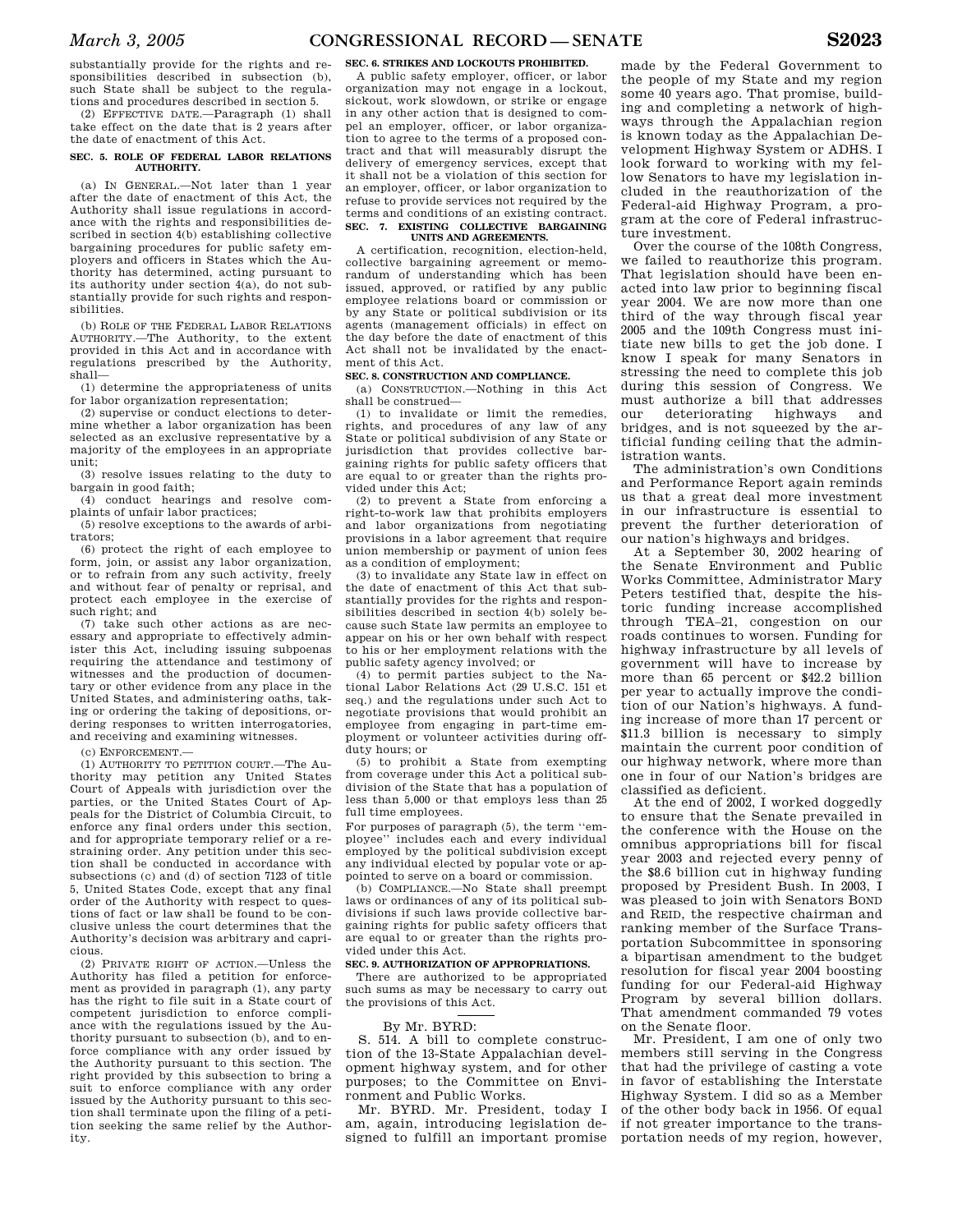were the findings of the first Appalachian Regional Commission in 1964, that while the Interstate Highway System was slated to provide historic economic benefits to most of our Nation, the system would bypass the Appalachian region because of the extremely high costs of building highways through Appalachia's rugged topography.

In 1965, the Congress adopted the Appalachian Regional Development Act that promised a network of modern highways to connect the Appalachian region to the rest of the Nation's highway network and, even more importantly, the rest of the Nation's economy. Absent the Appalachian Development Highway System, my region of the country would have been left with a transportation network of dangerous, narrow, winding roads following the path of river valleys and stream beds between mountains.

One of the observations contained in Administrator Peters' testimony back in September of 2002 that especially caught my eye was her statement that ''the condition of higher-order roads, such as interstates, has improved considerably since 1993 while the condition on many lower-order roads has deteriorated.'' The pattern of road conditions mirrors the distribution of wealth in our country. The rich are getting richer while the poor get poorer. That observation becomes especially pertinent when one contemplates the challenge of completing the Appalachian Development Highway System.

We have virtually completed the construction of the Interstate Highway System and have moved on to other important transportation goals. However, the people of my region still wait for the Federal Government to make good on its 40-year-old promise to complete the ADHS. The system is still less than 80 percent complete. My home State of West Virginia is below the average for the entire Appalachian region with only 72 percent of its mileage complete and open to traffic.

Unfortunately, there are still children in Appalachia who lack decent transportation routes to school; and there are still pregnant mothers, elderly citizens and others who lack road access to area hospitals. There are thousands upon thousands of people who cannot obtain sustainable wellpaying jobs because of poor roads. The entire status of the Appalachian Development Highway System is laid out in great detail in the Cost to Complete Report for 2002 completed by the Appalachian Regional Commission. This is the most comprehensive report on the status of the Appalachian Development Highway System to date, and I commend the staff of the Appalachian Regional Commission for their hard work on this report. The last report was completed in 1997 just prior to Congressional consideration of TEA–21.

The enactment of TEA–21 signaled a new day in the advancement of the Appalachian Development Highway Sys-

tem. Through the work of the Committee on Environment and Public Works, the House Transportation and Infrastructure Committee, and the administration, we took a great leap forward by authorizing direct contract authority from the Highway Trust Fund to the States for the construction of the ADHS. Up until that point, funding for the Appalachian Development Highway System was limited to uncertain general fund appropriations. By providing the States of the Appalachian region with a predictable source of funds to complete ADHS segments, TEA-21 reinvigorated efforts to keep the promise made to the people of the Appalachian region.

This initiative has been a great success. States are making progress toward the completion of the system. Since the last Cost to Complete Report, 183 miles of the system have been opened to traffic and, the cost to complete the system has been reduced by roughly \$1.7 billion in Federal funds.

I am pleased to report that the 13 States, to date, have succeeded in obligating just under 90 percent of the obligation authority that has been granted to them for the completion of the system. A 90-percent obligation rate compares quite favorably to some of the other transportation programs through which the States were granted multiple years to obligate their funds.

According to the ARC's Cost to Complete Report, the remaining Federal funds needed to complete the ADHS as the system was defined at the time that report was completed are now estimated to be \$4.467 billion. When adjusted for inflation over the life of the next highway bill, using the standard inflation calculation for highway projects, a total of \$5.04 billion will need to be authorized to complete the system. That is a lot of money and I believe that figure deserves some explanation.

The considerable cost of completing the last 20 percent of the ADHS is explained by the fact that the easiest segments of the system to build have already been built. Much of the costs associated with completing the most difficult unfinished segments are driven by the requirement to comply with other Federal laws, especially the laws requiring environmental mitigation measures when building new highways through rural areas. While the \$5.04 billion figure may seem large to some of my colleagues, I would remind them that the last highway bill authorized more than \$218 billion in Federal infrastructure investment over 6 years. It is my sincere hope and expectation that the next highway bill will authorize an even greater amount.

Of critical importance to this debate is the fact that the unfinished segments of the ADHS represent some of most dangerous and most deficient roadways in our entire Nation. Often lost in our debate over the necessity to invest in our highways is the issue of safety. The Federal Highway Adminis-

tration has published reports indicating that substandard road conditions are a factor in 30 percent of all fatal highway accidents. I am quite certain that the percentage is a great deal higher in the Applachian region.

The Federal Highway Administration found that upgrading two-lane roads to four-lane divided highways decreased fatal car accidents by 71 percent and that the widening of traffic lanes has served to reduce fatalities by 21 percent. These are precisely the kind of road improvements that are funded through the ADHS. In my state, the largest segment of unfinished Appalachian Highway, if completed, will replace the second most dangerous segment of roadway in West Virginia. So, even those who would question the wisdom of completing these highways in the name of economic development should take a hard look at the fact that the people of rural Appalachia are taking their lives in their hands every day as they drive on dangerous roads. It is time for this Congress, in concert with the administration, to take the last great leap forward and authorize sufficient contract authority to finally complete the Appalachian Development Highway System. If we enact another six-year highway bill with sufficient funds to complete the system, we will finally pay the full costs of the ADHS some 45 years after the system was first promised to the people of my region. The legislation I am introducing today, the ''Appalachian Development Highway System Completion Act,'' will provide sufficient contract authority to complete the system. Importantly, it will guarantee that the states of the Appalachian Region do not pay a penalty, either through the distribution of minimum allocation funds, or the distribution of obligation limitation, for receiving sufficient funds to complete the Appalachian system.

I am very pleased that this administration has taken on the goal of completing the ADHS. In her letter accompanying the Cost to Complete Report, Administrator Peters said ''the completion of the ADHS is an important part of the mission of the Federal Highway Administration. We consider the accessibility, mobility and economic stimulation provided by the ADHS to be entirely consistent with the goals of our agency.'' Ms. Peters further stated that the Appalachian Regional Commission's 2002 Cost to Complete Report, ''provides a sound basis for apportioning future funding to complete the system.'' I thank Mary Peters and the entire Federal Highway Administration for their leadership on this issue and I look forward to working with Ms. Peters and her agency to ensure that this commitment is borne out in the transportation reauthorization legislation that is developed by the Congress.

Completion of a new highway bill will be an enormous task for this Congress—one that is now more than 2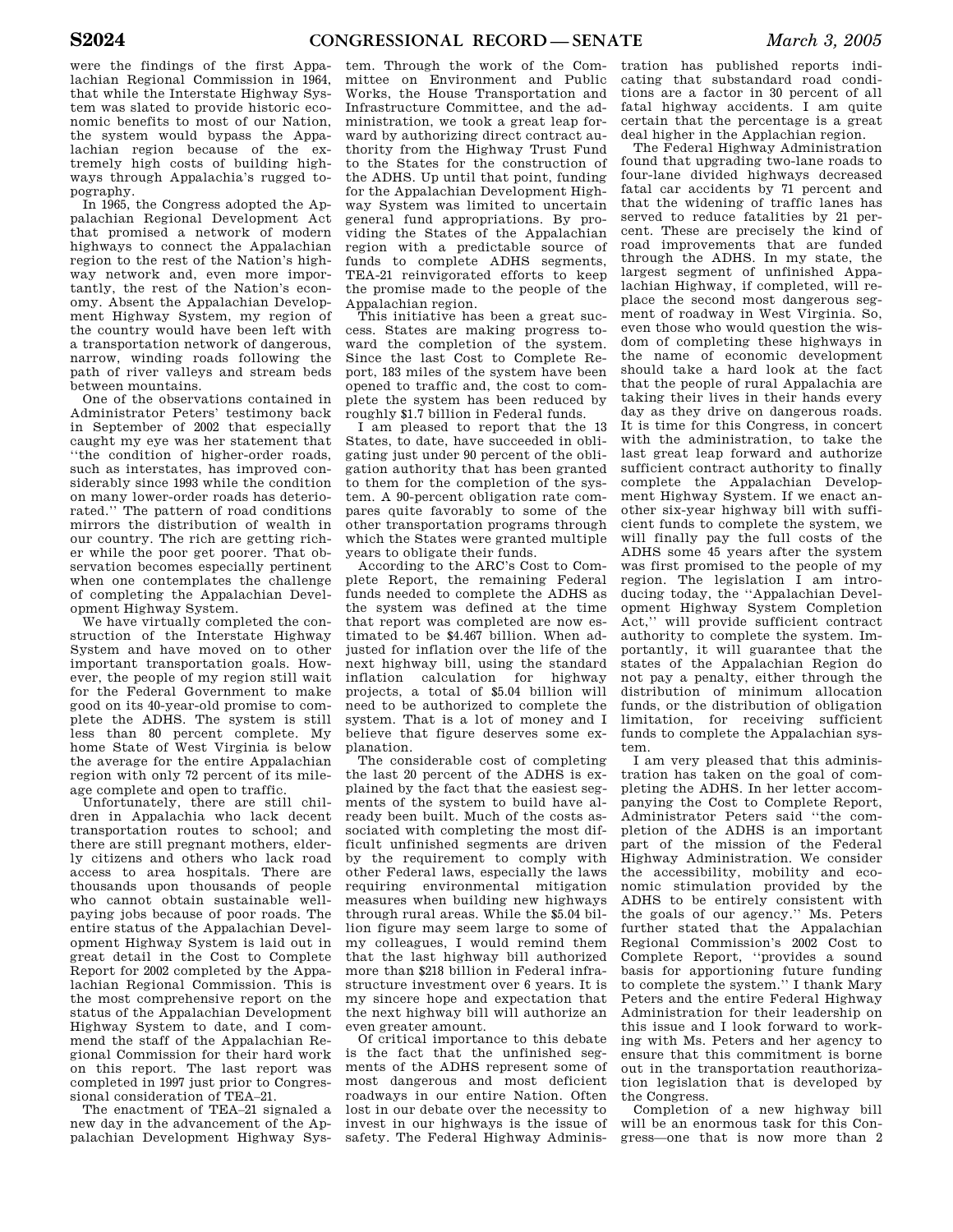years overdue. As I look back over the many years of my public career, one of the accomplishments of which I am most proud was my amendment providing an additional \$8 billion in funding to break the logjam during the debate on the Intermodal Surface Transportation Efficiency Act in 1991. Another was my sponsorship of the Byrd-Gramm-Baucus-Warner Amendment during the Senate debate of TEA–21 in 1998. That effort resulted in some \$26 billion in funding being added to that bill and put us on a path to historic funding increases for our nation's highway infrastructure. I look forward again to working with my fellow Senators on completion of a bill that makes the necessary investments in our nation's highways, not just in the Appalachian region but across our entire country.

### By Mr. BYRD:

S. 515. A bill to amend title 32, United States Code, to increase the maximum Federal share of the costs of State programs under the National Guard Youth Challenge Program, and for other purposes; to the Committee on Armed Services.

Mr. BYRD. Mr. President, in recent years, the public profile of the National Guard has changed considerably. Known mainly for the contributions of citizen-soldiers to their States and communities, today the men and women of the National Guard are serving on the front lines in Iraq and Afghanistan, enduring hardships in two of the world's most dangerous places.

In spite of the long deployments, far away from the small towns and big cities that these citizen-soldiers call home, the National Guard continues its work for our States and the American people. Today, I introduce legislation to support a most successful program that has helped the National Guard change the lives of tens of thousands of young Americans.

In 1991, I provided the first funding to establish a pilot program known as the National Guard Civilian Youth Opportunities Program. Over the years, this program has expanded in size and scope and is now known as the National Guard Youth Challenge Program.

The Youth Challenge Program gives high school dropouts the skills they need to turn their lives around. The advantage of using the National Guard to provide a structured environment for these students has been confirmed in studies by the Defense Science Board in 2000, the White House Task Force on Disadvantaged Children in 2003, and the Department of Defense in 2004.

The program now operates 27 academies in 24 States, including West Virginia, Alaska, Hawaii, Georgia, Louisiana, Virginia, Michigan, Florida, Texas, North Carolina, and South Carolina. Over 5,000 cadets are now in training, and more than 58,000 have graduated from the program since 1993. Fully three-quarters of the Youth Challenge graduates have earned their

high school diplomas in the program, but the program is at the mercy of shrinking state budgets.

In March 2004, the Department of Defense recommended an increase in Federal support for the program in order to prevent any more closures of Youth Challenge academies. The bill I introduce today would write that recommendation into law, phasing in the additional Federal support over 3 years.

My legislation also proposes to increase the authorization for the Youth Challenge program by \$16.3 million, including \$6.3 million for the proposed increase in the Federal share of the Youth Challenge Program's cost for Fiscal Year 2006.

My bill authorizes an additional \$10 million to provide the first significant per-student increase in funding since the program began. For more than 12 years, the funding of the Youth Challenge Program has remained constant at \$14,000 per student, per year. Imagine that. Think of that. At a time when the cost of education is growing by leaps and bounds, the Youth Challenge program has held the line on its budget for more than 12 years.

But such discipline means that there have been cutbacks in teachers, uniforms, and activities. The additional \$10 million authorized in my bill would end these cutbacks, and may also be used to open new Youth Challenge academies, giving more at-risk youth a chance to change their lives.

Many of the citizen-soldiers of the National Guard serve our country in distant lands, but their commitment to their communities continues. The leg-<br>islation I introduce today will islation I introduce today strengthen that commitment by expanding the National Guard Youth Challenge Program for disadvantaged youth.

### By Mrs. HUTCHISON:

S. 517. A bill to establish a Weather Modification Operations and Research Board, and for other purposes; to the Committee on Commerce, Science, and Transportation.

Mrs. HUTCHISON. Mr. President, I ask unanimous consent that the text of the bill be printed in the RECORD.

There being no objection, the bill was ordered to be printed in the RECORD, as follows:

#### S. 517

*Be it enacted by the Senate and House of Representatives of the United States of America in Congress assembled,*

### **SECTION 1. SHORT TITLE.**

This Act may be cited as the ''Weather Modification Research and Technology Transfer Authorization Act of 2005''. **SEC. 2. PURPOSE.** 

It is the purpose of this Act to develop and implement a comprehensive and coordinated national weather modification policy and a national cooperative Federal and State program of weather modification research and development.

### **SEC. 3. DEFINITIONS.**

In this Act:

(1) BOARD.—The term ''Board'' means the Weather Modification Advisory and Research Board.

(2) EXECUTIVE DIRECTOR.—The term ''Executive Director'' means the Executive Director of the Weather Modification Advisory and Research Board.

(3) RESEARCH AND DEVELOPMENT.—The term ''research and development'' means theoretical analysis, exploration, experimentation, and the extension of investigative findings and theories of scientific or technical nature into practical application for experimental and demonstration purposes, including the experimental production and testing of models, devices, equipment, materials, and processes.

(4) WEATHER MODIFICATION.—The term ''weather modification'' means changing or controlling, or attempting to change or control, by artificial methods the natural development of atmospheric cloud forms or precipitation forms which occur in the troposphere.

#### **SEC. 4. WEATHER MODIFICATION ADVISORY AND RESEARCH BOARD ESTABLISHED.**

(a) IN GENERAL.—There is established in the Department of Commerce the Weather Modification Advisory and Research Board. (b) MEMBERSHIP.—

(1) IN GENERAL.—The Board shall consist of

11 members appointed by the Secretary of Commerce, of whom—

(A) at least 1 shall be a representative of the American Meteorological Society;

(B) at least 1 shall be a representative of the American Society of Civil Engineers;

(C) at least 1 shall be a representative of the National Academy of Sciences;

(D) at least 1 shall be a representative of the National Center for Atmospheric Research of the National Science Foundation;

(E) at least 2 shall be representatives of the National Oceanic and Atmospheric Administration of the Department of Commerce;

(F) at least 1 shall be a representative of institutions of higher education or research institutes; and

(G) at least 1 shall be a representative of a State that is currently supporting operational weather modification projects.

(2) TENURE.—A member of the Board serves at the pleasure of the Secretary of Commerce.

(3) VACANCIES.—Any vacancy on the Board shall be filled in the same manner as the original appointment.

(b) ADVISORY COMMITTEES.—The Board may establish advisory committees to advise the Board and to make recommendations to the Board concerning legislation, policies, administration, research, and other matters.

(c) INITIAL MEETING.—Not later than 30 days after the date on which all members of the Board have been appointed, the Board shall hold its first meeting.

(d) MEETINGS.—The Board shall meet at the call of the Chair.

(e) QUORUM.—A majority of the members of the Board shall constitute a quorum, but a lesser number of members may hold hearings.

(f) CHAIR AND VICE CHAIR.—The Board shall select a Chair and Vice Chair from among its members.

### **SEC. 5. DUTIES OF THE BOARD.**

(a) PROMOTION OF RESEARCH AND DEVELOP-MENT.—In order to assist in expanding the theoretical and practical knowledge of weather modification, the Board shall promote and fund research and development, studies, and investigations with respect to—

(1) improved forecast and decision-making technologies for weather modification oper-<br>ations. including tailored computer including workstations and software and new observation systems with remote sensors; and

(2) assessments and evaluations of the efficacy of weather modification, both purposeful (including cloud-seeding operations) and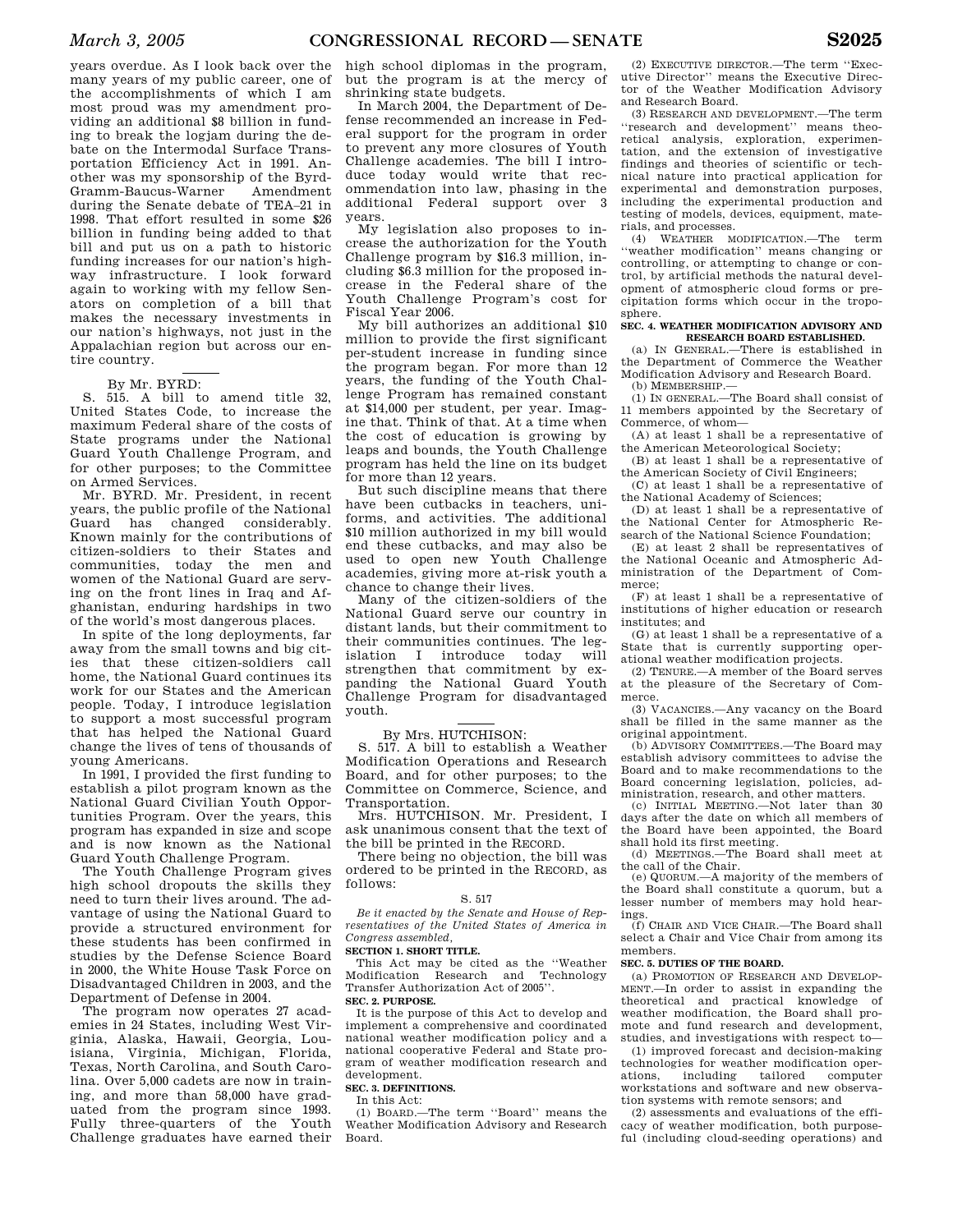inadvertent (including downwind effects and anthropogenic effects).

(b) FINANCIAL ASSISTANCE.—Unless the use of the money is restricted or subject to any limitations provided by law, the Board shall use amounts in the Weather Modification Research and Development Fund—

(1) to pay its expenses in the administration of this Act, and

(2) to provide for research and development with respect to weather modifications by grants to, or contracts or cooperative arrangements, with public or private agencies.

(c) REPORT.—The Board shall submit to the Secretary biennially a report on its findings and research results.

### **SEC. 6. POWERS OF THE BOARD.**

(a) STUDIES, INVESTIGATIONS AND HEAR-INGS.—The Board may make any studies or investigations, obtain any information, and hold any hearings necessary or proper to administer or enforce this Act or any rules or orders issued under this Act.

(b) PERSONNEL.—The Board may employ, as provided for in appropriations Acts, an Executive Director and other support staff necessary to perform duties and functions under this Act.

(c) COOPERATION WITH OTHER AGENCIES.— The Board may cooperate with public or private agencies to promote the purposes of this Act.

(d) COOPERATIVE AGREEMENTS.—The Board may enter into cooperative agreements with the head of any department or agency of the United States, an appropriate official of any State or political subdivision of a State, or an appropriate official of any private or public agency or organization for conducting weather modification activities or cloudseeding operations.

(e) CONDUCT AND CONTRACTS FOR RESEARCH AND DEVELOPMENT.—The Executive Director, with the approval of the Board, may conduct and may contract for research and development activities relating to the purposes of this section.

# **SEC. 7. COOPERATION WITH THE WEATHER MODIFICATION OPERATIONS AND RESEARCH BOARD.**

The heads of the departments and agencies of the United States and the heads of any other public or private agencies and institutions that receive research funds from the United States shall, to the extent possible, give full support and cooperation to the Board and to initiate independent research and development programs that address weather modifications.

### **SEC. 8. FUNDING.**

(a) IN GENERAL.—There is established within the Treasury of the United States the Weather Modification Research and Development Fund, which shall consist of amounts appropriated pursuant to subsection (b) or received by the Board under subsection (c).

(b) AUTHORIZATION OF APPROPRIATIONS. There is authorized to be appropriated to the Board for the purposes of carrying out the provisions of this Act \$10,000,000 for each of fiscal years 2005 through 2014. Any sums appropriated under this subsection shall remain available, without fiscal year limitation, until expended.

(c) GIFTS.—The Board may accept, use, and dispose of gifts or donations of services or property.

#### **SEC. 9. EFFECTIVE DATE.**

This Act shall take effect on October 1, 2005.

> By Mr. SESSIONS (for himself, Mr. DURBIN, Mr. KENNEDY, and Mr. DODD):

S. 518. A bill to provide for the establishment of a controlled substance monitoring program in each State; to the Committee on Health, Education, Labor, and Pensions.

Mr. KENNEDY. Mr. President, it is a privilege to join Senator SESSIONS, Senator DURBIN and Senator DODD in introducing the ''National All Schedules Prescription Electronic Reporting Act.'' Our goal is to help States establish electronic databases to monitor the use of prescription drugs and deal more effectively with the growing national problem of prescription drug abuse.

Over 6 million Americans currently use prescription drugs for non-medical purposes. 31 million say they've abused such drugs at least once in their lifetime. Since 1992, the number of young adults who abuse prescription pain relievers and other addictive drugs has more than tripled. Prescription drug abuse among youths 12 to 17 has soared tenfold.

State programs to monitor addictive medications can help curb this abuse. Currently, 20 States have such programs in place, including Massachusetts, but they vary greatly in the collection and storage of the data, and in the methods for using the databases.

The information contained in these databases is important, because it can be used to identify physicians and patients who encourage the non-medical use of prescription drugs. It can also be used to reduce the diversion of prescription drugs for illegal use.

Our bill authorizes the Secretary of HHS to make grants to States to establish these needed monitoring programs. For States with existing programs, the grants can be used to improve their systems and standardize the data collected to allow easy sharing of the information between the States.

Any such program, however, must include strong safeguards for medical privacy, and make certain that the database cannot be used to put improper pressure on physicians to avoid prescribing essential drugs. The proper treatment of pain, for example, is an enormous medical challenge, but this essential care will be much more difficult if patients fear that their prescription histories will not be protected, or if physicians begin to look over their shoulder every time they prescribe pain medication.

We all share the goal of reaching the right balance between the interests of patients, physicians, and law enforcement, and we think this legislation does that. It requires that in grant applications, States must propose security standards for the electronic databases, including appropriate encryption or other information technology. States also must propose standards for using the database and obtaining the information, including certifications to be sure that requests for information are legitimate. The bill requires the Secretary to provide a follow-up analysis of the privacy protections within two years after enactment.

The national problem of prescription drug abuse worsens every year. Physi-

cians want to treat pain without contributing to addiction. Law enforcement officials want to stop the flow of prescription drugs from pharmacies to the streets. A national prescription drug monitoring program will provide a valuable resource to achieve these goals. I commend Senator SESSIONS for his leadership on this important health issue, and I urge my colleagues to join us in this effort to fight prescription drug abuse.

### By Mrs. HUTCHISON:

S. 519. A bill to amend the Lower Rio Grande Valley Water Resources Conservation and Improvement Act of 2000 to authorize additional projects and activities under that Act, and for other purposes; to the Committee on Energy and Natural Resources.

Mrs. HUTCHISON. Mr. President, I rise today to offer a bill that is vital for water conservation in my home State of Texas. This legislation would amend The Lower Rio Grande Valley Water Resources and Conservation Improvement Act of 2000, which was passed with Unanimous Consent in the 106th Congress, to authorize work needed to conserve and enhance water supplies in the Lower Rio Grande Valley. It would do so by improving the water infrastructure used by farmers, ranchers, municipalities and a growing population.

Improving water conveyance infrastructure is the top priority for enhancing water conservation in the Lower Rio Grande Valley. Currently, unprecedented growth coupled with Mexico's past failure to comply with the 1944 Water treaty, reinforces the dire need for water conservation. The Lower Rio Grande Valley depends upon an adequate supply of water. Studies show that water losses resulting from seepage, spills and evaporation exceed 68 billion gallons of water per year, underscoring the pressing demand for improvements which will ensure efficient conservation of water.

By enacting this legislation, 19 additional water districts will enhance their ability to conserve their resources. Residents in the Lower Rio Grande Valley will not be forced to rely on canal systems subject to seepage and evaporation. Improving irrigation systems and updating this 100– year-old water distribution system will provide citizens in South Texas with a sufficient supply of one of nature's most valuable resources. Rather than waiting for the unpredictability of Mother Nature to increase water resources through rainstorms, these communities can rely on more effective water systems.

I look forward to working with my colleagues to pass this measure to help the citizens of the Lower Rio Grande Valley better conserve their water resources. I ask unanimous consent that the text of the bill be printed in the RECORD.

There being no objection, the bill was ordered to be printed in the RECORD, as follows: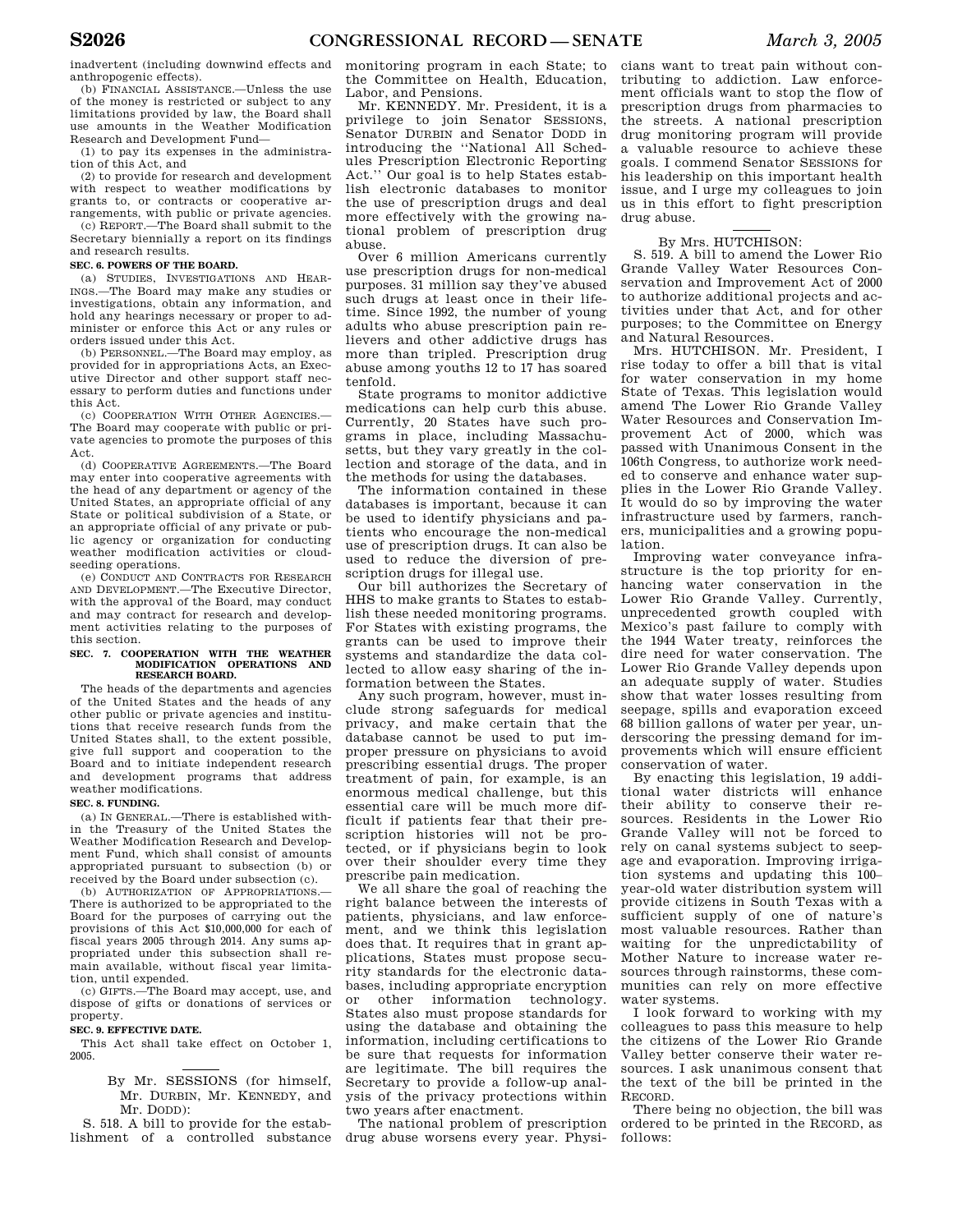### S. 519

*Be it enacted by the Senate and House of Representatives of the United States of America in Congress assembled,* 

### **SECTION 1. SHORT TITLE.**

This Act may be cited as the ''Lower Rio Grande Valley Water Resources Conservation and Improvement Act of 2005''.

### **SEC. 2. AUTHORIZATION OF ADDITIONAL PROJECTS AND ACTIVITIES UNDER THE LOWER RIO GRANDE WATER CONSERVATION AND IMPROVEMENT PROGRAM.**

(a) ADDITIONAL PROJECTS.—Section 4(a) of the Lower Rio Grande Valley Water Resources Conservation and Improvement Act of 2000 (Public Law 106–576; 114 Stat. 3067) is amended by adding at the end the following:

''(20) In Cameron County, Texas, Bayview Irrigation District No. 11, water conservation and improvement projects as identified in the March 3, 2004, engineering report by NRS Consulting Engineers at a cost of \$1,425,219.

 $(21)$  In the Cameron County, Texas, Brownsville Irrigation District, water conservation and improvement projects as identified in the February 11, 2004 engineering report by NRS Consulting Engineers at a cost of \$722,100.

''(22) In the Cameron County, Texas Harlingen Irrigation District No. 1, water conservation and improvement projects as identified in the March, 2004, engineering report by Axiom-Blair Engineering at a cost of \$4,173,950.

''(23) In the Cameron County, Texas, Cameron County Irrigation District No. 2, water conservation and improvement projects as identified in the February 11, 2004 engineering report by NRS Consulting Engineers at a cost of \$8,269,576.

''(24) In the Cameron County, Texas, Cameron County Irrigation District No. 6, water conservation and improvement projects as identified in an engineering report by Turner Collie Braden, Inc., at a cost of \$5,607,300.

''(25) In the Cameron County, Texas, Adams Gardens Irrigation District No. 19, water conservation and improvement projects as identified in the March, 2004 engineering report by Axiom-Blair Engineering at a cost of \$2,500,000.

''(26) In the Hidalgo and Cameron Counties, Texas, Hidalgo and Cameron Counties Irrigation District No. 9, water conservation and improvement projects as identified by the February 11 engineering report by NRS Consulting Engineers at a cost of \$8,929,152.

''(27) In the Hidalgo and Willacy Counties, Texas, Delta Lake Irrigation District, water conservation and improvement projects as identified in the March, 2004 engineering report by Axiom-Blair Engineering at a cost of \$8,000,000.

''(28) In the Hidalgo County, Texas, Hidalgo County Irrigation District No. 2, a water conservation and improvement project identified in the engineering reports attached to a letter dated February 11, 2004, from the district's general manager, at a cost of \$5,312,475.

''(29) In the Hidalgo County, Texas, Hidalgo County Irrigation District No. 1, water conservation and improvement projects identified in an engineering report dated March 5, 2004 by Melden and Hunt, Inc. at a cost of \$5,595,018.

''(30) In the Hidalgo County, Texas, Hidalgo County Irrigation District No. 6, water conservation and improvement projects as identified in the March, 2004, engineering report by Axiom-Blair Engineering at a cost of  $\overline{\$3,450,000}$ .

''(31) In the Hidalgo County, Texas Santa Cruz Irrigation District No. 15, water conservation and improvement projects as iden-

tified in an engineering report dated March 5, 2004 by Melden and Hunt at a cost of \$4,609,000.

''(32) In the Hidalgo County, Texas, Engelman Irrigation District, water conservation and improvement projects as identified in an engineering report dated March 5, 2004 by Melden and Hunt, Inc. at a cost of \$2,251,480.

''(33) In the Hidalgo County, Texas, Valley Acres Water District, water conservation and improvement projects as identified in an engineering report dated March, 2004 by Axiom-Blair Engineering at a cost of \$500,000.

''(34) In the Hudspeth County, Texas, Hudspeth County Conservation and Reclamation District No. 1, water conservation and improvement projects as identified in the March, 2004, engineering report by Axiom-Blair Engineering at a cost of \$1,500,000.

''(35) In the El Paso County, Texas, El Paso County Water Improvement District No. 1, water conservation and improvement projects as identified in the March, 2004, engineering report by Axiom-Blair Engineering at a cost of \$10,500,000.

''(36) In the Hidalgo County, Texas, Donna Irrigation District, water conservation and improvement projects identified in an engineering report dated March 22, 2004 by Melden and Hunt, Inc. at a cost of \$2,500,000.

''(37) In the Hidalgo County, Texas, Hidalgo County Irrigation District No. 16, water conservation and improvement projects identified in an engineering report dated March 22, 2004 by Melden and Hunt, Inc. at a cost of \$2,800,000.

''(38) The United Irrigation District of Hidalgo County water conservation and improvement projects identified in a March 2004 engineering report by Sigler Winston, Greenwood and Associates at a cost of \$6,067,021.'

(b) INCLUSION OF ACTIVITIES TO CONSERVE WATER OR IMPROVE SUPPLY; TRANSFERS AMONG PROJECTS.—Section 4 of the Lower Rio Grande Valley Water Resources Conservation and Improvement Act of 2000 (Public Law 106–576; 114 Stat. 3067) is amended—

(1) by redesignating subsection (c) as subsection (e); and

(2) by inserting after subsection (b) the following:

''(c) INCLUSION OF ACTIVITIES TO CONSERVE WATER OR IMPROVE SUPPLY.—In addition to the activities identified in the engineering reports referred to in subsection (a), each project that the Secretary conducts or participates in under subsection (a) may include any of the following:

''(1) The replacement of irrigation canals and lateral canals with buried pipelines.

''(2) The impervious lining of irrigation canals and lateral canals.

''(3) Installation of water level, flow measurement, pump control, and telemetry systems.

''(4) The renovation and replacement of pumping plants.

''(5) Other activities that will result in the conservation of water or an improved supply of water.

''(d) TRANSFERS AMONG PROJECTS.—Of amounts made available for a project referred to in any of paragraphs (20) through (38) of subsection (a), the Secretary may transfer and use for another such project up to 10 percent.'

#### **SEC. 3. REAUTHORIZATION OF APPROPRIATIONS FOR LOWER RIO GRANDE CON-STRUCTION.**

Section 4(e) of the Lower Rio Grande Valley Water Resources Conservation and Improvement Act of 2000 (Public Law 106–576; 114 Stat. 3067) (as redesignated by section 2(b)) is amended by inserting before the period the following: ''for projects referred to in paragraphs (1) through (19) of subsection (a), and \$42,356,145 (2004 dollars) for projects referred to in paragraphs (20) through (38) of subsection (a)''.

> By Mrs. HUTCHISON (for herself, Mr. KENNEDY, Mr. CORNYN, and Mr. SCHUMER).

S. 521. A bill to amend the Public Health Service Act to direct the Secretary of Health and Human Services to establish, promote, and support a comprehensive prevention, research, and medical management referral program for hepatitis C virus infection; to the Committee on Health, Education, Labor, and Pensions.

Mrs. HUTCHISON. Mr. President, I ask unanimous consent that the text of the bill be printed in the RECORD.

There being no objection, the bill was ordered to be printed in the RECORD, as follows:

### S. 521

*Be it enacted by the Senate and House of Representatives of the United States of America in Congress assembled,* 

#### **SECTION 1. SHORT TITLE.**

This Act may be cited as the ''Hepatitis C Epidemic Control and Prevention Act''. **SEC. 2. FINDINGS.** 

Congress makes the following findings:

(1) Approximately 5,000,000 Americans are infected with the hepatitis C virus (referred to in this section as ''HCV''), and more than 3,000,000 Americans are chronically infected, making HCV the Nation's most common chronic blood borne virus infection.

(2) Nearly 2 percent of the population of the United States have been infected with HCV.

(3) Conservative estimates indicate that approximately 30,000 Americans are newly infected with HCV each year, and that number has been growing since 2001.

(4) HCV infection, in the United States, is the most common cause of chronic liver disease, liver cirrhosis, and liver cancer, the most common indication for liver transplant, and the leading cause of death in people with HIV/AIDS. In addition, there may be links between HCV and certain other diseases, given that a high number of people infected with HCV also suffer from type 2 diabetes, lymphoma, thyroid and certain blood disorders, and autoimmune disease.

(5) The majority of individuals infected with HCV are unaware of their infection. Individuals infected with HCV serve as a source of transmission to others and, since few individuals are aware they are infected, they are unlikely to take precautions to prevent the spread or exacerbation of their infection.

(6) There is no vaccine available to prevent HCV infection.

(7) Treatments are available that can eradicate the disease in approximately 50 percent of those who are treated, and behavioral changes can slow the progression of the disease.

(8) Conservative estimates place the costs of direct medical expenses for HCV at more than \$1,000,000,000 in the United States annually, and such costs will undoubtedly increase in the absence of expanded prevention and treatment efforts.

(9) To combat the HCV epidemic in the United States, the Centers for Disease Control and Prevention developed Recommendations for Prevention and Control of Hepatitis C Virus (HCV) Infection and HCV-Related Chronic Disease in 1998 and the National Hepatitis C Prevention Strategy in 2001, and the National Institutes of Health convened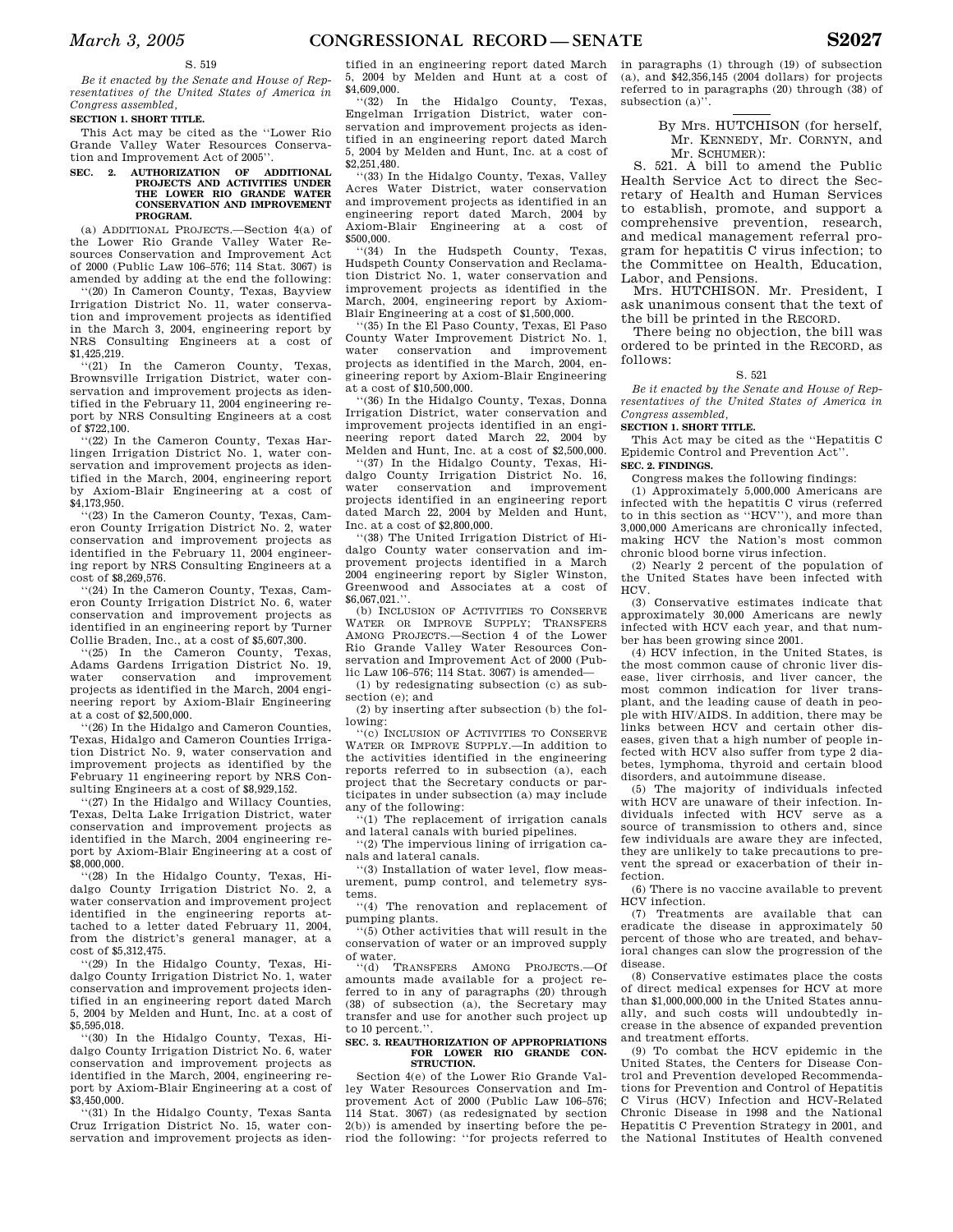Consensus Development Conferences on the Management of Hepatitis C in 1997 and 2002. These recommendations and guidelines provide a framework for HCV prevention, control, research, and medical management referral programs.

(10) The Department of Veterans Affairs (referred to in this paragraph as the ''VA''), which cares for more people infected with HCV than any other health care system, is the Nation's leader in HCV screening, testing, and treatment. Since 1998, it has been the VA's policy to screen for HCV risk factors all veterans receiving VA health care, and the VA currently recommends testing for all those who are found to be ''at risk'' for the virus and for all others who wish to be tested. In fiscal year 2004, over 98 percent of VA patients had been screened for HCV risk factors, and over 90 percent of those ''at risk'' were tested. For all veterans who test positive for HCV and enroll in VA medical care, the VA offers medications that can help HCV or its complications. The VA also has programs for HCV patient and provider education, clinical care, data-based quality improvement, and research, and it has 4 Hepatitis C Resource Centers to develop and disseminate innovative practices and tools to improve patient care. This comprehensive program should be commended and could potentially serve as a model for future HCV programs.

(11) Federal support is necessary to increase knowledge and awareness of HCV and to assist State and local prevention and control efforts.

#### **SEC. 3. PREVENTION, CONTROL, AND MEDICAL MANAGEMENT OF HEPATITIS C.**

Title III of the Public Health Service Act (42 U.S.C. 241 et seq.) is amended by adding at the end the following:

#### **''PART R—PREVENTION, CONTROL, AND MEDICAL MANAGEMENT OF HEPATITIS C ''SEC. 399AA. FEDERAL PLAN FOR THE PREVEN-TION, CONTROL, AND MEDICAL MAN-AGEMENT OF HEPATITIS C.**

''(a) IN GENERAL.—The Secretary shall develop and implement a plan for the prevention, control, and medical management of the hepatitis C virus (referred to in this part as 'HCV') that includes strategies for education and training, surveillance and early detection, and research.

''(b) INPUT IN DEVELOPMENT OF PLAN.—In developing the plan under subsection (a), the Secretary shall—

''(1) be guided by existing recommendations of the Centers for Disease Control and Prevention and the National Institutes of Health; and

''(2) consult with—

''(A) the Director of the Centers for Dis-

ease Control and Prevention; ''(B) the Director of the National Institutes of Health;

''(C) the Administrator of the Health Resources and Services Administration;

''(D) the heads of other Federal agencies or offices providing services to individuals with HCV infections or the functions of which otherwise involve HCV;

''(E) medical advisory bodies that address issues related to HCV; and

''(F) the public, including—

''(i) individuals infected with the HCV; and ''(ii) advocates concerned with issues related to HCV.

''(c) BIENNIAL ASSESSMENT OF PLAN.—

''(1) IN GENERAL.—The Secretary shall conduct a biennial assessment of the plan developed under subsection (a) for the purpose of incorporating into such plan new knowledge or observations relating to HCV and chronic HCV (such as knowledge and observations that may be derived from clinical, laboratory, and epidemiological research and disease detection, prevention, and surveillance outcomes) and addressing gaps in the coverage or effectiveness of the plan.

''(2) PUBLICATION OF NOTICE OF ASSESS-MENTS.—Not later than October 1 of the first even numbered year beginning after the date of enactment of the Hepatitis C Epidemic Control and Prevention Act, and October 1 of each even numbered year thereafter, the Secretary shall publish in the Federal Register a notice of the results of the assessments conducted under paragraph (1). Such notice shall include—

''(A) a description of any revisions to the plan developed under subsection (a) as a result of the assessment;

''(B) an explanation of the basis for any such revisions, including the ways in which such revisions can reasonably be expected to further promote the original goals and objectives of the plan; and

''(C) in the case of a determination by the Secretary that the plan does not need revision, an explanation of the basis for such determination.

#### **''SEC. 399BB. ELEMENTS OF THE FEDERAL PLAN**  FOR THE PREVENTION, CONTROL **AND MEDICAL MANAGEMENT OF HEPATITIS C.**

''(a) EDUCATION AND TRAINING.—The Secretary, acting through the Director of the Centers for Disease Control and Prevention, shall implement programs to increase awareness and enhance knowledge and understanding of HCV. Such programs shall include—

''(1) the conduct of health education, public awareness campaigns, and community outreach activities to promote public awareness and knowledge about risk factors, the transmission and prevention of infection with HCV, the value of screening for the early detection of HCV infection, and options available for the treatment of chronic HCV;

''(2) the training of healthcare professionals regarding the prevention, detection, and medical management of the hepatitis B virus (referred to in this part as 'HBV') and HCV, and the importance of vaccinating HCV-infected individuals and those at risk for HCV infection against the hepatitis A virus and HBV; and

''(3) the development and distribution of curricula (including information relating to the special needs of individuals infected with HBV or HCV, such as the importance of early intervention and treatment and the recognition of psychosocial needs) for individuals providing hepatitis counseling, as well as support for the implementation of such curricula by State and local public health agencies.

''(b) EARLY DETECTION AND SURVEIL-LANCE.—

''(1) IN GENERAL.—The Secretary, acting through the Director of the Centers for Disease Control and Prevention, shall support activities described in paragraph (2) to promote the early detection of HCV infection, identify risk factors for infection, and conduct surveillance of HCV infection trends. ''(2) ACTIVITIES.—

''(A) VOLUNTARY TESTING PROGRAMS.— ''(i) IN GENERAL.—The Secretary shall support and promote the development of State, local, and tribal voluntary HCV testing programs to aid in the early identification of in-

fected individuals. ''(ii) CONFIDENTIALITY OF TEST RESULTS.— The results of a HCV test conducted by a testing program developed or supported under this subparagraph shall be considered protected health information (in a manner consistent with regulations promulgated under section 264(c) of the Health Insurance Portability and Accountability Act of 1996 (42 U.S.C. 1320d–2 note)) and may not be used for any of the following:

''(I) Issues relating to health insurance. ''(II) To screen or determine suitability for employment.

''(III) To discharge a person from employment.

''(B) COUNSELING REGARDING VIRAL HEPA-TITIS.—The Secretary shall support State, local, and tribal programs in a wide variety of settings, including those providing primary and specialty healthcare services in nonprofit private and public sectors, to—

''(i) provide individuals with information about ongoing risk factors for HCV infection with client-centered education and counseling that concentrates on changing behaviors that place them at risk for infection; and

''(ii) provide individuals infected with HCV with education and counseling to reduce the risk of harm to themselves and transmission of the virus to others.

''(C) VACCINATION AGAINST VIRAL HEPA-TITIS.—With respect to individuals infected, or at risk for infection, with HCV, the Secretary shall provide for—

''(i) the vaccination of such individuals against hepatitis A virus, HBV, and other infectious diseases, as appropriate, for which such individuals may be at increased risk; and

''(ii) the counseling of such individuals regarding hepatitis A, HBV, and other viral hepatides.

''(D) MEDICAL REFERRAL.—The Secretary shall support—

''(i) referral of persons infected with or at risk for HCV, for drug or alcohol abuse treatment where appropriate; and

''(ii) referral of persons infected with  $HCV -$ 

''(I) for medical evaluation to determine their stage of chronic HCV and suitability for antiviral treatment; and

''(II) for ongoing medical management of HCV.

''(3) HEPATITIS C COORDINATORS.—The Secretary, acting through the Director of the Centers for Disease Control and Prevention, shall, upon request, provide a Hepatitis C Coordinator to a State health department in order to enhance the management, networking, and technical expertise needed to ensure successful integration of HCV prevention and control activities into existing public health programs.

'(c) SURVEILLANCE AND EPIDEMIOLOGY.

''(1) IN GENERAL.—The Secretary shall promote and support the establishment and maintenance of State HCV surveillance databases, in order to—

''(A) identify risk factors for HCV infection;

''(B) identify trends in the incidence of acute and chronic HCV;

''(C) identify trends in the prevalence of HCV infection among groups that may be disproportionately affected by HCV, including individuals living with HIV, military veterans, emergency first responders, racial or ethnic minorities, and individuals who engage in high risk behaviors, such as intravenous drug use; and

''(D) assess and improve HCV infection prevention programs.

''(2) SEROPREVALENCE STUDIES.—The Secretary shall conduct a population-based seroprevalence study to estimate the current and future impact of HCV. Such studies shall consider the economic and clinical impacts of HCV, as well as the impact of HCV on quality of life.

''(3) CONFIDENTIALITY.—Information contained in the databases under paragraph (1) or derived through studies under paragraph (2) shall be de-identified in a manner consistent with regulations under section 264(c) of the Health Insurance Portability and Accountability Act of 1996.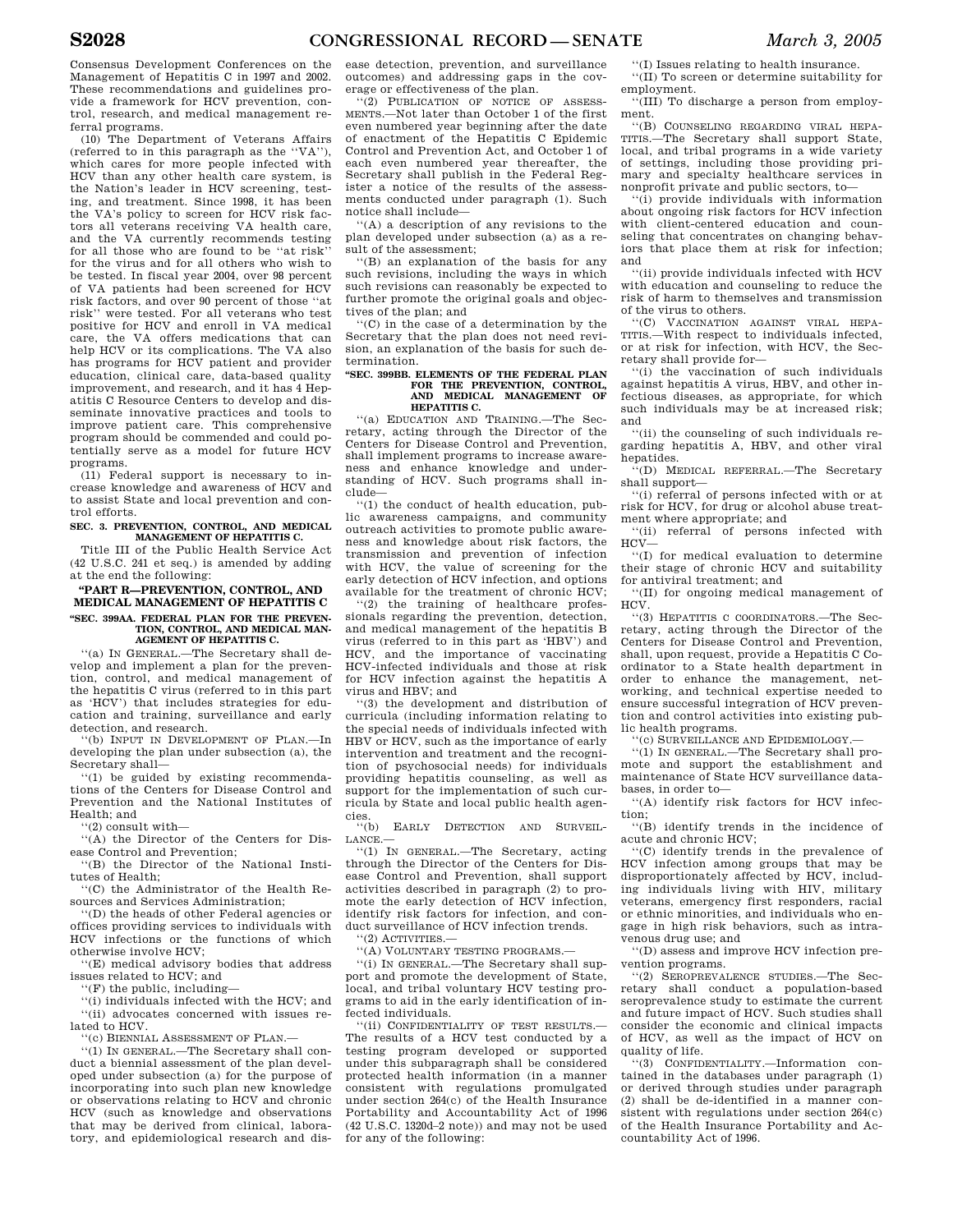''(d) RESEARCH NETWORK.—The Secretary, acting through the Director of the Centers for Disease Control and Prevention and the Director of the National Institutes of Health, shall—

''(1) conduct epidemiologic research to identify best practices for HCV prevention;

''(2) establish and support a Hepatitis C Clinical Research Network for the purpose of conducting research related to the treatment and medical management of HCV; and

''(3) conduct basic research to identify new approaches to prevention (such as vaccines) and treatment for HCV.

''(e) REFERRAL FOR MEDICAL MANAGEMENT OF CHRONIC HCV.—The Secretary shall support and promote State, local, and tribal programs to provide HCV-positive individuals with referral for medical evaluation and management, including currently recommended antiviral therapy when appropriate.

''(f) UNDERSERVED AND DISPROPORTION-ATELY AFFECTED POPULATIONS.—In carrying out this section, the Secretary shall provide expanded support for individuals with limited access to health education, testing, and healthcare services and groups that may be disproportionately affected by HCV.

'(g) STUDY AND REPORT REGARDING VA PROGRAM AND FEDERAL PLAN.

''(1) STUDY.—The Secretary shall conduct a study to examine the comprehensive HCV programs that have been implemented by the Department of Veterans Affairs (referred to in this subsection as the 'VA'), including the Hepatitis C Resource Center program, to determine whether any of these programs, or components of these programs, should be part of the Federal plan to combat HCV.

''(2) REPORT.—Not later than 12 months after date of enactment of the Hepatitis C Epidemic Control and Prevention Act, the Secretary shall submit to Congress a report that describes the results of the study required under paragraph (1).

''(3) CONSIDERATION OF REPORT.—The Secretary shall take into consideration the content of the report required under paragraph (2) in conducting the biennial assessment required under section 399AA(c).

''(h) EVALUATION OF PROGRAM.—The Secretary shall develop benchmarks for evaluating the effectiveness of the programs and activities conducted under this section and make determinations as to whether such benchmarks have been achieved.

### **''SEC. 399CC. GRANTS.**

''(a) IN GENERAL.—The Secretary may award grants to, or enter into contracts or cooperative agreements with, States, political subdivisions of States, Indian tribes, or nonprofit entities that have special expertise relating to HCV, to carry out activities under this part.

''(b) APPLICATION.—To be eligible for a grant, contract, or cooperative agreement under subsection (a), an entity shall prepare and submit to the Secretary an application at such time, in such manner, and containing such information as the Secretary may require.

#### **''SEC. 399DD. AUTHORIZATION OF APPROPRIA-TIONS.**

''There are authorized to be appropriated to carry out this part \$90,000,000 for fiscal year 2006, and such sums as may be necessary for each of fiscal years 2007 through 2010.''.

#### **SEC. 4. LIVER DISEASE RESEARCH ADVISORY BOARD.**

Part B of title IV of the Public Health Service Act (42 U.S.C. 284 et seq.) is amended by adding at the end the following:

### **''SEC. 409J. LIVER DISEASE RESEARCH ADVISORY BOARD.**

''(a) ESTABLISHMENT.—Not later than 90 days after the date of enactment of the Hep-

atitis C Epidemic Control and Prevention Act, the Director of the National Institutes of Health shall establish a board to be known as the Liver Disease Research Advisory Board (referred to in this section as the 'Advisory Board').

''(b) DUTIES.—The Advisory Board shall advise and assist the Director of the National Institutes of Health concerning matters relating to liver disease research, including by developing and revising the Liver Disease Research Action Plan.<br>"(c) VOTING MEM

VOTING MEMBERS.—The Advisory Board shall be composed of 18 voting members to be appointed by the Director of the National Institutes of Health, in consultation with the Director of the National Institute of Diabetes and Digestive and Kidney Diseases (referred to in this subsection as the 'NIDDK'), of whom 12 such individuals shall be eminent scientists and 6 such individuals shall be lay persons. The Director of the National Institutes of Health, in consultation with the Director of the NIDDK. shall select 1 of the members to serve as the Chair of the Advisory Board.

'(d) EX OFFICIO MEMBERS.—The Director of the National Institutes of Health shall appoint each director of a national research institute that funds liver disease research to serve as a nonvoting, ex officio member of the Advisory Board. The Director of the National Institutes of Health shall invite 1 representative of the Centers for Disease Control and Prevention, 1 representative of the Food and Drug Administration, and 1 representative of the Department of Veterans Affairs to serve as such a member. Each ex officio member of the Advisory Board may appoint an individual to serve as that member's representative on the Advisory Board.

''(e) LIVER DISEASE RESEARCH ACTION PLAN.—

''(1) DEVELOPMENT.—Not later than 15 months after the date of enactment of the Hepatitis C Epidemic Control and Prevention Act, the Advisory Board shall develop (with appropriate support from the Director) a comprehensive plan for the conduct and support of liver disease research to be known as the Liver Disease Research Action Plan. The Advisory Board shall submit the Plan to the Director of National Institutes of Health and the head of each institute or center within the National Institutes of Health that funds liver disease research.

''(2) CONTENT.—The Liver Disease Research Action Plan shall identify scientific opportunities and priorities for liver disease research necessary to increase understanding of and to prevent, cure, and develop better treatment protocols for liver diseases.

''(3) REVISION.—The Advisory Board shall revise every 2 years the Liver Disease Research Action Plan, but shall meet annually to review progress and to amend the Plan as may be appropriate because of new scientific discoveries.''.

Mr. KENNEDY. Mr. President, it is a privilege to join Senators HUTCHINSON, SCHUMER, and CORNYN in introducing the Hepatitis C Epidemic Control and Prevention Act. Our goal is to provide for the prevention, control, and treatment of Hepatitis C viral infection through education, surveillance, early detection, and research.

Hepatitis C is the most common, chronic, blood-borne infection in the United States. An estimated 5 million Americans are now infected with the Hepatitis C virus, and 30,000 more are infected every year. The rate of infection continues to rise—between 1990 and 2015, the Centers for Disease Con-

trol and Prevention project a 4-fold increase in the number of persons with chronic infection of the virus.

Persons infected with the Hepatitis C virus come from all walks of life, but those at greatest risk include health workers, emergency service personnel, and drug users. Tragically, the majority of infected individuals are unaware of their infection, are not receiving treatment, and are sources of transmission of the virus to others.

Infection with the Hepatitis C virus has serious health effects. It can cause liver disease, including cirrhosis and liver cancer, and is the leading indicator for liver transplants. The illnesses are often life-threatening—up to 10,000 Americans die yearly from Hepatitis C complications, and it is the 7th leading cause of death for men between the ages of 25 and 64. In addition to the human costs, the disease has massive financial implications. Direct costs associated with care are expected to exceed \$1 billion a year by 2010. Without intervention, the epidemic is projected to result in costs of over \$54 billion by the year 2019.

Greater Federal investment will have a critical role in reversing this silent epidemic. Our Hepatitis C bill will increase public awareness of the dangers of Hepatitis C, and make testing widely available. For those already infected, it will provide counseling, referrals, and vaccination against Hepatitis A and B and other infectious diseases. It will also support research to develop a vaccine against Hepatitis C, just as we now have for Hepatitis A and B. It will create a multiagency Liver Disease Research Advisory Board and mandate a study of programs used by the Veteran's Administration, in order to provide important lessons and models of care for the nation. The Centers for Disease Control and Prevention will increase surveillance activities, and provide Hepatitis C coordinators to provide technical assistance and training to state public health agencies.

This bill will have a major impact on the lives of millions of Americans who are infected by Hepatitis C, and the families and loved ones who care for them. I look forward to working closely with my colleagues to act quickly to pass this needed legislation. I especially commend the impressive work of the students at Robinson Secondary School in Fairfax, VA, for their continuing dedication to informing Members of Congress about this important issue and bringing national attention to it.

### By Mr. SALAZAR:

S. 523. A bill to amend title 10, United States Code, to rename the death gratuity payable for deaths of members of the Armed Forces as fallen hero compensation, and for other purposes; to the Committee on Armed Services.

Mr. SALAZAR. Mr. President, I rise to introduce a simple piece of legislation. The idea underlying this bill is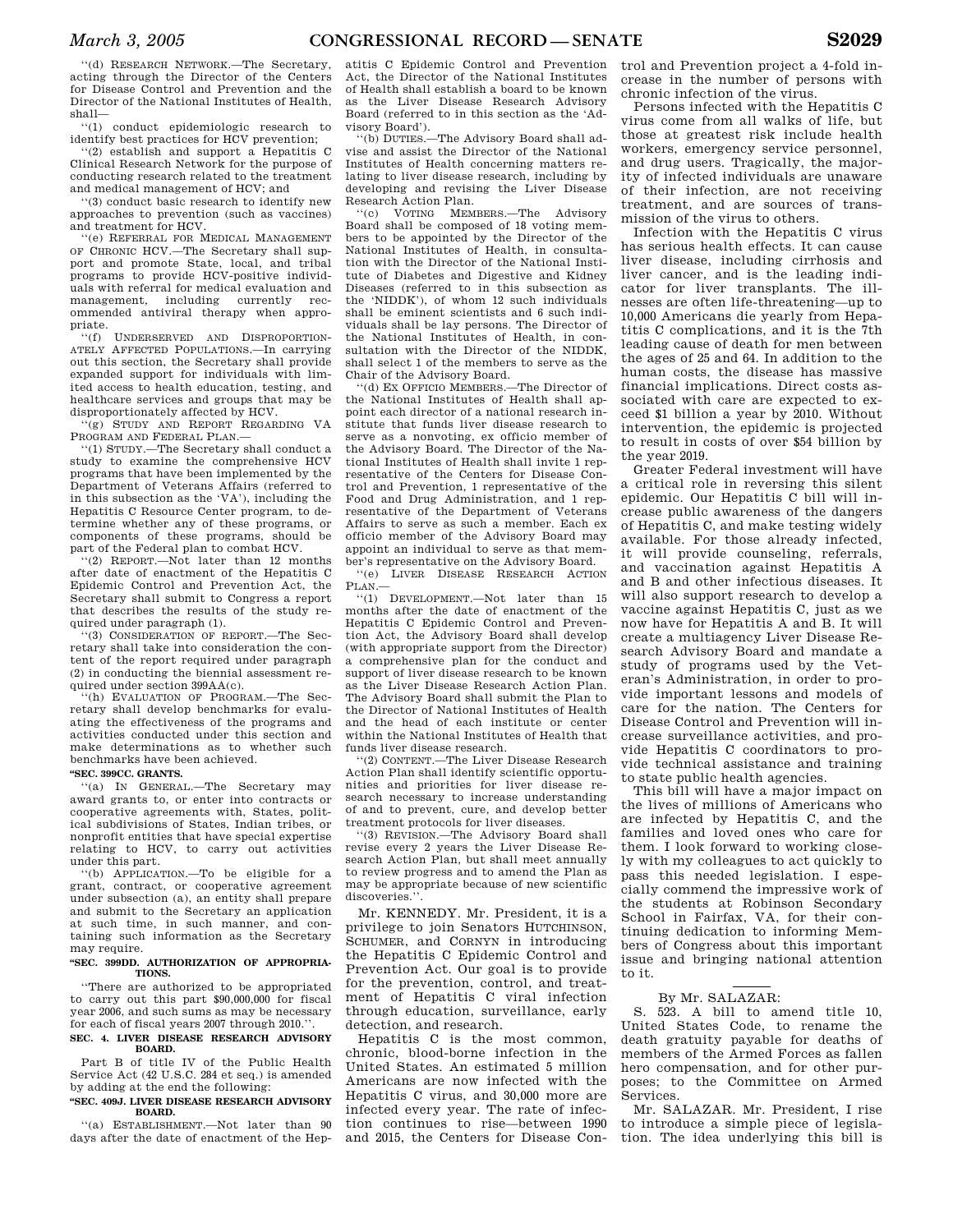simple: words matter. How we characterize what we do sends a message, and nowhere is that more clear than in the question of survivor benefits for survivors of military fatalities.

The Senate this year is considering major increases in survivor benefits for military families. That is as it should be, and I am proud to support two specific proposals to increase that assistance.

We have an historic opportunity to raise both the direct DoD assistance and the life insurance payouts to families from \$12,420 to \$100,000 and to provide an extra \$150,000 in life insurance payouts.

We also have an opportunity to allow full concurrent receipt of the DoD's Survivor Benefit Plan and the VA's Dependency & Indemnity Compensation.

We also have the opportunity to improve the help that military survivors get in navigating the bureaucracies of the VA and the DoD to get the benefits they deserve.

And finally we have the opportunity to protect military families from predatory life insurance companies. All of these reforms are needed, and all are within our reach this year.

As I studied this issue, I was struck by the term ''Death Gratuity.'' That is the name for the assistance that taxpayers make available to military survivors. The term gratuity means gift.

I believe that not one of the widows, widowers, or children left behind think of that money as a gift. These families and these heroes are the ones who have given the gift to us. They are the ones who have given the ultimate sacrifice.

I know that the name of the assistance is not as important as the assistance itself, but I am sure that hearing the term ''gratuity'' is a bitter pill for survivors who have just received the worst news of their lives.

I for one refuse the term ''Death Gratuity,'' and I am introducing legislation today to change it to ''Fallen Hero Compensation.''

This is a simple change, but it more properly reflects the sacrifices military survivors have made and more properly expresses the gratitude and dignity we owe these families.

I ask unanimous consent that the text of this legislation be printed in the RECORD.

There being no objection, the bill was ordered to be printed in the RECORD, as follows:

#### S. 523

*Be it enacted by the Senate and House of Representatives of the United States of America in Congress assembled,* 

#### **SECTION 1. RENAMING OF DEATH GRATUITY PAYABLE FOR DEATHS OF MEMBERS OF THE ARMED FORCES AS FALLEN HERO COMPENSATION.**

(a) IN GENERAL.—Subchapter II of chapter 75 of title 10, United States Code, is amended as follows:

(1) In section 1475(a), by striking ''have a death gratuity paid'' and inserting ''have fallen hero compensation paid''.

 $(2)$  In section 1476 $(a)$ -

(A) in paragraph (1), by striking ''a death gratuity'' and inserting ''fallen hero compensation''; and

(B) in paragraph (2), by striking ''A death gratuity'' and inserting ''Fallen hero compensation''.

(3) In section 1477(a), by striking ''A death gratuity'' and inserting ''Fallen hero compensation''.

(4) In section 1478(a), by striking ''The death gratuity'' and inserting ''The amount of fallen hero compensation''.

(5) In section 1479(1), by striking ''the death gratuity'' and inserting ''fallen hero compensation''.

(6) In section 1489—

(A) in subsection (a), by striking ''a gratuity'' in the matter preceding paragraph (1) and inserting ''fallen hero compensation''; and

(B) in subsection (b)(2), by inserting ''or other assistance'' after ''lesser death gratuity

(b) CLERICAL AMENDMENTS.—(1) Such subchapter is further amended by striking ''**Death gratuity:**'' each place it appears in the heading of sections 1475 through 1480 and 1489 and inserting ''**Fallen hero compensation:**''.

(2) The table of sections at the beginning of such subchapter is amended by striking ''Death gratuity:'' in the items relating to sections 1474 through 1480 and 1489 and inserting ''Fallen hero compensation:''.

(c) GENERAL REFERENCES.—Any reference to a death gratuity payable under sub-chapter II of chapter 75 of title 10, United States Code, in any law, regulation, document, paper, or other record of the United States shall be deemed to be a reference to fallen hero compensation payable under such subchapter, as amended by this section.

### By Mrs. FEINSTEIN (for herself and Mr. SESSIONS):

S. 524. A bill to strengthen the consequences of the fraudulent use of United States or foreign passports and other immigration documents; to the Committee on the Judiciary.<br>Mrs. FEINSTEIN. Mr. President.

Mrs. FEINSTEIN. Mr. Senator SESSIONS and I are introducing legislation to combat the use of fraudulent immigration documents, particularly passports and other travel documents.

The need to prevent and prosecute passport and travel document fraud is clear, and this bill would increase penalties for the use of fraudulent travel documents.

We know that the threat of terrorism against the United States is real and as the 9/11 Commission Report states, ''for terrorists, travel documents are as important as weapons.'' In order to minimize the threat of terrorism to the United States, we must make every effort to limit the use of fraudulent immigration documents.

The bill Senator SESSIONS and I are introducing would make the use of fraudulent travel documents—such as passports, Border Crossing Cards, Canadian driver's licenses or identification cards, transportation letters for parolees, military identification cards or green cards—an aggravated felony which will mandate detention and increase the likelihood of prosecution.

Today, this is not the case. Instead, fraudulent documents are routinely returned to the offender and individuals are allowed to return home without suffering any consequences from their attempts to circumvent our immigration laws.

Why is this a problem?

Firstly, admission to the United States is a privilege and not a right. We should not tolerate fraud and deception at our ports of entry, particularly because it should be apparent that a terrorist organization as sophisticated as Al Qaeda is well aware of our current procedures and can be expected to take full advantage of them.

Secondly, the 9/11 Commission found that as many as 15 of the 19 hijackers on September 11, 2001 could have been intercepted by border officials, based in part on their travel documents. In fact, all but one of the September 11 hijackers acquired some form of U.S. identification document and some of those documents were acquired by fraud. All of the hijackers opened bank accounts in their names and used passports and other identification documents that appeared valid on their face.

Even before September 11, 2001, the use of fraudulent immigration documents to enter the United States was a threat that we did not sufficiently heed.

Let me give you some known examples of terrorists who have entered, or attempted to enter the United States, with fraudulent travel documents: Ahmed Ajaj and Ramzi Yousef attempted to enter the United States with fraudulent passports. Both were later implicated or convicted in the first World Trade Center bombing in February of 1993.

Ahmed Ressam used a fraudulently obtained Canadian passport, and, in 1999 attempted to cross the border from Canada at Port Angeles in Washington State. A border inspector felt Mr. Ressam looked nervous, and a search of his car turned up a trunk full of bombs. There is some debate about the exact target(s) of the attack; however, it seems likely that Los Angeles International Airport and perhaps the millennium celebrations in Seattle were the intended targets.

It is no secret that: as the 9/11 Commission Report makes clear, Al Qaeda has established a complex international travel network that allowed, and presumably still allows, its operatives to legally travel worldwide to train, conduct reconnaissance or otherwise prepare for an attack. This network included, and presumably still includes, the use of altered and counterfeit passports and visas.

Many countries, including France, Portugal and Saudi Arabia, have reported tens of thousands of passports and travel documents stolen. When these are stolen in large numbers, they are sold on the black market to others.

The 9/11 Commission found that had the immigration system set a higher bar for determining whether individuals are who they claim to be—and ensured consequences for any violations it could potentially have denied entry, deported or come into further contact with the terrorists that were involved in the September 11, 2001 attack on the United States.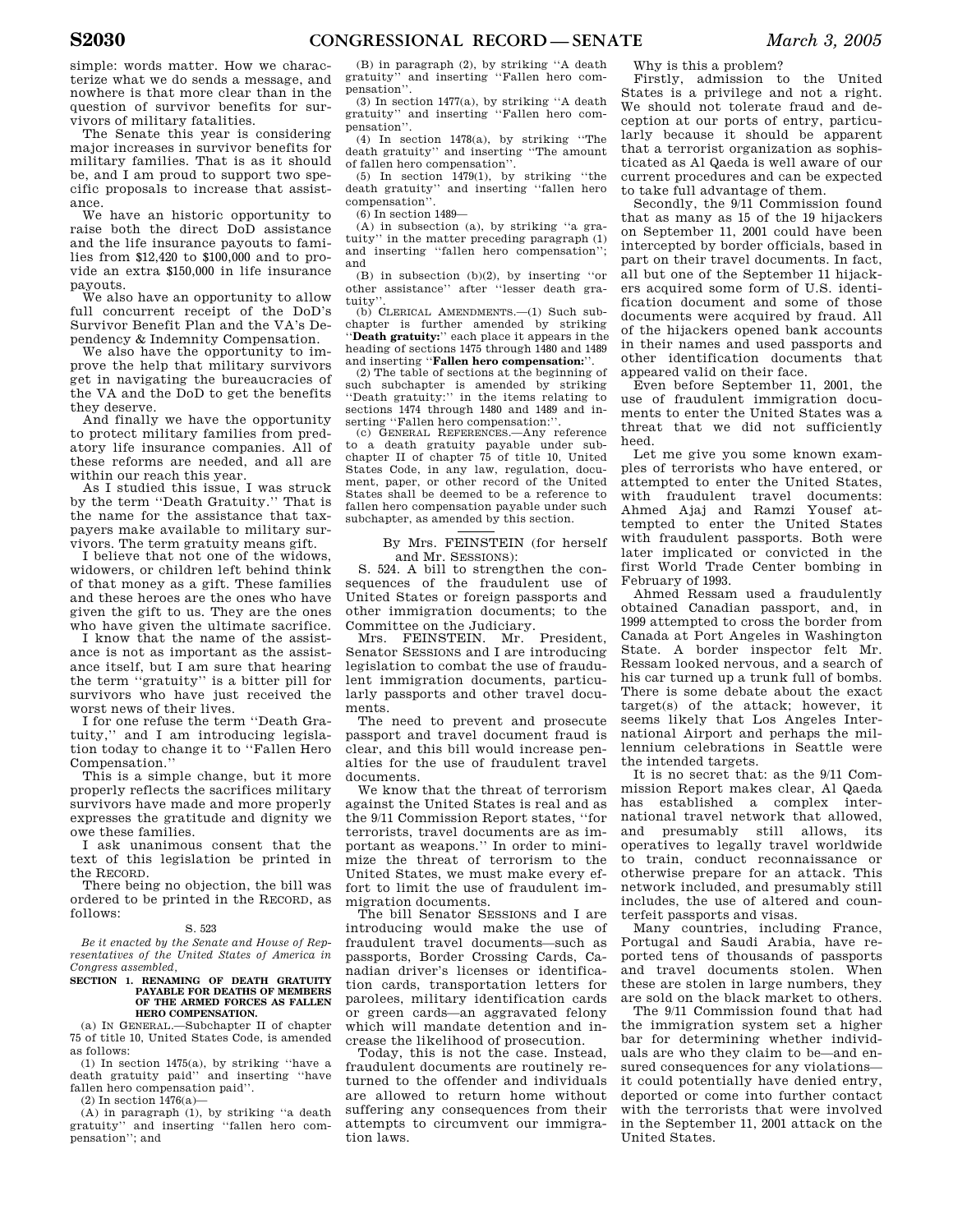Last year, the Department of Homeland Security Office of the Inspector General issued the following reports on lost and stolen passports: ''A Review of the Use of Stolen passports from Visa Waiver Countries to Enter the United States'', December 2004; and, ''An Evaluation of the Security Implications of the Visa Waiver Program'' (April 2004).

I encourage my colleagues to read these reports on the vulnerabilities in our current border security. To summarize, the reports state that: In the United States alone, immigration officials have records for 1.2 million stolen passports.

Aliens applying for admission into the United States using stolen passports have little reason to fear being caught and are usually admitted. It has been standard practice to simply return a fraudulent passport to an individual seeking entry and let them return to their country. This, in effect, is the soft underbelly of the entire passport system.

The Director of the U.S. National Central Bureau of INTERPOL said that for 55 of the 181 INTERPOL countries, there probably were over 10 million lost and stolen passports that might be in circulation.

Law enforcement officials state that lost and stolen passports are the greatest security problem associated with the Visa Waiver Program.

And now that I've mentioned the Visa Waiver Program, let me say a few things about this program.

I believe the Visa Waiver Program is the Achilles heel in our immigration system. This program allows roughly 13 million individuals to enter the United States each year from 27 countries, without a visa—meaning they enter without a thorough background and security check.

Since we do not have in place a fully operational entry and exit program, specifically an exit system, we have no real way of knowing if millions of travelers who entered the United States have left as required.

Last year, Congress extended the deadline for one year for countries participating in the Visa Waiver Program to include biometric indicators in passports to verify the identity of bearers at the request of the Administration.

It is likely this deadline will again need to be extended.

I believe that granting another extension will be another opportunity for terrorists, organized crime rings, petty crooks, counterfeiters and forgers to continue entering the United States virtually unnoticed because we won't be able to confirm that they are who they say they are.

The bottom line is that we must crack down on document fraud if we are to protect our borders. There are thousands, even millions, of lost, stolen and fraudulent international passports, travel documents, driver's licenses and other identity documents in circulation, and we must now allow those to compromise our homeland security.

The purpose of this bill is twofold: first, to give the Department of Justice the incentive to vigorously prosecute all cases involving passport and travel document fraud, as well as certain other egregious cases of immigration document fraud.

Second, by encouraging policies that make these cases a priority for prosecution, it will require that Department of Homeland Security officials not return fraudulent documents to travelers, but instead turn them over to the Department of Justice so that they can institute criminal proceedings.

Unfortunately, the prosecution of immigration document fraud is not a high priority for the Department of Justice, because, although current penalties allow for a sentence of up to 25 years, typically most alien's convicted of travel document fraud serve less than one year in prison.

Also, the immigration consequences of document fraud are relatively minor. Low sentences, coupled with minimal immigration consequences, do not provide much incentive for U.S. Attorneys nationwide to consider the prosecution of immigration document cases a priority nor can they be seen as anything but a slap on the wrists of the offenders.

Senator SESSIONS and I pose a solution to this problem by toughening penalties so that we instill in those seeking to use fraudulent travel and immigration documents a real sense of fear that they will be caught and prosecuted to the fullest extent possible under our laws.

In any kind of meaningful border protection plan, one must have a good sense of who is entering and exiting the country. That simply cannot be known if the individual is using a fraudulent document.

Mr. President, I ask my colleagues to join me in supporting this legislation.

I also ask by unanimous consent that the text of this bill be printed in the RECORD.

There being no objection, the bill was ordered to be printed in the RECORD, as follows:

### S. 524

*Be it enacted by the Senate and House of Representatives of the United States of America in Congress assembled,* 

### **SECTION 1. FRAUDULENT USE OF PASSPORTS.**

(a) CRIMINAL CODE.—

(1) SECRETARY OF HOMELAND SECURITY.— Section 1546 of title 18, United States Code, is amended by striking ''the Commissioner of the Immigration and Naturalization Service'' each place it appears and inserting ''the Secretary of Homeland Security''.

(2) DEFINITION OF PASSPORT.—Chapter 75 of title 18, United States Code, is amended by adding at the end the following:

### **''§ 1548. Definition**

''In sections 1543 and 1544, the term 'passport' means any passport issued by the United States or any foreign country.''.

(3) CLERICAL AMENDMENT.—The table of sections for chapter 75 of title 18, United States Code, is amended by adding at the end the following:

''Sec. 1548. Definition.''.

(b) IMMIGRATION AND NATIONALITY ACT.-Section 101(a)(43)(P) of the Immigration and Nationality Act (8 U.S.C.  $1101(a)(43)(P)$ ) is amended to read as follows:

''(P) except for a first offense for which an alien affirmatively shows was committed solely for the purpose of assisting, abetting, or aiding only the alien's spouse, child, or parent to violate a provision of this Act—

''(i) an offense described in section 1542, 1543, or 1544 of title 18, United States Code (relating to false statements in the application, forgery, or misuse of a passport);

''(ii) an offense described in section 1546(a) of title 18, United States Code, relating to document fraud used as evidence of authorized stay or employment in the United States for which the term of imprisonment is at least 12 months; or

''(iii) any other offense described in section 1546(a) of title 18, United States Code, relating to entry into the United States, regardless of the term of imprisonment imposed.'

### **SEC. 2. RELEASE AND DETENTION PRIOR TO DIS-POSITION.**

Section 3142(f)(1) of title 18, United States Code, is amended—

(1) in subparagraph (C), by striking ''or'' after the semicolon; and

(2) by adding at the end the following:

 $(E)$  an offense under section 1542, 1543, 1544, or 1546(a) of this title; or''.

> By Mr. ALEXANDER (for himself, Mr. DODD, Mr. ENZI, Mr. KENNEDY, Mr. HATCH, and Mr. ROBERTS):

S. 525. A bill to amend the Child Care and Development Block Grant Act of 1990 to reauthorize the Act, to improve early learning opportunities and promote school preparedness, and for other purposes; to the Committee on Health, Education, Labor, and Pensions.

Mr. ALEXANDER. Mr. President, today I am here with Senator DODD and on behalf of Senator ENZI and Senator KENNEDY to introduce the Caring for Children Act of 2005 which reauthorizes the Child Care and Development Block Grant, CCDBG, program. This program provides funding to States for child care vouchers.

Across the United States last year low-income parents of 2.3 million children were able to use these certificates or ''vouchers'' to help pay the cost of child care while the parents worked or continued their education so they could get a better job.

Last year, my home State of Tennessee spent \$251,760,528 for child care, much of which came through the CCDBG program. This important program legislates how States are to administer child care. States provide certificates to parents to choose the type of care that best fits their children's needs.

In Tennessee, 1 percent of children receive care in their own home, 19 percent have chosen to place their children in family home care, 5 percent are in group care while the vast majority, 75 percent, are in child care centers. About 24,500 Tennessee families with children are enrolled in some form of subsidized child care, and as of January of this year, 46,591 children were receiving subsidized child care in my home State.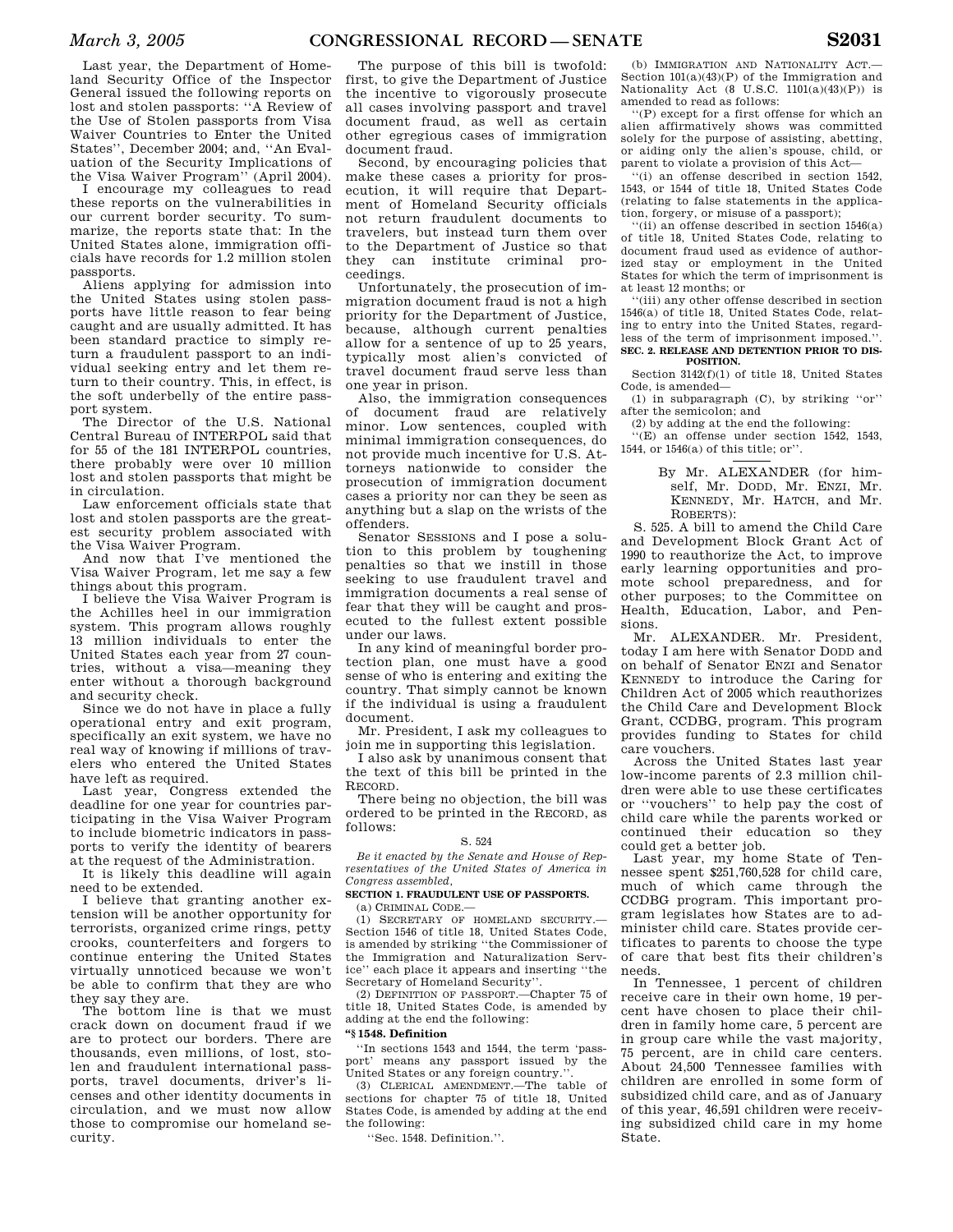A family of four, which is a typical size for eligible families in Tennessee, is eligible for child care support when their median income is no more than 60 percent of the State's median income. That means that families making \$33,000 or less are eligible for some assistance, though they may also have to make a co-payment. For example, a family of four making \$32,000 would be required to pay \$56 per week for the first child and \$42 per week for the second child.

This year we are making the CCDBG program even better with four key improvements.

First, the act increases the quality set-aside from 4 percent, current law, to 6 percent. Eighty percent of parents report that their child care is poor to mediocre, so we need to take steps to improve overall quality of care. The quality set-aside is used to offer training and professional development to child care workers. States can also use quality funds to provide technical assistance to child care facilities to help them enhance learning opportunities for pre-school or school-aged children while in care. Of course, States could choose to do even more, and I am happy to report that my own State of Tennessee spends at least 12 percent on quality improvements.

Second, the act requires States to use at least 70 percent of funds for direct services. This will ensure that more of the money gets into the hands of parents rather than State bureaucracies. Under current law, States vary greatly in what percentage they use for direct services since current language simply specifies that a ''significant'' portion be used for services.

Third, the legislation emphasizes the importance of school preparedness by adding a new goal: development of prereading, prenumeracy, math and language skills for children in care. Research has proven that a child's brain doubles in size between birth and age 3. These are formative years for both physical and cognitive development.

Fourth, the bill establishes a temporary small business competitive grant program to encourage small businesses to work together to provide child care services for employees. Senator ROBERTS developed this innovative \$30 million grant program, and I am glad it could be included in the bill.

The CCDBG program is important for supporting parents raising children across the country. One such parent is Tameka Payton. Tameka was nineth grade when she had her first child, Javonta. When she became pregnant, Tameka was a ward of the State. She had grown up with an abusive mother who was addicted to drugs. After being removed from the care of her mother, she was placed in the care of her aunt who also proved abusive. Tameka ran away, and was placed in the foster care system until she was 18. She then had two more children, Jayla and Michael, before finding a family resource center at the Salvation Army that connected

her and her children to Tennessee's Family First program.

The Family First program and the child care certificates she receives through this program enabled Tameka to find work and become a better mother. She is currently working 40 hours a week while working on her GED. She is about to take the test. Everyday she brings her children 4, 2, and 1 to the McNeilly Center. Tameka feels confident that not only are her children receiving quality care but also she is learning how to be a better mother. Her children's teachers are receptive and answer all of her questions. She has learned to spend time reading to her children so she can contribute to their education, too.

The Federal CCDBG program funds the child care certificates Tameka receives. Without them, Tameka, and her children, would be in a very different place today.

Tameka's dream is to get her GED and attend Tennessee State University. The support she receives has given her the chance to realize that dream, and make a better life for herself and her children. I expect her hard work to payoff.

Another Tennessee parent who has benefited from the program is Renee Prigmore. Renee is currently a toddler teacher at the McNeilly Center in Nashville. But she first found McNeilly as a parent, not as a teacher. As a single parent of three, she used her child care certificates at McNeilly to leave her kids in quality care while she attended community college.

Renee has attained her degree as a Child Development Associate, CDA. Her children are now 10, 6, and 4 and she is exiting out of the child care program because she is able to provide for her three kids. The child care certificates she received enabled her to take the time to receive that degree and provide for her family.

People like Tameka Payton and Renee Prigmore have used the CCDBG program to build a new and better life for their families. With the introduction of the Caring for Children Act, we can make that program even stronger, so that parents raising children are able to build a better future for their families. I ask my colleagues to join with me in this important endeavor.

I ask unanimous consent that the text of the bill be printed in the RECORD.

There being no objection, the bill was ordered to be printed in the RECORD, as follows:

### S. 525

*Be it enacted by the Senate and House of Representatives of the United States of America in Congress assembled,* 

**SECTION 1. SHORT TITLE; TABLE OF CONTENTS.**  (a) SHORT TITLE.—This Act may be cited as

the ''Caring for Children Act of 2005''. (b) TABLE OF CONTENTS.—The table of con-

tents for this Act is as follows:

Sec. 1. Short title; table of contents. TITLE I—CHILD CARE AND DEVELOP-

MENT BLOCK GRANT ACT OF 1990

Sec. 101. Short title and goals.

- Sec. 102. Authorization of appropriations.
- Sec. 103. Lead agency.
- Sec. 104. State plan.
- Sec. 105. Activities to improve the quality of child care.
- Sec. 106. Optional priority use of additional funds.
- Sec. 107. Reporting requirements.
- Sec. 108. National activities.
- Sec. 109. Allocation of funds for Indian tribes, quality improvement, and a hotline.
- Sec. 110. Definitions.
- Sec. 111. Rules of construction.
- TITLE II—ENHANCING SECURITY AT CHILD CARE CENTERS IN FEDERAL FA-**CILITIES**
- Sec. 201. Definitions.
- Sec. 202. Enhancing security.
- TITLE III—REMOVAL OF BARRIERS TO
- INCREASING THE SUPPLY OF QUALITY CHILD CARE

Sec. 301. Small business child care grant program.

## **TITLE I—CHILD CARE AND DEVELOP-MENT BLOCK GRANT ACT OF 1990**

### **SEC. 101. SHORT TITLE AND GOALS.**

(a) HEADING.—Section 658A of the Child Care and Development Block Grant Act of 1990 (42 U.S.C. 9801 note) is amended by striking the section heading and inserting the following:

### **''SEC. 658A. SHORT TITLE AND GOALS.''.**

(b) GOALS.—Section 658A(b) of the Child Care and Development Block Grant Act of 1990 (42 U.S.C. 9801 note) is amended—

(1) in paragraph (3), by striking ''encourage'' and inserting ''assist'';

(2) in paragraph (4), by striking ''parents'' and all that follows and inserting ''low-income working parents;'';

(3) by redesignating paragraph (5) as paragraph (8); and

(4) by inserting after paragraph (4) the following:

''(5) to assist States in improving the quality of child care available to families;

''(6) to promote school preparedness by encouraging children, families, and caregivers to engage in developmentally appropriate and age-appropriate activities in child care settings that will—

''(A) improve the children's social, emotional, and behavioral skills; and

''(B) foster their early cognitive, pre-reading, and language development, prenumeracy and mathematics skills;

''(7) to promote parental and family involvement in the education of young children in child care settings; and''.

#### **SEC. 102. AUTHORIZATION OF APPROPRIATIONS.**

Section 658B of the Child Care and Development Block Grant Act of 1990 (42 U.S.C. 9858) is amended by striking ''subchapter'' and all that follows and inserting ''subchapter \$2,300,000,000 for fiscal year 2006, \$2,500,000,000 for fiscal year 2007, \$2,700,000,000 for fiscal year 2008, \$2,900,000,000 for fiscal year 2009, and \$3,100,000,000 for fiscal year 2010.''.

### **SEC. 103. LEAD AGENCY.**

Section 658D(a) of the Child Care and Development Block Grant Act of 1990 (42 U.S.C.  $9858\bar{b}(a)$ ) is amended by striking "designate" and all that follows and inserting ''designate an agency (which may be an appropriate collaborative agency), or establish a joint interagency office, that complies with the requirements of subsection (b) to serve as the lead agency for the State under this subchapter."

#### **SEC. 104. STATE PLAN.**

(a) LEAD AGENCY.—Section 658E(c)(1) of the Child Care and Development Block Grant Act of 1990 (42 U.S.C. 9858c(c)(1)) is amended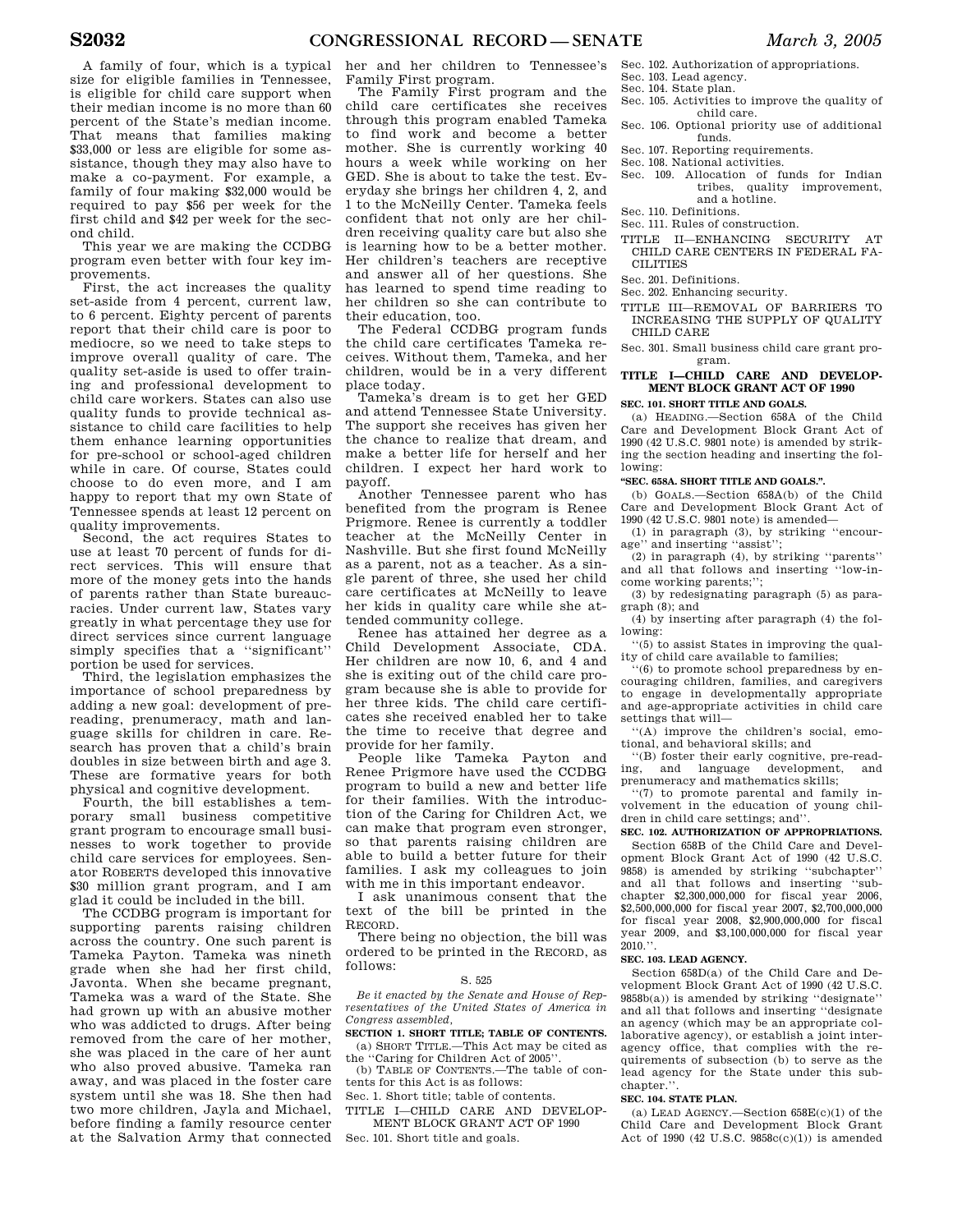by striking ''designated'' and inserting ''designated or established''.

(b) POLICIES AND PROCEDURES.—Section 658E(c)(2) of the Child Care and Development Block Grant Act of 1990 (42 U.S.C. 9858c(c)(2)) is amended—

(1) in subparagraph  $(A)(i)(II)$ , by striking 'section 658P(2)'' and inserting 'section and inserting "section  $658T(2)$ "

(2) by striking subparagraph (D) and inserting the following:

'(D) CONSUMER AND CHILD CARE PROVIDER EDUCATION INFORMATION.—Certify that the State will—

''(i) collect and disseminate, through resource and referral services and other means as determined by the State, to parents of eligible children, child care providers, and the general public, information regarding—

''(I) the promotion of informed child care choices, including information about the quality and availability of child care services;

''(II) research and best practices concerning children's development, including early cognitive development;

''(III) the availability of assistance to obtain child care services; and

''(IV) other programs for which families that receive child care services for which financial assistance is provided under this subchapter may be eligible, including the food stamp program established under the Food Stamp Act of 1977 (7 U.S.C. 2011 et seq.), the special supplemental nutrition program for women, infants, and children established by section 17 of the Child Nutrition Act of 1966 (42 U.S.C. 1786), the child and adult care food program established under section 17 of the Richard B. Russell National School Lunch Act (42 U.S.C. 1766), and the medicaid and State children's health insurance programs under titles XIX and XXI of the Social Security Act (42 U.S.C. 1396 et seq. and 1397aa et seq.); and

(ii) report to the Secretary the manner in which the consumer education information described in clause (i) was provided to parents and the number of parents to whom such consumer education information was provided, during the period of the previous State plan.'';

(3) by striking subparagraph (E) and inserting the following:

''(E) COMPLIANCE WITH STATE AND TRIBAL LICENSING REQUIREMENTS.—

''(i) IN GENERAL.—Certify that the State (or the Indian tribe or tribal organization) involved has in effect licensing requirements applicable to child care services provided within the State (or area served by the tribe or organization), and provide a detailed description of such requirements and of how such requirements are effectively enforced.

''(ii) CONSTRUCTION.—Nothing in clause (i) shall be construed to require that licensing requirements be applied to specific types of providers of child care services.'';

(4) in subparagraph (F)—

(A) in the first sentence, by striking ''within the State, under State or local law,'' and inserting ''within the State (or area served by the Indian tribe or tribal organization), under State or local law (or tribal law),''; and

(B) in the second sentence, by striking ''State or local law'' and inserting ''State or local law (or tribal law)''; and

(5) by adding at the end the following:

''(I) PROTECTION FOR WORKING PARENTS.—

''(i) REDETERMINATION PROCESS.—Describe the procedures and policies that are in place to ensure that working parents (especially parents in families receiving assistance under a State program funded under part A of title IV of the Social Security Act (42 U.S.C. 601 et seq.)) are not required to unduly disrupt their employment in order to comply

with the State's requirements for redetermination of eligibility for assistance under this subchapter.

''(ii) MINIMUM PERIOD.—Demonstrate that each child that receives assistance under this subchapter in the State will receive such assistance for not less than 6 months before the State redetermines the eligibility of the child under this subchapter, except as provided in clause (iii).

''(iii) PERIOD BEFORE TERMINATION.—At the option of the State, demonstrate that the State will not terminate assistance under this subchapter based on a parent's loss of work or cessation of attendance at a job training or educational program for which the family was receiving the assistance, without continuing the assistance for a reasonable period of time, of not less than 1 month, after such loss or cessation in order for the parent to engage in a job search and resume work, or resume attendance of a job training or educational program, as soon as possible.

''(J) COORDINATION WITH OTHER PRO-GRAMS.—Describe how the State, in order to expand accessibility and continuity of quality early care and early education, will coordinate the early childhood education activities assisted under this subchapter with—

''(i) programs carried out under the Head Start Act (42 U.S.C. 9831 et seq.), including the Early Head Start programs carried out under section 645A of that Act (42 U.S.C. 9840a);

''(ii)(I) Early Reading First and Even Start programs carried out under subparts 2 and 3 of part B of title I of the Elementary and Secondary Education Act of 1965 (20 U.S.C. 6371 et seq., 6381 et seq.);

''(II) other preschool programs carried out under title I of that Act (20 U.S.C. 6301 et seq.); and

''(III) the Ready-to-Learn Television program carried out under subpart 3 of part D of title II of the Elementary and Secondary Education Act of 1965 (20 U.S.C. 6775 et seq.);

''(iii) programs carried out under section 619 and part C of the Individuals with Disabilities Education Act;

''(iv) State prekindergarten programs; and ''(v) other early childhood education programs.

''(K) TRAINING IN EARLY LEARNING AND CHILDHOOD DEVELOPMENT.—Describe any training requirements that are in effect within the State that are designed to enable child care providers to promote the social, emotional, physical, and cognitive development of children and that are applicable to child care providers that provide services for which assistance is made available under this subchapter in the State.

''(L) PUBLIC-PRIVATE PARTNERSHIPS.—Demonstrate how the State is encouraging partnerships among State agencies, other public agencies, and private entities, to leverage existing service delivery systems (as of the date of submission of the State plan) for early childhood education and to increase the supply and quality of child care services for children who are less than 13 years of age.

''(M) ACCESS TO CARE FOR CERTAIN POPU-LATIONS.—Demonstrate how the State is addressing the child care needs of parents eligible for child care services for which assistance is provided under this subchapter, who have children with special needs, work nontraditional hours, or require child care services for infants and toddlers.

''(N) COORDINATION WITH TITLE IV OF THE SO-CIAL SECURITY ACT.—Describe how the State will inform parents receiving assistance under a State program funded under part A of title IV of the Social Security Act (42 U.S.C. 601 et seq.) and low-income parents

about eligibility for assistance under this subchapter.''.

(c) USE OF BLOCK GRANT FUNDS.—Section 658E(c)(3) the Child Care and Development Block Grant Act of 1990 (42 U.S.C. 9858c(c)(3)) is amended—

(1) in subparagraph (A), by striking ''as required under'' and inserting ''in accordance with''; and

(2) in subparagraph (B)—

(A) by striking ''The State'' and inserting the following:

''(i) IN GENERAL.—The State'';

(B) in clause (i) (as designated in subparagraph (A)), by striking ''appropriate to realize any of the goals specified in paragraphs  $(2)$  through  $(5)$  of section  $658A(b)$ " and inserting ''appropriate (which may include an activity described in clause (ii)) to realize any of the goals specified in paragraphs (2) through (8) of section 658A(b)''; and

(C) by adding at the end the following:

''(ii) CHILD CARE RESOURCE AND REFERRAL SYSTEM.—A State may use amounts described in clause (i) to establish or support a system of local child care resource and referral organizations coordinated, to the extent determined appropriate by the State, by a statewide private, nonprofit, communitybased lead child care resource and referral organization. The local child care resource and referral organizations shall—

''(I) provide parents in the State with information, and consumer education, concerning the full range of child care options, including child care provided during nontraditional hours and through emergency child care centers, in their communities;

''(II) collect and analyze data on the supply of and demand for child care in political subdivisions within the State;

''(III) submit reports to the State containing data and analysis described in clause (II); and

''(IV) work to establish partnerships with public agencies and private entities to increase the supply and quality of child care services.''.

(d) DIRECT SERVICES.—Section 658E(c)(3) of the Child Care and Development Block Grant Act of 1990 (42 U.S.C. 9858c(c)(3)) is amended—

(1) in subparagraph  $(A)$ , by striking  $\lq (D)$ " and inserting "(E)"; and

(2) by adding at the end the following:

''(E) DIRECT SERVICES.—From amounts provided to a State for a fiscal year to carry out this subchapter, the State shall—

''(i) reserve the minimum amount required to be reserved under section 658G, and the funds for costs described in subparagraph (C); and

''(ii) from the remainder, use not less than 70 percent to fund direct services (as defined by the State).'

(e) PAYMENT RATES.—Section 658E(c)(4) of the Child Care and Development Block Grant Act of 1990 (42 U.S.C. 9858c(c)(4)) is amended—

(1) in subparagraph (A), by striking ''The State plan'' and all that follows and inserting the following:

''(i) SURVEY.—The State plan shall—

''(I) demonstrate that the State has, after consulting with local area child care program administrators, developed and conducted a statistically valid and reliable survey of the market rates for child care services in the State (that reflects variations in the cost of child care services by geographic area, type of provider, and age of child) within the 2 years preceding the date of the submission of the application containing the State plan;

''(II) detail the results of the State market rates survey conducted pursuant to subclause (I);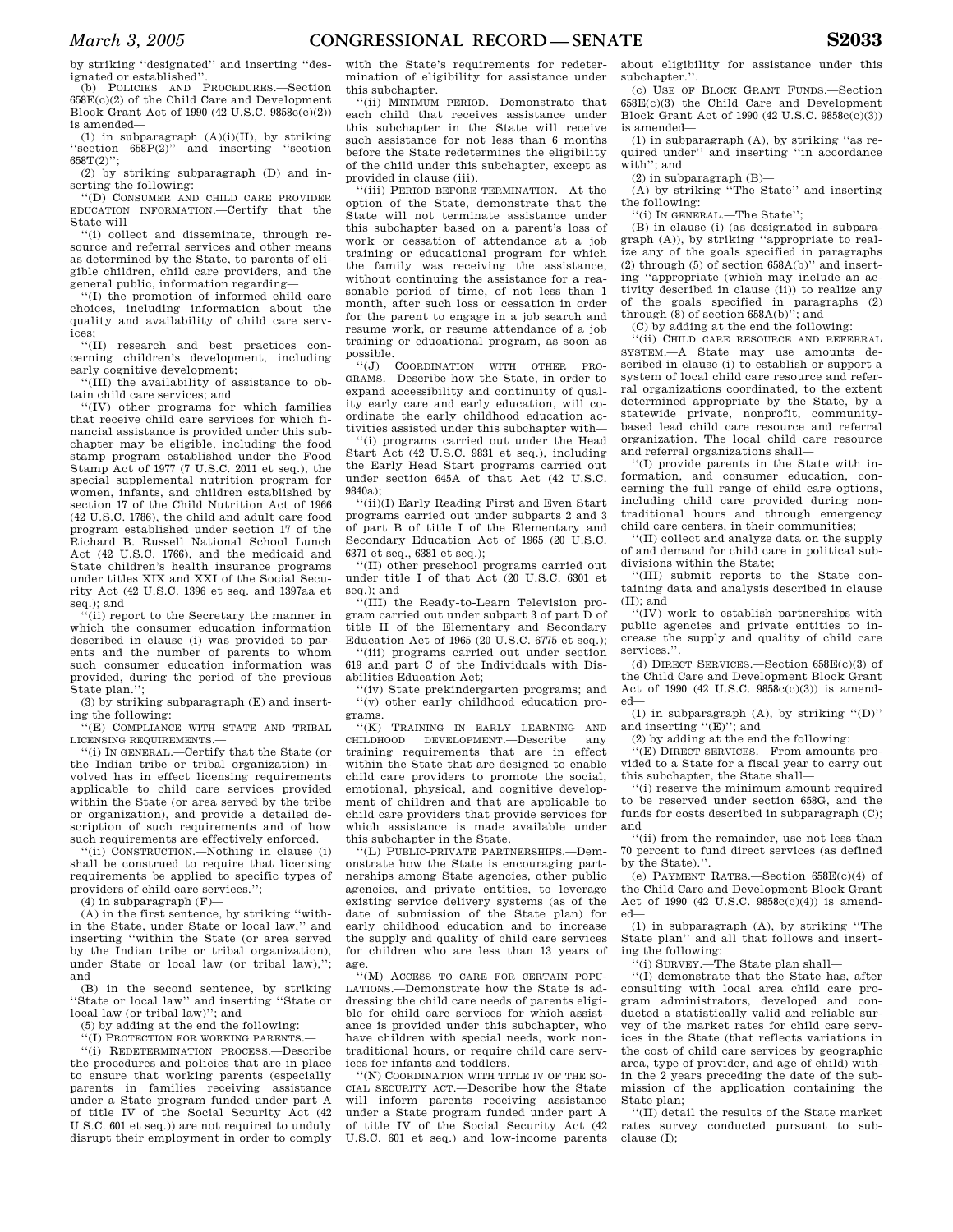''(III) describe how the State will provide for timely payment for child care services, and set payment rates for child care services, for which assistance is provided under this subchapter in accordance with the results of the market rates survey conducted pursuant to subclause (I) without reducing the number of families in the State receiving such assistance under this subchapter, relative to the number of such families on the date of introduction of the Caring for Children Act of 2005; and

''(IV) describe how the State will, not later than 30 days after the completion of the survey described in subclause (I), make the results of the survey widely available through public means, including posting the results on the Internet.

'(ii) EQUAL ACCESS.—The State plan shall include a certification that the payment rates are sufficient to ensure equal access for eligible children to child care services comparable to child care services in the State or substate area that are provided to children whose parents are not eligible to receive child care assistance under any Federal or State program.''; and

(2) in subparagraph (B)—

(A) by striking ''Nothing'' and inserting the following:

''(i) NO PRIVATE RIGHT OF ACTION.—Nothing": and

(B) by adding at the end the following:

''(ii) NO PROHIBITION OF CERTAIN DIFFERENT RATES.—Nothing in this subchapter shall be construed to prevent a State from differentiating the payment rates described in subparagraph (A) on the basis of—

''(I) geographic location of child care providers (such as location in an urban or rural area);

''(II) the age or particular needs of children (such as children with special needs and children served by child protective services);

''(III) whether the providers provide child care during weekend and other nontraditional hours; and

''(IV) the State's determination that such differentiated payment rates are needed to enable a parent to choose child care that the parent believes to be of high quality.'

#### **SEC. 105. ACTIVITIES TO IMPROVE THE QUALITY OF CHILD CARE.**

Section 658G of the Child Care and Development Block Grant Act of 1990 (42 U.S.C. 9858e) is amended to read as follows:

### **''SEC. 658G. ACTIVITIES TO IMPROVE THE QUAL-ITY OF CHILD CARE.**

'(a) IN GENERAL.-

''(1) RESERVATION.—Each State that receives funds to carry out this subchapter for a fiscal year shall reserve and use not less than 6 percent of the funds for activities provided directly, or through grants or contracts with resource and referral organizations or other appropriate entities, that are designed to improve the quality of child care services.

''(2) ACTIVITIES.—The funds reserved under paragraph (1) may only be used to—

''(A) develop and implement voluntary guidelines on pre-reading and language skills and activities, and prenumeracy and mathematics skills and activities, for child care programs in the State, that are aligned with State standards for kindergarten through grade 12 or the State's general goals for school preparedness;

''(B) support activities and provide technical assistance in Federal, State, and local child care settings to enhance early learning for preschool and school-aged children, to promote literacy, to foster school preparedness, and to support later school success;

''(C) offer training, professional development, and educational opportunities for child care providers that relate to the use of

developmentally appropriate and age-appropriate curricula, and early childhood teaching strategies, that are scientifically based and aligned with the social, emotional, physical, and cognitive development of children, including—

''(i) developing and operating distance learning child care training infrastructures;

''(ii) developing model technology-based training courses;

''(iii) offering training for caregivers in informal child care settings; and

''(iv) offering training for child care providers who care for infants and toddlers and children with special needs.

''(D) engage in programs designed to increase the retention and improve the competencies of child care providers, including wage incentive programs and initiatives that establish tiered payment rates for providers that meet or exceed child care services guidelines, as defined by the State;

''(E) evaluate and assess the quality and effectiveness of child care programs and services offered in the State to young children on improving overall school preparedness; and

''(F) carry out other activities determined by the State to improve the quality of child care services provided in the State and for which measurement of outcomes relating to improved child safety, child well-being, or school preparedness is possible.

''(b) CERTIFICATION.—Beginning with fiscal year 2006, the State shall annually submit to the Secretary a certification in which the State certifies that the State was in compliance with subsection (a) during the preceding fiscal year and describes how the State used funds made available to carry out this subchapter to comply with subsection (a) during that preceding fiscal year.

''(c) STRATEGY.—The State shall annually submit to the Secretary—

''(1) beginning with fiscal year 2006, an outline of the strategy the State will implement during that fiscal year to address the quality of child care services for which financial assistance is made available under this subchapter, including—

''(A) a statement specifying how the State will address the activities carried out under subsection (a);

''(B) a description of quantifiable, objective measures that the State will use to evaluate the State's progress in improving the quality of the child care services (including measures regarding the impact, if any, of State efforts to improve the quality by increasing payment rates, as defined in section 658H(c)), evaluating separately the impact of the activities listed in each of such subparagraphs on the quality of the child care services; and

''(C) a list of State-developed child care services quality targets quantified for such fiscal year for such measures; and

''(2) beginning with fiscal year 2007, a report on the State's progress in achieving such targets for the preceding fiscal year.

''(d) IMPROVEMENT PLAN.—If the Secretary determines that a State failed to make progress as described in subsection (c)(2) for a fiscal year—

''(1) the State shall submit an improvement plan that describes the measures the State will take to make that progress; and

''(2) the State shall comply with the improvement plan by a date specified by the Secretary but not later than 1 year after the date of the determination.

''(e) CONSTRUCTION.—Nothing in this subchapter shall be construed to require that the State apply measures for evaluating quality of child care services to specific types of child care providers.''.

#### **SEC. 106. OPTIONAL PRIORITY USE OF ADDI-TIONAL FUNDS.**

The Child Care and Development Block Grant Act of 1990 is amended by inserting after section 658G (42 U.S.C. 9858e) the following:

#### **''SEC. 658H. OPTIONAL PRIORITY USE OF ADDI-TIONAL FUNDS.**

''(a) IN GENERAL.—If a State receives funds to carry out this subchapter for a fiscal year, and the amount of the funds exceeds the amount of funds the State received to carry out this subchapter for fiscal year 2005, the State shall consider using a portion of the excess—

''(1) to support payment rate increases in accordance with the market rate survey conducted pursuant to section 658E(c)(4);

''(2) to support the establishment of tiered payment rates as described in section  $658G(a)(2)(D)$ ; and

''(3) to support payment rate increases for care for children in communities served by local educational agencies that have been identified for improvement under section 1116(c)(3) of the Elementary and Secondary Education Act of 1965 (20 U.S.C. 6316(c)(3)).

(b) NO REQUIREMENT TO REDUCE CHILD CARE SERVICES.—Nothing in this section shall be construed to require a State to take an action that the State determines would result in a reduction of child care services to families of eligible children.

''(c) PAYMENT RATE.—In this section, the term 'payment rate' means the rate of State payment or reimbursement to providers for subsidized child care."

### **SEC. 107. REPORTING REQUIREMENTS.**

(a) HEADING.—Section 658K of the Child Care and Development Block Grant Act of 1990 (42 U.S.C. 9858i) is amended by striking the section heading and inserting the following:

### **''SEC. 658K. REPORTS AND AUDITS.''.**

(b) REQUIRED INFORMATION.—Section 658K(a) of the Child Care and Development Block Grant Act of 1990 (42 U.S.C. 9858i(a)) is amended to read as follows:

''(a) REPORTS.—

''(1) IN GENERAL.—A State that receives funds to carry out this subchapter shall collect the information described in paragraph (2) on a monthly basis.

''(2) REQUIRED INFORMATION.—The information required under this paragraph shall include, with respect to a family unit receiving assistance under this subchapter, information concerning—

''(A) family income;

''(B) county of residence;

''(C) the gender, race, and age of children receiving such assistance;

''(D) whether the head of the family unit is a single parent;

''(E) the sources of family income, including—

''(i) employment, including self-employment; and

''(ii) assistance under a State program funded under part A of title IV of the Social Security Act (42 U.S.C. 601 et seq.) and a State program for which State spending is counted toward the maintenance of effort requirement under section 409(a)(7) of the Social Security Act (42 U.S.C. 609(a)(7));

''(F) the type of child care in which the child was enrolled (such as family child care, home care, center-based child care, or other types of child care described in section  $658T(5)$ ;

''(G) whether the child care provider involved was a relative;

''(H) the cost of child care for such family, separately stating the amount of the subsidy payment of the State and the amount of the co-payment of the family toward such cost;

''(I) the average hours per month of such care;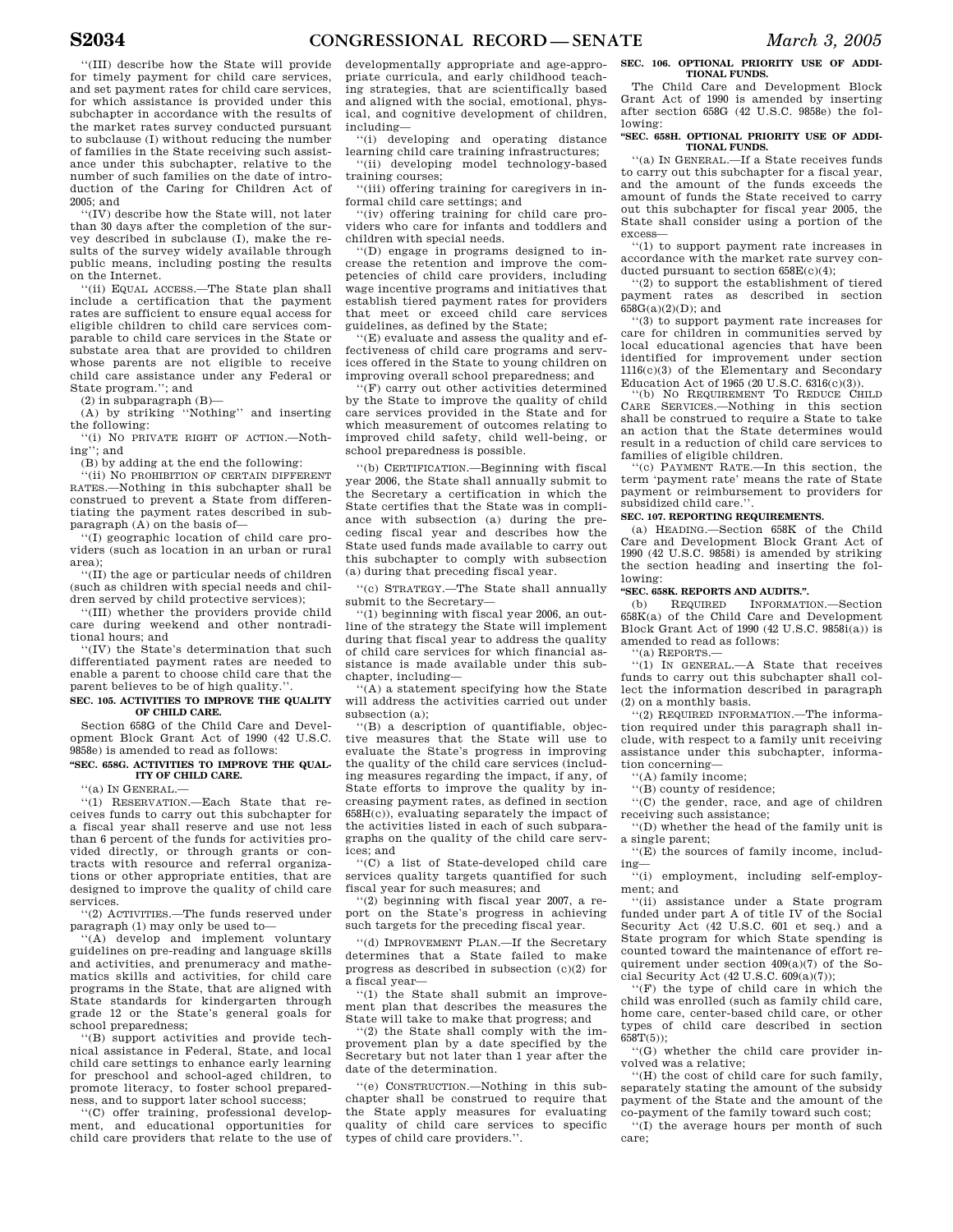''(J) household size;

''(K) whether the parent involved reports that the child has an individualized education program or an individualized family service plan, as such terms are defined in section 602 of the Individuals with Disabilities Education Act; and

''(L) the reason for any termination of benefits under this subchapter, including whether the termination was due to—

'(i) the child's age exceeding the allowable limit;<br>(ii)

the family income exceeding the State eligibility limit;

''(iii) the State recertification or administrative requirements not being met;

'(iv) parent work, training, or education status no longer meeting State requirements;

''(v) a nonincome related change in status; or

''(vi) other reasons;

during the period for which such information is required to be submitted.

''(3) SUBMISSION TO SECRETARY.—A State described in paragraph (1) shall, on a quarterly basis, submit to the Secretary the information required to be collected under paragraph (2) and the number of children and families receiving assistance under this subchapter (stated on a monthly basis). Information on the number of families receiving the assistance shall also be posted on the website of such State. In the fourth quarterly report of each year, a State described in paragraph (1) shall also submit to the Secretary information on the annual number and type of child care providers (as described in section 658T(5)) that received funding under this subchapter and the annual number of payments made by the State through vouchers, under contracts, or by payment to parents reported by type of child care provider.

''(4) USE OF SAMPLES.—

''(A) AUTHORITY.—A State may comply with the requirement to collect the information described in paragraph (2) through the use of disaggregated case record information on a sample of families selected through the use of scientifically acceptable sampling methods approved by the Secretary.

''(B) SAMPLING AND OTHER METHODS.—The Secretary shall provide the States with such case sampling plans and data collection procedures as the Secretary determines necessary to produce statistically valid samples of the information described in paragraph (2). The Secretary may develop and implement procedures for verifying the quality of data submitted by the States.'

(c) PERIOD OF COMPLIANCE AND WAIVERS.—

(1) IN GENERAL.—States shall have 2 years from the date of enactment of this Act to comply with the changes to data collection and reporting required by the amendments made by this section.

(2) WAIVERS.—The Secretary of Health and Human Services may grant a waiver from paragraph (1) to States with plans to procure data systems.

### **SEC. 108. NATIONAL ACTIVITIES.**

Section 658L of the Child Care and Development Block Grant Act of 1990 (42 U.S.C. 9858j) is amended to read as follows:

### **''SEC. 658L. NATIONAL ACTIVITIES.**

''(a) REPORT.—

''(1) IN GENERAL.—The Secretary shall, not later than April 30, 2006, and annually thereafter, prepare and submit to the Committee on Education and the Workforce of the House of Representatives and the Committee on Health, Education, Labor, and Pensions of the Senate, and, not later than 30 days after the date of such submission, post on the Department of Health and Human Services website, a report that contains the following:

''(A) A summary and analysis of the data and information provided to the Secretary in the State reports submitted under sections 658E, 658G(c), and 658K.

''(B) Aggregated statistics on and an analysis of the supply of, demand for, and quality of child care, early education, and nonschool-hour programs.

''(C) An assessment and, where appropriate, recommendations for Congress concerning efforts that should be undertaken to improve the access of the public to quality and affordable child care in the United States.

''(D) A progress report describing the progress of the States in streamlining data reporting, the Secretary's plans and activities to provide technical assistance to States, and an explanation of any barriers to getting data in an accurate and timely manner.

''(2) COLLECTION OF INFORMATION.—The Secretary may make arrangements with resource and referral organizations, to utilize the child care data system of the resource and referral organizations at the national, State, and local levels, to collect the information required by paragraph (1)(B).

''(b) GRANTS TO IMPROVE QUALITY AND AC-CESS.—

''(1) IN GENERAL.—The Secretary shall award grants to States, from allotments made under paragraph (2), to improve the quality of and access to child care for infants and toddlers, subject to the availability of appropriations for this purpose.

''(2) ALLOTMENTS.—From funds reserved under section 658O(a)(3) for a fiscal year, the Secretary shall allot to each State an amount that bears the same relationship to such funds as the amount the State receives for the fiscal year under section 658O bears to the amount all States receive for the fiscal year under section 658O.

''(c) TOLL-FREE HOTLINE.—The Secretary shall award a grant or contract, or enter into a cooperative agreement for the operation of a national toll-free hotline to assist families in accessing local information on child care options and providing consumer education materials, subject to the availability of appropriations for this purpose.

''(d) TECHNICAL ASSISTANCE.—The Secretary shall provide technical assistance to States on developing and conducting the State market rates survey described in section  $658E(c)(4)(A)(i)$ .".

#### **SEC. 109. ALLOCATION OF FUNDS FOR INDIAN TRIBES, QUALITY IMPROVEMENT, AND A HOTLINE.**

(a) IN GENERAL.—Section 658O(a) of the Child Care and Development Block Grant Act of 1990 (42 U.S.C. 9858m(a)) is amended— (1) in paragraph (2), by striking ''not less than 1 percent, and not more than 2 percent,'' and inserting ''2 percent''; and

(2) by adding at the end the following:

''(3) GRANTS TO IMPROVE QUALITY AND AC-CESS.—The Secretary shall reserve an amount not to exceed \$100,000,000 for each fiscal year to carry out section 658L(b), subject to the availability of appropriations for this purpose.

''(4) TOLL-FREE HOTLINE.—The Secretary reserve an amount not to exceed \$1,000,000 to carry out section 658L(c), subject to the availability of appropriations for this purpose.''.

(b) CONFORMING AMENDMENT.—Section  $658O(c)(1)$  of the Child Care and Development<br>Block Grant Act of 1990  $(42 \text{ U.S.C.})$ Grant Act of  $1990$   $(42)$  $9858m(c)(1)$ ) is amended by inserting "(in accordance with the requirements of subparagraphs  $(E)$  and  $(F)$  of section  $658E(c)(2)$  for such tribes or organizations)'' after ''applications under this section''.

### **SEC. 110. DEFINITIONS.**

(a) ELIGIBLE CHILD.—Section 658P(4) of the Child Care and Development Block Grant Act of 1990 (42 U.S.C. 9858n(4)) is amended—

(1) in subparagraph (B), in the matter preceding clause (i), by striking ''85 percent of the State median income for a family of the same size'' and inserting ''an income level determined by the State involved, with priority based on need as defined by the State''; and

 $(2)$  in subparagraph  $(C)$ —

(A) in clause (i), by striking ''a parent or parents'' and inserting ''a parent (including a legal guardian or foster parent) or parents''; and

(B) by striking clause (ii) and inserting the following:

''(ii)(I) is receiving, or needs to receive, protective services (which may include foster care) or is a child with significant cognitive or physical disabilities as defined by the State; and

''(II) resides with a parent (including a legal guardian or foster parent) or parents not described in clause (i).

(b) CHILD WITH SPECIAL NEEDS.—Section 658P of the Child Care and Development Block Grant Act of 1990 (42 U.S.C. 9858n) is amended by inserting after paragraph (2) the following:

''(3) CHILD WITH SPECIAL NEEDS.—The term 'child with special needs' means—

''(A) a child with a disability, as defined in section 602 of the Individuals with Disabilities Education Act;

''(B) a child who is eligible for early intervention services under part C of the Individuals with Disabilities Education Act; and

''(C) a child with special needs, as defined by the State involved.''.

(c) LEAD AGENCY.—Section 658P(8) of the Child Care and Development Block Grant Act of 1990 (42 U.S.C. 9858n(8)) is amended by striking ''section 658B(a)'' and inserting ''section 658D(a)''.

(d) PARENT.—Section  $658P(9)$  of the Child Care and Development Block Grant Act of 1990 (42 U.S.C. 9858n(9)) is amended by inserting '', foster parent,'' after ''guardian''.

(e) NATIVE HAWAIIAN ORGANIZATION. tion 658P(14)(B) of the Child Care and Development Block Grant Act of 1990 (42 U.S.C. 9858n(14)(B)) is amended by striking ''Native Hawaiian Organization, as defined in section 4009(4) of the Augustus F. Hawkins-Robert T. Stafford Elementary and Secondary School Improvement Amendments of 1988 (20 U.S.C. 4909(4))'' and inserting ''Native Hawaiian organization, as defined in section 7207 of the Elementary and Secondary Education Act of 1965 (20 U.S.C. 7517)''.

(f) REDESIGNATION.—The Child Care and Development Block Grant Act of 1990 (42 U.S.C. 9858 et seq.) is amended—

(1) by redesignating section 658P as section 658T; and

(2) by moving that section 658T to the end of the Act.

#### **SEC. 111. RULES OF CONSTRUCTION.**

The Child Care and Development Block Grant Act of 1990 (as amended by section 110(f)) is further amended by inserting after section 658O (42 U.S.C. 9858m) the following: **''SEC. 658P. RULES OF CONSTRUCTION.** 

''Nothing in this subchapter shall be construed to require a State to impose State child care licensing requirements on any type of early childhood provider, including any such provider who is exempt from State child care licensing requirements on the date of enactment of the Caring for Children Act of 2005.''.

### **TITLE II—ENHANCING SECURITY AT CHILD CARE CENTERS IN FEDERAL FA-CILITIES**

**SEC. 201. DEFINITIONS.** 

In this title: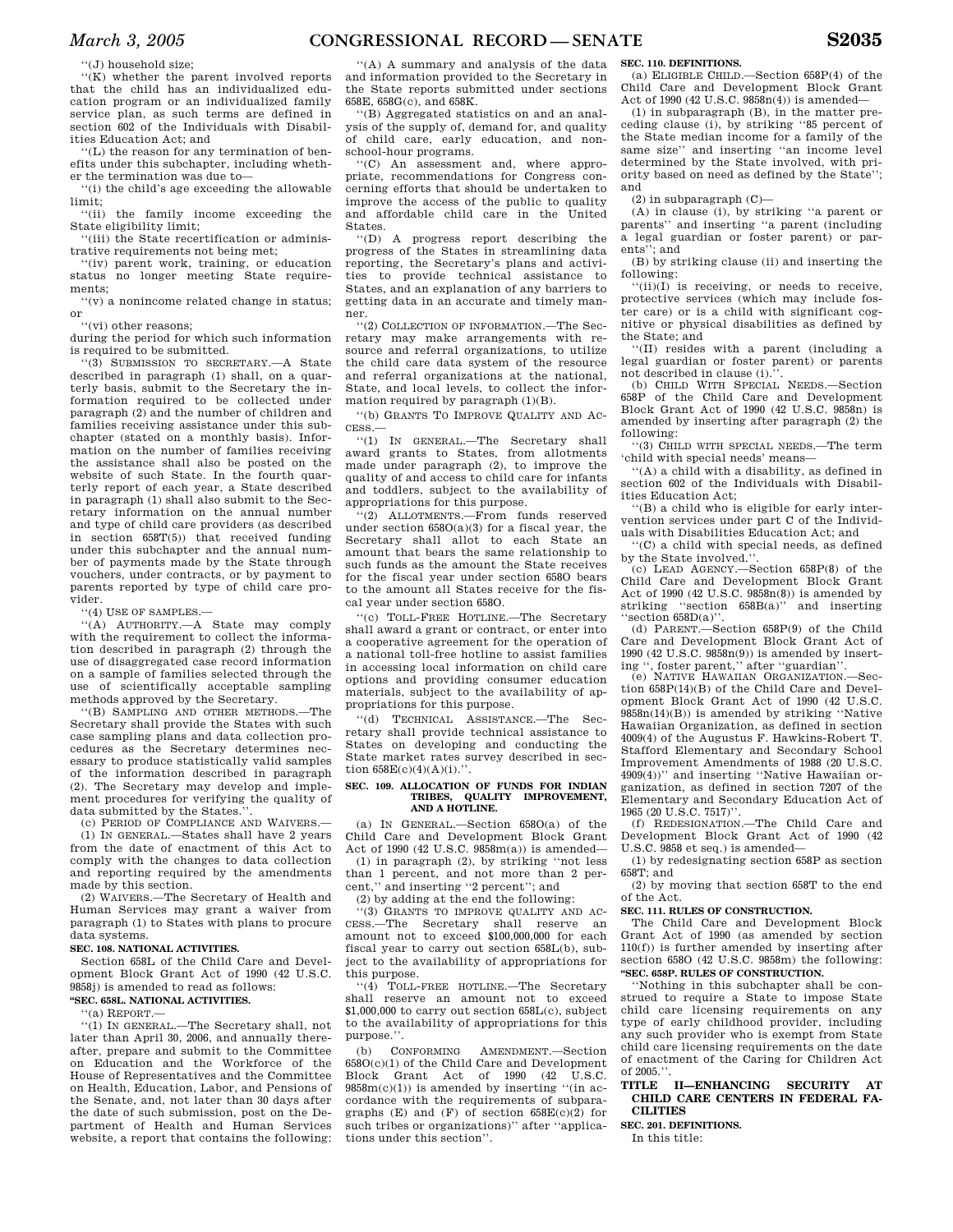(1) ADMINISTRATOR.—The term ''Administrator'' means the Administrator of General Services.

(2) CORRESPONDING CHILD CARE FACILITY. The term ''corresponding child care facility'', used with respect to the Chief Administrative Officer of the House of Representatives, the Librarian of Congress, or the head of a designated entity in the Senate, means a child care facility operated by, or under a contract or licensing agreement with, an office of the House of Representatives, the Library of Congress, or an office of the Senate, respectively.

(3) ENTITY SPONSORING A CHILD CARE FACIL-ITY.—The term ''entity sponsoring'', used with respect to a child care facility, means a Federal agency that operates, or an entity that enters into a contract or licensing agreement with a Federal agency to operate, a child care facility primarily for the use of Federal employees.

(4) EXECUTIVE AGENCY.—The term ''Executive agency'' has the meaning given the term in section 105 of title 5, United States Code, except that the term—

(A) does not include the Department of Defense and the Coast Guard; and

(B) includes the General Services Administration, with respect to the administration of a facility described in paragraph (5)(B).

(5) EXECUTIVE FACILITY.—The term ''executive facility''—

(A) means a facility that is owned or leased by an Executive agency; and

(B) includes a facility that is owned or leased by the General Services Administration on behalf of a judicial office.

(6) FEDERAL AGENCY.—The term ''Federal agency'' means an Executive agency, a legislative office, or a judicial office.

(7) JUDICIAL FACILITY.—The term ''judicial facility'' means a facility that is owned or leased by a judicial office (other than a facility that is also a facility described in paragraph (5)(B)).

(8) JUDICIAL OFFICE.—The term ''judicial office'' means an entity of the judicial branch of the Federal Government.

(9) LEGISLATIVE FACILITY.—The term ''legislative facility'' means a facility that is owned or leased by a legislative office.

(10) LEGISLATIVE OFFICE.—The term ''legislative office'' means an entity of the legislative branch of the Federal Government.

### **SEC. 202. ENHANCING SECURITY.**

(a) COVERAGE.—

(1) EXECUTIVE BRANCH.—The Administrator shall issue the regulations described in subsection (b) for child care facilities, and entities sponsoring child care facilities, in executive facilities.

(2) LEGISLATIVE BRANCH.—The Chief Administrative Officer of the House of Representatives, the Librarian of Congress, and the head of a designated entity in the Senate shall issue the regulations described in subsection (b) for corresponding child care facilities, and entities sponsoring the corresponding child care facilities, in legislative facilities.

(3) JUDICIAL BRANCH.—The Director of the Administrative Office of the United States Courts shall issue the regulations described in subsection (b) for child care facilities, and entities sponsoring child care facilities, in judicial facilities.

(b) REGULATIONS.—The officers and designated entity described in subsection (a) shall issue regulations that concern—

(1) matters relating to an occupant emergency plan and evacuations, such as—

(A) providing for building security committee membership for each director of a child care facility described in subsection (a);

(B) establishing a separate section in an occupant emergency plan for each such facility;

(C) promoting familiarity with procedures and evacuation routes for different types of emergencies (such as emergencies caused by hazardous materials, a fire, a bomb threat, a power failure, or a natural disaster);

(D) strengthening onsite relationships between security personnel and the personnel of such a facility, such as by ensuring that the post orders of guards reflect responsibility for the facility;

(E) providing specific, clear, and concise evacuation instructions for a facility, including instructions specifying who authorizes an evacuation;

(F) providing for good evacuation equipment, especially cribs; and

(G) promoting the ability to evacuate without outside assistance; and

(2) matters relating to relocation sites, such as—

(A) promoting an informed parent body that is knowledgeable about evacuation procedures and relocation sites;

(B) providing regularly updated parent contact information (regarding matters such as names, locations, electronic mail addresses, and cell phone and other telephone numbers);

(C) establishing remote telephone contact for parents, to and from areas that are not less than 10 miles from such a facility; and

(D) providing for an alternate site (in addition to regular sites) in the event of a catastrophe, which site may include—

(i) a site that would be an unreasonable distance from the facility under normal circumstances; and

(ii) a facility with 24-hour operations, such as a hotel or law school library.

### **TITLE III—REMOVAL OF BARRIERS TO IN-CREASING THE SUPPLY OF QUALITY CHILD CARE**

#### **SEC. 301. SMALL BUSINESS CHILD CARE GRANT PROGRAM.**

(a) ESTABLISHMENT.—The Secretary of Health and Human Services (referred to in this section as the ''Secretary'') shall establish a program to award grants to States, on a competitive basis, to assist States in providing funds to encourage the establishment and operation of employer-operated child care programs.

(b) APPLICATION.—To be eligible to receive a grant under this section, a State shall prepare and submit to the Secretary an application at such time, in such manner, and containing such information as the Secretary may require, including an assurance that the funds required under subsection (e) will be provided.

(c) AMOUNT OF GRANT.—The Secretary shall determine the amount of a grant to a State under this section based on the population of the State as compared to the population of all States receiving grants under this section.

 $(d)$  USE OF FUNDS  $-$ 

(1) IN GENERAL.—A State shall use amounts provided under a grant awarded under this section to provide assistance to small businesses (or consortia formed in accordance with paragraph (3)) located in the State to enable the small businesses (or consortia) to establish and operate child care programs. Such assistance may include—

(A) technical assistance in the establishment of a child care program;

(B) assistance for the startup costs related to a child care program;

(C) assistance for the training of child care providers;

(D) scholarships for low-income wage earners;

(E) the provision of services to care for sick children or to provide care to schoolaged children;

(F) the entering into of contracts with local resource and referral or local health departments;

(G) assistance for care for children with disabilities;

(H) payment of expenses for renovation or operation of a child care facility; or

(I) assistance for any other activity determined appropriate by the State.

(2) APPLICATION.—In order for a small business or consortium to be eligible to receive assistance from a State under this section, the small business involved shall prepare and submit to the State an application at such time, in such manner, and containing such information as the State may require.

(3) PREFERENCE.—

(A) IN GENERAL.—In providing assistance under this section, a State shall give priority to an applicant that desires to form a consortium to provide child care in a geographic area within the State where such care is not generally available or accessible.

(B) CONSORTIUM.—For purposes of subparagraph (A), a consortium shall be made up of 2 or more entities that shall include small businesses and that may include large businesses, nonprofit agencies or organizations, local governments, or other appropriate entities.

(4) LIMITATION.—With respect to grant funds received under this section, a State may not provide in excess of \$500,000 in assistance from such funds to any single applicant.

(e) MATCHING REQUIREMENT.—To be eligible to receive a grant under this section, a State shall provide assurances to the Secretary that, with respect to the costs to be incurred by a covered entity receiving assistance in carrying out activities under this section, the covered entity will make available (directly or through donations from public or private entities) non-Federal contributions to such costs in an amount equal to—

(1) for the first fiscal year in which the covered entity receives such assistance, not less than 50 percent of such costs (\$1 for each \$1 of assistance provided to the covered entity under the grant);

(2) for the second fiscal year in which the covered entity receives such assistance, not less than 662⁄3 percent of such costs (\$2 for each \$1 of assistance provided to the covered entity under the grant; and

(3) for the third fiscal year in which the covered entity receives such assistance, not less than 75 percent of such costs (\$3 for each \$1 of assistance provided to the covered enti-

ty under the grant. (f) REQUIREMENTS OF PROVIDERS.—To be eligible to receive assistance under a grant awarded under this section, a child care provider shall comply with all applicable State and local licensing and regulatory requirements and all applicable health and safety standards in effect in the State.

(g) STATE-LEVEL ACTIVITIES.—A State may not retain more than 3 percent of the amount described in subsection (c) for State administration and other State-level activities.

(h) ADMINISTRATION.—

(1) STATE RESPONSIBILITY.—A State shall have responsibility for administering a grant awarded for the State under this section and for monitoring covered entities that receive assistance under such grant.

(2) AUDITS.—A State shall require each covered entity receiving assistance under the grant awarded under this section to conduct an annual audit with respect to the activities of the covered entity. Such audits shall be submitted to the State.

(3) MISUSE OF FUNDS.—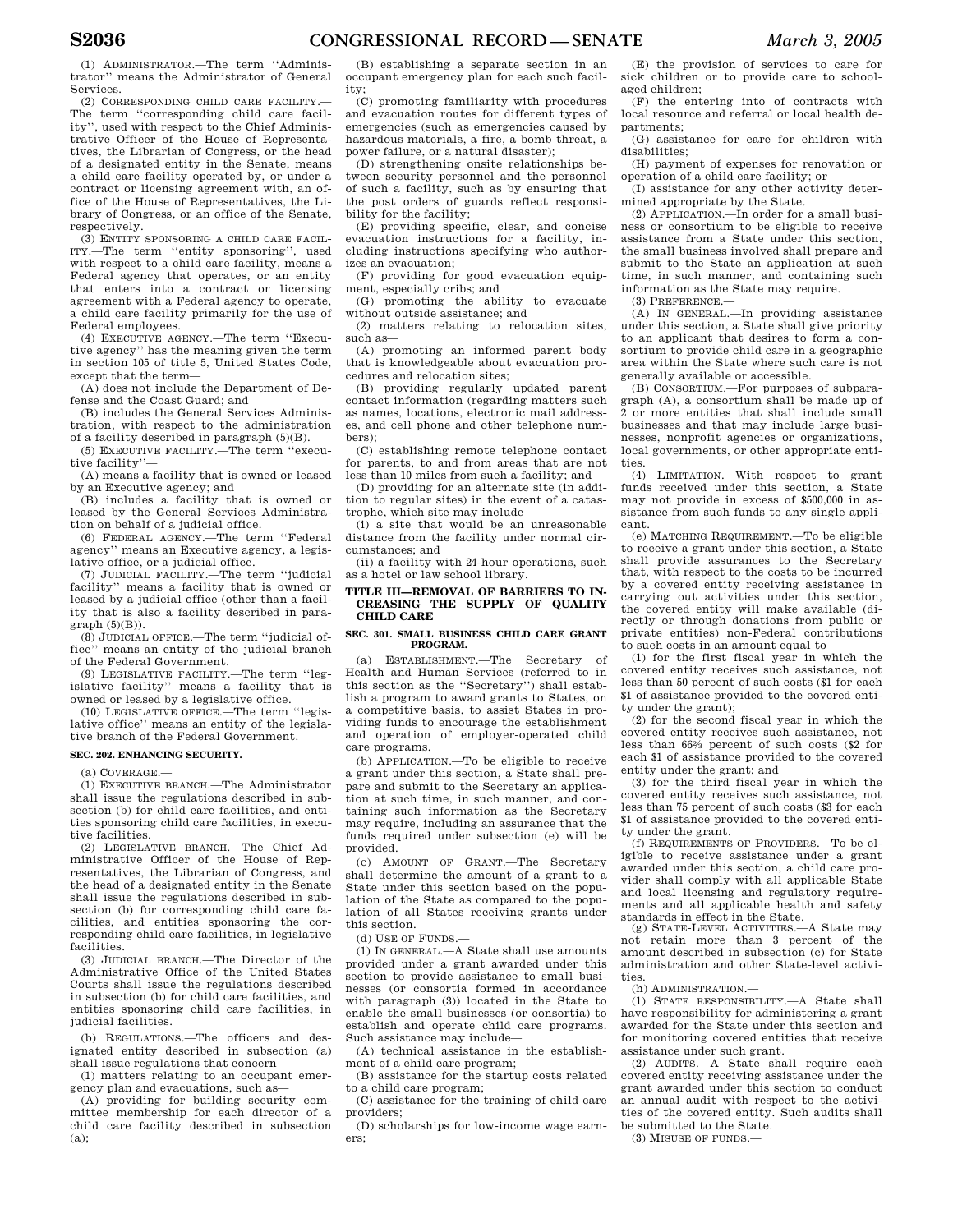(A) REPAYMENT.—If the State determines, through an audit or otherwise, that a covered entity receiving assistance under a grant awarded under this section has misused the assistance, the State shall notify the Secretary of the misuse. The Secretary, upon such a notification, may seek from such a covered entity the repayment of an amount equal to the amount of any such misused assistance plus interest.

(B) APPEALS PROCESS.—The Secretary shall by regulation provide for an appeals process with respect to repayments under this paragraph.

(i) REPORTING REQUIREMENTS.—

(1) 2-YEAR STUDY.—

(A) IN GENERAL.—Not later than 2 years after the date on which the Secretary first awards grants under this section, the Secretary shall conduct a study to determine—

(i) the capacity of covered entities to meet the child care needs of communities within States;

(ii) the kinds of consortia that are being formed with respect to child care at the local level to carry out programs funded under this section; and

(iii) who is using the programs funded under this section and the income levels of such individuals.

(B) REPORT.—Not later than 28 months after the date on which the Secretary first awards grants under this section, the Secretary shall prepare and submit to the appropriate committees of Congress a report on the results of the study conducted in accordance with subparagraph (A).

(2) 4-YEAR STUDY.—

(A) IN GENERAL.—Not later than 4 years after the date on which the Secretary first awards grants under this section, the Secretary shall conduct a study to determine the number of child care facilities that are funded through covered entities that received assistance through a grant awarded under this section and that remain in operation, and the extent to which such facilities are meeting the child care needs of the individuals served by such facilities.

(B) REPORT.—Not later than 52 months after the date on which the Secretary first awards grants under this section, the Secretary shall prepare and submit to the appropriate committees of Congress a report on the results of the study conducted in accordance with subparagraph (A).

(j) DEFINITIONS.—In this section:

(1) COVERED ENTITY.—The term ''covered entity'' means a small business or a consortium formed in accordance with subsection  $(d)(3)$ .

(2) SMALL BUSINESS.—The term ''small business'' means an employer who employed an average of at least 2 but not more than 50 employees on business days during the preceding calendar year.

(k) AUTHORIZATION OF APPROPRIATIONS.—

(1) IN GENERAL.—There is authorized to be appropriated to carry out this section, \$50,000,000 for the period of fiscal years 2006 through 2010.

(2) EVALUATIONS AND ADMINISTRATION.— With respect to the total amount appropriated for such period in accordance with this subsection, not more than \$2,500,000 of that amount may be used for expenditures related to conducting evaluations required under, and the administration of, this section.

(l) TERMINATION OF PROGRAM.—The program established under subsection (a) shall terminate on September 30, 2010.

Mr. ENZI. Mr. President, today I am pleased to be joined by Senators KEN-NEDY, ALEXANDER and DODD in introducing the ''Caring for Children Act of 2005'' which reauthorizes the Child Care

and Development Block Grant (CCDBG). This legislation is essential to continued success with welfare reform because it helps low-income parents find and pay for affordable child care so that they can work.

As members of this body know, child care vouchers provided to parents by States using CCDBG funds greatly facilitate the expansion of child care subsidies and promote parental choice by allowing eligible parents to select their preferred type of care setting and provider, including faith-based providers.

Current law provides States with flexibility in determining how to address the child care needs of low-income families and children, including establishing the eligibility requirements for participation.

The legislation we are introducing today adds even greater flexibility by proposing to eliminate the arbitrary Federal ceiling for eligibility. Removal of this ceiling, previously set at 85 percent of State median income, eliminates any Federal income-based restriction on State determination of who receives benefits. However States must continue to prioritize families based on need.

States provide child care assistance to both TANF and non-TANF families. For the first time the Caring for Children Act requires States and territories to show they are spending at least 70 percent of their mandatory child care money on actual subsidies for child care. For TANF families, families transitioning off TANF, and families at risk of becoming dependent on public assistance an assurance of the State's commitment to providing significant funds for direct assistance is critical.

The bill we are introducing today also addresses factors that in the past made finding care difficult for parents. We have specifically required States to meet the child care needs of parents who have children with special needs, parents who work non-traditional hours, or parents who need child care for infants and toddlers. Additionally, the legislation streamlines and reduces unnecessary paperwork by allowing States to provide assistance to eligible families for six months before re-determining eligibility.

The bill also supports the needs of small business owners and operators, by providing resources for small businesses to join together to provide child care for their employees. This will be of great help for rural areas, where small businesses provide most of the employment opportunities.

Last, but most importantly, the bill responds to, in significant ways, the very disturbing reports about the lack of quality in child care and the lack of tangible results from current investments in quality. The bill before us increases the quality set-aside from 4 to 6 percent and directs child care quality funds toward activities that can really make a difference. Under this bill, States would develop child care quality

targets and would be held accountable to reach those targets. Quality funds would be available for States to: develop and implement voluntary guidelines on pre-reading and language skills and prenumeracy and mathematic skills and activities for child care programs in the State; support activities and provide technical assistance to enhance early learning and school preparedness in Federal, State and local child care settings; offer training, professional development and educational opportunities for child care providers that relate to scientifically based curricula and teaching strategies through several means including distance learning; offer incentives for child care providers that meet or exceed State child care services guidelines; evaluate and assess the quality and effectiveness of child care programs and services offered in the State to young children on improving overall school preparedness; and other activities that can be shown to improve child safety, child well-being, or school preparedness.

The improvements made to the program by this legislation and the resources it provides will continue to help provide quality child care in my home State of Wyoming, and other rural States. Many families in Wyoming reside in very isolated areas, and by helping to support child care centers in those rural areas, this legislation will help provide high quality child care; a service that many in those communities might otherwise be forced to do without.

This legislation represents a truly bipartisan effort and I look forward to having it signed into law this year. The Caring for Children Act includes some very important changes in our nation's premier child care program that provide families with the assistance they need to work and access to child care that best meets their children's needs.

> By Mr. REED (for himself, Mr. DODD, Mr. KENNEDY, and Mrs. MURRAY):

S. 526. A bill to amend the Child Care and Development Block Grant Act of 1990 to provide incentive grants to improve the quality of child care; to the Committee on Health, Education, Labor, and Pensions.

Mr. REED. Mr. President, I am pleased to be joined today by Senators DODD, KENNEDY, and MURRAY in once again introducing the Child Care Quality Incentive Act, which seeks to redouble our child care efforts and renew the child care partnership with the States by providing incentive funding to increase payment rates.

This legislation seeks to put highquality child care within the reach of more working families. As things stand, States too often fund only a fraction of prevailing child care costs.

Under the Child Care and Development Block Grant (CCDBG), States are required to perform market rate surveys every two years. Yet many States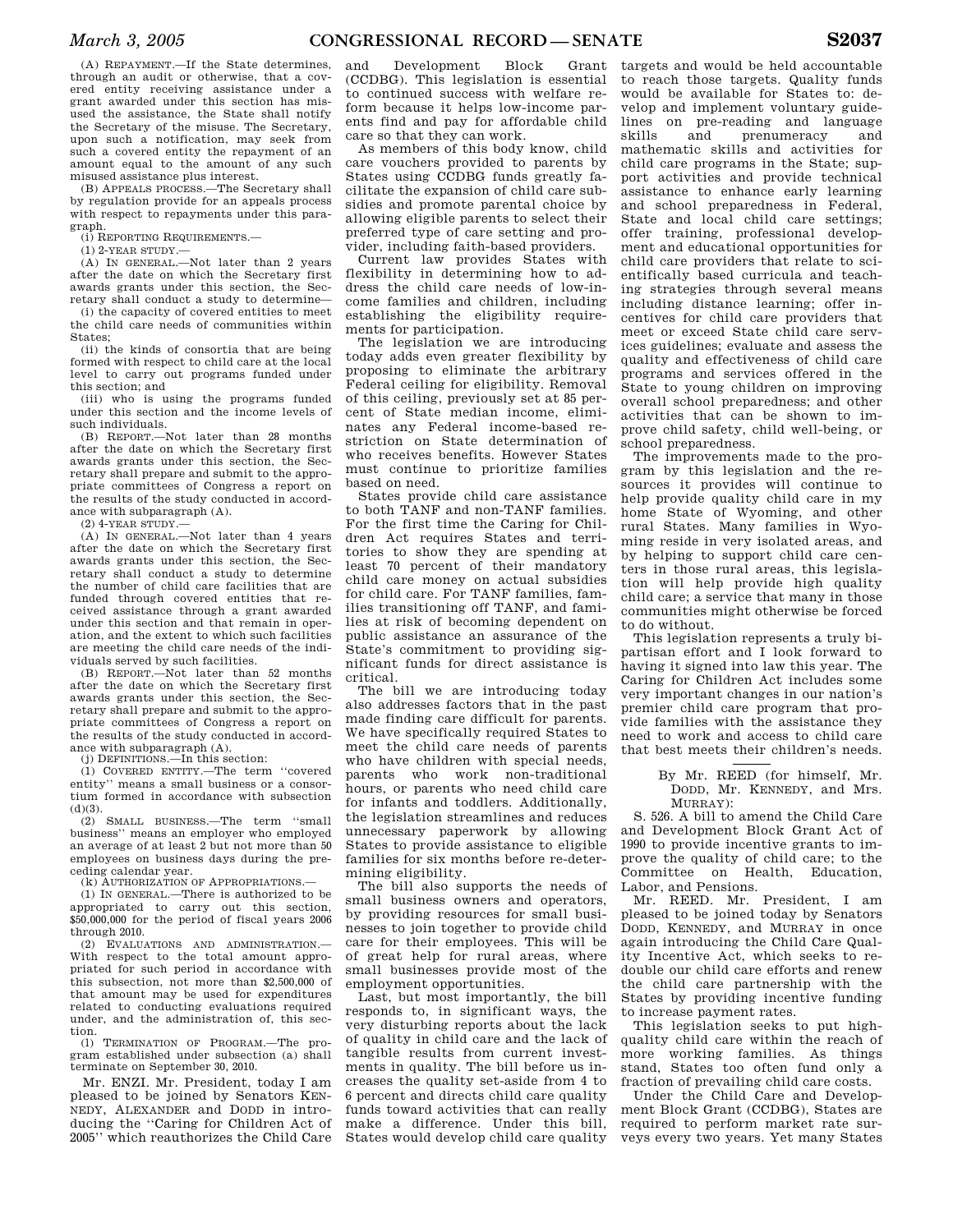disregard them when it comes time to setting their payment rates, the level at which States reimburse child care providers who care for low-income children who receive a child care subsidy. As a result, States are unable to meet the law's promise to give eligible lowincome families the same access to child care services as non-eligible families.

At stake are safe, supportive, and educationally enriching environments for children during the formative years that set the stage for future performance in school and beyond. When payment rates are set too low, child care centers that serve low-income children struggle to survive and may have to close. If they choose to stay afloat despite the limited ability of families to pay, the tradeoffs directly impact the quality of care. Such tradeoffs include smaller staffs, underpaid employees with few or no benefits, and limited employee training, educational materials, and community services like health screenings. Those centers that avoid this route may turn low-income children away or be forced out of business.

Under welfare reform we expect the neediest parents to hold jobs to sustain their families. We must also afford them responsible choices to protect their children while they pursue their economic future.

Our legislation creates a new mandatory funding pool under the Child Care and Development Block Grant to help States increase payment rates, while requiring States to set payment rates in line with updated market rate surveys. As such, it will allow more lowincome families access to quality child care, and increase the availability of quality child care for all families.

Support for this legislation is strong among leading national organizations such as USA Child Care, the Children's Defense Fund, the YMCA of the USA, Catholic Charities of the USA, the Child Welfare League of America, and many more. A range of local and State organizations and providers have also offered endorsements.

This year, Congress is slated to reauthorize the Child Care and Development Block Grant. I urge my colleagues to join Senators DODD, KEN-NEDY, MURRAY, and me in this endeavor to improve the quality of child care by cosponsoring the Child Care Quality Incentive Act and working to include its provisions in the CCDBG reauthorization. The time to bring payment rates in line with market realities is now. Only then will the commitment to offer equal access to quality child care ring true.

Mr. President, I ask unanimous consent that the text of this legislation be printed in the RECORD.

There being no objection, the bill was ordered to be printed in the RECORD, as follows:

### S. 526

*Be it enacted by the Senate and House of Representatives of the United States of America in Congress assembled,* 

### **SECTION 1. SHORT TITLE.**

This Act may be cited as the ''Child Care Quality Incentive Act of 2005''.

#### **SEC. 2. FINDINGS AND PURPOSES.**

(a) FINDINGS.—Congress makes the following findings:

(1) Recent research on early brain development reveals that much of a child's growth is determined by early learning and nurturing care. Research also shows that quality early care and education leads to increased cognitive abilities, positive classroom learning behavior, increased likelihood of long-term school success, and greater likelihood of long-term economic and social self-sufficiency.

(2) Each day an estimated 13,000,000 children, including 6,000,000 infants and toddlers, spend some part of their day in child care. However, a study in 4 States found that only 1 in 7 child care centers provide care that promotes healthy development, while 1 in 8 child care centers provide care that threatens the safety and health of children.

(3) Full-day child care can cost \$4,000 to \$12,000 per year.

(4) Although Federal assistance is available for child care, funding is severely limited. Even with Federal subsidies, many families cannot afford child care. For families with young children and a monthly income under \$1,200, the cost of child care typically consumes 25 percent of their income.

(5) Payment (or reimbursement) rates, which determine the maximum the State will reimburse a child care provider for the care of a child who receives a subsidy, are too low to ensure that quality care is accessible to all families.

(6) Low payment rates directly affect the kind of care children get and whether families can find quality child care in their communities. In many instances, low payment rates force child care providers serving lowincome children to cut corners in ways that impact the quality of care for the children, including reducing the number of staff, eliminating professional development opportunities, and cutting enriching educational activities and services.

(7) Children in low-quality child care are more likely to have delayed reading and language skills, and display more aggression toward other children and adults.

(8) Increased payment rates lead to higher quality child care as child care providers are able to attract and retain qualified staff, provide salary increases and professional training, maintain a safe and healthy environment, and purchase basic supplies, children's literature, and developmentally appropriate educational materials.

(b) PURPOSE.—The purpose of this Act is to improve the quality of, and access to, child care by increasing child care payment rates. **SEC. 3. PAYMENT RATES.** 

Section 658E(c)(4) of the Child Care and Development Block Grant Act of 1990 (42 U.S.C.  $9858c(c)(4)$ ) is amended-

(1) by redesignating subparagraph (B) as subparagraph (C);

(2) in subparagraph (A), by striking ''to comparable child care services'' and inserting ''to child care services that are comparable (in terms of quality and types of services provided) to child care services''; and

(3) by inserting after subparagraph (A) the following:

''(B) PAYMENT RATES.—

''(i) SURVEYS.—In order to provide the certification described in subparagraph (A), the State shall conduct statistically valid and reliable market rate surveys (that reflect variations in the cost of child care services by locality), in accordance with such methodology standards as the Secretary shall

issue. The State shall conduct the surveys not less often than at 2-year intervals, and use the results of such surveys to implement, not later than 1 year after conducting each survey, payment rates described in subparagraph (A) that ensure equal access to comparable services as required by subparagraph  $(A)$ .

''(ii) COST OF LIVING ADJUSTMENTS.—The State shall adjust the payment rates at intervals between such surveys to reflect increases in the cost of living, in such manner as the Secretary may specify.

''(iii) RATES FOR DIFFERENT AGES AND TYPES OF CARE.—The State shall ensure that the payment rates reflect variations in the cost of providing child care services for children of different ages and providing different types of care.

.<br>'(iv) PUBLIC DISSEMINATION.—The State shall, not later than 30 days after the completion of each survey described in clause (i), make the results of the survey widely available through public means, including posting the results on the Internet.''.

#### **SEC. 4. INCENTIVE GRANTS TO IMPROVE THE QUALITY OF CHILD CARE.**

(a) FUNDING.—Section 658B of the Child Care and Development Block Grant Act of 1990 (42 U.S.C. 9858) is amended—

(1) by striking ''There'' and inserting the following:

''(a) AUTHORIZATION OF APPROPRIATIONS.— There'';

(2) in subsection (a), by inserting ''(other than section 658H)'' after ''this subchapter''; and

(3) by adding at the end the following:

''(b) APPROPRIATION OF FUNDS FOR GRANTS TO IMPROVE THE QUALITY OF CHILD CARE.— Out of any funds in the Treasury that are not otherwise appropriated, there is authorized to be appropriated and there is appropriated \$500,000,000 for each of fiscal years 2006 through 2010, for the purpose of making grants under section 658H.''.

(b) USE OF BLOCK GRANT FUNDS.—Section 658E(c)(3) of the Child Care and Development Block Grant Act of 1990 (42 U.S.C. 9858c(c)(3)) is amended—

(1) in subparagraph (B), by striking ''under this subchapter'' and inserting ''under this subchapter (other than section 658B(b))''; and

(2) in subparagraph (D), by inserting ''(other than section 658H)'' after ''under this subchapter''.

(c) ESTABLISHMENT OF PROGRAM.—Section 658G of the Child Care and Development Block Grant Act of 1990 (42 U.S.C. 9858e) is amended by inserting ''(other than section 658H)'' after ''this subchapter''.

(d) GRANTS TO IMPROVE THE QUALITY OF CHILD CARE.—The Child Care and Development Block Grant Act of 1990 (42 U.S.C. 9858 et seq.) is amended by inserting after section 658G the following:

### **''SEC. 658H. GRANTS TO IMPROVE THE QUALITY OF CHILD CARE.**

''(a) AUTHORITY.—

''(1) IN GENERAL.—The Secretary shall use the amount appropriated under section 658B(b) for a fiscal year to make grants to eligible States, and Indian tribes and tribal organizations, in accordance with this section.

''(2) ANNUAL PAYMENTS.—The Secretary shall make an annual payment for such a grant to each eligible State, and for Indian tribes and tribal organizations, out of the corresponding payment or allotment made under subsections (a), (b), and (e) of section 658O from the amount appropriated under section 658B(b).

''(b) ELIGIBLE STATES.—

''(1) IN GENERAL.—In this section, the term 'eligible State' means a State that—

''(A) has conducted a statistically valid survey of the market rates for child care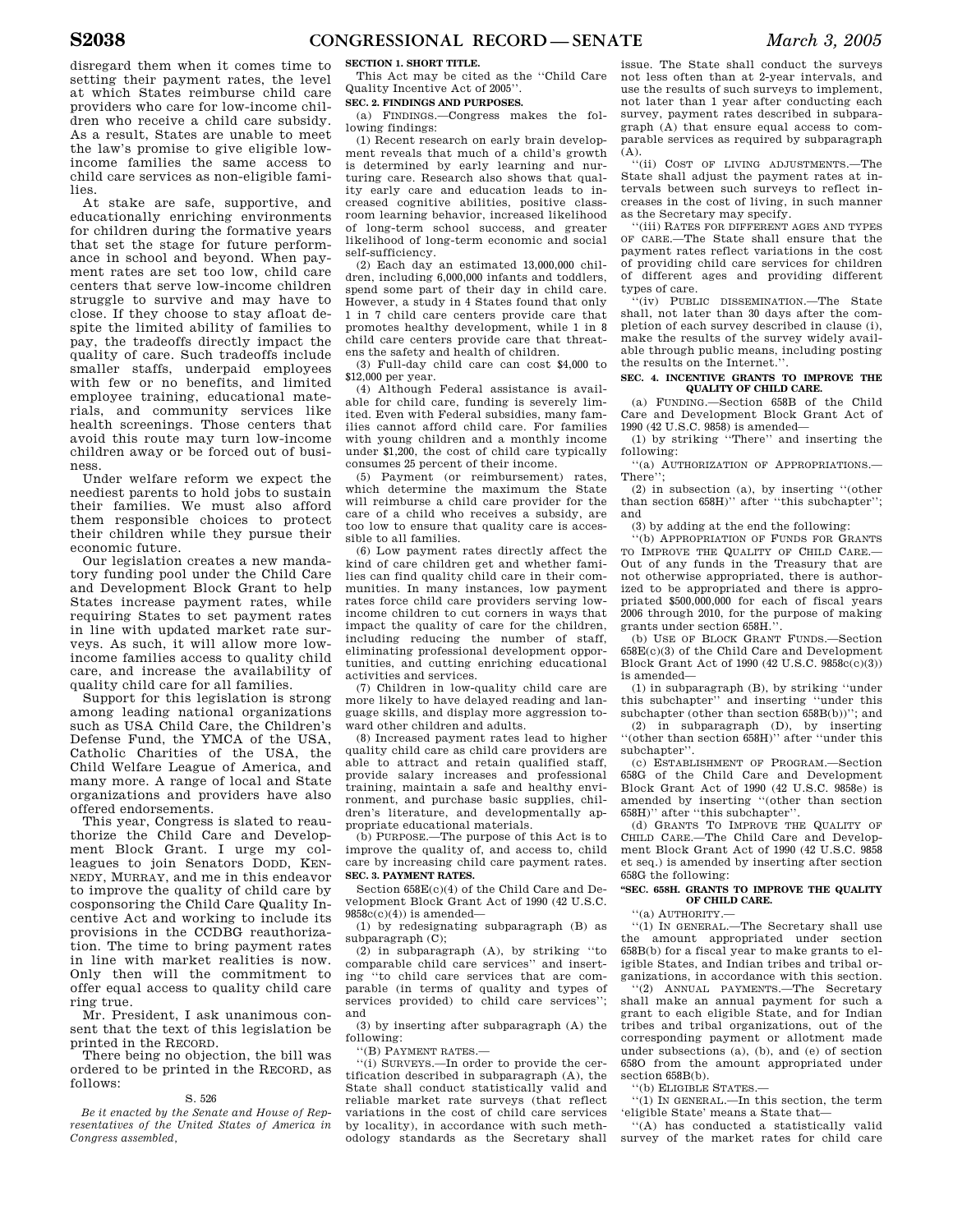services in the State within the 2 years preceding the date of the submission of an application under paragraph (2); and

''(B) submits an application in accordance with paragraph (2).

''(2) APPLICATION.—

''(A) IN GENERAL.—To be eligible to receive a grant under this section, a State shall submit an application to the Secretary at such time, in such manner, and accompanied by such information, in addition to the information required under subparagraph (B), as the Secretary may require.

''(B) INFORMATION REQUIRED.—Each application submitted for a grant under this section shall—

''(i) detail the methodology and results of the State market rates survey conducted pursuant to paragraph  $(1)(A)$ ;

''(ii) describe the State's plan to increase payment rates from the initial baseline determined under clause (i);

''(iii) describe how the State will increase payment rates in accordance with the market survey results, for all types of child care providers who provide services for which assistance is made available under this subchapter;

''(iv) describe how payment rates will be set to reflect the variations in the cost of providing care for children of different ages and different types of care;

''(v) describe how the State will prioritize increasing payment rates for—

''(I) care of higher-than-average quality, such as care by accredited providers or care that includes the provision of comprehensive services;

''(II) care for children with disabilities and children served by child protective services; or

''(III) care for children in communities served by local educational agencies that have been identified for improvement under section  $1116(c)(3)$  of the Elementary and Secondary Education Act of 1965 (20 U.S.C.  $6316(c)(3)$ :

''(vi) describe the State's plan to assure that the State will make the payments on a timely basis and follow the usual and customary market practices with regard to payment for child absentee days; and

''(vii) describe the State's plans for making the results of the survey widely available through public means.

''(3) CONTINUING ELIGIBILITY REQUIRE-MENT.—

''(A) SECOND AND SUBSEQUENT PAYMENTS.— A State shall be eligible to receive a second or subsequent annual payment under this section only if the Secretary determines that the State has made progress, through the activities assisted under this subchapter, in maintaining increased payment rates.

''(B) THIRD AND SUBSEQUENT PAYMENTS.—A State shall be eligible to receive a third or subsequent annual payment under this section only if the State has conducted, at least once every 2 years, an update of the survey described in paragraph (1)(A).

''(4) REQUIREMENT OF MATCHING FUNDS.—

''(A) IN GENERAL.—To be eligible to receive a grant under this section, the State shall agree to make available State contributions from State sources toward the costs of the activities to be carried out by the State pursuant to subsection (c) in an amount that is not less than 20 percent of such costs.

'(B) DETERMINATION OF STATE CONTRIBU-TIONS.—Such State contributions shall be in cash. Amounts provided by the Federal Government may not be included in determining the amount of such State contributions.

''(c) USE OF FUNDS.—

''(1) PRIORITY USE.—An eligible State that receives a grant under this section shall use the funds received to significantly increase the payment rate for the provision of child

care assistance in accordance with this subchapter up to the 100th percentile of the market rate determined under the market rate survey described in subsection  $(\mathrm{b})(1)(\mathrm{A}).$ 

''(2) ADDITIONAL USES.—An eligible State that demonstrates to the Secretary that the State has achieved a payment rate of the 100th percentile of the market rate determined under the market rate survey described in subsection (b)(1)(A) may use funds received under a grant made under this section for any other activity that the State demonstrates to the Secretary will enhance the quality of child care services provided in the State.

''(3) SUPPLEMENT NOT SUPPLANT.—Amounts paid to a State under this section shall be used to supplement and not supplant other Federal, State, or local funds provided to the State under this subchapter or any other provision of law.

'(d) EVALUATIONS AND REPORTS.

''(1) STATE EVALUATIONS.—Each eligible State shall submit to the Secretary, at such time and in such form and manner as the Secretary may require, information regarding the State's efforts to increase payment rates and the impact increased payment rates are having on the quality of child care in the State and the access of parents to high-quality child care in the State.

''(2) REPORTS TO CONGRESS.—The Secretary shall submit biennial reports to Congress on the information described in paragraph (1). Such reports shall include data from the applications submitted under subsection (b)(2) as a baseline for determining the progress of each eligible State in maintaining increased payment rates.

(e) INDIAN TRIBES AND TRIBAL ORGANIZA-TIONS.—The Secretary shall determine the manner in which and the extent to which the provisions of this section apply to Indian tribes and tribal organizations.

'(f) PAYMENT RATE.—In this section, the term 'payment rate' means the rate of reimbursement to providers for subsidized child care.

(e) PAYMENTS.—Section 658J(a) of the Child Care and Development Block Grant Act of 1990 (42 U.S.C. 9858h(a)) is amended by inserting ''from funds appropriated under section 658B(a)'' after ''section 658O''.

(f) ALLOTMENT.—Section 658O of the Child Care and Development Block Grant Act of 1990 (42 U.S.C. 9858m) is amended—

 $(1)$  in subsection  $(b)(1)$ , in the matter pre- $\operatorname{ceding}$  subparagraph  $(\mathbf{A})$ 

(A) by striking ''section 658B'' and inserting ''section 658B(a)''; and

(B) by inserting ''and from the amounts appropriated under section 658B(b) for each fiscal year remaining after reservations under subsection (a),'' before ''the Secretary shall allot''; and

(2) in subsection (e)—

(A) in paragraph (1), by striking ''the allotment under subsection (b)'' and inserting ''an allotment made under subsection (b)''; and

(B) in paragraph (3), by inserting ''corresponding'' before ''allotment''.

Mr. KENNEDY. Mr. President, I'm pleased to join my colleagues in introducing the Caring for Children Act of 2005. We were able to work together on both sides of the aisle to prepare this bill to reauthorize the Child Care and Development Block Grant program. The Caring for Children Act reflects our common goals to expand access and improve the quality of child care for children and families throughout the Nation.

Child care is a key issue in both welfare reform and education reform. The

success of our welfare system rests on our ability to provide dependable and consistent child care support for lowincome families, so that they can work and provide for their families. Improving the quality of child care and the environment in which our children develop is an essential responsibility of our society as a whole, and this legislation can be an important part of our effort in Congress to meet that responsibility.

Today, 65 percent of parents with young children and 79 percent of parents with school age children are in America's workforce. During the working day, 14 million children are cared for by someone other than a parent.

For low-income families and single mothers, child care assistance is a lifeline. Low-income mothers who receive child care assistance are 40 percent more likely to remain employed after 2 years, compared to those who do not receive such support. Yet child care is still unaffordable for far too many families—full-day care can easily cost thousands of dollars a year and become an impossible expense for millions of families.

The Caring for Children Act will expand access to child care and do more to deliver the support that working parents need in obtaining effective child care. The bill supports activities to help parents fmd quality care through State Resource and Referral Centers, so that greater information and outreach to parents will be available.

Child care is a vital support for working parents, and it is also an essential link in preparing young children for school. Research shows that the early environments in which children learn and develop have a profound impact on their later development and on their success in school. Unfortunately, much remains to be done to improve the quality of child care. Nearly half of all kindergarten teachers report that the majority of children in each entering class has specific problems, including difficulty in following directions, lack of even the most basic academic skills, troubled situations at home, or difficulty in relating to other children.

The Caring for Children Act seeks to improve the quality of child care available to low-income children and their families through the Child Care and Development Block Grant. The bill will raise the amount of funds that States must dedicate to quality activities from 4 to 6 percent.

Most important, the Act will promote better child care by focusing on activities that make children ready to learn, and encouraging States to improve child safety and well-being. Funds will be used to provide greater training and support for child care workers, establish voluntary guidelines for school preparedness, and enhance the early learning of young children.

Investments in the child care workforce are also essential to improve the quality of care. Today, only one in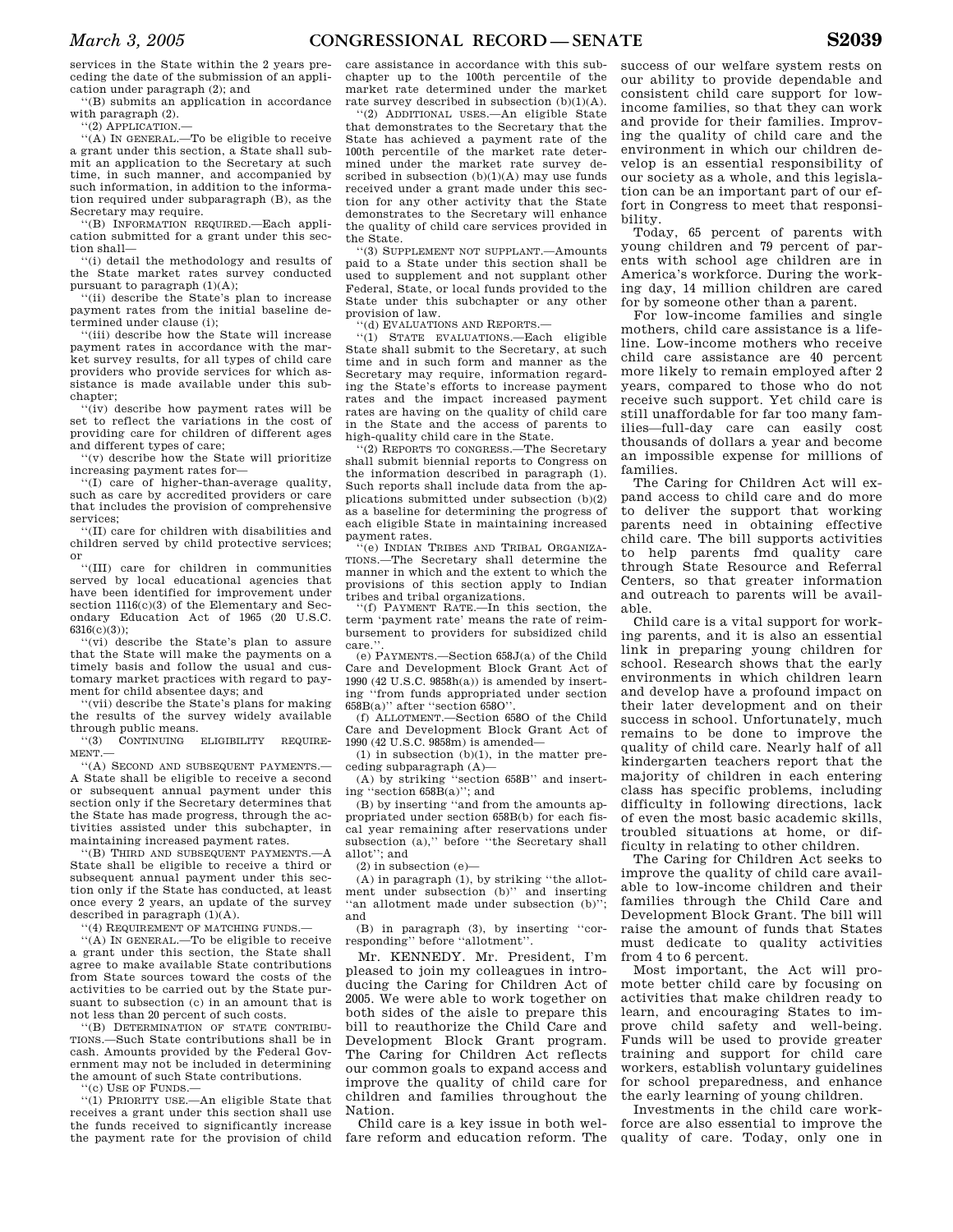seven child care centers provides a level of quality adequate for child development. Thirty states have no preservice training requirements for child care workers. Our bill supports professional development and education opportunities for child care providers to upgrade their skills and to use proven and effective early learning materials and teaching strategies in their work. It encourages states to increase the recruitment and retention of qualified child care staff and reduce the high turnover rates in child care centers.

We must also do more to ensure that states provide timely and adequate payments for high quality care. The Caring for Children Act will improve reimbursement rates for care in the states, and more effectively use the market survey required under current law to establish payment rates. I commend Senator REED for his leadership on those provisions.

Finally, the Caring for Children Act creates a new Federal commitment to serve children in need, including families with infants and toddlers, children with disabilities, and families that require special care during non-traditional work hours. Thanks to Senator HARKIN's leadership, the needs of infants and toddlers will continue to be addressed in this bill.

The Caring for Children Act builds on effective practices already underway in many states, but we still have a long way to go to see that all children have access to good child care. More resources are clearly required, and the need is urgent.

In nearly half the states, eligible children are being placed on waiting lists or being turned away altogether. In Massachusetts, over 16,000 low-income children are on waiting lists.

Instead of responding to this need, the President's budget for Fiscal Year 2006 freezes funding for the Child Care and Development Block Grant. Under the Administration's own calculations, 300,000 fewer low-income children will have access to child care assistance by 2010. Surely, we can do better.

It makes no sense to cut back on child care for low-income children. We need to serve as many needy children as possible. I look forward very much to working with our colleagues on the Finance Committee to make that goal a reality as the reauthorization of the Temporary Assistance for Needy Families Block Grant moves forward this year.

I commend Senators ENZI, ALEX-ANDER, and DODD for their impressive work on this bill. I urge all of my colleagues in the Senate to support this important legislation and work with us to provide the support for quality child care that low-income families throughout America need and deserve.

> By Mr. LAUTENBERG (for himself, Mr. CORZINE, Mr. SCHUMER, and Mrs. CLINTON):

S. 527. A bill to protect the Nation's law enforcement officers by banning

the Five-seveN Pistol and 5.7 x 28mm SS190 and SS192 cartridges, testing handguns and ammunition for capability to penetrate body armor, and prohibiting the manufacture, importation, sale, or purchase of such handguns or ammunition by civilians; to the Committee on the Judiciary.

Mr. LAUTENBERG. Mr. President, the tragic attacks of September 11, 2001 reminded us that police are heroes who risk their lives to protect us.

That's why it's so outrageous that a gun manufacturer would design and market a ''cop killer'' weapon.

Today on the streets of our cities there is a handgun, called the Five-SeveN, that was specifically designed to pierce bulletproof vests like the ones worn by police.

The web site for this gun actually brags that it can pierce protective armor—that it is a potential cop killer.

One of these weapons was recently confiscated by police officer in Camden, NJ, from a suspect charged with trafficking in large amounts of narcotics.

If there had been a gunfight, the police would have been outgunned.

Who knows how many cop-killer guns are on the streets of my State—or yours?

Police across the nation are alarmed by this weapon. The police chief of Jersey City, Robert Troy, recently pleaded with Congress to ban this gun.

That's why I have introduced the Protect Law Enforcement Armor (PLEA) Act to take ''cop-killer guns'' off the streets. And, I am pleased Senators CORZINE, SCHUMER and CLINTON are co-sponsors of this legislation.

There might be a place for this gun on a battlefield . . . but not near a playground.

Not on our streets.

The cop-killer gun isn't good for hunting. The last time I checked, deer didn't wear bulletproof vests.

It isn't for target shooting.

It isn't even a practical weapon for protection against home intruders.

The cop-killer gun was designed for one thing—piercing the protective armor worn by police officers.

This is a weapon a terrorist or criminal would love: light and easily concealed, yet so powerful that it can penetrate a bullet-proof vest from a distance of more than two football fields.

Armor-piercing bullets are already illegal, but the cop-killer gun has slipped through a loophole in the law.

Simply put, this gun skirts the law by delivering ammunition with unusual velocity, turning otherwise legal bullets into ''cop killers.''

We can't sit by. We must protect our police.

We must ban the cop-killer gun and close the loophole on cop-killer bullets.

Our police officers risk their lives to protect us . . . but we should reduce that risk as much as possible.

Let's get cop-killer guns off our streets.

Let's pass the PLEA Act.

The PLEA Act is simple. It would ban the Five-seven assault pistol, ban the special armor piecing FN 5.7 x 28mm S 192 ammunition, expand the federal definition of armor piercing ammunition, and require the Attorney General to test any ammunition that is capable of penetrating body armor.

The PLEA Act does not apply to the military and law enforcement. In fact, it specifically exempts sale of armor piercing ammunition to the military and law enforcement.

I encourage my colleagues to support it.

I ask unanimous consent that the text of the bill be printed in the RECORD.

There being no objection, the bill was ordered to be printed in the RECORD, as follows:

#### S. 527

*Be it enacted by the Senate and House of Representatives of the United States of America in Congress assembled,* 

### **SECTION 1. SHORT TITLE.**

This Act may be cited as the ''Protect Law Enforcement Armor Act'' or the ''PLEA Act."

### **SEC. 2. FINDINGS AND PURPOSE.**

(a) FINDINGS.—Congress finds the following:

(1) Law enforcement is facing a new threat from handguns and accompanying ammunition, which are designed to penetrate police body armor, being marketed and sold to civilians.

(2) A Five-seveN Pistol and accompanying ammunition, manufactured by FN Herstal of Belgium as the ''5.7 x 28 mm System,'' has recently been recovered by law enforcement on the streets. The Five-seveN Pistol and 5.7 x 28mm SS192 cartridges are legally available for purchase by civilians under current law.

(3) The Five-seveN Pistol and 5.7 x 28mm SS192 cartridges are capable of penetrating level IIA armor. The manufacturer advertises that ammunition fired from the FiveseveN will perforate 48 layers of Kevlar up to 200 meters and that the ammunition travels at 2100 feet per second.

(4) The Five-seveN Pistol, and similar handguns designed to use ammunition capable of penetrating body armor, pose a devastating threat to law enforcement.

(b) PURPOSE.—The purpose of this Act is to protect the Nation's law enforcement officers by—

(1) testing handguns and ammunition for capability to penetrate body armor; and

(2) prohibiting the manufacture, importation, sale, or purchase by civilians of the Five-seveN Pistol, ammunition for such pistol, or any other handgun that uses ammunition found to be capable of penetrating body armor.

### **SEC. 3. ARMOR PIERCING AMMUNITION.**

(a) EXPANSION OF DEFINITION OF ARMOR PIERCING AMMUNITION.—Section 921(a)(17)(B) of title 18, United States Code, is amended—

(1) in clause (i), by striking ''or'' at the end;

(2) in clause (ii), by striking the period at the end and inserting ''; and''; and

(3) by adding at the end the following:

''(iii) a projectile that—

''(I) may be used in a handgun; and

''(II) the Attorney General determines, pursuant to section 926(d), to be capable of penetrating body armor."

(b) DETERMINATION OF CAPABILITY OF PRO-JECTILES TO PENETRATE BODY ARMOR.—Section 926 of title 18, United States Code, is amended by adding at the end the following: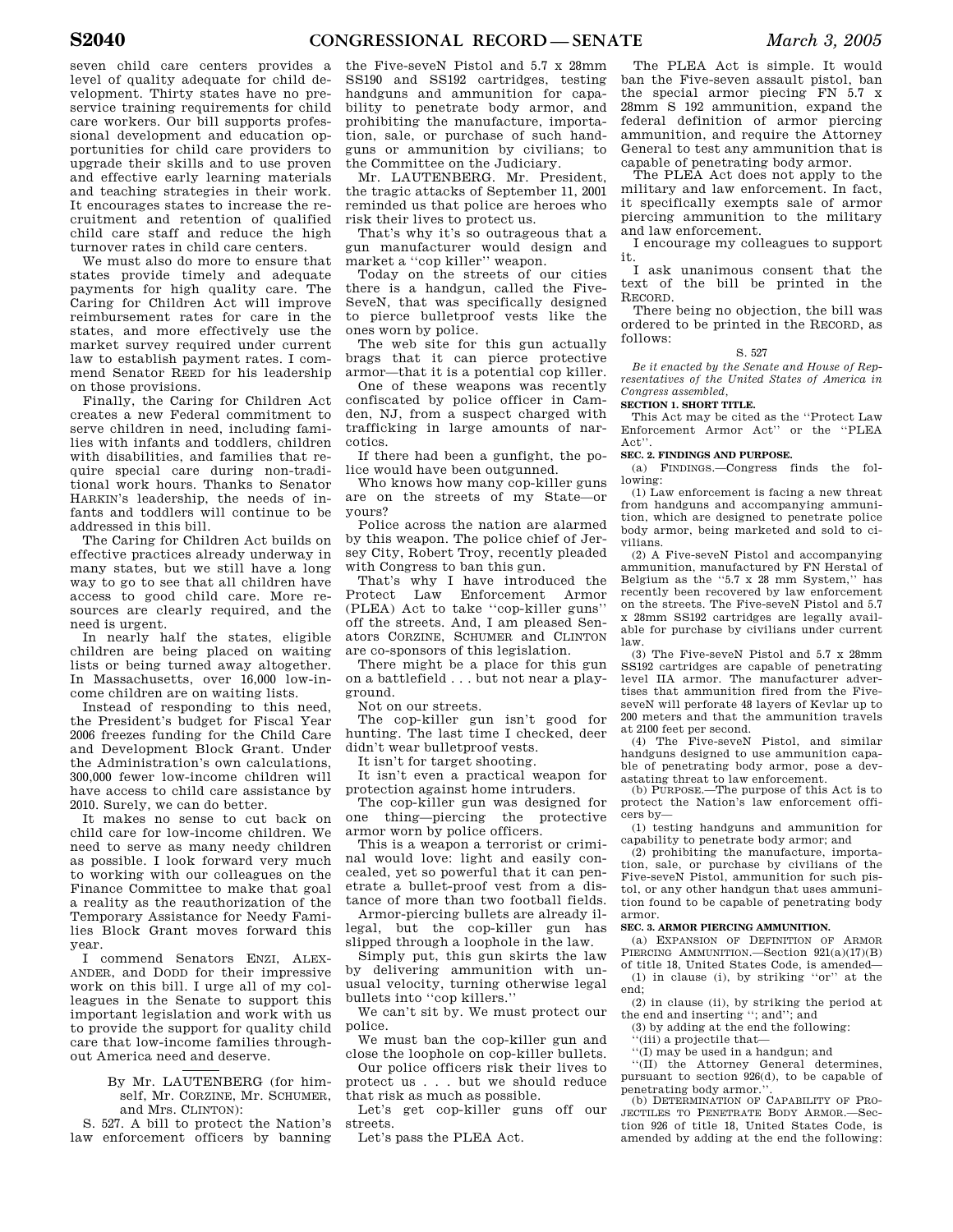''(d)(1) Not later than 1 year after the date of enactment of this subsection, the Attorney General shall promulgate standards for the uniform testing of projectiles against Body Armor Exemplar.

''(2) The standards promulgated pursuant to paragraph (1) shall take into account, among other factors, variations in performance that are related to the type of handgun used, the length of the barrel of the handgun, the amount and kind of powder used to propel the projectile, and the design of the projectile.

''(3) As used in paragraph (1), the term 'Body Armor Exemplar' means body armor that the Attorney General determines meets minimum standards for the protection of law enforcement officers.''

#### **SEC. 4. ARMOR PIERCING HANDGUNS AND AMMU-NITION.**

(a) IN GENERAL.—Section 922 of title 18, United States Code, is amended by adding after subsection (y):

''(z) FIVE-SEVEN PISTOL.—

''(1) IN GENERAL.—It shall be unlawful for any person to manufacture, import, market, sell, ship, deliver, possess, transfer, or receive—

''(A) the Fabrique Nationale Herstal Five-SeveN Pistol;

''(B) 5.7 x 28mm SS190 and SS192 cartridges; or

''(C) any other handgun that uses armor piercing ammunition.

'(2) EXCEPTIONS.—This subsection shall not apply to—

''(A) any firearm or armor piercing ammunition manufactured for, and sold exclusively to, military, law enforcement, or intelligence agencies of the United States; and

''(B) the manufacture, possession, transfer, receipt, shipment, or delivery of a firearm or armor piercing ammunition by a licensed manufacturer, or any person acting pursuant to a contract with a licensed manufacturer, for the purpose of examining and testing such firearm or ammunition to determine whether paragraph (1) applies to such firearm.''.

(b) PENALTIES.—Section  $924(a)(1)(B)$  of title 18, United States Code, is amended by striking "or  $(q)$ " and inserting " $(q)$ , or  $(z)$ ".

> By Mr. HARKIN (for himself and Mr. SMITH):

S. 528. A bill to authorize the Secretary of Health and Human Services to provide grants to States to conduct demonstration projects that are designed to enable medicaid-eligible individuals to receive support for appropriate and necessary long-term services in the settings of their choice; to the Committee on Finance.

Mr. HARKIN. Mr. President, today I, along with Senator SMITH, introduce the Money Follows the Person Act of 2005. This legislation is needed to truly bring people with disabilities into the mainstream of society and provide equal opportunity for employment and community activities.

In order to work or live in their own homes, Americans with disabilities need access to community-based serv-<br>ices and supports. Unfortunately, ices and supports. under current Federal Medicaid policy, the deck is stacked in favor of living in an institution. The purpose of this bill is to level the playing field and give eligible individuals equal access to community-based services and supports.

Under our legislation, the Medicaid money paid by states and the Federal

government would follow the person with a disability from an institution into the community. This legislation provides 100 percent Federal reimbursement for the community services that an individual needs during the first year that they move out of an institution or nursing home. By fully reimbursing the states, it gives them some additional resources to allow people with disabilities to choose to live in the community.

President Bush first proposed the Money Follows the Person Rebalancing Initiative in his FY '04 budget and indicated that the demonstration project would provide full Federal reimbursement for community services for the first year that an individual moves out of an institution or nursing home. Senator SMITH and I have worked with the disability community and others in drafting this legislation, and we look forward to working with the Administration and our colleagues to enact the Money Follows the Person concept into law.

We have a Medicaid system in this country that is spending approximately two-thirds of its dollars on institutional care and approximately one-third on community services. This bill is an important step toward switching those numbers around.

It is shameful that our federal dollars are being spent to segregate people, not integrate them. It has been 15 years since we passed the Americans with Disabilities Act, which said ''no'' to segregation. But our Medicaid program says ''yes'' and we need to change it. This is the next civil rights battle. If we really meant what we said in the ADA in 1990, we should enact this legislation.

The civil right of a person with a disability to be integrated into his or her community should not depend on his or her address. In Olmstead v. LC, the Supreme Court recognized that needless institutionalization is a form of discrimination under the Americans with Disabilities Act. We in Congress have a responsibility to help States meet their obligations under Olmstead. An individual should not be asked to move to another state in order to avoid needless segregation. They also should not be moved away from family and friends because their only choice is an institution.

Federal Medicaid policy should reflect the consensus reached in the ADA that Americans with disabilities should have equal opportunity to contribute to our communities and participate in our society as full citizens. That means no one has to sacrifice their full participation in society because they need help getting out of the house in the morning or assistance with personal care or some other basic service.

This bill will open the door to full participation by people with disabilities in our neighborhoods, our communities, our workplaces, and our American Dream, and I urge all my colleagues to support us on this issue. I

want to thank Senator SMITH for his commitment to improving access to home and community based services for people with disabilities.

I ask unanimous consent that the text of this bill be printed in the RECORD.

There being no objection, the bill was ordered to be printed in the RECORD, as follows:

#### S. 528

*Be it enacted by the Senate and House of Representatives of the United States of America in Congress assembled,*

**SECTION 1. SHORT TITLE.** 

This Act may be cited as the ''Money Follows the Person Act of 2005''.

**SEC. 2. MONEY FOLLOWS THE PERSON REBAL-ANCING DEMONSTRATION.** 

(a) PROGRAM PURPOSE AND AUTHORITY.— The Secretary of Health and Human Services (in this section referred to as the ''Secretary'') is authorized to award, on a competitive basis, grants to States in accordance with this section for demonstration projects (each in this section referred to as a ''MFP demonstration project'') designed to achieve the following objectives with respect to institutional and home and community-based long-term care services under State medicaid programs:

(1) REBALANCING.—Increase the use of home and community-based, rather than institutional, long-term care services.

(2) MONEY FOLLOWS THE PERSON.—Eliminate barriers or mechanisms, whether in the State law, the State medicaid plan, the State budget, or otherwise, that prevent or restrict the flexible use of medicaid funds to enable medicaid-eligible individuals to receive support for appropriate and necessary long-term services in the settings of their choice.

(3) CONTINUITY OF SERVICE.—Increase the ability of the State medicaid program to assure continued provision of home and community-based long-term care services to eligible individuals who choose to transition from an institutional to a community setting.

(4) QUALITY ASSURANCE AND QUALITY IM-PROVEMENT.—Ensure that procedures are in place (at least comparable to those required under the qualified HCB program) to provide quality assurance for eligible individuals receiving medicaid home and communitybased long-term care services and to provide for continuous quality improvement in such services.

(b) DEFINITIONS.—For purposes of this section:

(1) HOME AND COMMUNITY-BASED LONG-TERM CARE SERVICES.—The term ''home and community-based long-term care services'' means, with respect to a State medicaid program, home and community-based services (including home health and personal care services) that are provided under the State's qualified HCB program or that could be provided under such a program but are otherwise provided under the medicaid program.

(2) ELIGIBLE INDIVIDUAL.—The term ''eligible individual'' means, with respect to an MFP demonstration project of a State, an individual in the State—

(A) who, immediately before beginning participation in the MFP demonstration project—

(i) resides (and has resided, for a period of not less than six months or for such longer minimum period, not to exceed 2 years, as may be specified by the State) in an inpatient facility;

(ii) is receiving medicaid benefits for inpatient services furnished by such inpatient facility; and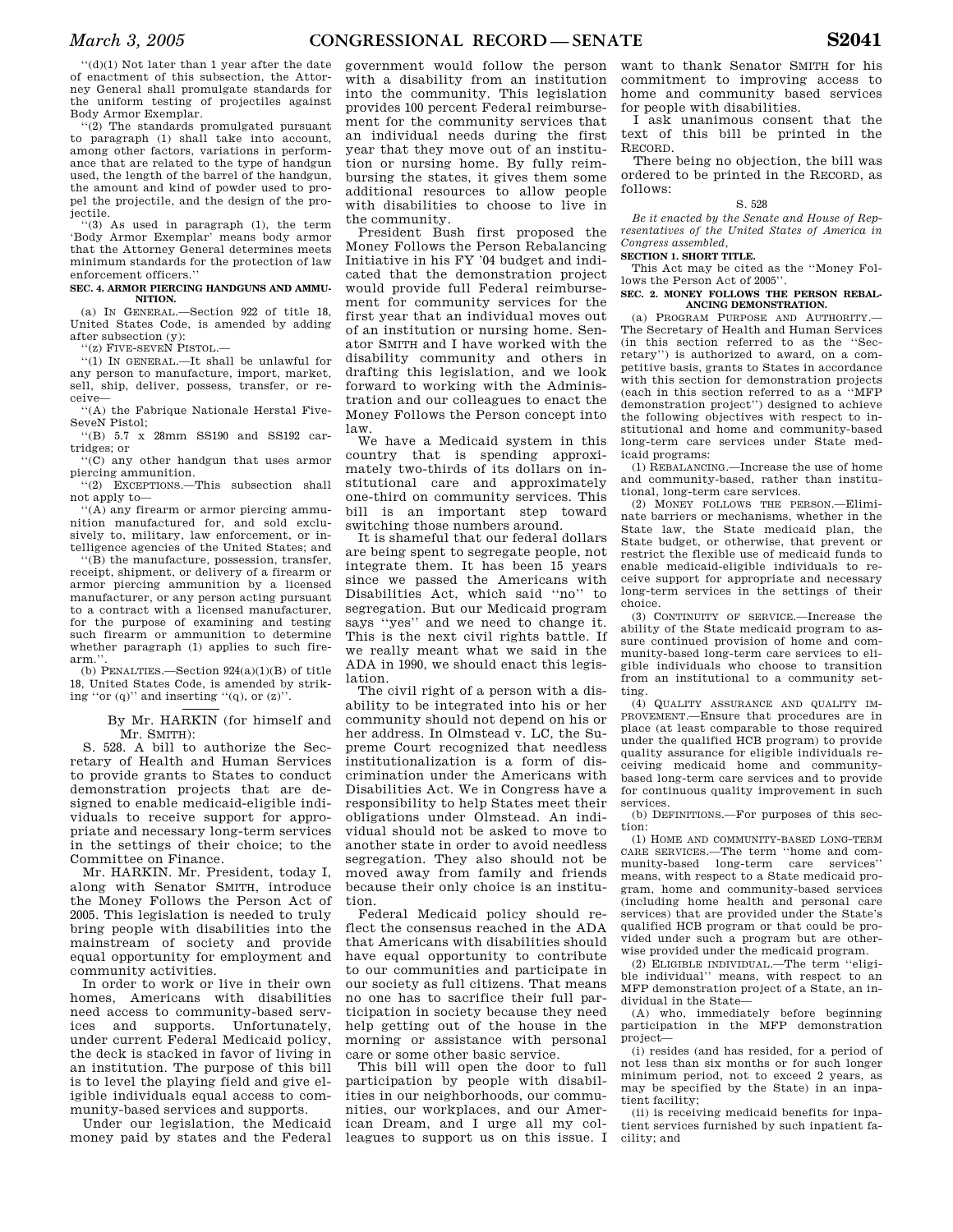(iii) with respect to whom a determination has been made that, but for the provision of home and community-based long-term care services, the individual would continue to require the level of care provided in an inpatient facility; and

(B) who resides in a qualified residence beginning on the initial date of participation in the demonstration project.

(3) INPATIENT FACILITY.—The term ''inpatient facility'' means a hospital, nursing facility, or intermediate care facility for the mentally retarded. Such term includes an institution for mental diseases, but only, with respect to a State, to the extent medical assistance is available under the State medicaid plan for services provided by such institution.

(4) INDIVIDUAL'S AUTHORIZED REPRESENTA-TIVE.—The term ''individual's authorized representative'' means, with respect to an eligible individual, the individual's parent, family member, guardian, advocate, or other authorized representative of the individual.

(5) MEDICAID.—The term ''medicaid'' means, with respect to a State, the State program under title XIX of the Social Security Act (including any waiver or demonstration under such title or under section 1115 of such Act relating to such title).

(6) QUALIFIED HCB PROGRAM.—The term ''qualified HCB program'' means a program providing home and community-based longterm care services operating under medicaid, whether or not operating under waiver authority.

(7) QUALIFIED RESIDENCE.—The term ''qualified residence'' means, with respect to an eligible individual—

(A) a home owned or leased by the individual or the individual's family member;

(B) an apartment with an individual lease, with lockable access and egress, and which includes living, sleeping, bathing, and cooking areas over which the individual or the individual's family has domain and control; and

(C) a residence, in a community-based residential setting, in which no more than 4 unrelated individuals reside.

(8) QUALIFIED EXPENDITURES.—The term ''qualified expenditures'' means expenditures by the State under its MFP demonstration project for home and community-based longterm care services for an eligible individual participating in the MFP demonstration project, but only with respect to services furnished during the 12-month period beginning on the date the individual is discharged from an inpatient facility referred to in paragraph  $(2)(A)(i)$ .

(9) SELF-DIRECTED SERVICES.—The term ''self-directed'' means, with respect to, home and community-based long-term care services for an eligible individual, such services for the individual which are planned and purchased under the direction and control of such individual or the individual's authorized representative, including the amount, duration, scope, provider, and location of such services, under the State medicaid program consistent with the following requirements:

(A) ASSESSMENT.—There is an assessment of the needs, capabilities, and preferences of the individual with respect to such services.

(B) SERVICE PLAN.—Based on such assessment, there is developed jointly with such individual or the individual's authorized representative a plan for such services for such individual that is approved by the State and that—

(i) specifies those services which the individual or the individual's authorized representative would be responsible for directing;

(ii) identifies the methods by which the individual or the individual's authorized rep-

resentative will select, manage, and dismiss providers of such services;

(iii) specifies the role of family members and others whose participation is sought by the individual or the individual's authorized representative with respect to such services; (iv) is developed through a person-centered

process that— (I) is directed by the individual or the individual's authorized representative;

(II) builds upon the individual's capacity to engage in activities that promote community life and that respects the individual's preferences, choices, and abilities; and

(III) involves families, friends, and professionals as desired or required by the individual or the individual's authorized representative;

(v) includes appropriate risk management techniques that recognize the roles and sharing of responsibilities in obtaining services in a self-directed manner and assure the appropriateness of such plan based upon the resources and capabilities of the individual or the individual's authorized representative; and

(vi) may include an individualized budget which identifies the dollar value of the services and supports under the control and direction of the individual or the individual's authorized representative.

(C) BUDGET PROCESS.—With respect to individualized budgets described in subparagraph (B)(vi), the State application under subsection (c)—

(i) describes the method for calculating the dollar values in such budgets based on reliable costs and service utilization;

(ii) defines a process for making adjustments in such dollar values to reflect changes in individual assessments and service plans; and

(iii) provides a procedure to evaluate expenditures under such budgets.

(10) STATE.—The term ''State'' has the meaning given such term for purposes of title XIX of the Social Security Act.

(c) STATE APPLICATION.—A State seeking approval of an MFP demonstration project shall submit to the Secretary, at such time and in such format as the Secretary requires, an application meeting the following requirements and containing such additional information, provisions, and assurances, as the Secretary may require:

(1) ASSURANCE OF A PUBLIC DEVELOPMENT PROCESS.—The application contains an assurance that the State has engaged, and will continue to engage, in a public process for the design, development, and evaluation of the MFP demonstration project that allows for input from eligible individuals, the families of such individuals, authorized representatives of such individuals, providers, and other interested parties.

(2) OPERATION IN CONNECTION WITH QUALI-FIED HCB PROGRAM TO ASSURE CONTINUITY OF SERVICES.—The State will conduct the MFP demonstration project for eligible individuals in conjunction with the operation of a qualified HCB program that is in operation (or approved) in the State for such individuals in a manner that assures continuity of medicaid coverage for such individuals so long as such individuals continue to be eligible for medical assistance.

(3) DEMONSTRATION PROJECT PERIOD.—The application shall specify the period of the MFP demonstration project, which shall include at least two consecutive fiscal years in the 5-fiscal-year period beginning with fiscal year 2006.

(4) SERVICE AREA.—The application shall specify the service area or areas of the MFP demonstration project, which may be a Statewide area or one or more geographic areas of the State.

(5) TARGETED GROUPS AND NUMBERS OF INDI-VIDUALS SERVED.—The application shall specify—

(A) the target groups of eligible individuals to be assisted to transition from an inpatient facility to a qualified residence during each fiscal year of the MFP demonstration project:

(B) the projected numbers of eligible individuals in each targeted group of eligible individuals to be so assisted during each such year; and

(C) the estimated total annual qualified expenditures for each fiscal year of the MFP demonstration project.

(6) INDIVIDUAL CHOICE, CONTINUITY OF CARE.—The application shall contain assurances that—

(A) each eligible individual or the individual's authorized representative will be provided the opportunity to make an informed choice regarding whether to participate in the MFP demonstration project;

(B) each eligible individual or the individual's authorized representative will choose the qualified residence in which the individual will reside and the setting in which the individual will receive home and community-based long-term care services;

(C) the State will continue to make available, so long as the State operates its qualified HCB program consistent with applicable requirements, home and community-based long-term care services to each individual who completes participation in the MFP demonstration project for as long as the individual remains eligible for medical assistance for such services under such qualified HCB program (including meeting a requirement relating to requiring a level of care provided in an inpatient facility and continuing to require such services).

(7) REBALANCING.—The application shall—

(A) provide such information as the Secretary may require concerning the dollar amounts of State medicaid expenditures for the fiscal year, immediately preceding the first fiscal year of the State's MFP demonstration project, for long-term care services and the percentage of such expenditures that were for institutional long-term care services or were for home and communitybased long-term care services;

(B)(i) specify the methods to be used by the State to increase, for each fiscal year during the MFP demonstration project, the dollar amount of such total expenditures for home and community-based long-term care services and the percentage of such total expenditures for long-term care services that are for home and community-based long-term care services; and

(ii) describe the extent to which the MFP demonstration project will contribute to accomplishment of objectives described in subsection (a).

(8) MONEY FOLLOWS THE PERSON.—The application shall describe the methods to be used by the State to eliminate any legal, budgetary, or other barriers to flexibility in the availability of medicaid funds to pay for long-term care services for eligible individuals participating in the project in the appropriate settings of their choice, including costs to transition from an institutional setting to a qualified residence.

(9) MAINTENANCE OF EFFORT AND COST-EF-FECTIVENESS.—The application shall contain or be accompanied by such information and assurances as may be required to satisfy the Secretary that—

(A) total expenditures under the State medicaid program for home and communitybased long-term care services will not be less for any fiscal year during the MFP demonstration project than for the greater of such expenditures for—

(i) fiscal year 2004; or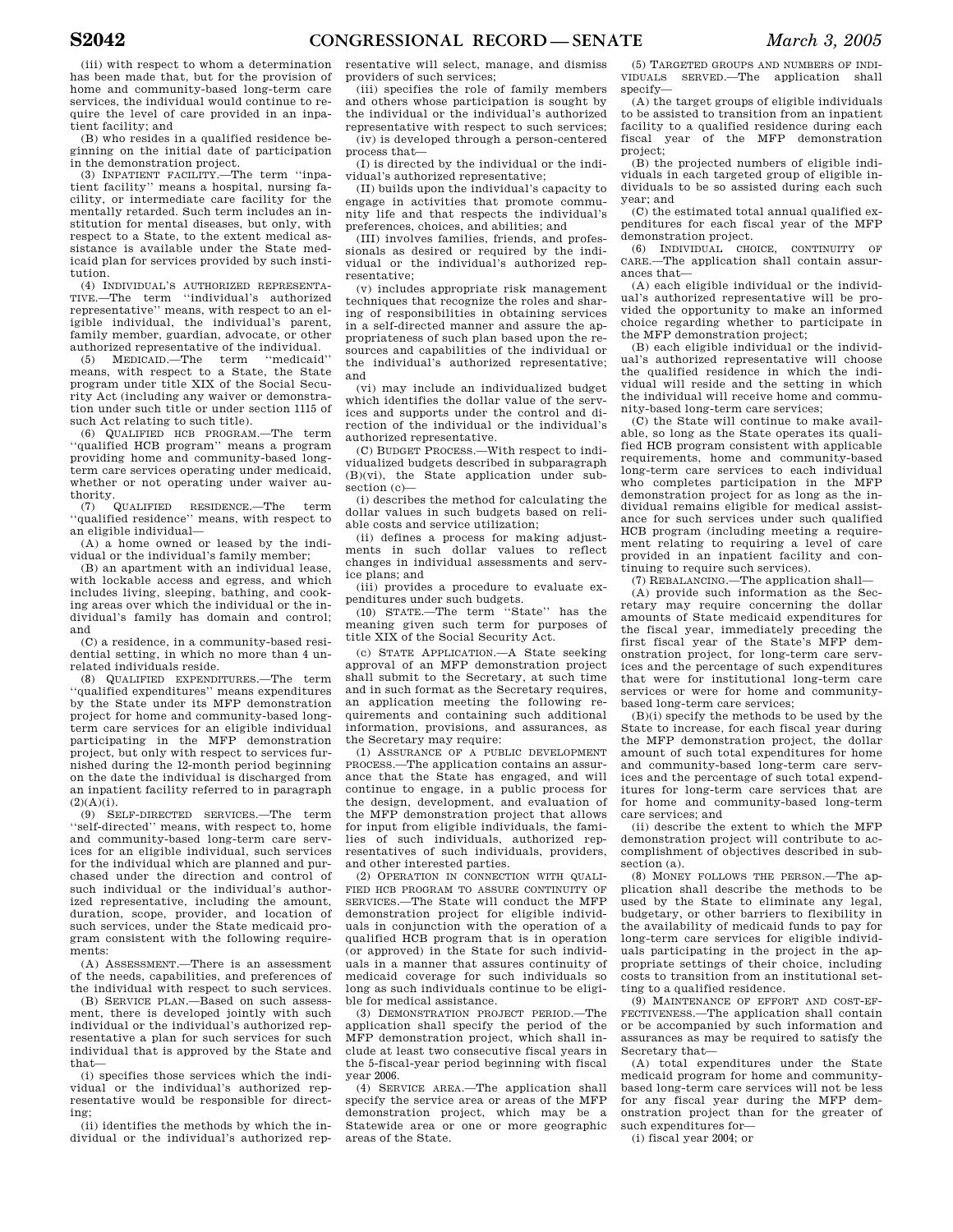(ii) any succeeding fiscal year before the first year of the MFP demonstration project; and

(B) in the case of a qualified HCB program operating under a waiver under subsection (c) or (d) of section 1915 of the Social Security Act (42 U.S.C. 1396n), but for the amount awarded under a grant under this section, the State program would continue to meet the cost-effectiveness requirements of subsection  $(c)(2)(D)$  of such section or comparable requirements under subsection (d)(5) of such section, respectively.

(10) WAIVER REQUESTS.—The application shall contain or be accompanied by requests for any modification or adjustment of waivers of medicaid requirements described in subsection  $(d)(3)$ , including adjustments to maximum numbers of individuals included and package of benefits, including one-time transitional services, provided.

(11) QUALITY ASSURANCE AND QUALITY IM-PROVEMENT.—The application shall include—

(A) a plan satisfactory to the Secretary for quality assurance and quality improvement for home and community-based long-term care services under the State medicaid program, including a plan to assure the health and welfare of individuals participating in the MFP demonstration project; and

(B) an assurance that the State will cooperate in carrying out activities under subsection (f) to develop and implement continuous quality assurance and quality improvement systems for home and communitybased long-term care services.

(12) OPTIONAL PROGRAM FOR SELF-DIRECTED SERVICES.—If the State elects to provide for any home and community-based long-term care services as self-directed services (as defined in subsection  $(b)(9)$  under the MFP demonstration project, the application shall provide the following:

(A) MEETING REQUIREMENTS.—A description of how the project will meet the applicable requirements of such subsection for the provision of self-directed services.

(B) VOLUNTARY ELECTION.—A description of how eligible individuals will be provided with the opportunity to make an informed election to receive self-directed services under the project and after the end of the project.

(C) STATE SUPPORT IN SERVICE PLAN DEVEL-OPMENT.—Satisfactory assurances that the State will provide support to eligible individuals who self-direct in developing and implementing their service plans.

(D) OVERSIGHT OF RECEIPT OF SERVICES.— Satisfactory assurances that the State will provide oversight of eligible individual's receipt of such self-directed services, including steps to assure the quality of services provided and that the provision of such services are consistent with the service plan under such subsection.

Nothing in this section shall be construed as requiring a State to make an election under the project to provide for home and community-based long-term care services as self-directed services, or as requiring an individual to elect to receive self-directed services under the project.

(13) REPORTS AND EVALUATION.—The application shall provide that—

(A) the State will furnish to the Secretary such reports concerning the MFP demonstration project, on such timetable, in such uniform format, and containing such information as the Secretary may require, as will allow for reliable comparisons of MFP demonstration projects across States; and

(B) the State will participate in and cooperate with the evaluation of the MFP demonstration project.

(d) SECRETARY'S AWARD OF COMPETITIVE GRANTS.—

(1) IN GENERAL.—The Secretary shall award grants under this section on a competitive basis to States selected from among those with applications meeting the requirements of subsection (c), in accordance with the provisions of this subsection.

(2) SELECTION AND MODIFICATION OF STATE APPLICATIONS.—In selecting State applications for the awarding of such a grant, the Secretary—

(A) shall take into consideration the manner in which and extent to which the State proposes to achieve the objectives specified in subsection (a);

(B) shall seek to achieve an appropriate national balance in the numbers of eligible individuals, within different target groups of eligible individuals, who are assisted to transition to qualified residences under MFP demonstration projects, and in the geographic distribution of States operating MFP demonstration projects;

(C) shall give preference to State applications proposing—

(i) to provide transition assistance to eligible individuals within multiple target groups; and

(ii) to provide eligible individuals with the opportunity to receive home and community-based long-term care services as self-directed services, as defined in subsection  $(h)(9)$ ; and

(D) shall take such objectives into consideration in setting the annual amounts of State grant awards under this section.

(3) WAIVER AUTHORITY.—The Secretary is authorized to waive the following provisions of title XIX of the Social Security Act, to the extent necessary to enable a State initiative to meet the requirements and accomplish the purposes of this section:

(A) STATEWIDENESS.—Section 1902(a)(1), in order to permit implementation of a State initiative in a selected area or areas of the State.

(B) COMPARABILITY.—Section 1902(a)(10)(B), in order to permit a State initiative to assist a selected category or categories of individuals described in subsection  $(b)(2)(A)$ .

(C) INCOME AND RESOURCES ELIGIBILITY.— Section  $1902(a)(10)(C)(i)(III)$ , in order to permit a State to apply institutional eligibility rules to individuals transitioning to community-based care.

(D) PROVIDER AGREEMENTS.—Section  $1902(a)(27)$ , in order to permit a State to implement self-directed services in a cost-effective manner.

(4) CONDITIONAL APPROVAL OF OUTYEAR GRANT.—In awarding grants under this section, the Secretary shall condition the grant for the second and any subsequent fiscal years of the grant period on the following:

(A) NUMERICAL BENCHMARKS.—The State must demonstrate to the satisfaction of the Secretary that it is meeting numerical benchmarks specified in the grant agreement for—

(i) increasing State medicaid support for home and community-based long-term care services under subsection (c)(5); and

(ii) numbers of eligible individuals assisted to transition to qualified residences.

(B) QUALITY OF CARE.—The State must demonstrate to the satisfaction of the Secretary that it is meeting the requirements under subsection (c)(9) to assure the health and welfare of MFP demonstration project participants.

(e) PAYMENTS TO STATES; CARRYOVER OF UNUSED GRANT AMOUNTS.—

(1) PAYMENTS.—For each calendar quarter in a fiscal year during the period a State is awarded a grant under subsection (d), the Secretary shall pay to the State from its grant award for such fiscal year an amount equal to the lesser of—

(A) 100 percent of the amount of qualified expenditures made during such quarter; or

(B) the total amount remaining in such grant award for such fiscal year (taking into account the application of paragraph (2)).

(2) CARRYOVER OF UNUSED AMOUNTS.—Any portion of a State grant award for a fiscal year under this section remaining at the end of such fiscal year shall remain available to the State for the next four fiscal years, subject to paragraph (3).

(3) RE-AWARDING OF CERTAIN UNUSED AMOUNTS.—In the case of a State that the Secretary determines pursuant to subsection (d)(4) has failed to meet the conditions for continuation of a MFP demonstration project under this section in a succeeding year or years, the Secretary shall rescind the grant awards for such succeeding year or years, together with any unspent portion of an award for prior years, and shall add such amounts to the appropriation for the immediately succeeding fiscal year for grants under this section.

(4) PREVENTING DUPLICATION OF PAYMENT.— The payment under a MFP demonstration project with respect to qualified expenditures shall be in lieu of any payment with respect to such expenditures that could otherwise be paid under medicaid, including under section 1903(a) of the Social Security Act. Nothing in the previous sentence shall be construed as preventing the payment under medicaid for such expenditures in a grant year after amounts available to pay for such expenditures under the MFP demonstration project have been exhausted.

(f) QUALITY ASSURANCE AND IMPROVEMENT; TECHNICAL ASSISTANCE; OVERSIGHT.—

(1) IN GENERAL.—The Secretary, either directly or by grant or contract, shall provide for technical assistance to and oversight of States for purposes of upgrading quality assurance and quality improvement systems under medicaid home and community-based waivers, including—

(A) dissemination of information on promising practices;

(B) guidance on system design elements addressing the unique needs of participating beneficiaries;

(C) ongoing consultation on quality, including assistance in developing necessary tools, resources, and monitoring systems; and

(D) guidance on remedying programmatic and systemic problems.

(2) FUNDING.—From the amounts appropriated under subsection (h) for each of fiscal years 2006 through 2010, not more than \$2,400,000 shall be available to the Secretary to carry out this subsection.

(g) RESEARCH AND EVALUATION.—

(1) IN GENERAL.—The Secretary, directly or through grant or contract, shall provide for research on and a national evaluation of the program under this section, including assistance to the Secretary in preparing the final report required under paragraph (2). The evaluation shall include an analysis of projected and actual savings related to the transition of individuals to a qualified residences in each State conducting an MFP demonstration project.

(2) FINAL REPORT.—The Secretary shall make a final report to the President and the Congress, not later than September 30, 2011, reflecting the evaluation described in paragraph (1) and providing findings and conclusions on the conduct and effectiveness of MFP demonstration projects.

(3) FUNDING.—From the amounts appropriated under subsection (h) for each of fiscal years 2006 through 2010, not more than \$1,100,000 per year shall be available to the Secretary to carry out this subsection.

(h) APPROPRIATIONS.—